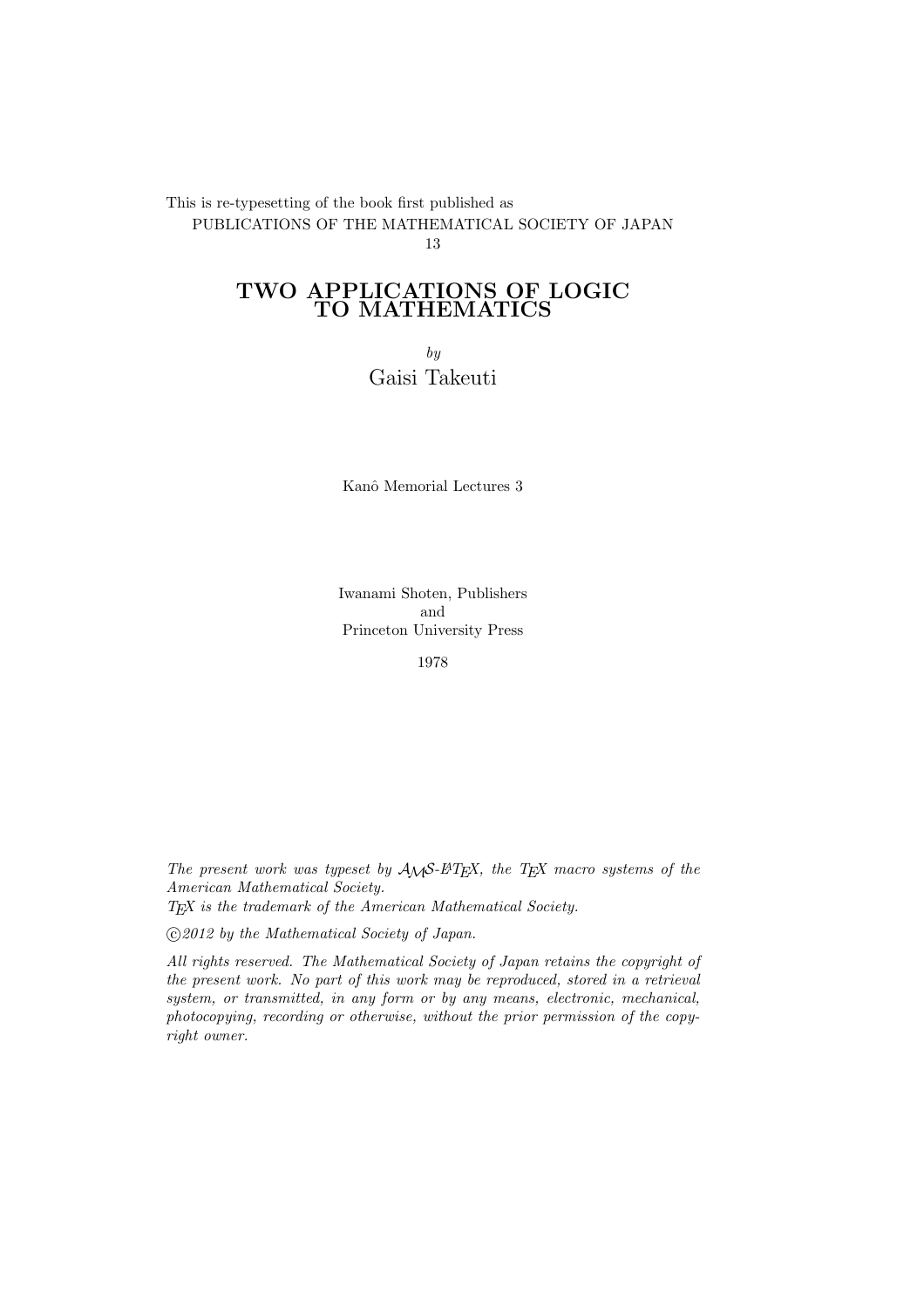# TWO APPLICATIONS OF LOGIC TO MATHEMATICS

*by* Gaisi Takeuti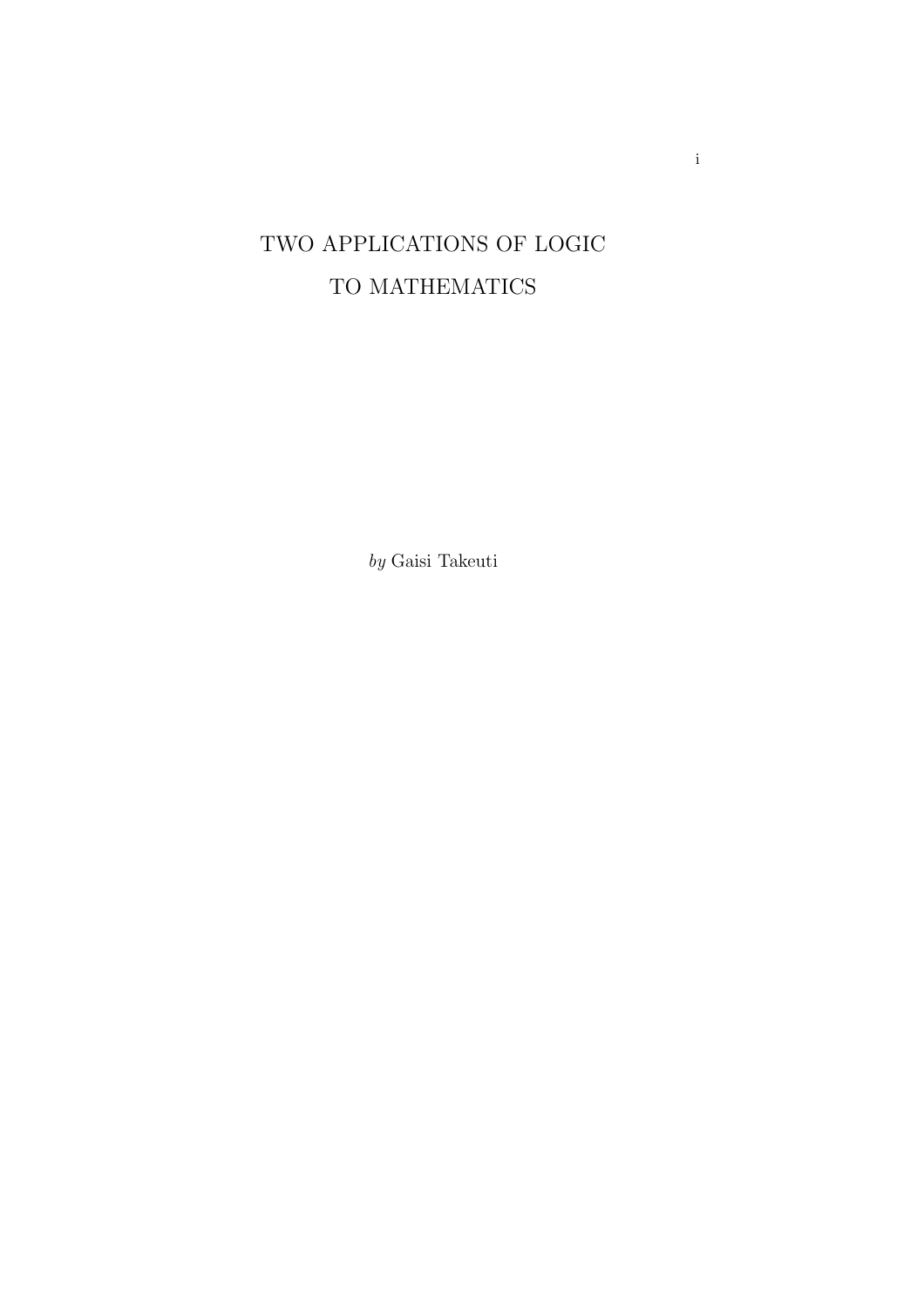### Preface

This book consists of two independent parts, each of which has its own list of references.

Part I is Boolean valued analysis. Most of the content of this part was discussed in my courses in the spring semester of 1974 at the University of Illinois and the summer semester of 1975 at the Universität Heidelberg.

I appreciate the interest shown by my colleagues and I have profited from discussions with them and from information and advice that they have provided. In particular I want to recognize the assistance of Joseph Doob, Peter Loeb, Heinrich Lotz, Earl Berkson and especially David Berg for his instructive discussion of Hilbert spaces.

Part II is titled "A conservative extension of Peano Arithmetic". The content is a revision of my lecture notes for a course offered in the fall semester of 1972 at the University of Illinois. The revision was used in a course that I offered in the summer semester of 1975 at the Universität Heidelberg. I started this work in the course of correspondence with Georg Kreisel. I have profited from his correspondence. The original lecture notes were prepared with the assistance of Mariko Yasugi, and editorial assistance was provided by my colleague Wilson Zaring. Mr. Mamoru Kurata and Mr. Susumu Hayasi have read the proofs of Part I and Part II respectively.

This book was written at the suggestion of my teacher Professor S. Iyanaga. I also received encouragement from Professor Gödel and I express my deep appreciation to him and to all who contributed.

Urbana September, 1976

Gaisi Takeuti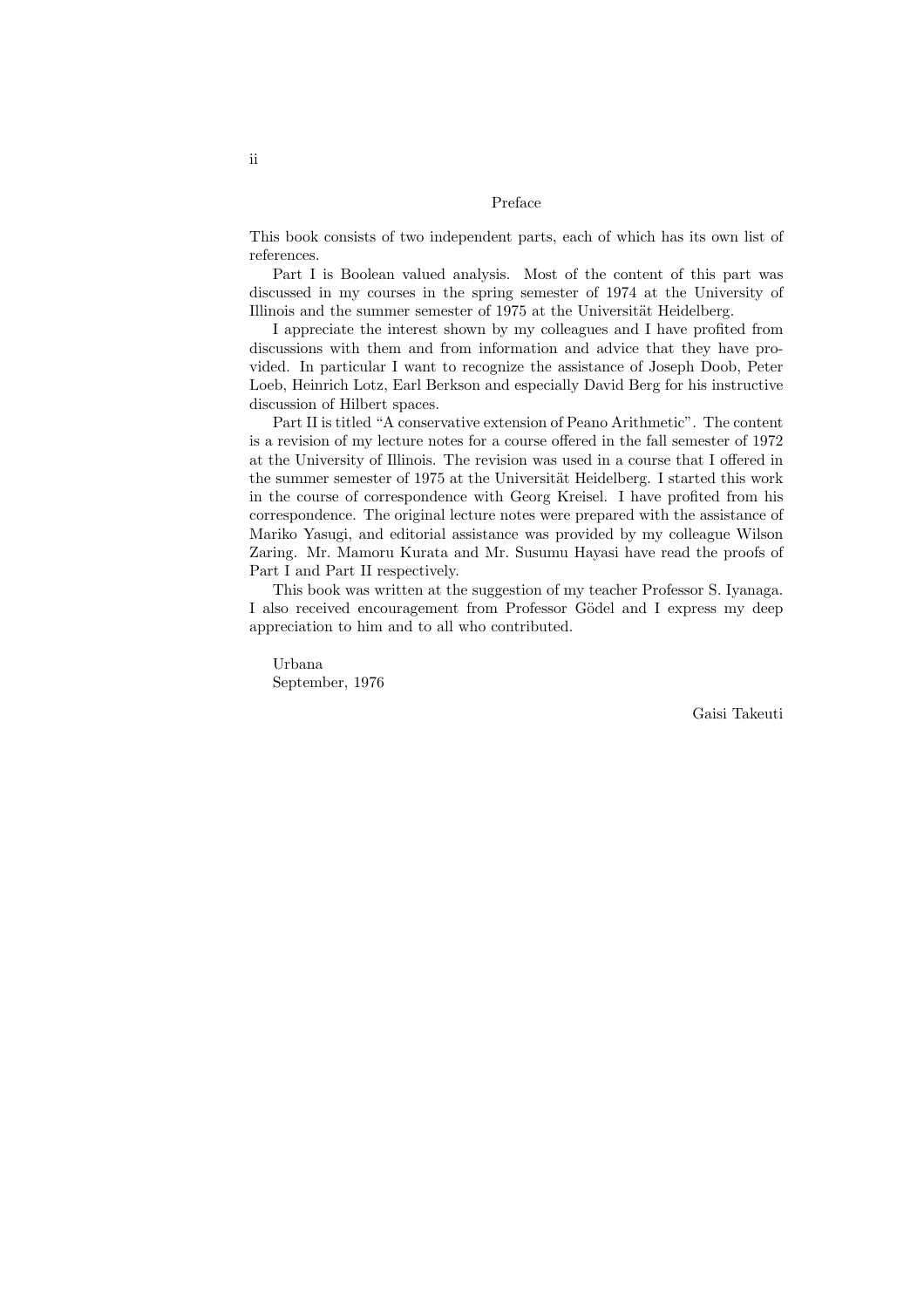# **Contents**

|          | Preface                                                                                                                                                                                                                                                                                                               | ii                                                                                  |
|----------|-----------------------------------------------------------------------------------------------------------------------------------------------------------------------------------------------------------------------------------------------------------------------------------------------------------------------|-------------------------------------------------------------------------------------|
|          | Introduction                                                                                                                                                                                                                                                                                                          | 1                                                                                   |
| Ι        | <b>Boolean Valued Analysis</b>                                                                                                                                                                                                                                                                                        | 3                                                                                   |
| 1        | Boolean Valued Analysis Using Projection Algebras<br>1.1<br>1.2<br>1.3<br>The interpretation of elementary theorems $\dots \dots \dots \dots$<br>1.4<br>1.5<br>1.6<br>Semi-group of self-adjoint operators<br>1.7<br>Complete Boolean algebras of Banach spaces<br>1.8<br>1.9                                         | $\overline{7}$<br>$\overline{7}$<br>$8\,$<br>15<br>21<br>28<br>29<br>32<br>36<br>37 |
| $\bf{2}$ | 1.10<br>Boolean Valued Analysis Using Measure Algebras<br>2.1<br>2.2<br>2.3<br>Continuous functions in the model<br>2.4<br>Baire functions and Borel sets in the model<br>2.5<br>Integration and differentiation in the model $\dots \dots \dots$<br>Relation between projection algebras and measure algebras<br>2.6 | 39<br>42<br>47<br>47<br>48<br>$52\,$<br>55<br>58<br>62                              |
| п        | A Conservative Extension of Peano Arithmetic                                                                                                                                                                                                                                                                          | 67                                                                                  |
| 3        | <b>Real Analysis</b><br>The first system $\dots \dots \dots \dots \dots \dots \dots \dots \dots \dots$<br>3.1<br>$3.2\,$<br>The second system $\dots \dots \dots \dots \dots \dots \dots \dots \dots \dots$<br>3.3                                                                                                    | 73<br>73<br>83<br>85                                                                |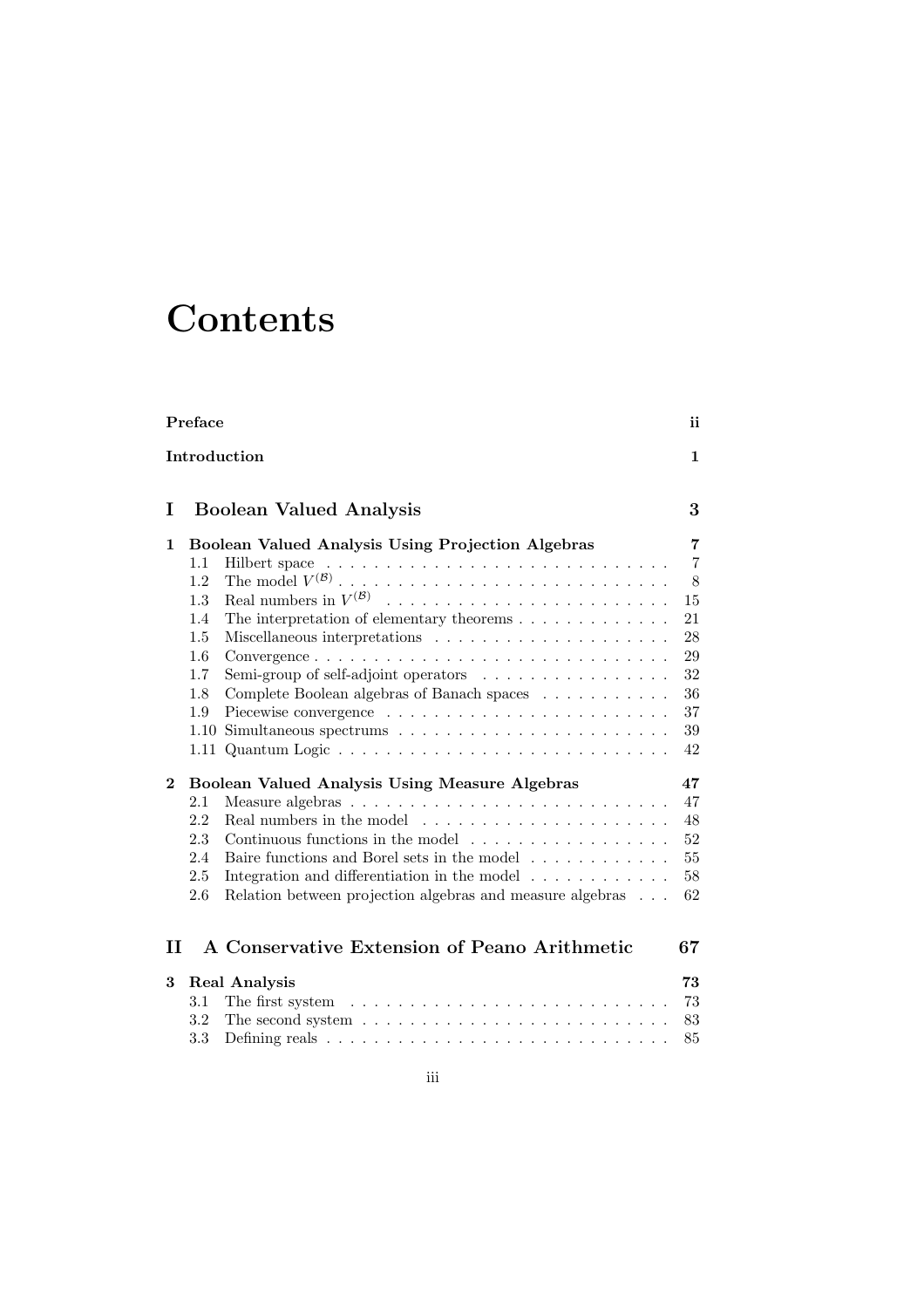# iv *CONTENTS*

|   | 3.4  |                                                                                                     |     |
|---|------|-----------------------------------------------------------------------------------------------------|-----|
|   | 3.5  |                                                                                                     | 89  |
|   | 3.6  |                                                                                                     | 91  |
|   | 3.7  |                                                                                                     | 93  |
|   | 3.8  |                                                                                                     | 95  |
|   | 3.9  | Sequences of functions $\ldots \ldots \ldots \ldots \ldots \ldots \ldots \ldots$                    | 97  |
|   | 3.10 | Infinite series and series of functions $\dots \dots \dots \dots \dots \dots$ 98                    |     |
|   |      | 3.11 Higher derivatives $\ldots \ldots \ldots \ldots \ldots \ldots \ldots \ldots \ldots \ldots 101$ |     |
|   |      | 3.12 Functions of several variables $\ldots \ldots \ldots \ldots \ldots \ldots \ldots 102$          |     |
|   |      |                                                                                                     |     |
|   |      |                                                                                                     |     |
|   |      | <b>Complex Analysis</b>                                                                             | 105 |
|   | 4.1  |                                                                                                     |     |
| 4 | 4.2  |                                                                                                     |     |
|   | 4.3  |                                                                                                     |     |
|   | 4.4  | Cauchy's Theorem for nice regions $\ldots \ldots \ldots \ldots \ldots \ldots 115$                   |     |
|   | 4.5  |                                                                                                     |     |
|   | 4.6  | The general form of Cauchy's Theorem $\ldots \ldots \ldots \ldots \ldots 120$                       |     |
|   | 4.7  |                                                                                                     |     |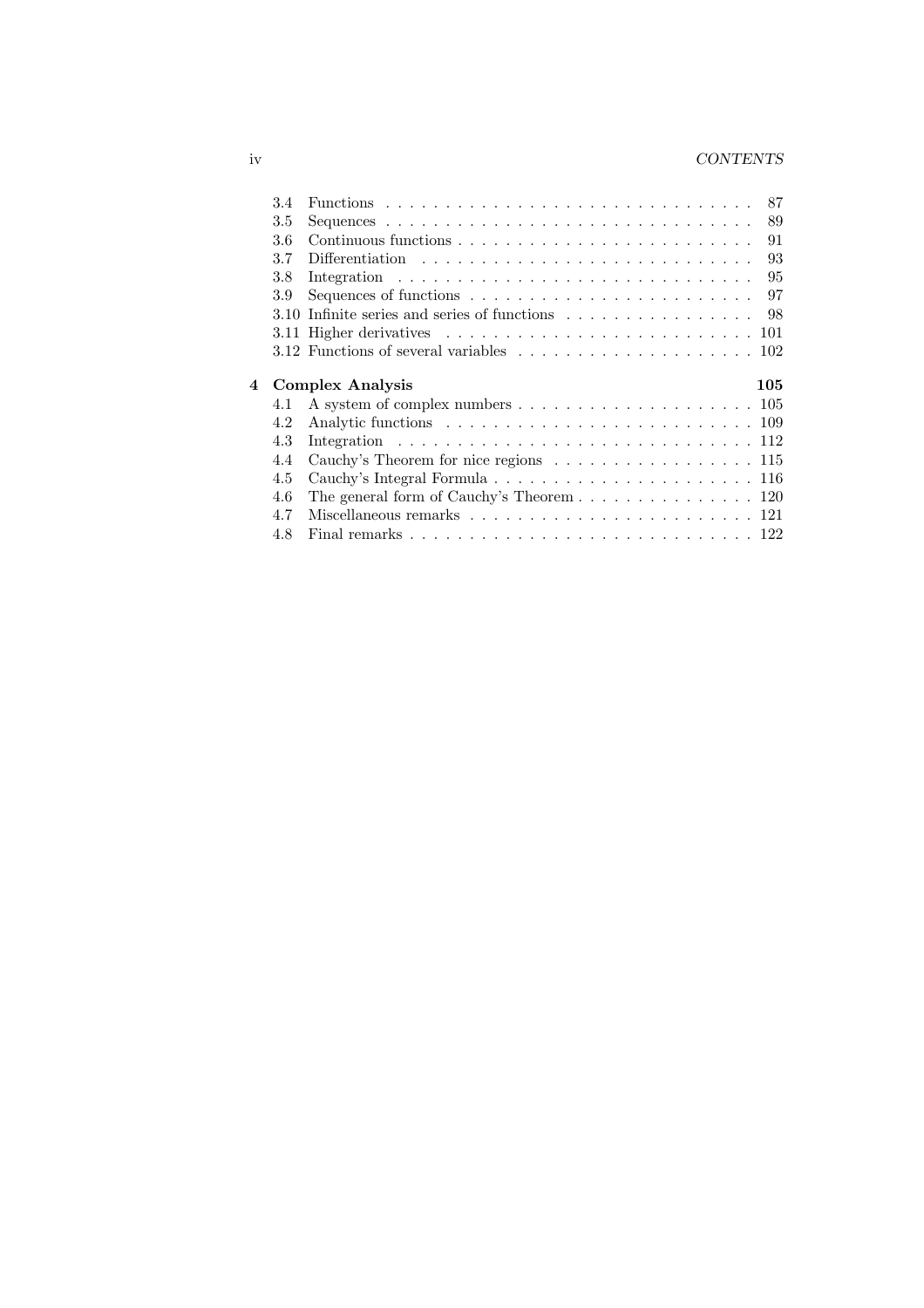#### Introduction

Mathematical logic is reflection on mathematics. More specifically it is reflection on such questions as, What is logical validity? What is effective calculability? What is a set? What are the basic principles of the universe of sets. Apart from reflecting on these questions themselves, and proving relevant metatheorems, one also wants to know the chances of an effective use of various logical metatheorems in specific branches of mathematics. For example, one might say that Abraham Robinson's non-standard analysis answers the question of how the completeness theorem can be put to good use in analysis, or that Ax-Kochen theory answers the same question for the theory of ultra products. This book offers two additional examples of such applications of logical metatheorems in specific branches of mathematics.

Part I is devoted to Boolean valued analysis, that is, it is devoted to an application of Scott-Solovay's Boolean valued models of set theory to analysis. Our aim is to establish basic relation between elementary notion in Boolean valued models and analysis.

In Chapter 1, we consider complete Boolean algebras of projections in Hilbert space. Although the algebra of all projections (with their familiar operations) in a Hilbert space does not form a Boolean algebra, many complete Boolean algebras are embedded there.

Let *B* be a complete Boolean algebra, let *A* be a self-adjoint operator with spectral decomposition  $A = \int \lambda dE_{\lambda}$ . The operator *A* is said to be in (*B*) if  $E_{\lambda} \in \mathcal{B}$  for every  $\lambda$ . If  $\{A_{\alpha}\}_\alpha$  is a set of pairwise commutable self-adjoint operators, then there exists a complete Boolean algebra *B* of projections, such that  $A_{\alpha}$  is in (*B*) for every  $\alpha$ . The Boolean valued model of such a complete Boolean algebra *B* of projections has interesting interpretations in analysis. For example, the real numbers in such a model are exactly the self-adjoint operators in  $(\beta)$  and real number addition, multiplication and order correspond to the addition, multiplication, and order of self-adjoint operators.

The convergence of reals in the model also has a close relation with the convergence of self adjoint operators in the strong topology.

In chapter 2, we consider Boolean valued analysis using a measure algebra which is originally considered by Scott. Reals in this model correspond to measurable functions. We discuss the interpretations of Baire functions, Borel sets, differentiation, integration and the Baire category theorem in the model.

In Part II, we discuss a conservative extension of Peano arithmetic, i.e., an application of Gentzen's cut elimination theorem. Here we take a very weak system of arithmetic with higher type and develop classical analysis in it. The nature of the work is essentially expository. There are many similar works by H. Weyl, G. Kreisel, P. Lorenzen, K. Schütte and many others. We place emphasis on the following points.

1. We take a simple system whose proof-theoretic nature is very clear. The cut elimination theorem implies that the system is a conservative exten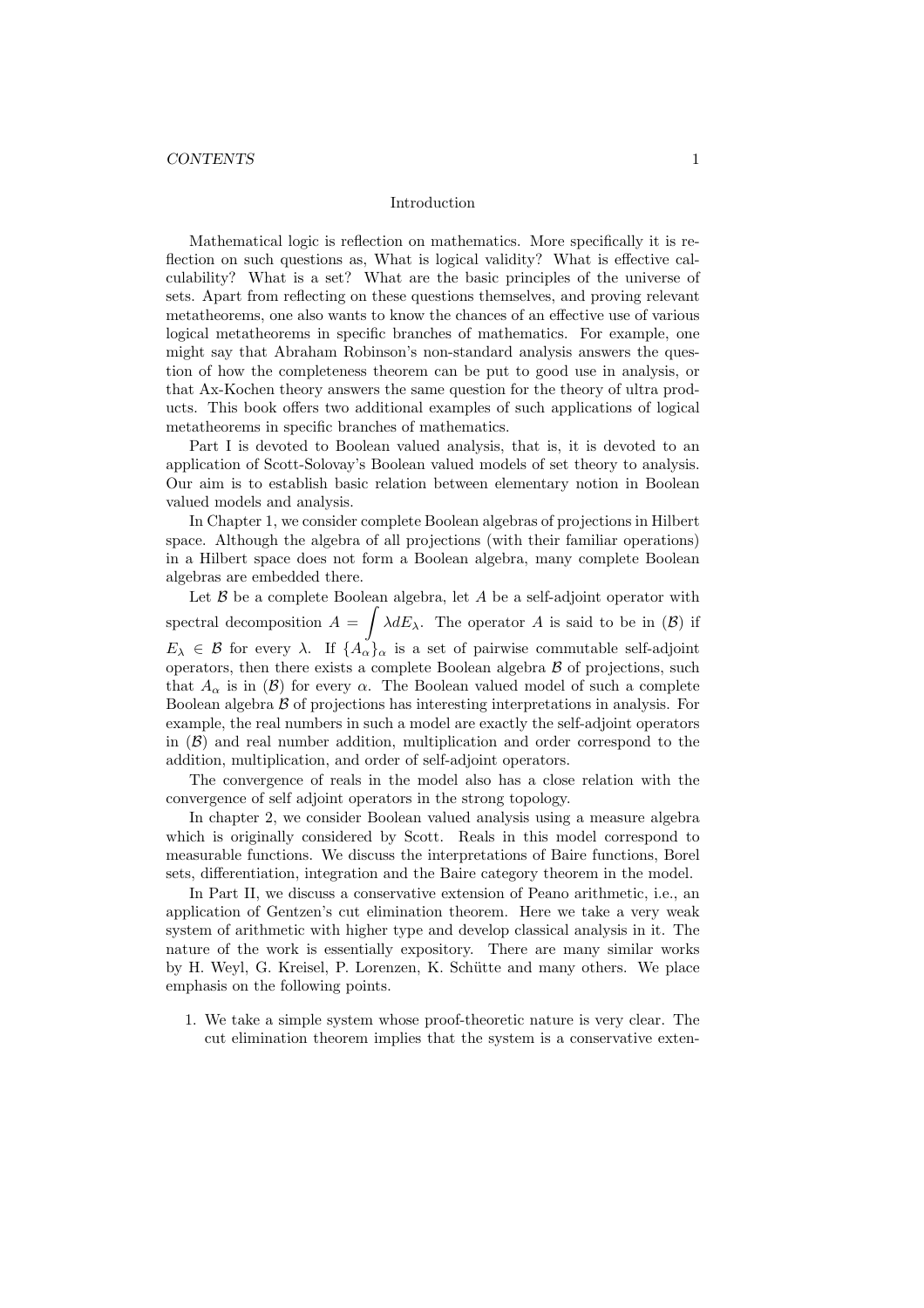sion of Peano arithmetic, i.e., every arithmetical statement proved in the system is a theorem of Peano's arithmetic.

2. We are interested in classical logic and classical analysis. In particular we are interested in classical analytic number theory. For this reason, we devote special attention to the development of the theory of functions of a complex variable.

From this, one can conclude that an arithmetical statement proved by the method of classical analytic number theory is a theorem of Peano's arithmetic.

Since we started this work in the course of correspondence with Kreisel, let us discuss his work on the subject. In his earlier work (part II [3], [4], [5], pp. 168–172, [12], [16]), Kreisel simply transcribed proofs in analysis into the language of arithmetic with free function variables, by approximating the individual functions in analysis, especially analytic number theory, by primitive recursive functions on  $\mathbb Q$ . In the late fifties (part II [9], [10], [11], [13], see also [6] pp. 327–328, 361–362, [7], very readable [8], [15], [17], [18], [19]) he switched to an abstract language, i.e. a language with symbols for higher types but with weak existential axioms. However his main interest was not in conservative extension over Peano's arithmetic, but over the first few levels of the ramified hierarchy. In his lecture (unpublished and unavailable to us), he went back to the old stuff on analytic number theory to show that the latter was conservative over primitive recursive arithmetic.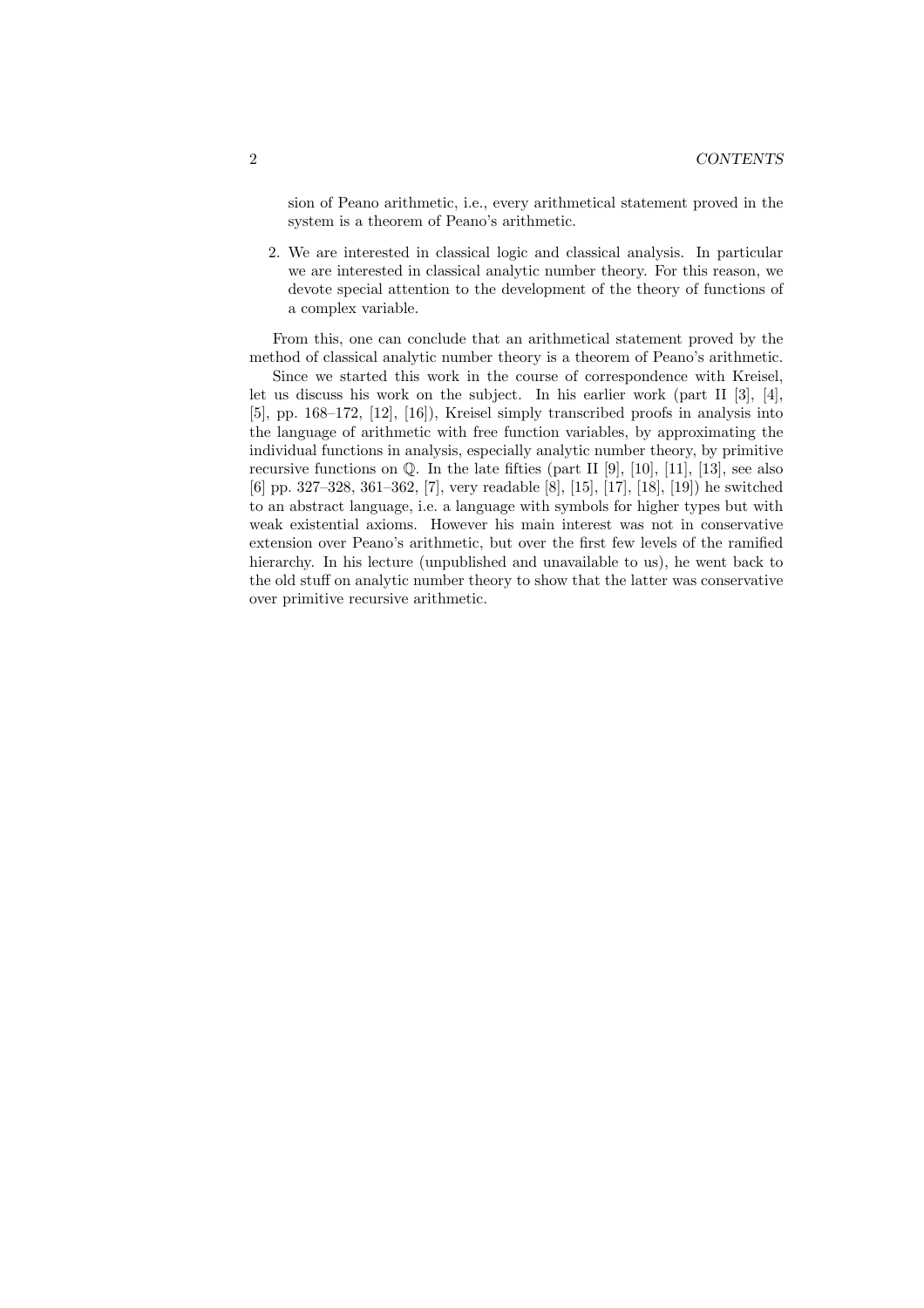# **Part I**

# **Boolean Valued Analysis**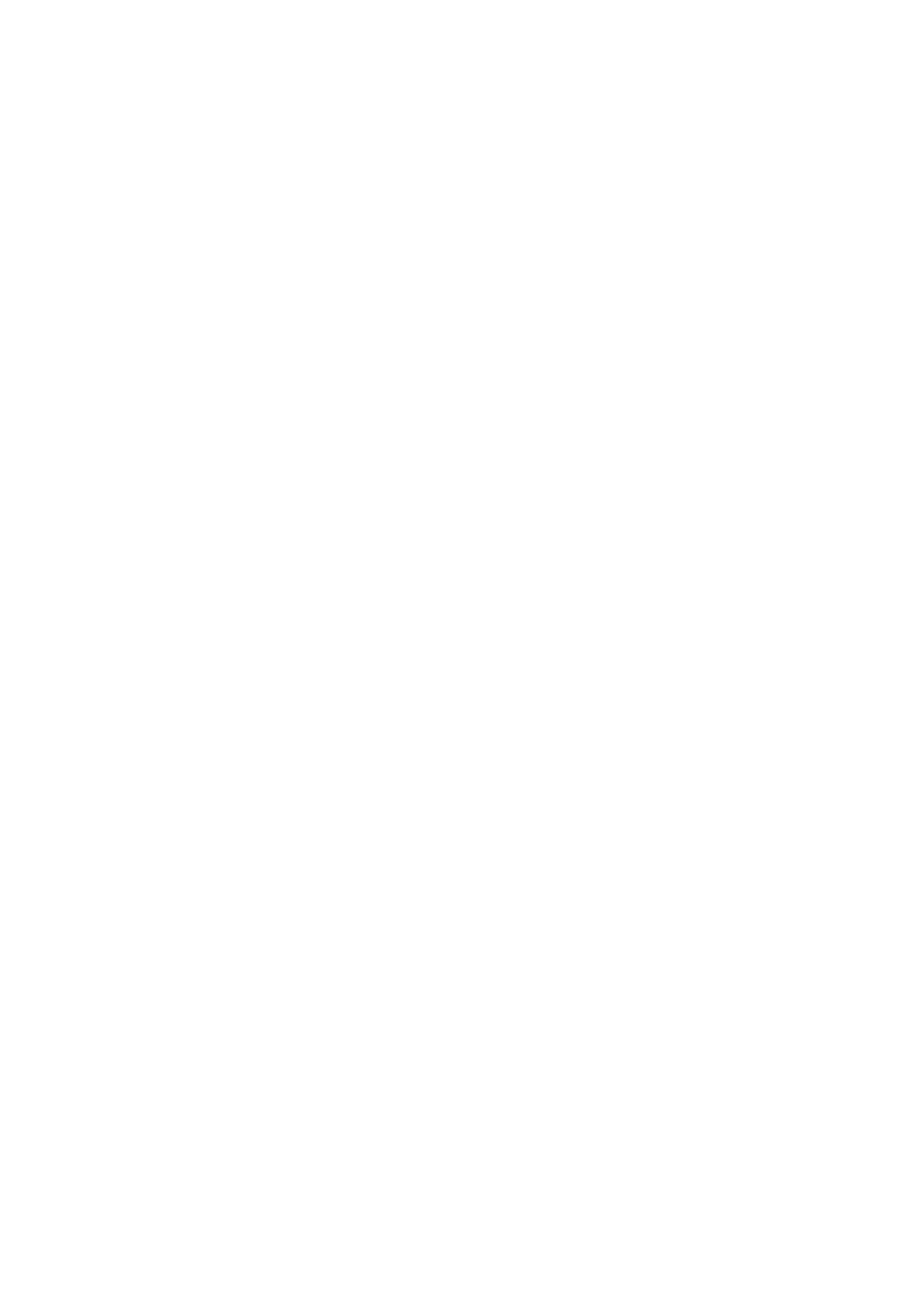In 1963, Paul J. Cohen introduced the notion of forcing and proved many important independency results in set theory. In 1966, D. Scott and R. Solovay reformulated the theory of forcing in terms of Boolean valued models. (A similar idea was developed by Vopenka [12], [13].) We propose to apply the theory of Boolean valued models to analysis. We will introduce the idea of a Boolean valued model but without much explanation. However, the theory is easy to understand if one does several exercises after the basic properties of the model are stated. We will assume the basic properties of self-adjoint operators and their spectral decompositions.

D. Scott not only started Boolean valued models of set theory, with Solovay, but also introduced Boolean valued analysis. His choice of complete Boolean algebras was measure algebras. We will revisit Scott's Boolean valued analysis in Chapter 2.

The idea of Boolean valued models goes back to Church [4] and Rasiowa and Sikorski [8]. However it is fair to say that the success of Scott and Solovay's work has encouraged many similar developments and applications.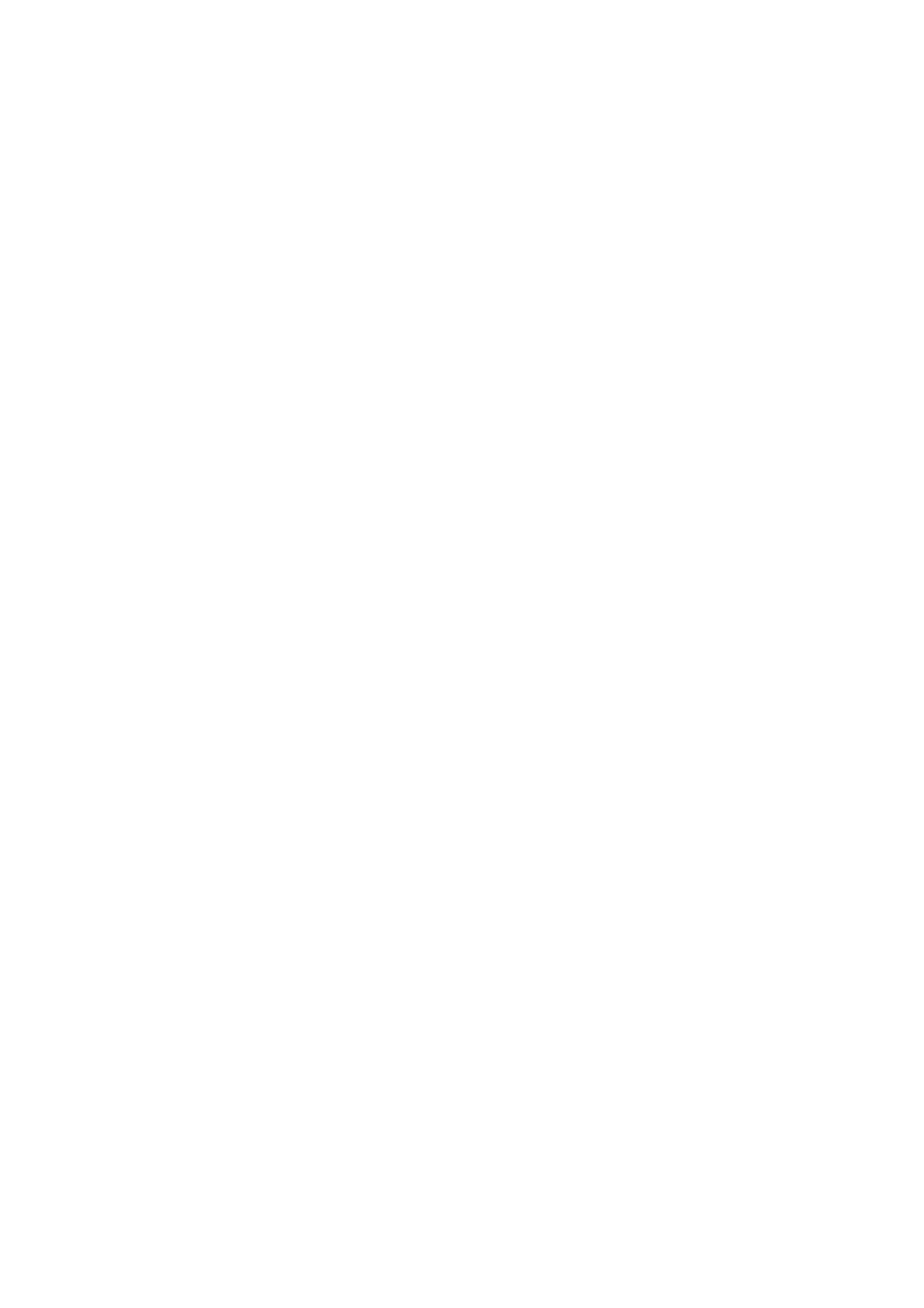# **Chapter 1**

# **Boolean Valued Analysis Using Projection Algebras**

### **1.1 Hilbert space**

A bounded operator *P*, of a Hilbert space, is called a projection if *P* is selfadjoint and  $P^2 = P$ . We will use the symbol *I* to denote the identity operator i.e.  $Ix = x$  and 0 to denote an operator defined by  $0 \cdot x = 0$ .

A set *B* of projections is called a Boolean algebra of projections, if it satisfies the following conditions.

- 1. Both *I* and 0 are members of *B* and members of *B* are pairwise commutable.
- 2. If  $P_1$  and  $P_2$  are members of  $\mathcal{B}$ , so are  $P_1 \lor P_2$ ,  $P_1 \land P_2$ , and  $\neg P_1$ , where  $P_1 \lor P_2 = P_1 + P_2 - P_1 \cdot P_2$ ,  $P_I \land P_2 = P_1 \cdot P_2$ , and  $\neg P_1 = I - P_1$ .

A Boolean algebra *B* of projections is said to be complete if *B* is not only complete as a Boolean algebra but also satisfies the following condition. If  $P = \sup_{\alpha} P_{\alpha}$ , then the range of *P*, denoted by  $R(P)$ , is the closure of the linear space spanned by  $\int \int \mathcal{R}(P_{\alpha})$ .

*α* From now on, let *B* be a complete Boolean algebra of projections. Let *A* be a self-adjoint operator and let  $A = \int \lambda dE_{\lambda}$  be its spectral decomposition. Then *A* is said to be in  $(\mathcal{B})$  if for every real  $\lambda$ ,  $E_{\lambda}$  is a member of  $\mathcal{B}$ .

Let *A* and *B* be self-adjoint and let  $A = \int \lambda dE_{\lambda}$  and  $B = \int \lambda dE'_{\lambda}$  be their spectral decompositions. Then *A* and *B* are said to be commutable if for every pair  $\lambda$ ,  $\lambda'$  of reals

$$
E_{\lambda} \cdot E'_{\lambda'} = E'_{\lambda'} \cdot E_{\lambda}.
$$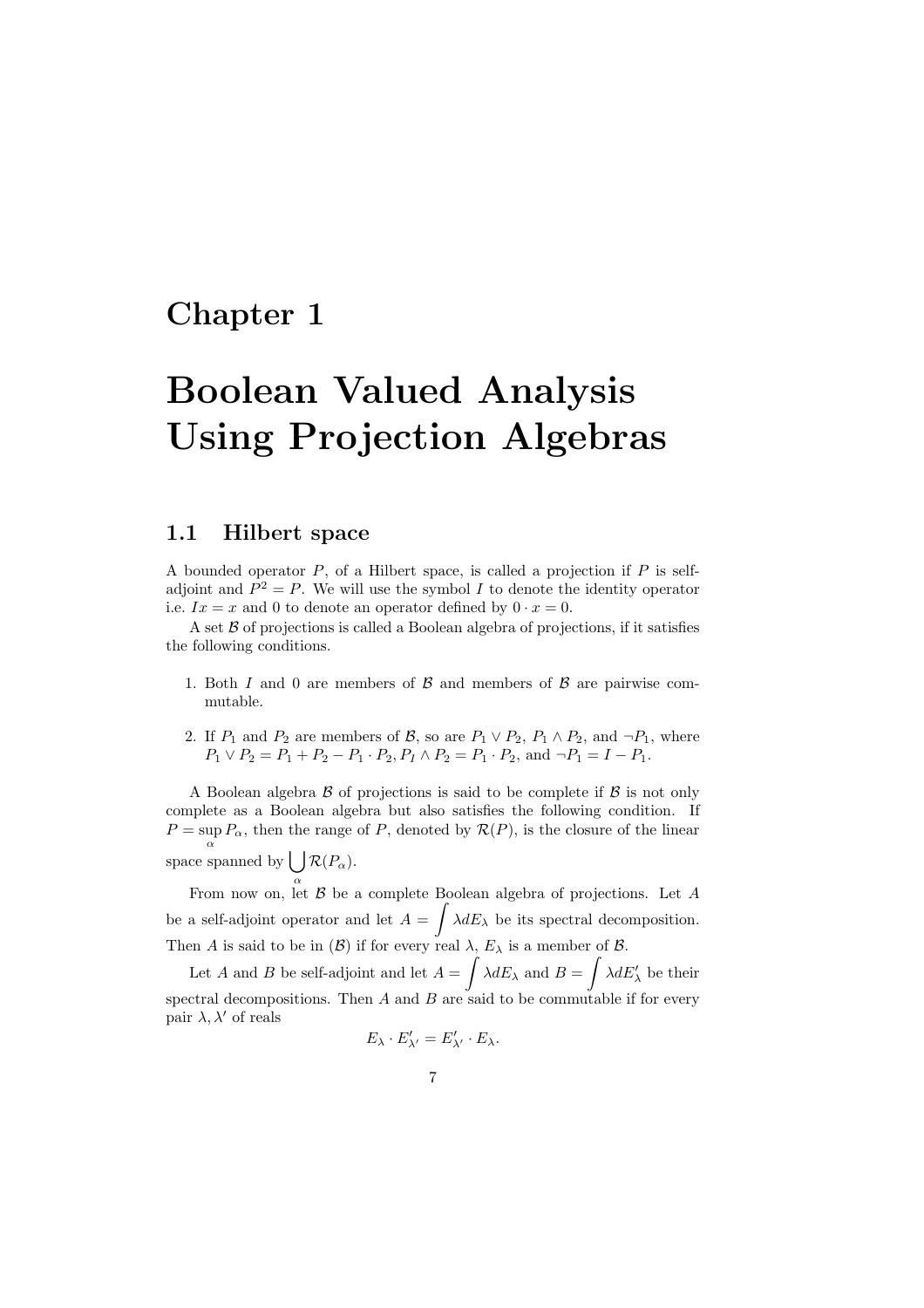If *A* and *B* are bounded, then the commutativity of *A* and *B* is equivalent to  $A \cdot B = B \cdot A$ .

The following single fact is very useful in our work and will be used without mention.

**Lemma 1.1.1.** *If*  $\{A_{\alpha}\}\$ be a set of self-adjoint, pairwise commutable operators, *then there exists a complete Boolean algebra of projections such that for every α,*  $A_\alpha$  *is in* (*B*).

Let *A* and *B* be commutable self-adjoint operators. It is usual to define  $A + B$  as the operator satisfying the conditions

$$
\mathcal{D}(A + B) = \mathcal{D}(A) \cap \mathcal{D}(B) \text{ and}
$$
  

$$
\forall x \in \mathcal{D}(A + B) \quad (A + B)x = Ax + Bx,
$$

where  $\mathcal{D}(A)$  denotes the domain of A. The operator  $A + B$ , defined in this way, has a unique closed extension. For our purposes we define  $A + B$  to be this unique closed extension. The operator  $A + B$  is also self-adjoint. In the same way,  $A \cdot B$  is defined to be the unique closed extension of the operator which maps *x*, with  $x \in \mathcal{D}(B)$  and  $Bx \in \mathcal{D}(A)$ , to  $ABx$ . The operator  $A \cdot B$  is also self-adjoint and  $A \cdot B = B \cdot A$ . Because of this definition, there is a possibility that  $A + B$  and/or  $A \cdot B$  is defined on the whole Hilbert space, and therefore bounded, even if *A* and *B* are unbounded. In general, if the result of an operator  $0(A, B)$  is not closed but has a unique closed extension, we define  $0(A, B)$  to be the unique closed extension of the result.

An operator *N* is said to be normal, if  $N = A + iB$  where *A* and *B* are self-adjoint and commutable. Also  $N^* = A - iB$  and  $NN^* = N^*N = A^2 + B^2$ .  $\overline{V}$  *√ (B)*,  $\overline{V}$  *M* is said to be in (*B)*, if *A* and *B* are in (*B)*. We define  $|N|$  to be  $\sqrt{A^2 + B^2}$ . The operator *|N|* is self-adjoint.

Let *A* and *B* be self-adjoint and commutable. Then  $A \leq B$  if and only if for every  $x \in \mathcal{D}(A) \cap \mathcal{D}(B)$ ,  $(Ax, x) \leq (Bx, x)$ .

# **1.2** The model  $V^{(\mathcal{B})}$

In this section, we summarize the necessary back ground about the Boolean valued model  $V^{(\mathcal{B})}$  of set theory. For detail, see §13. and §16. in [10], though +*, ·, −,* Π*,* Σ are used there as Boolean operations in the place of *∨, ∧, ¬,* inf*,*sup, and **O** and **I** are used in the place of 0 and *I*.

First we shall give a rough idea of  $V^{(\mathcal{B})}$ . Let *D* be a domain. A set of members in *D* is decided by assigning true or false to  $x \in A$  for every member  $x$  in  $D$ . A  $\beta$ -valued set of members in  $D$  is decided by assigning any element *P* in *B* to  $x \in A$  for every member *x* in *D*. We write  $[x \in A] = P$  if the assigned value of  $x \in A$  is *P*. The symbol ' $\Vert x \in A \Vert = P'$  is read as ' $x \in A$ holds with probability *P*'. However, ' $\Vert x \in A \Vert = I$ ' is read as ' $x \in A$  holds' and  $\mathbb{T}[x \in A] = 0'$  is read as  $x \in A$  does not hold'.

The universe *V* of all sets is obtained by starting with the empty set and by creating sets of sets, sets of sets of sets etc. The Boolean valued universe  $V^{(\mathcal{B})}$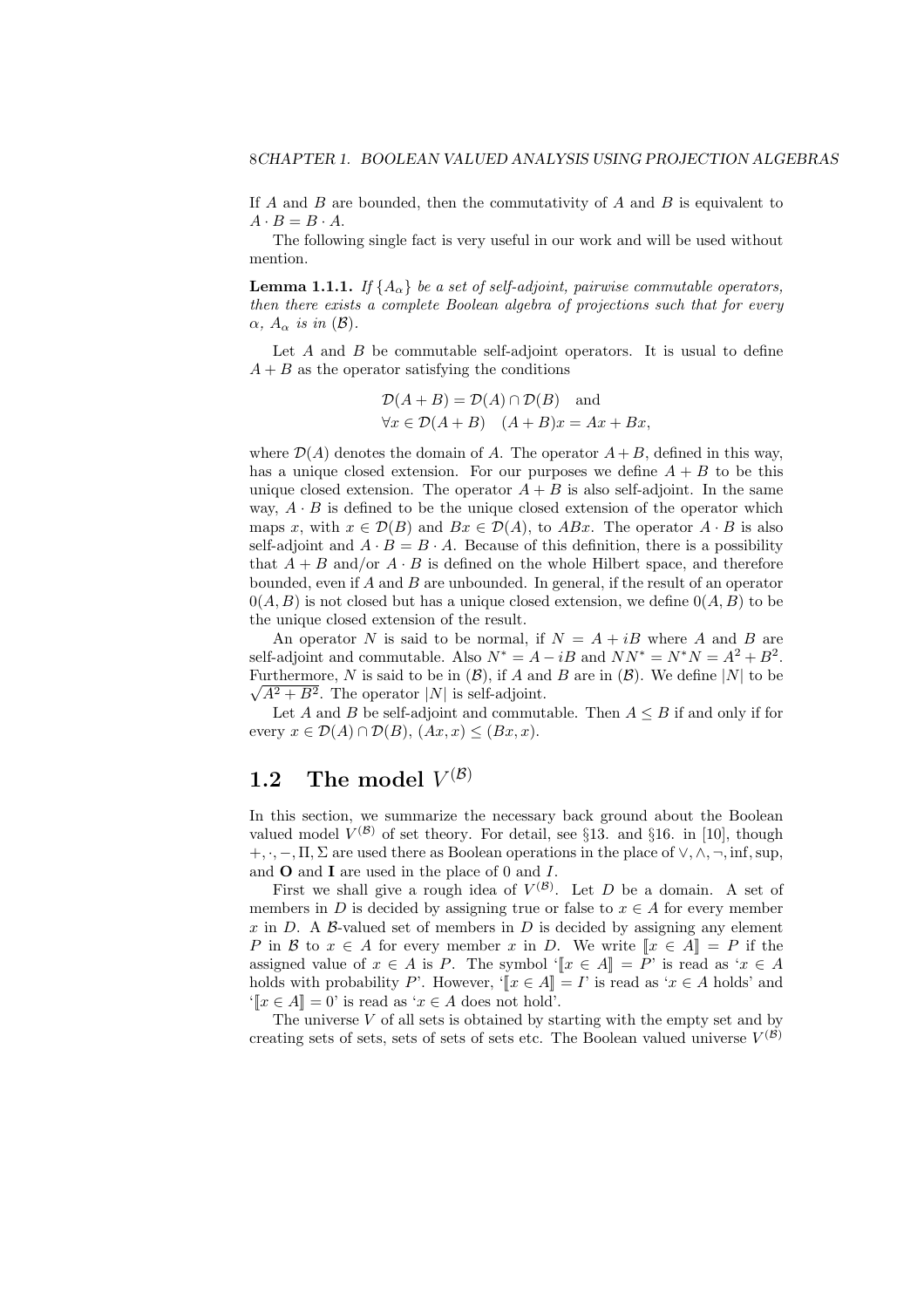is obtained by starting with the empty set and by creating Boolean valued sets of Boolean valued sets, Boolean valued sets of Boolean valued sets of Boolean valued sets etc. By interpreting true by *I* and false by 0, there exists a natural embedding, denoted by  $\sqrt{ }$ , of *V* into  $V^{(\mathcal{B})}$  i.e.

$$
\sqrt{V} : V \to V^{(\mathcal{B})}.
$$

Let  $a \in V$ . The corresponding element in  $V^{(\mathcal{B})}$  is denoted by  $\overrightarrow{a}$ .

Formally, we shall carry this out as follows. Let *B* be a complete Boolean algebra (of projections). For an ordinal  $\alpha$ , we define  $V_a^{(\mathcal{B})}$  by transfinite induction as follows:

$$
V_0^{(\mathcal{B})} = \phi
$$
  
\n
$$
V_{\alpha}^{(\mathcal{B})} = \{u|u : \mathcal{D}(u) \to \mathcal{B} \text{ and } \mathcal{D}(u) \subseteq \bigcup_{\xi < \alpha} V_{\xi}^{(\mathcal{B})}\}
$$
  
\n
$$
V^{(\mathcal{B})} = \bigcup_{\alpha \in \text{On}} V_{\alpha}^{(\mathcal{B})},
$$

where On is the class of all ordinal numbers.

It is easy to see that

and *V*

- **1)** if  $\alpha$  is a limit, then  $V_{\alpha}^{(\mathcal{B})} = \begin{bmatrix} \end{bmatrix}$ *ξ<α V* (*B*) *ξ* ,
- **2)**  $V_{\alpha+1}^{(\mathcal{B})} = \{u | u : \mathcal{D}(u) \to \mathcal{B} \text{ and } \mathcal{D}(u) \subseteq V_{\alpha}^{(\mathcal{B})}\},\text{ and}$
- **3)** if  $\alpha \leq \beta$ , then  $V_{\alpha}^{(\mathcal{B})} \subseteq V_{\beta}^{(\mathcal{B})}$ .

For  $u, v \in V^{(\mathcal{B})}$ ,  $\llbracket u \in v \rrbracket$  and  $\llbracket u = v \rrbracket$  are defined as functions from  $V^{(\mathcal{B})} \times V^{(\mathcal{B})}$  to  $\mathcal{B}$  satisfying the following properties.

1. 
$$
\begin{aligned} \n\llbracket u \in v \rrbracket &= \sup_{y \in \mathcal{D}(v)} (v(y) \land \llbracket u = y \rrbracket) \\ \n2. \quad \llbracket u = v \rrbracket &= \inf_{x \in \mathcal{D}(u)} (u(x) \Rightarrow \llbracket x \in v \rrbracket) \land \inf_{y \in \mathcal{D}(v)} (v(y) \Rightarrow \llbracket y \in u \rrbracket) \n\end{aligned}
$$

where  $P_1 \Rightarrow P_2$  is  $\neg P_1 \lor P_2$  i.e.

$$
(I - P_1) + P_2 - (I - P_1) \cdot P_2 = I - P_1 + P_1 \cdot P_2.
$$

In the following, we also use  $\land$ ,  $\lor$ ,  $\neg$ ,  $\Rightarrow$  as logical connections. Let  $\varphi$  be a formula in set theory, that is, let  $\varphi$  be obtained by applying logical symbols to atomic formulas of the form  $u \in v$  or  $u = v$ . If  $\varphi$  does not contain any free variable and all the constants in  $\varphi$  are members in  $V^{(\mathcal{B})}$ , we define  $[\varphi]$  by the following rules.

1. 
$$
\llbracket \neg \varphi \rrbracket = \neg \llbracket \varphi \rrbracket = \mathbf{I} - \llbracket \varphi \rrbracket
$$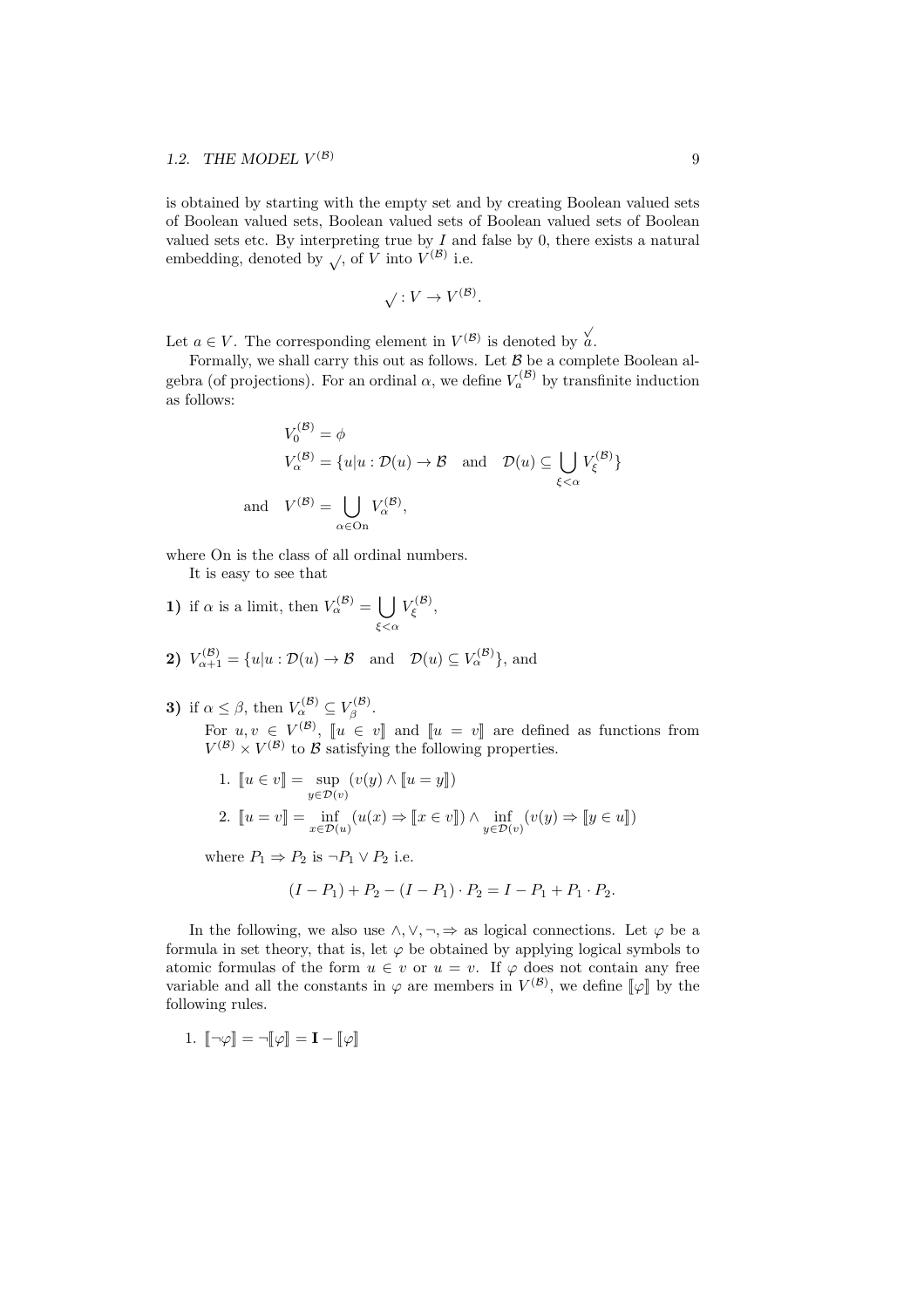2.  $[\![\varphi_1 \vee \varphi_2]\!] = [\![\varphi_1]\!] \vee [\![\varphi_2]\!] = [\![\varphi_1]\!] + [\![\varphi_2]\!] - [\![\varphi_1]\!] \cdot [\![\varphi_2]\!]$ 3.  $\llbracket \varphi_1 \wedge \varphi_2 \rrbracket = \llbracket \varphi_1 \rrbracket \wedge \llbracket \varphi_2 \rrbracket = \llbracket \varphi_1 \rrbracket \cdot \llbracket \varphi_2 \rrbracket$ 4.  $[\![\forall x \varphi(x)]\!] = \inf_{u \in V^{(\mathcal{B})}} [\![\varphi(u)]\!]$ 5.  $[\exists x \varphi(x)] = \sup_{u \in V^{(\mathcal{B})}} [\varphi(u)]$ 

From this definition we have the following basic properties.

1.  $\llbracket u = u \rrbracket = \mathbf{I}$ 2.  $\llbracket u = v \rrbracket = \llbracket v = u \rrbracket$ 3.  $\|u_1 = u_2\| \cdot \|u_2 = u_3\| \le \|u_1 = u_3\|$ 4.  $\llbracket u = v \rrbracket \cdot \llbracket \varphi(u) \rrbracket \leq \llbracket \varphi(v) \rrbracket$ 5.  $\llbracket u = v \rrbracket = \llbracket \forall x (x \in u \text{ iff } x \in v) \rrbracket.$ 

Since all the statements in analysis can be expressed in the language of set theory, we can assign a value in  $\mathcal B$  to any statement in analysis by  $\llbracket \cdot \rrbracket$ .

Let  $M = \mathcal{R}(P)$ . Roughly the meaning of  $[\![\varphi]\!] = P$  is that  $\varphi$  holds if we restrict our Boolean algebra  $\beta$  to a subspace  $\mathcal M$ . In another words, the meaning of  $\llbracket \varphi \rrbracket = P$  is that  $\varphi$  does not hold if we restrict our Boolean algebra *B* to a subspace  $\mathcal{M}^{\perp}$ .

The theorem, which is the base of our work, is the following.

**Theorem 1.2.1.** *The Boolean valued universe V* (*B*) *is a model of ZF set theory* with the axiom of choice. This set theory we denote by ZFC. In other words, *if*  $\varphi$  *is a theorem of ZFC*, *then*  $[\![\varphi]\!] = I$  *i.e.*  $\varphi$  *holds in*  $V^{(\mathcal{B})}$ .

Since every theorem in contemporary mathematics is a theorem in ZFC, we can express this in the following way. If  $\varphi$  is a theorem, then  $\varphi$  holds in  $V^{(\mathcal{B})}$ . Moreover, from the proof of the Theorem 1.2.1, we have the following corollary.

**Corollary 1.2.2.** *If*  $\varphi$  *is a theorem, then*  $\varphi$  *holds in*  $V^{(\mathcal{B})}$ *' is also a theorem.* 

Since conditional is often used in mathematics, the following equivalence is useful in practice

$$
\llbracket \varphi_1 \Rightarrow \varphi_2 \rrbracket = (\llbracket \varphi_1 \rrbracket \Rightarrow \llbracket \varphi_2 \rrbracket) \text{ and } (P_1 \Rightarrow P_2) = I \text{ iff } P_1 \le P_2.
$$

The following lemma which is Theorem 13.13. in [10] is also useful.

 ${\bf Lemma \ 1.2.3.} \ \ For \ u \in V^{(\mathcal{B})},$ 

1. 
$$
\llbracket \exists x \in u\varphi(x) \rrbracket = \sup_{x \in \mathcal{D}(u)} u(x) \cdot \llbracket \varphi(x) \rrbracket
$$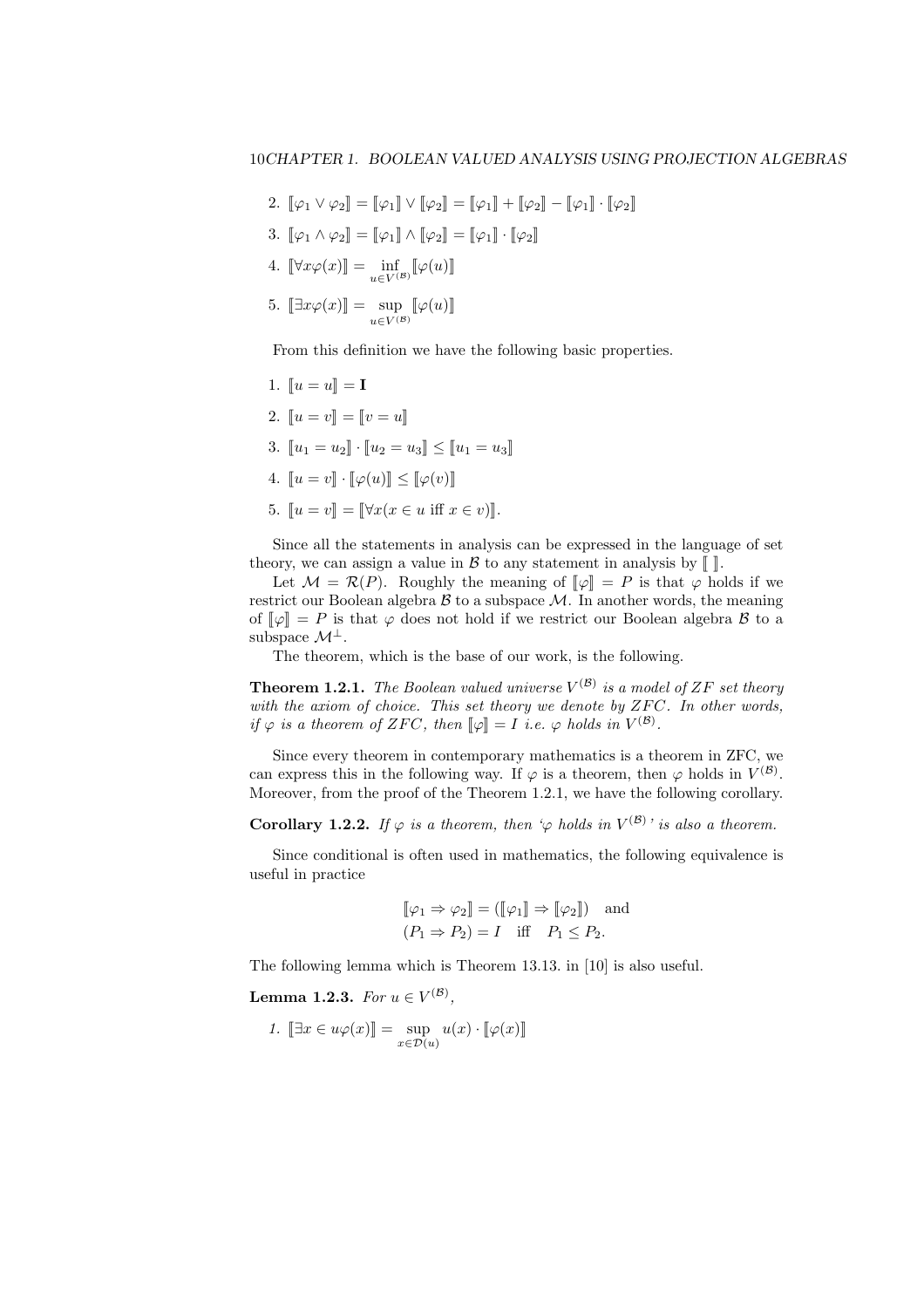#### 1.2. THE MODEL  $V^{(\mathcal{B})}$ (*B*) 11

2. 
$$
\llbracket \forall x \in u\varphi(x) \rrbracket = \inf_{x \in \mathcal{D}(u)} (u(x) \Rightarrow \llbracket \varphi(x) \rrbracket).
$$

Now we define the embedding  $\sqrt{V}$  :  $V \rightarrow V^{(\mathcal{B})}$  precisely, by transfinite induction as follows.

For  $y \in V$ ,

$$
\mathcal{Y}' = \{ \langle \mathcal{X}, I \rangle | x \in y \}
$$

i.e. *y* is a constant function such that  $\mathcal{D}(y) = \{x \mid x \in y\}$  and its value is constantly *I*.

Obviously the following proposition holds.

**Proposition 1.2.4** (Theorem 13.17. in [10]). *For*  $x, y \in V$ ,

1. 
$$
x \in y
$$
 iff  $\left[\stackrel{\sqrt{}}{x} \in \stackrel{\sqrt{}}{y}\right] = I$  and  
\n $x \notin y$  iff  $\left[\stackrel{\sqrt{}}{x} \in \stackrel{\sqrt{}}{y}\right] = 0$ ,  
\n2.  $x = y$  iff  $\left[\stackrel{\sqrt{}}{x} = \stackrel{\sqrt{}}{y}\right] = I$  and  
\n $x \neq y$  iff  $\left[\stackrel{\sqrt{}}{x} = \stackrel{\sqrt{}}{y}\right] = 0$ .

In order to develop analysis in set theory, first the natural numbers are constructed from  $\phi$ , which is also denoted by 0, the integers are constructed as pairs of natural numbers, the rational numbers are constructed as pairs of integers, and finally, the real numbers are constructed by Dedekind's cuts of rational numbers. Since  $V^{(\mathcal{B})}$  satisfies ZFC, we adopt the same definition of the natural numbers, integers, rational numbers and real numbers so that all the theorems in analysis also hold in  $V^{(\mathcal{B})}$ . Let us denote the set of all natural numbers by  $\omega$ , the set of all rational numbers by  $\mathbb{Q}$ , the set of all real numbers by R and the set of all complex numbers by C. The first natural question is what are  $\omega, \mathbb{Q}, \mathbb{R}$ , and  $\mathbb{C}$  in  $V^{(\mathcal{B})}$ . First two are answered as follows. (cf. pp. 129–130) in [10]).

**1.** Let *n* be a natural number. Then *n* in  $V^{(\mathcal{B})}$  is  $\stackrel{\sqrt{}}{n}$ . More precisely there exists a formula  $\varphi(x)$  which define *n* in the sense that  $\exists! x \varphi(x) \land \varphi(n)$  is provable. Then  $\exists! x \varphi(x) \land \varphi(\stackrel{\vee}{n})$  holds in  $V^{(\mathcal{B})}$ . In particular 0, in  $V^{(\mathcal{B})}$ , is *√* 0, that is, *√*  $\phi$  is the empty set in  $V^{(\mathcal{B})}$ . In  $V^{(\mathcal{B})}$ , *ω* is  $\psi$ .

Moreover  $\stackrel{\vee}{n}$  +  $\stackrel{\vee}{m}$  and  $\stackrel{\vee}{n}$  *·*  $\stackrel{\vee}{m}$ , in  $V^{(\mathcal{B})}$ , are  $(n+m)^{\vee}$  and  $(n \cdot m)^{\vee}$  respectively. Similarly  $n \leq m$  iff  $n \leq m$ .

**2.** Let *r* be a rational number. Then *r*, in  $V^{(\mathcal{B})}$ , is  $\overline{r}$ . Moreover  $\overline{r}'_1 + \overline{r}'_2 =$  $(r_1 + r_2)$  and  $r_1' \cdot r_2' = (r_1 \cdot r_2)'$ , hold in  $V^{(\mathcal{B})}$ . And,  $r_1' \leq r_2'$  iff  $r_1 \leq r_2$ .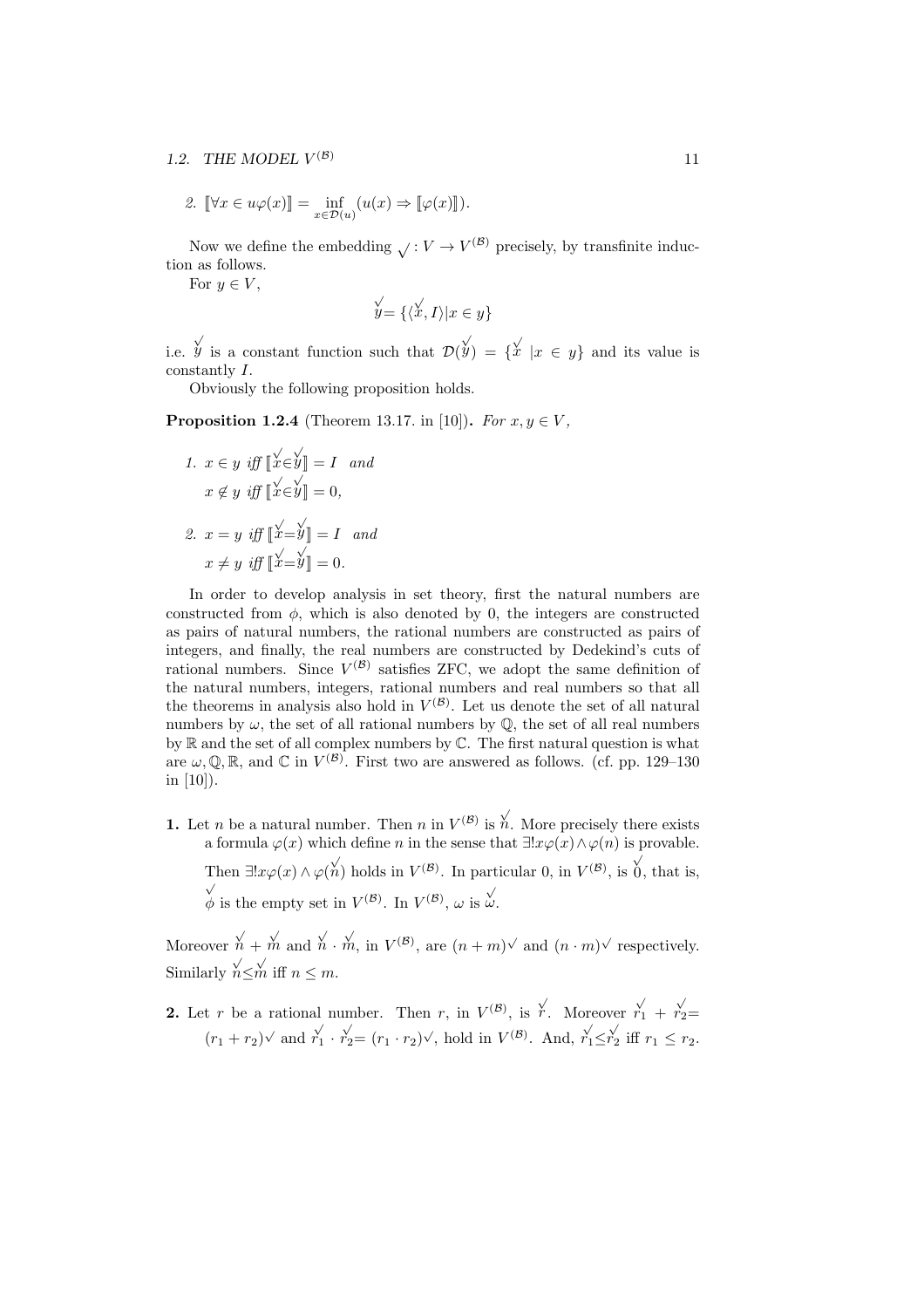Finally  $\mathbb{Q}$ , in  $V^{(\mathcal{B})}$ , is *√* Q. We often write  $n, r, \omega$  and Q in the place of *√ n, √ r , √ ω*, and *√*  $\hat{\mathbb{Q}}$ . Note, in passing, that  $\mathbb{R}$ , in  $V^{(\mathcal{B})}$ , may not be  $\mathbb{R}$ . In many cases, we can prove that  $[\![$ *√*  $\dot{\mathbb{R}} = \mathbb{R}$  = 0.

A subset  ${P_\alpha}$  of *B* is called a partition of unity if the following conditions are satisfied.

1. If  $\alpha \neq \beta$ , then  $P_{\alpha} \cdot P_{\beta} = 0$ .

2. 
$$
I = \sum_{\alpha} P_{\alpha} = \sup_{\alpha} P_{\alpha},
$$

where  $\sum P_\alpha$  is defined in the strong topology. Let  $\{P_\alpha\}$  be a partition of unity *α* and let  $\{u_{\alpha}\}\$ be a subset of  $V^{(\mathcal{B})}$ . Then there exists an element *u* of  $V^{(\mathcal{B})}$  such that

$$
\forall \alpha \, [ \! [ u = u_\alpha ] \! ] \ge P_\alpha.
$$

Moreover if there exists another *u'* such that  $\forall \alpha (\llbracket u' = u_\alpha \rrbracket \ge P_\alpha)$ , then  $\llbracket u =$  $u'$  = *I*, i.e.  $u = u'$  holds in  $V^{(\mathcal{B})}$ . We denote this *u* by ∑ *α*  $u_{\alpha}P_{\alpha}$  which is

determined uniquely in the sense of equality in  $V^{(\mathcal{B})}$ . (cf. Theorem 6.9. and Corollary 16.3. in [10]).

**Proposition 1.2.5.** *Let*  $u = \sum$ *α uαPα. Then*  $\llbracket \varphi(u) \rrbracket = \sum$  $\sum_{\alpha} [\varphi(u_{\alpha})] \cdot P_{\alpha}.$ 

*Proof.* Since  $u = u_\alpha \wedge \varphi(u_\alpha) \Rightarrow \varphi(u)$ ,

$$
[\![u = u_\alpha]\!] \cdot [\![\varphi(u_\alpha)]\!] \le [\![\varphi(u)]\!].
$$

So

$$
[\![\varphi(u_\alpha)]\!] \cdot P_\alpha = [\![u = u_\alpha]\!] \cdot [\![\varphi(u_\alpha)]\!] \cdot P_\alpha \leq [\![\varphi(u)]\!] \cdot P_\alpha.
$$

In the same way,

$$
[\![\varphi(u)]\!]\cdot P_\alpha = [\![u=u_\alpha]\!] \cdot [\![\varphi(u)]\!] \cdot P_\alpha \leq [\![\varphi(u_\alpha)]\!] \cdot P_\alpha.
$$

Therefore

$$
[\![\varphi(u)]\!] = \sum_{\alpha} [\![\varphi(u)]\!] \cdot P_{\alpha} = \sum_{\alpha} [\![\varphi(u_{\alpha})]\!] \cdot P_{\alpha}.
$$

 $\Box$ 

**Proposition 1.2.6.** *Let*  $u = \sum$  $\sum_{\alpha} u_{\alpha} P_{\alpha}$  *and*  $\forall \alpha, \beta$  ( $\alpha \neq \beta \Rightarrow [u_{\alpha} = u_{\beta}] = 0$ ). *Then*

$$
P_{\alpha} = [ \! [ u = u_{\alpha} ] \! ].
$$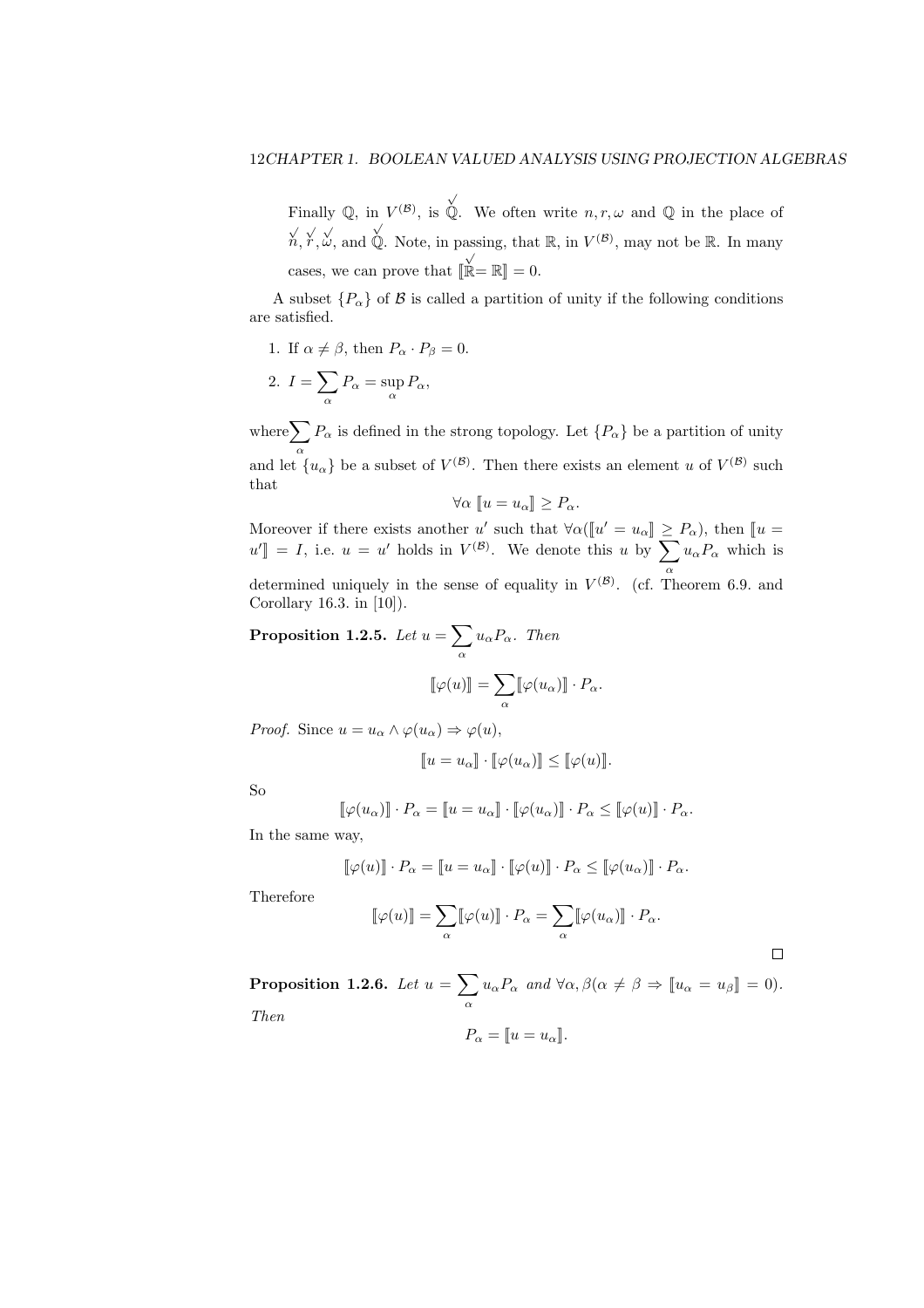*Proof.*

$$
[\![u = u_\alpha]\!] = \sum_\beta [\![u_\beta = u_\alpha]\!] \cdot P_\beta = P_\alpha.
$$

**Proposition 1.2.7.** *Let*  $u = \sum$ *α uαPα. Then*

$$
[\![\varphi(u)]\!]=\sum_{\alpha}[\![u=u_\alpha]\!]\cdot[\![\varphi(u_\alpha)]\!].
$$

*Proof.*

$$
\sum_{\alpha} [ [u = u_{\alpha}] ] \cdot [ [\varphi(u_{\alpha})]] \geq \sum_{\alpha} [ [\varphi(u_{\alpha})]] \cdot P_{\alpha} = [ [\varphi(u)]].
$$

On the other hand

$$
\sum_{\alpha} [ [u = u_{\alpha} ]] \cdot [ [\varphi(u_{\alpha}) ]] \leq [ [\varphi(u) ]].
$$

 $\Box$ 

We call  $u \in V^{(\mathcal{B})}$  a natural number in  $V^{(\mathcal{B})}$ , if  $\llbracket u \in \omega \rrbracket = I$ . Now we would like to see what the natural numbers in  $V^{(\mathcal{B})}$  are. Let  $\llbracket u \in \omega \rrbracket = \llbracket u \in \omega \rrbracket = I$ . Then

$$
\llbracket u \in \stackrel{\sqrt{\ }}{\omega} \rrbracket = \sup_{x \in \mathcal{D}(\stackrel{\sqrt{\ }}{\omega})} \check{\omega}(x) \cdot \llbracket u = x \rrbracket
$$

$$
= \sup_{n \in \mathcal{D}} \llbracket u = n \rrbracket.
$$

Let  $P_n = [u = \hat{h}]$ . It is easy to see that  $\{P_n\}$  is a partition of unity and

$$
u = \sum_{n} \stackrel{\sqrt{n}}{n} P_n = \sum_{n} n \cdot P_n.
$$

There might be many 0's among the *Pn*'s. Usually we take off the 0's and write

$$
u = \sum_{i} n_i \cdot P_i,
$$

where *i* ranges over a finite or infinite subset of  $\omega$ .

Let  ${P_i}$  be a partition of unity, let  ${n_i}$  be a subset of  $\omega$  and let  $u = \sum n_i P_i$ . *i* Then it is easily seen that  $\llbracket u \in \omega \rrbracket = I$ . Therefore all natural numbers in  $V^{(\mathcal{B})}$ are expressed in the form  $\sum_{i} n_i P_i$ . This form is very convenient for the following reason. Let  $\{P_i\}$  and  $\{P'_j\}$  be two partitions of unity. Then  $\{P_i \cdot P'_j\}_{ij}$  is also

 $\Box$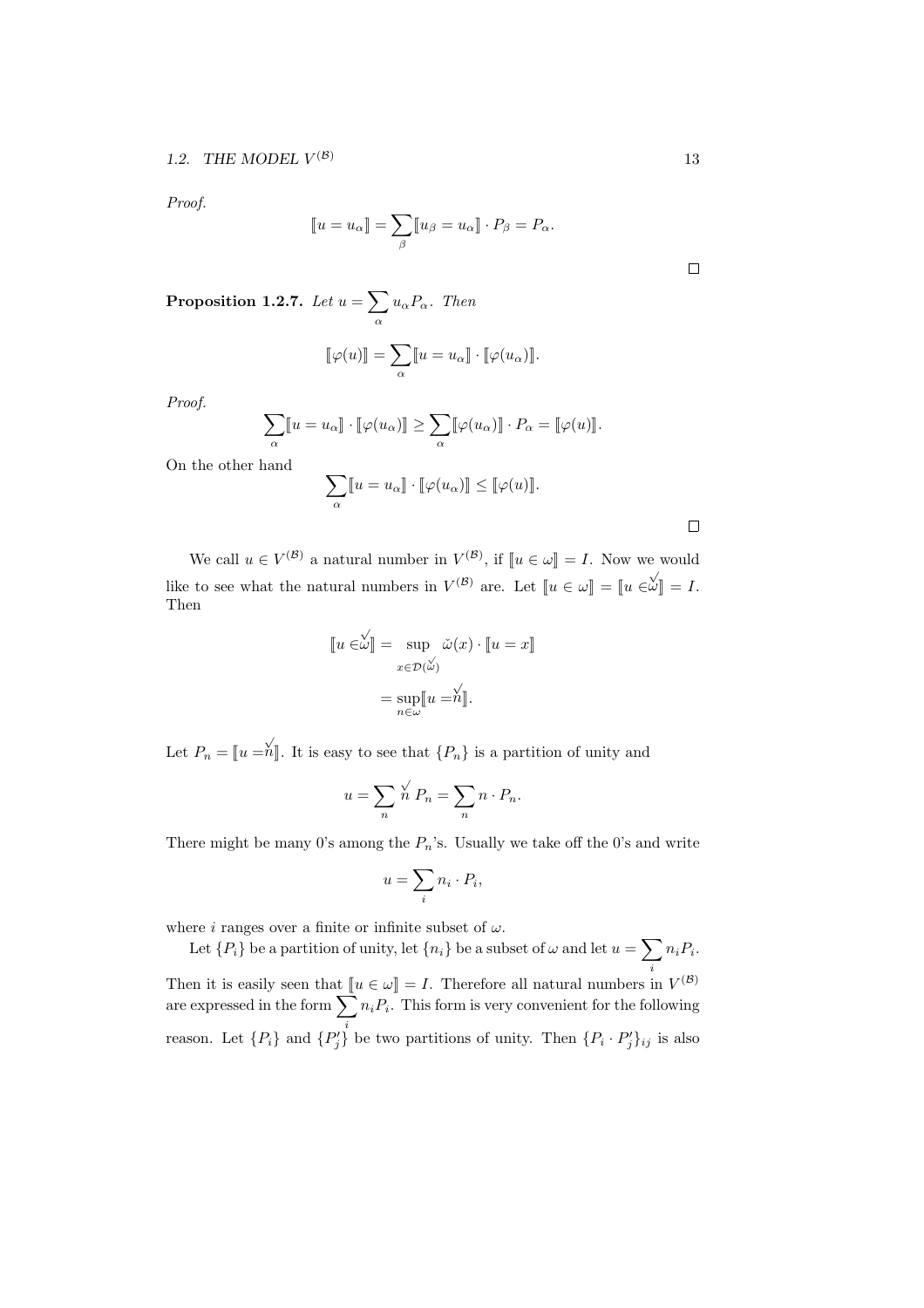a partition of unity. Let  $u = \sum$ *i*  $n_i P_i$  and  $v = \sum$ *j*  $m_j P'_j$ . Then the following properties are easily checked.

$$
u + v = \sum_{i,j} (n_i + m_j) P_i \cdot P'_j
$$
  

$$
u \cdot v = \sum_{i,j} (n_i \cdot m_j) P_i \cdot P'_j
$$
  

$$
[u < v] = \sup \{ P_i \cdot P'_j | n_i < m_j \}.
$$

Let  $u \in V^{(\mathcal{B})}$ . Then *u* is called a rational number in  $V^{(\mathcal{B})}$ , if  $[u \in \mathbb{Q}] = I$ . Since  $\mathbb Q$  is obtained from  $\omega$  by a simple construction, what we proved about  $\omega$  is also true for Q, that is, the following properties hold.

1. All rational numbers in  $V^{(\mathcal{B})}$  are those of the form  $\sum$ *i*  $r_i P_i$  where  $\{P_i\}$  is a partition of unity and  $\{r_i\}$  is a subset of  $\mathbb{Q}$ .

2. Let 
$$
u = \sum r_i P_i
$$
 and  $v = \sum_j r'_j P'_j$  be two rational numbers in  $V^{(\mathcal{B})}$ . Then  
\n
$$
u + v = \sum_{i,j} (r_i + r'_j) P_i \cdot P'_j
$$
\n
$$
u \cdot v = \sum_{i,j} (r_i \cdot r'_j) \cdot P_i \cdot P'_j
$$
\n
$$
[u \le v] = \sup \{ P_i \cdot P'_j | r_i \le r'_j \}
$$
\n
$$
[u < v] = \sup \{ P_i \cdot P'_j | r_i < r'_j \}.
$$

**Theorem 1.2.8** (The Maximum Principle, Theorem 16.2. in [10]). Let  $\varphi$  be a *formula. Then there exists a*  $u \in V^{(\mathcal{B})}$  *such that* 

$$
[\![\varphi(u)]\!]=[\![\exists x\varphi(x)]\!].
$$

Since  $[\exists x \varphi(x)]$  =  $\sup_{v \in V^{(B)}} [\varphi(v)]$ , the meaning of the theorem is that there

exists a *u* which maximizes the value of  $\llbracket \varphi(u) \rrbracket$ . Let  $\varphi(x)$  be a formula with only *x* as a free variable. Let  $v_0 \in V^{(\mathcal{B})}$  satisfy

 $[\![\varphi(v_0)]\!] = I$ . Now consider a statement of the form  $\forall x(\varphi(x) \Rightarrow \psi(x))$ . Since  $[\![\forall x(\varphi(x) \Rightarrow \psi(x))\!] = \inf_{u \in V^{(\mathcal{B})}} [\![\varphi(u) \Rightarrow \psi(u)]\!]$ , we have to calculate  $[\![\varphi(u) \Rightarrow \psi(u)]\!]$ for every  $u \in V^{(\mathcal{B})}$  in order to calculate  $[\forall x (\varphi(x) \Rightarrow \psi(x))]$ . Let  $u \in V^{(\mathcal{B})}$  and  $[\![\varphi(u)]\!] = P$ . Define  $u' = u \cdot P + v_0 \cdot (I - P)$ . It is easily seen that  $[\![\varphi(u')]\!] = I$ and

$$
[\![\psi(u')]\!] \leq ([\![\varphi(u)]\!] \Rightarrow [\![\psi(u)]\!]).
$$

Therefore we have

$$
[\![\forall x(\varphi(x)\Rightarrow\psi(x))]\!]=\inf_{[\![\varphi(u)]\!]=I}[\![\psi(u)]\!].
$$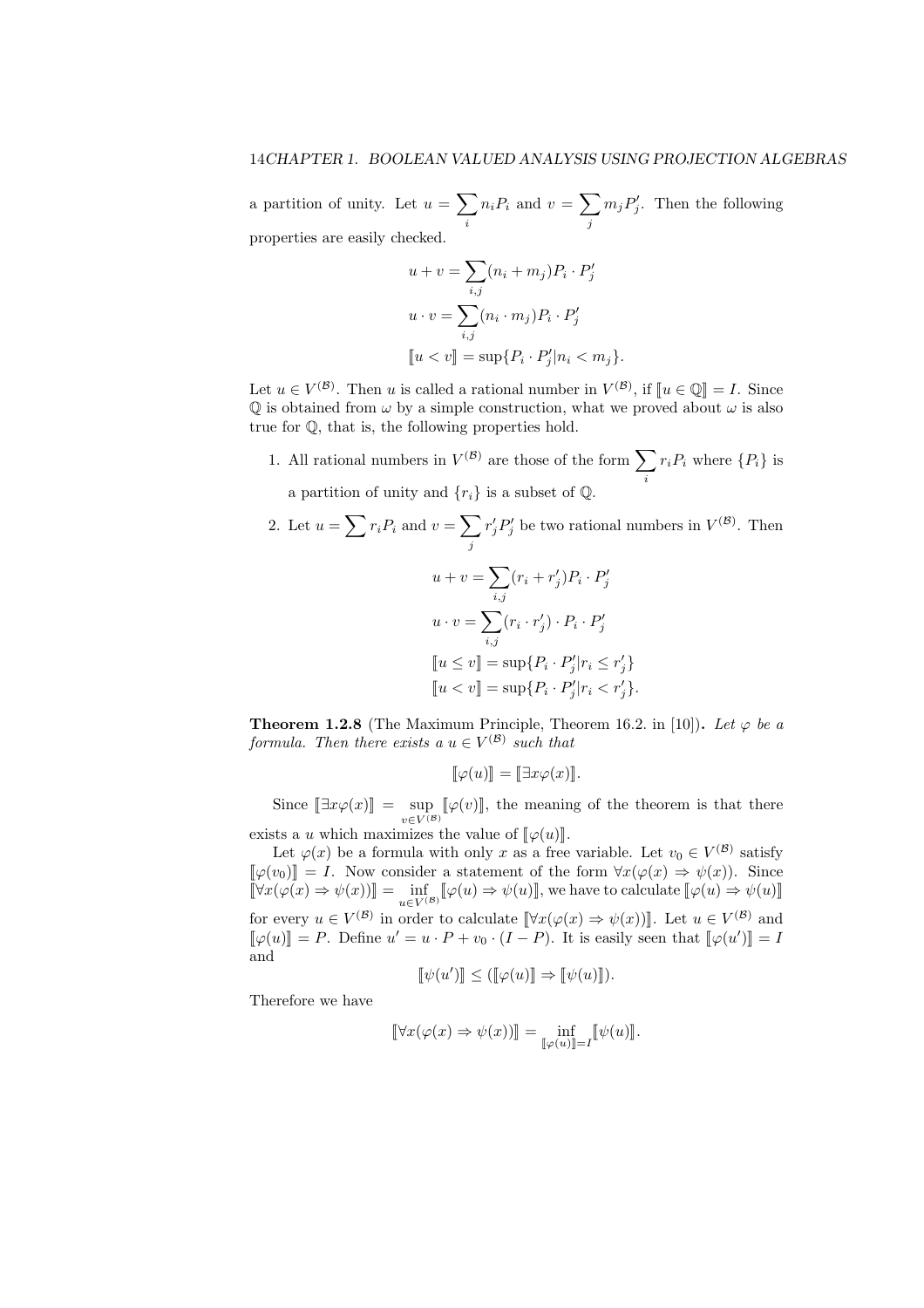In the same way, we have

$$
[\![\exists x(\varphi(x)\wedge\psi(x))]\!]=\sup_{[\![\varphi(u)]\!]=I}[\![\psi(u)]\!].
$$

This justifies the following definition. We define the interpretation of  $\{x | \varphi(x)\}$ with respect to  $V^{(\mathcal{B})}$  to be  $\{u \in V^{(\mathcal{B})} | \llbracket \varphi(u) \rrbracket = I\}$ , assuming that it is not empty.

The above discussion shows that the interpretation of important notions in analysis is at the center of our work.

*Remark.* Let  $u \in V^{(\mathcal{B})}$ . Then the class  $\{v \in V^{(\mathcal{B})} | \|u = v\| = I\}$  is always a proper class. This sometimes causes a technical inconvenience. In the following, we always think that we have picked up a representative from an equivalent class  $\{v \in V^{(\mathcal{B})} | \llbracket u = v \rrbracket = I\}.$  Technically we use a set  $\{v \in V^{(\mathcal{B})} | v$  is of the lowest rank with  $[\![u = v]\!] = I$  to represent a proper class  $\{v \in V^{(\mathcal{B})} | [\![u = v]\!] = I\}$ . In this way, we can avoid the use of a uniform choice function.

# **1.3** Real numbers in  $V^{(\mathcal{B})}$

We define real numbers by Dedekind cuts. More precisely, by a real number we mean a set of rational numbers which is the upper segment of a Dedekind cut. If  $a$  is a real number and  $a$  corresponds to a rational number  $r$ , then we include  $r$  in  $a$ , that is  $r$  is the smallest member of  $a$ . Thus ' $a$  is a real number' is expressed by the following formula.

 $a \subseteq \mathbb{Q} \land \exists s \in \mathbb{Q} (s \in a) \land \exists s \in \mathbb{Q} (s \notin a) \land \forall s \in \mathbb{Q} (s \in a \Leftrightarrow \forall t \in \mathbb{Q} (s < t \Rightarrow$  $t \in a)$ 

We define  $\mathbb{R}^{(\mathcal{B})}$  to be the interpretation of  $\mathbb{R}$  in  $V^{(\mathcal{B})}$ , i.e.

$$
\mathbb{R}^{(\mathcal{B})} = \{ u \in V^{(\mathcal{B})} | \llbracket u \text{ is a real} \rrbracket = I \}.
$$

Let  $u \in \mathbb{R}^{(B)}$  and  $r \in \mathbb{Q}$ . We define  $P_r$  to be  $[r \in u]$ . Then the following is easily checked.

1. 
$$
\inf_{r \in \mathbb{Q}} P_r = 0
$$
  
2. 
$$
\sup_{r \in \mathbb{Q}} P_r = I
$$
  
3. 
$$
P_r = \inf_{r < s} P_s
$$
.

Let  $\lambda$  range over real numbers. Let  $E_{\lambda} = \inf_{\lambda \leq r} P_r$ . Then

1. inf  $E_{\lambda} = 0$ 

2. 
$$
\sup_{\lambda} E_{\lambda} = I
$$

3.  $E_{\lambda} = \inf_{\lambda \leq \mu} E_{\mu}$ .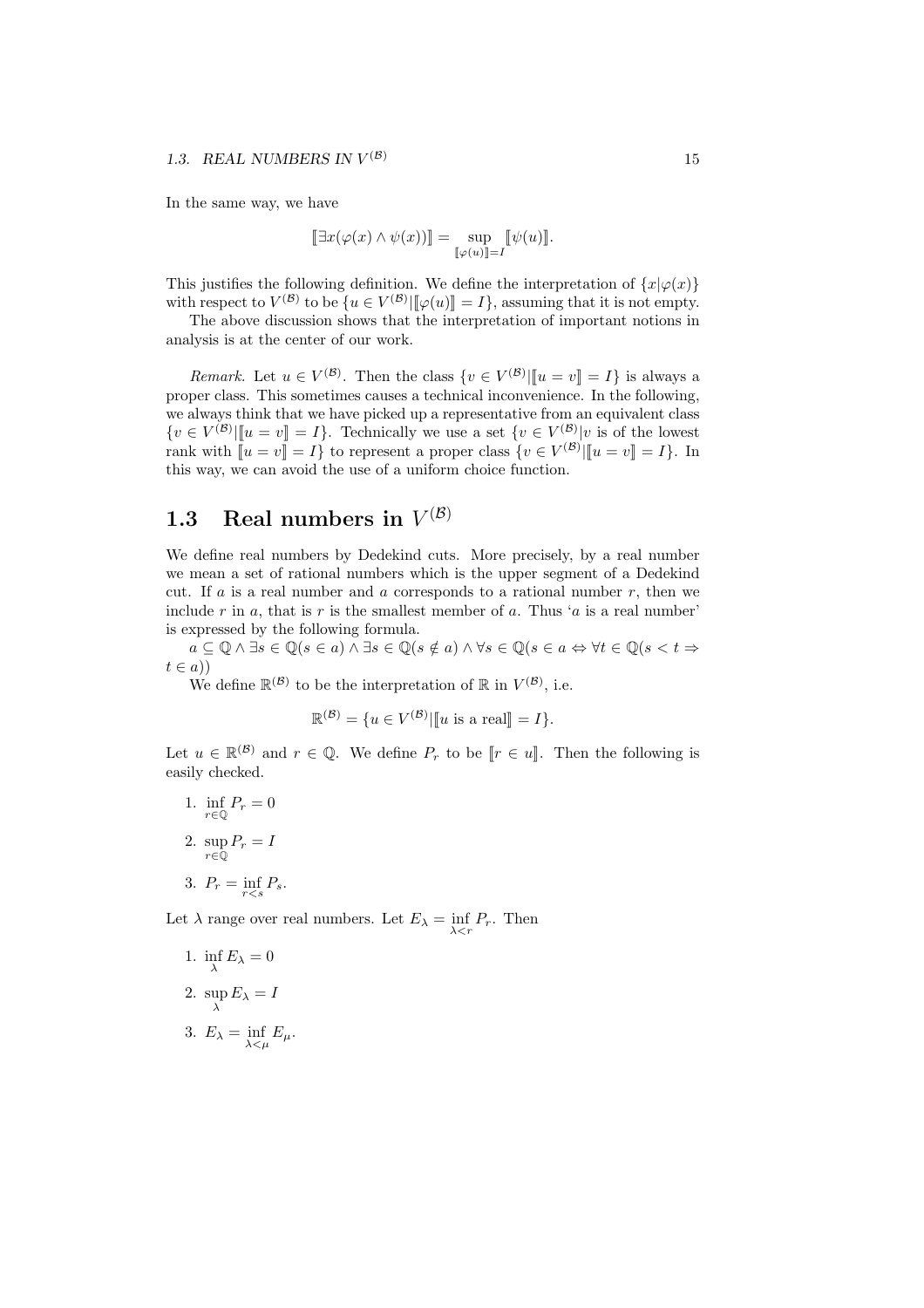This implies that  ${E_\lambda}$  is a resolution of the identity in  $(\mathcal{B})$ . On the other hand, let  ${E_{\lambda}}$  be a resolution of the identity in  $(\mathcal{B})$ . Let  $P_r = E_r$  for each rational number  $r$ , and define  $u$  to be a function satisfying

$$
\mathcal{D}(u) = \{ \check{r} | r \in \mathbb{Q} \} \text{ and } u(\check{r}) = P_r.
$$

Then  $u \in \mathbb{R}^{(\mathcal{B})}$  is easily checked and the correspondence between  $\mathbb{R}^{(\mathcal{B})}$  and the set of all resolutions of the identity in  $(B)$  is 1-1 onto. Since there is a 1-1 onto correspondence between the set of all resolutions of the identity in  $(\beta)$  and the set of all self-adjoint operators in  $(\mathcal{B})$ , this establishes a 1-1 onto correspondence between the set of all self-adjoint operators in  $(\mathcal{B})$  and  $\mathbb{R}^{(\mathcal{B})}$ . From now on, we express this relation by simply saying that the interpretation of a real number in  $V^{(\mathcal{B})}$  is a self-adjoint operator in  $(\mathcal{B})$ . We are going to investigate the meaning of addition, multiplication and  $\leq$  for real numbers in  $V^{(\mathcal{B})}$  as operations and a relation for self-adjoint operators in (*B*).

For  $a \in \mathbb{R}$ ,  $\check{a} \in \mathbb{R}^{(\mathcal{B})}$ . Furthermore  $\check{a}$  represents a resolution of the identity  ${E_\lambda}$  such that  $E_\lambda = 0$  if  $\lambda < a$  and  $E_\lambda = I$  if  $a \leq \lambda$ . Therefore  $\check{a}$  represents an operator  $a \cdot I$  i.e.  $a$  itself.

Though  $\omega = \check{\omega}$  and  $\mathbb{Q} = \check{\mathbb{Q}}$  hold,  $\mathbb{R} = \check{\mathbb{R}}$  does not hold in many Boolean valued universes  $V^{(\mathcal{B})}$ . For example, take  $L^2(-\infty,\infty)$ , a self-adjoint operator *x*<sup>*·*</sup>, and any complete Boolean algebra *B* such that *x·* is in  $(B)$ . Let  $u \in \mathbb{R}^{(B)}$ correspond to x<sup>*c*</sup>. In order to prove that  $\mathbb{R} = \mathbb{R}^n = 0$ , it suffices to show that  $\llbracket u \in \mathbb{R} \rrbracket = 0$  since  $\llbracket u \in \mathbb{R} \rrbracket = I$ . Therefore it suffices to show that  $\llbracket \check{a} = u \rrbracket = 0$ for every  $a \in \mathbb{R}$ .

$$
\[\![\check{a} = u]\!] = \inf_{r \in \mathbb{Q}} \[\![\check{r} \in \check{a} \Leftrightarrow \check{r} \in u]\!] \text{ and}
$$

$$
\[\![\check{r} \in \check{a} \Leftrightarrow \check{r} \in u]\!] = \left\{ \begin{array}{ll} \[\![\check{r} \in u]\!] & \text{if } a \leq r \\ I - \[\![\check{r} \in u]\!] & \text{if } r < a. \end{array} \right.
$$

Let  $x \cdot = \int \lambda dE_{\lambda}$ . Then  $[\![ \check{r} \in u ]\!] = E_r$ . Therefore  $[\![ \check{a} = u ]\!] = E_a - E_{a-0} = 0$ . The meaning of this fact is that there are many reals in  $V^{(\mathcal{B})}$  that can not be expressed in the form  $\sum a_{\alpha}P_{\alpha}$ , where  $\{P_{\alpha}\}$  is a partition of unity and  $\{a_{\alpha}\}$  is *α*a subset of  $\mathbb{R}$ . It also means that there are lots of self-adjoint operators in  $(B)$ which are not of the form  $\sum a_{\alpha}P_{\alpha}$ . *α*

Let *u* and *v* be in  $\mathbb{R}^{(\mathcal{B})}$ . Let  $A = \int \lambda dE_{\lambda}$  and  $B = \int \lambda dE'_{\lambda}$  be corresponding self-adjoint operators in  $(\beta)$  respectively. We proceed to see what the basic operations for *u* and *v* correspond for *A* and *B*.

**Proposition 1.3.1.** *The sum*  $u + v$  *corresponds to*  $A + B$ *.* 

*Proof.* Let *a* and *b* be real numbers. The addition for the upper segment of Dedekind cuts is defined in the following way.

$$
r \in (a+b) \text{ iff } \forall s \in \mathbb{Q} (r < s \Rightarrow \exists t_1, t_2 \in \mathbb{Q} (s = t_1 + t_2 \land t_1 \in a \land t_2 \in b))
$$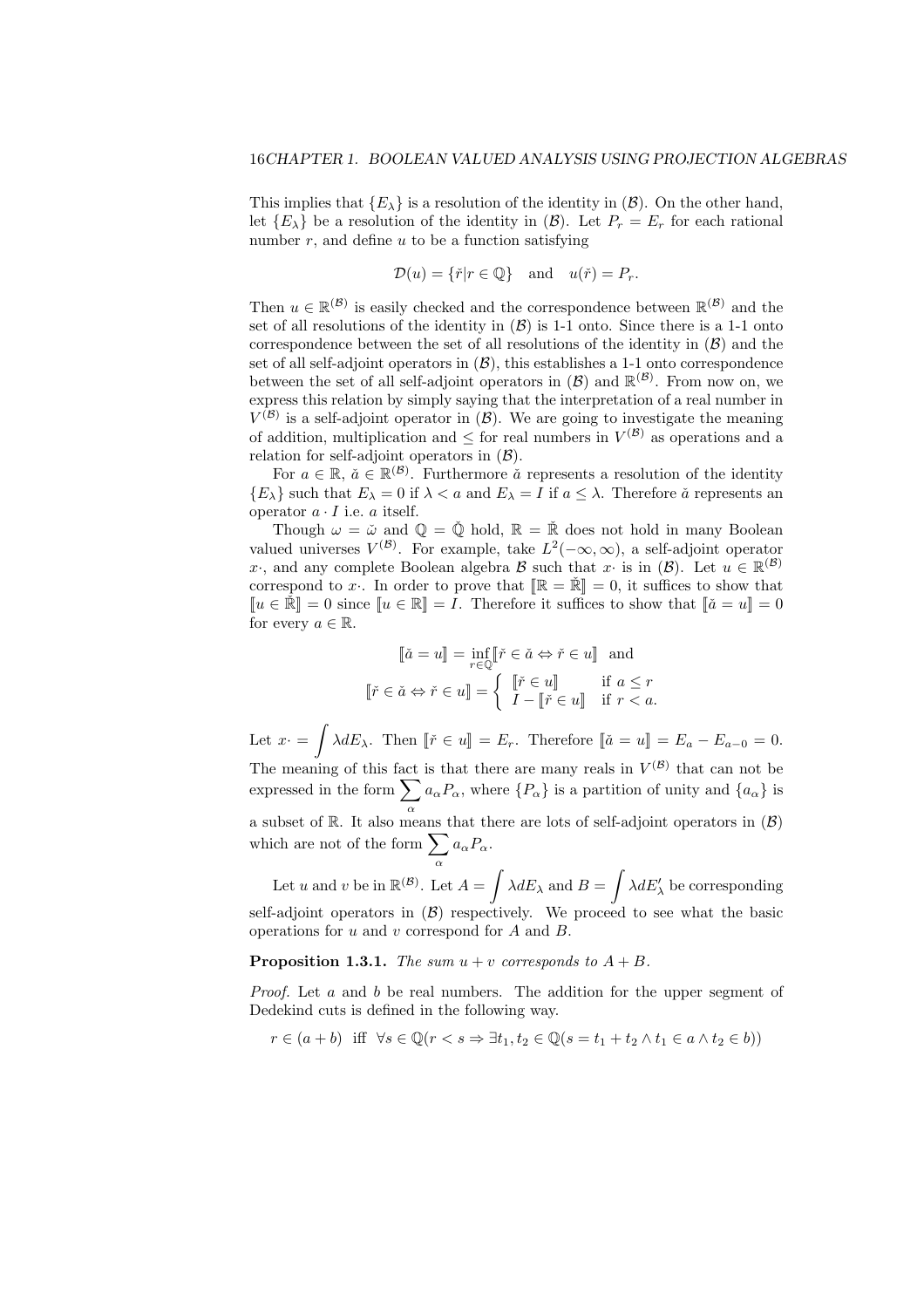Interpreting this in  $V^{(\mathcal{B})}$ ,  $u + v$  corresponds to an operator  $\int \lambda dE''_{\lambda}$  such that

$$
E''_{\lambda} = \inf_{\lambda < \lambda'} \sup_{\mu} E_{\mu} \cdot E'_{\lambda' - \mu}.
$$

It is easily checked that  $A + B = \int \lambda dE''_{\lambda}$ .

**Proposition 1.3.2.** *The inequality*  $u \leq v$  *holds in*  $V^{(\mathcal{B})}$  *iff*  $A \leq B$ *.* 

*Proof.* By definition,  $u \leq v$ , for two reals defined by Dedekind cuts, if  $v \subseteq u$ . So

$$
[u \le v] = I \quad \text{iff} \quad [\forall r \in \mathbb{Q} (r \in v \Rightarrow r \in u)] = I
$$
\n
$$
\text{iff} \quad \forall r \in \mathbb{Q} ((I - E'_r) + E_r - E_r \cdot (I - E'_r) = I)
$$
\n
$$
\text{iff} \quad \forall r \in \mathbb{Q} (E'_r = E_r \cdot E'_r)
$$
\n
$$
\text{iff} \quad \forall r \in \mathbb{Q} (E'_r \le E_r)
$$
\n
$$
\text{iff} \quad A \le B.
$$

**Proposition 1.3.3.** Let  $A = \int \lambda dE_{\lambda}$  be in (B). Let  $P \in \mathcal{B}$  and  $AP = \int \lambda dE'_{\lambda}$ . *Then*  $E'_\lambda =$  $\int E_\lambda \cdot P + (I - P) \quad \text{if } \lambda \geq 0$  $E_{\lambda} \cdot P$  *otherwise.* 

*Proof.* Case 1)  $Px = x$ 

$$
\int \lambda dE'_{\lambda} x = \int \lambda dE_{\lambda} x = Ax
$$

Case 2)  $Px = 0$ 

$$
\int \lambda dE'_{\lambda} x = \int_0^{\infty} \lambda d(Ix) = 0.
$$

 $\Box$ 

**Proposition 1.3.4.** *Let*  $A = \int \lambda dE_{\lambda}$  *and*  $B = \int \lambda dE'_{\lambda}$  *be in* (*B*) *and let P ∈ B. Then*

$$
AP \le BP \quad \text{iff} \quad E'_{\lambda}P \le E_{\lambda}P \quad \text{for every } \lambda.
$$

*Proof.*  $AP \le BP$  iff  $E_{\lambda} \cdot P + (I - P) \ge E'_{\lambda} \cdot P + (I - P)$  for each  $\lambda \ge 0$ and

 $E_{\lambda}P \ge E'_{\lambda}P$  iff  $E_{\lambda}P \ge E'_{\lambda}P$  for each  $\lambda < 0$ .

 $\Box$ 

 $\Box$ 

 $\Box$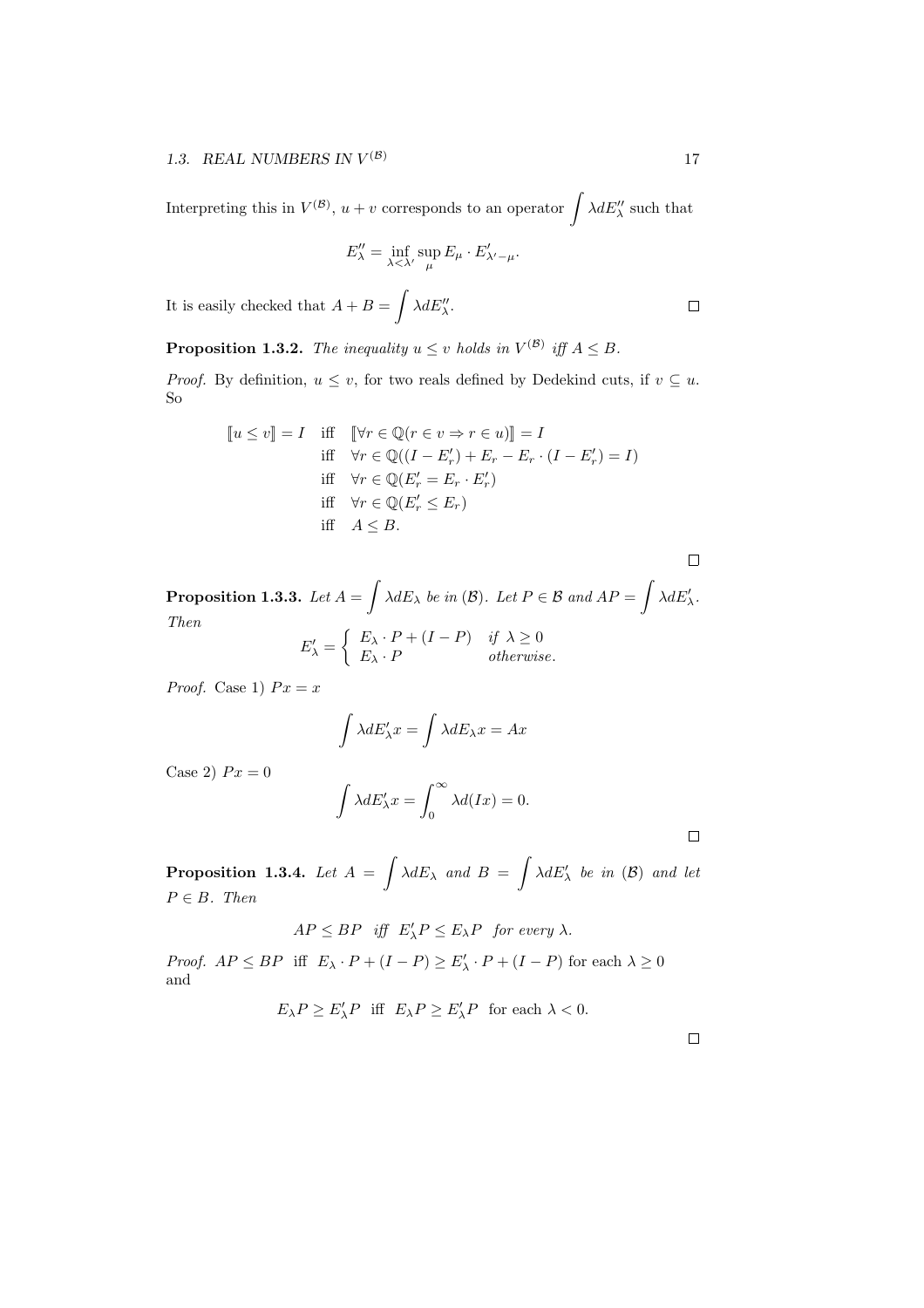### **Proposition 1.3.5.**

$$
[u \le v] \ge P \quad \text{iff} \quad AP \le BP.
$$

*Proof.*

$$
[u \le v] \ge P \quad \text{iff} \quad [\forall r \in \mathbb{Q} (r \in v \Rightarrow r \in u)] \ge P
$$
\n
$$
\text{iff} \quad \forall r \in \mathbb{Q} ((I - E'_r) + E_r - (I - E'_r) \cdot E_r \ge P)
$$
\n
$$
\text{iff} \quad \forall r \in \mathbb{Q} ((I - E_r)(I - E'_r) + E_r \ge P)
$$

$$
(I - E_r)(I - E'_r) + E_r \ge P \Rightarrow E_r \ge E'_r P
$$
  

$$
\Rightarrow E_r P \ge E'_r P.
$$

On the other hand

$$
E_r P \ge E'_r P \Rightarrow (I - E'_r) P \ge (I - E_r) P
$$
  
\n
$$
\Rightarrow (I - E_r)(I - E'_r) P \ge (I - E_r) P
$$
  
\n
$$
\Rightarrow (I - E_r)(I - E'_r) P + E_r P \ge P.
$$

 $\Box$ 

 $\Box$ 

 $\Box$ 

**Proposition 1.3.6.**

$$
[u = v] \ge P \quad \text{iff} \quad AP = BP.
$$

*Proof.* Immediate from Proposition 1.3.5.

**Proposition 1.3.7.** *Let* max $(u, v)$  *correspond to*  $\int \lambda dE''$ , *Then*  $E''$ <sub> $\lambda$ </sub> =  $E_{\lambda} \cdot E'_{\lambda}$ *for every λ.*

*Proof.* This is obvious from the proof of Proposition 1.3.2.

**Definition 1.3.1.** We define  $\max(A, B)$  to be this  $\int \lambda dE''_{\lambda}$ .

**Proposition 1.3.8.** *The Boolean complement −u corresponds to −A.*

*Proof.* Let *C* correspond to *−u*. Then

$$
\llbracket u + (-u) = 0 \rrbracket = I \Rightarrow A + C = 0
$$

$$
\Rightarrow C = -A.
$$

 $\Box$ 

### **Proposition 1.3.9.**

$$
[|u - v| \le \check{\varepsilon}] \ge P \quad \text{iff} \quad |A - B| \cdot P \le \varepsilon,
$$

*where ε is a positive real, and*

$$
|A - B| = \max(A - B, B - A).
$$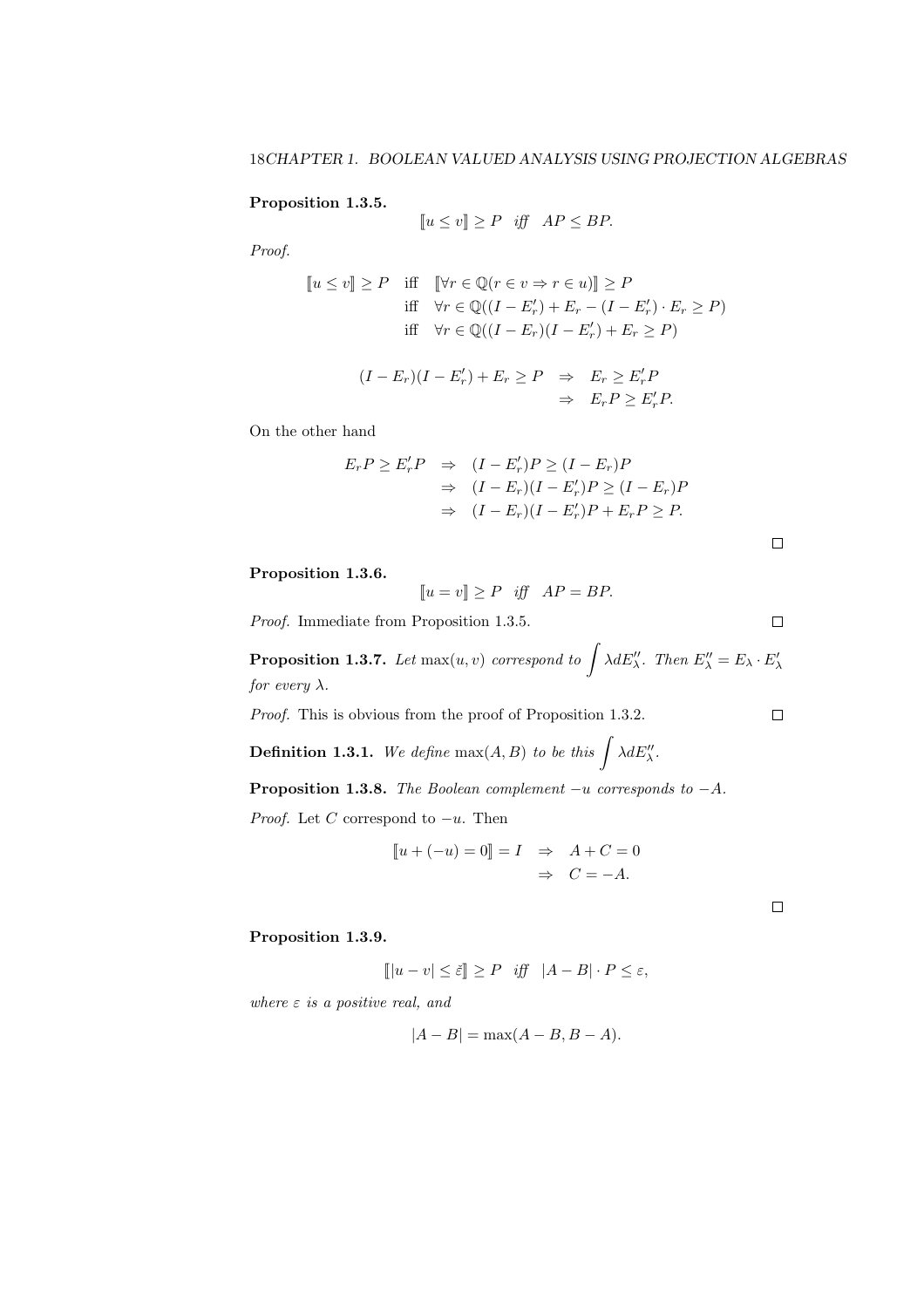*Proof.*  $|u - v| \leq \varepsilon$  iff  $u \leq v + \varepsilon \wedge v - \varepsilon \leq u$ . Therefore

$$
[||u - v|| \le \xi || \ge P \quad \text{iff} \quad AP \le BP + \varepsilon P \quad \text{and} \quad BP - \varepsilon P \le AP
$$
  
iff 
$$
|A - B| \cdot P \le \varepsilon.
$$

 $\Box$ 

**Definition 1.3.2.** We define  $0 < A$  by  $\forall \lambda \leq 0$  ( $E_{\lambda} = 0$ ). If *A* is bounded, then  $0 < A$  *is 'A is positive definite'.* 

**Proposition 1.3.10.**

$$
0 < u \quad holds \quad in \quad V^{(\mathcal{B})} \quad \text{iff} \quad 0 < A.
$$

*Proof.*

$$
[0 < u] = I \quad \text{iff} \quad [0 \le u] = I \land [u < 0] = 0
$$
\n
$$
\text{iff} \quad 0 \le A \land [\exists r \in \mathbb{Q} (r \in \check{0} \land r \notin u)] = I
$$
\n
$$
\text{iff} \quad 0 \le A \land \sup_{0 \le r \in \mathbb{Q}} (I - E_r) = I
$$
\n
$$
\text{iff} \quad 0 \le A \land (I - E_0) = I
$$
\n
$$
\text{iff} \quad 0 \le A \land E_0 = 0
$$
\n
$$
\text{iff} \quad 0 < A.
$$

 $\Box$ 

From the properties of real numbers,

$$
[u < v \lor u = v \lor v < u] = I.
$$

What does this mean for self-adjoint operators ? Let  $P_1 = [u \lt v], P_2 = [u \gt w]$ *v*, and  $P_3 = [v \lt u]$ . Then  $\{P_1, P_2, P_3\}$  is a partition of unity and we know that  $A = AP_1 + AP_2 + AP_3$ ,  $B = BP_1 + BP_2 + BP_3$ ,

$$
AP_1 < BP_1
$$
\n
$$
AP_2 = BP_2, \text{ and }
$$
\n
$$
BP_3 < AP_3.
$$

Let *a* be a non-negative real. Since  $|A| \le a$  is equivalent to '*A* is bounded' and  $||A|| \leq a$ , it follows that '*A* is a bounded operator' is equivalent to

$$
\exists a \in \mathbb{R} (a > 0 \land [\Vert u \Vert \leq \check{a}]] = I)
$$

where *u* corresponds to *A*.

**Proposition 1.3.11.** *Let*  ${P_\alpha}$ *l be a partition of unity, let*  ${u_\alpha}$ *l be a subset of*  $\mathbb{R}^{(\mathcal{B})}$  *and let*  $u = \sum$ *α*  $u_{\alpha}P_{\alpha}$ *. If*  $A_{\alpha}$  *corresponds to*  $u_{\alpha}$ *, then*  $A = \sum$ *α*  $A_{\alpha} \cdot P$ *corresponds to u.*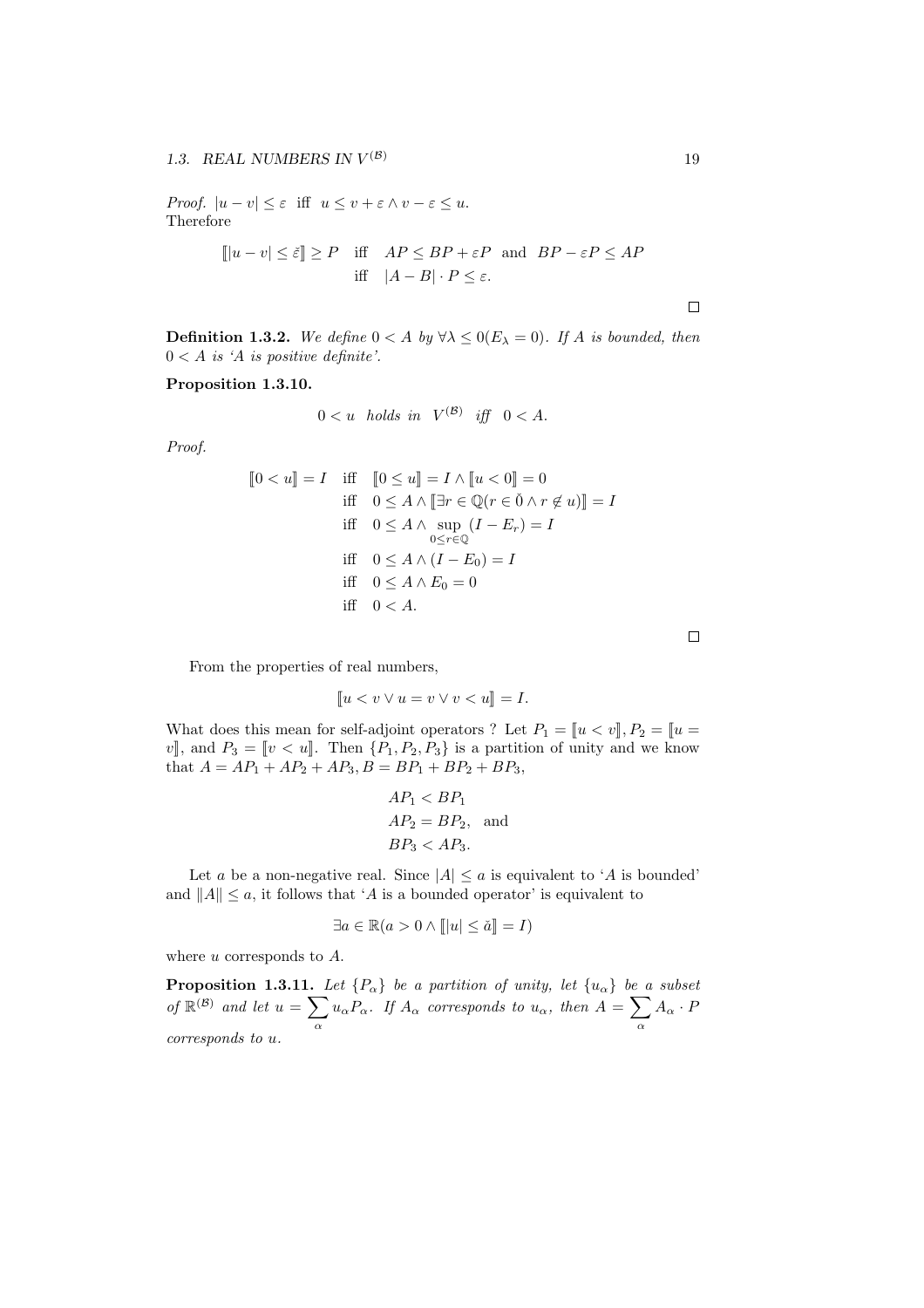*Proof.* Let *v* correspond to *A*. It suffices to show that  $[\![u_{\alpha} = v]\!] \ge P_{\alpha}$ . That is,  $A_{\alpha} \cdot P_{\alpha} = A \cdot P_{\alpha}$ . But this is obvious.  $A_{\alpha} \cdot P_{\alpha} = A \cdot P_{\alpha}$ . But this is obvious.

**Proposition 1.3.12.** *The product*  $u \cdot v$  *corresponds to*  $A \cdot B$ *.* 

*Proof.* Let  $P_1 = [0 \lt u], P_2 = [0 = u], P_3 = [u \lt 0], P'_1 = [0 \lt v], P'_2 =$  $[0 = v]$ , and  $P'_3 = [v < 0]$ . Then  $\{P_i P'_j\}_{i,j}$  is a partition of the unity. Let  $u_{ij}$ correspond to  $A \cdot P_i P'_j$  and  $v_{ij}$  correspond to  $B \cdot P_i P'_j$ . Then  $u = \sum u_{ij} P_i P'_j$ ,  $v =$  $\sum v_{ij} P_i P'_j, A = \sum$ *ij*  $AP_iP'_j, B = \sum$ *ij*  $BP_iP'_j, u \cdot v = \sum$ *ij*  $(u_{ij}v_{ij})P_iP'_j$ , and  $AB =$ ∑ *ij*  $ABP_iP'_j$ . It suffices to show that  $u_{ij}v_{ij}$  corresponds to  $(AP_iP'_j) \cdot (BP_iP'_j)$ . Therefore we assume that  $(0 < A$  or  $0 = A$  or  $A < 0$ ) and  $(0 < B$  or  $0 = B$  or *B* < 0). If  $0 = A$  or  $0 = B$ , then the theorem is obvious. If  $A < 0$ , then  $-A > 0$ . So we may assume that  $A > 0$  and  $B > 0$  i.e.  $\llbracket u > 0 \rrbracket = I$  and  $\llbracket v > 0 \rrbracket = I$ . Let  $\int \lambda dE''_{\lambda}$  correspond to  $u \cdot v$ . If  $\lambda \leq 0$ , then  $E''_{\lambda} = 0$  and if  $\lambda > 0$ , then

$$
E''_{\lambda} = \inf_{\lambda < \mu} \sup_{\nu > 0} E_{\nu} \cdot E'_{\mu/\nu}.
$$

It is easily seen that  $\int \lambda dE''_{\lambda}$  corresponds to  $A \cdot B$ .

Let  ${P_i}$  and  ${P'_j}$  be partitions of unity and let  ${n_i}$  and  ${m_j}$  be subsets of  $\omega$ . Then  $\sum$ *i*  $n_i P_i \leq \sum$ *j*  $m_j P'_j$  iff  $n_i \leq m_j$  for every *i, j* satisfying  $P_i P'_j > 0$ .

**Proposition 1.3.13.** Let  $u : \omega \to \mathbb{R}$  hold in  $V^{(\mathcal{B})}$ , let  $u(\check{i})$  correspond to  $A_i$  for  $every \ i \in \omega$ , and let  $v \in \mathbb{R}^{(\mathcal{B})}$  correspond to A. Then  $[\lim_{i \to \infty} u(i) = v] = I$  iff for  $\text{every } \varepsilon > 0 \text{ there exists a natural number } \sum n_i P_i \text{ in } V^{(\mathcal{B})}$ *i*  $n_i P_i$  *in*  $V^{(\mathcal{B})}$  *such that for every natural number* ∑ *j*  $m_j P'_j$  in  $V^{(x)}$  if  $\sum$ *i*  $n_i P_i < \sum$ *j*  $m_j P'_j$  then *|A −* ∑ *j*  $A_{m_j} P'_j | < \varepsilon.$ 

*Proof.*  $[\lim_{i \to \infty} u(i) = v] = I$ 

$$
\begin{aligned}\n\text{iff } & \left[ \forall \varepsilon \in \mathbb{Q}(\varepsilon > 0 \Rightarrow \exists n \in \omega \forall m \in \omega (m \ge n \Rightarrow |u(m) - v| < \varepsilon) \right) \right] = I \\
\text{iff } & \forall \varepsilon > 0 \exists \sum_{i} n_i P_i \left[ \forall m \in \omega (m \ge \sum_{i} \check{n_i} P_i \Rightarrow |u(m) - v| < \varepsilon) \right] = I \\
\text{iff } & \forall \varepsilon > 0 \exists \sum_{i} \check{n_i} P_i \forall \sum_{j} \check{m_j} P_j' (\sum_{i} \check{n_i} P_i \le \sum_{j} \check{m_j} P_j' \Rightarrow \| |u(\sum_{j} \check{m_j} P_j') - v| < \varepsilon \right) \\
\text{iff } & \forall \varepsilon > 0 \exists \sum_{i} \check{n_i} P_i \forall \sum_{j} \check{m_j} P_j' (\sum_{i} \check{n_i} P_i \le \sum_{j} \check{m_j} P_j' \Rightarrow \| |u(\sum_{j} \check{m_j} P_j') - v| < \varepsilon \right) \\
\text{Since } & u(\sum_{i} \check{n_i} P_i) = \sum_{i} u(\check{n_i}) P_i \text{ holds in } V^{(\mathcal{B})}, \text{ with } u(i) = v \right] = I\n\end{aligned}
$$

 $\Box$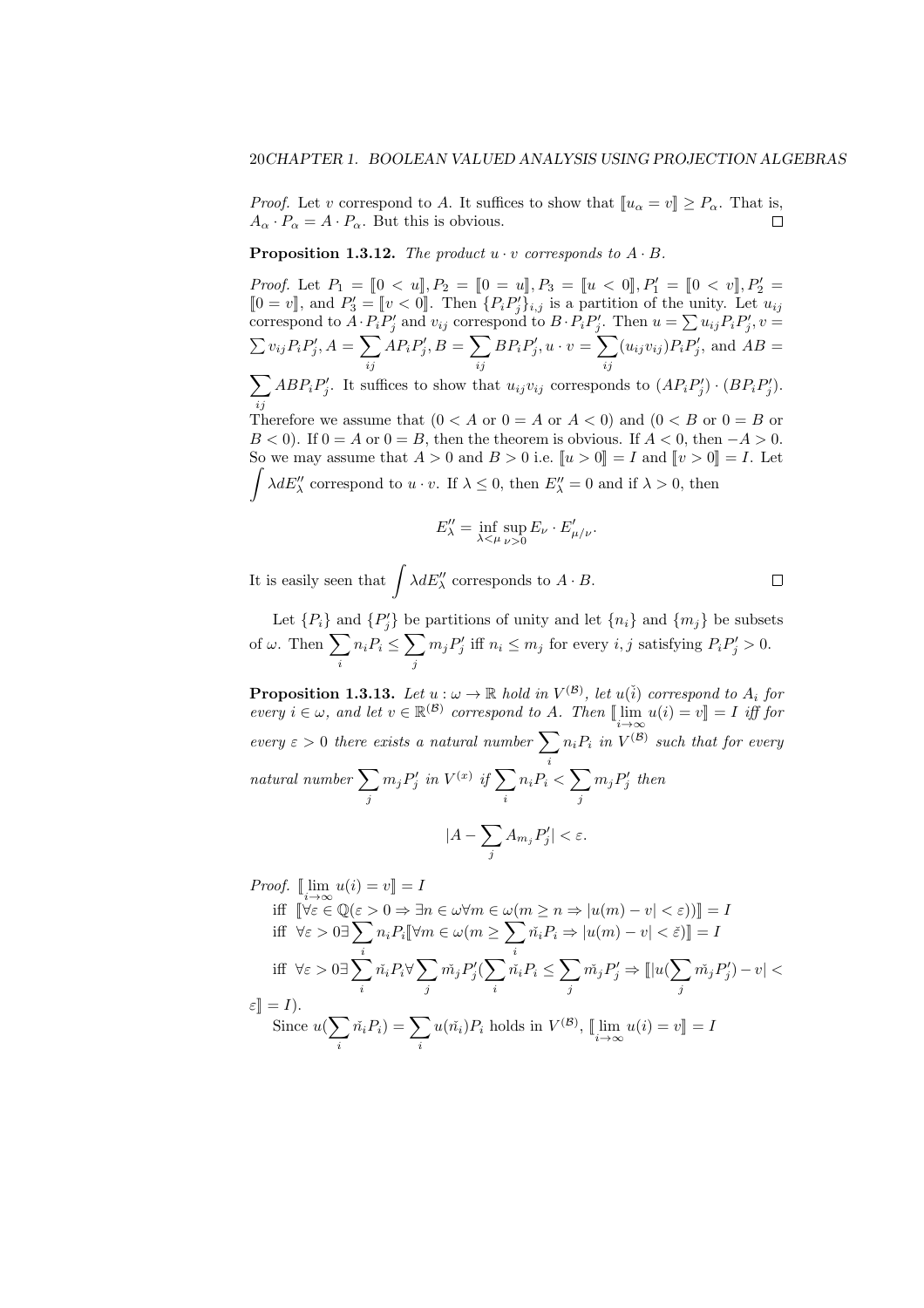#### *1.4. THE INTERPRETATION OF ELEMENTARY THEOREMS* 21

*ε*).

$$
\text{iff } \forall \varepsilon > 0 \exists \sum_{i} \tilde{n}_i P_i \forall \sum_{j} \tilde{m}_j P'_j (\sum_{i} \tilde{n}_i P_i \leq \sum_{j} \tilde{m}_j P'_j \Rightarrow |A - \sum_{i} A_{n_i} P_i| < \sum_{i} \tilde{m}_j P'_i \Rightarrow |A - \sum_{i} A_{n_i} P_i| < \sum_{i} \tilde{m}_i P_i \leq \tilde{\sum}_{i} \tilde{m}_i P_i
$$

From what we have discussed, it is clear that complex numbers in  $V^{(\mathcal{B})}$ are normal operators in  $(B)$ . If *u* corresponds to  $A + iB$  and *A* and *B* are self-adjoint operators, then  $\overline{u}$  (the conjugate of *u*) corresponds to  $A - iB$  and *i*<sup>*u*</sup> corresponds to *√*<sup>*A*2</sup> + *B*<sup>2</sup>. The condition that *u* corresponds to a bounded normal operator is that there exists a real number a such that  $|u| < \tilde{a}$  holds in  $V^{(\mathcal{B})}$ . The condition that *u* corresponds to a unitary operator in  $(\mathcal{B})$  is that *u* belongs to the unit circle in  $V^{(\mathcal{B})}$ . We have a straightforward generalization here for every property we have discussed for real numbers in  $V^{(\mathcal{B})}$ .

*Remark*.  $\mathbb{R}$  in  $V^{(\mathcal{B})}$  can be represented by  $\mathbb{R}^{(\mathcal{B})} \times \{I\}$  i.e. a function whose domain is  $\mathbb{R}^{(\mathcal{B})}$  and whose value is constantly *I*.

# **1.4 The interpretation of elementary theorems**

By Corollary 1.2.2, " $\varphi$  holds in  $V^{(\mathcal{B})}$ " is also a theorem if  $\varphi$  is a theorem. This is a machinery to produce another theorem from a theorem. As elementary exercises, we are going to see what kind of theorems we get by this method in very simple cases. Namely we are going to produce theorems by interpreting the first four most elementary theorems in classical analysis i.e. the Bolzano-Weierstrass Theorem, the Intermediate Value Theorem, the Maximum Principle, and Rolle's Theorem in  $V^{(\mathcal{B})}$ .

First we shall state two general theorems. Let  $D \subseteq V^{(\mathcal{B})}$ . A function  $g: D \to V^{(\mathcal{B})}$  is called extensional if

$$
\forall d, \ d' \in D \llbracket d = d' \rrbracket \leq \llbracket g(d) = g(d') \rrbracket.
$$

Let  $u \in V^{(\mathcal{B})}$ . Then *u* is said to be definite, if

$$
\forall d \in \mathcal{D}(u) \ \ u(d) = I.
$$

**Proposition 1.4.1** (Theorem 16.8. in [10]). Let  $u, v \in V^{(\mathcal{B})}$  be definite and let  $\varphi : \mathcal{D}(u) \to \mathcal{D}(v)$  *be an extensional function. Then there exists an*  $f \in V^{(\mathcal{B})}$ *such that*

$$
[[f:u \to v]] = I \quad and \quad \forall d \in \mathcal{D}(u) \quad [[f(d) = \varphi(d)]] = I.
$$

Let  $\hat{v} = \{u | [u \in v] = I\}$  and  $v' : \hat{v} \to \{I\}$ , that is,  $v'$  is a function whose value *is constantly I. Then*

$$
[\![v=v']\!]=I.
$$

**Proposition 1.4.2.** Let *u* and *v* be definite and  $D = D(u)$ . There is a 1-1 *correspondence between f's satisfying*

$$
[\![f:u\to v]\!]=I
$$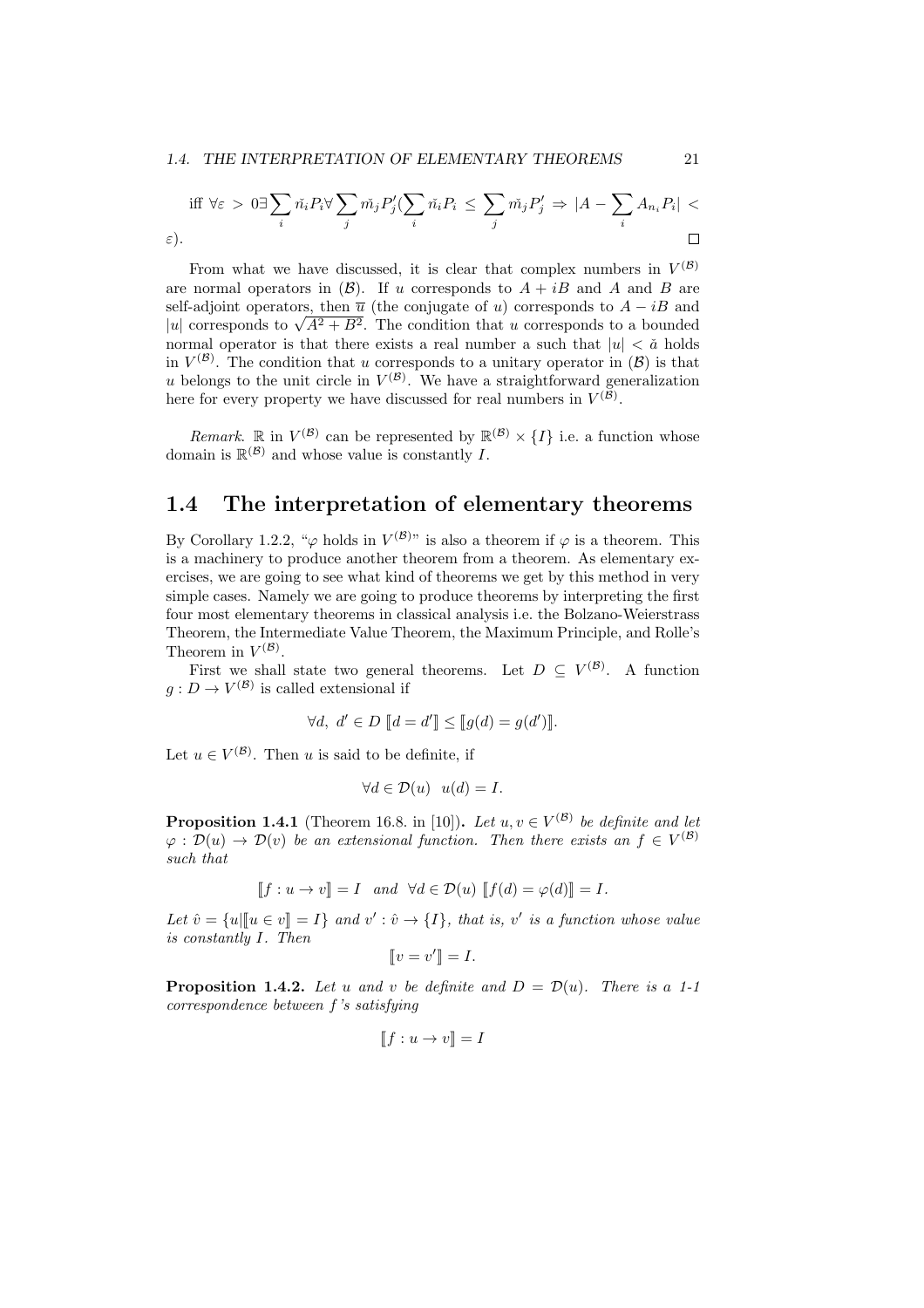*and extensional maps*  $\varphi : D \to \hat{v}$ *. The correspondence is given by* 

$$
\forall d \in D \; [f(d) = \varphi(d)] = I.
$$

*Proof.* Proposition 1.4.1 shows how to find *f* from  $\varphi$ . In order to find  $\varphi$  from *f*, take an arbitrary *d* from *D*. Then

$$
[[f(d) \in v]] = I.
$$

There exists an element  $c \in \hat{v}$  such that  $[[f(d) = c]] = I$ . If  $\varphi(d) = c$ , then obviously  $\varphi$  is extensional and  $[[f(d) = \varphi(d)]] = I$ obviously  $\varphi$  is extensional and  $\llbracket f(d) = \varphi(d) \rrbracket = I$ .

Now we consider an interpretation of the Bolzano-Weierstrass Theorem.

Let  $A_0, A_1, \ldots$  and *B* be pairwise commutable self-adjoint operators with  $|A_i| \leq B$  for every *i*. Let  $u_0, u_1, \ldots, v$  correspond to  $A_0, A_1, \ldots, B$  respectively. Let  $\mathcal{B}$  be a complete Boolean algebra such that  $A_0, A_1, \ldots, B$  are in  $(\mathcal{B})$ . Define  $\varphi$  by  $\varphi$  :  $\{\check{n}|n \in \omega\} \to \mathbb{R}^{(\mathcal{B})}$  and  $\varphi(\check{n}) = u_n$  for each *n*. Then  $\varphi$  is extensional. Therefore there exists a *u* such that  $\llbracket u : \omega \to \mathbb{R} \rrbracket = I$  and

$$
[\![u(\check{n}) = u_n]\!] = I \quad \text{for each } n.
$$

It is easily seen that  $\lbrack \lbrack \forall n \in \omega | u(n) \rbrack \leq v \rbrack = I$ . Therefore there exists a cluster point  $v_0 \in \mathbb{R}^{(\mathcal{B})}$  of  $u(n)$ , that is,

$$
[|v_0| \le v \land \forall \varepsilon \in \mathbb{Q}(\varepsilon > 0 \Rightarrow \forall n \in \omega \exists m \in \omega n \le m \land |v_0 - u(m)| < \varepsilon)] = I.
$$

By interpreting this, we have the following theorem.

**Theorem 1.4.3.** Let  $A_0, A_1, \ldots,$  and  $B$  be pairwise commutable self-adjoint *operators with*  $|A_i| \leq B$  *for every i. Then there exists a self-adjoint operator A such that*

- **1.** *A commutes with each*  $A_i$  *and*  $B_i$  *and*  $|A| \leq B_i$
- **2.** *for every*  $\varepsilon > 0$  *and every n*, *there exist*  $\{m_i\}$  *and*  $\{P_i\}$  *such that*
- **2.1.**  ${P_i}$  is a partition of unity and each member of  ${P_i}$  commutes with each *Ai , A and B,*
- **2.2.**  $n \leq m_j$  for each *j* and

$$
|A-\sum_j A_{m_j}P_j|<\varepsilon.
$$

Let  $f(x)$  be a continuous function from  $\mathbb R$  to  $\mathbb R$  and let *A* be a self-adjoint operator in  $(\mathcal{B})$ . Obviously  $f(A)$  is also in  $(\mathcal{B})$ . For every  $u \in \mathbb{R}^{(\mathcal{B})}$ , define  $\varphi(u) \in \mathbb{R}^{(\mathcal{B})}$  to correspond to  $f(A)$ , where *A* correspond to *u*. We claim that  $\varphi$ is extensional, that is,

$$
[\![u = v]\!] \leq [\![\varphi(u) = \varphi(v)]\!] \text{ for } u, v \in \mathbb{R}^{(\mathcal{B})}.
$$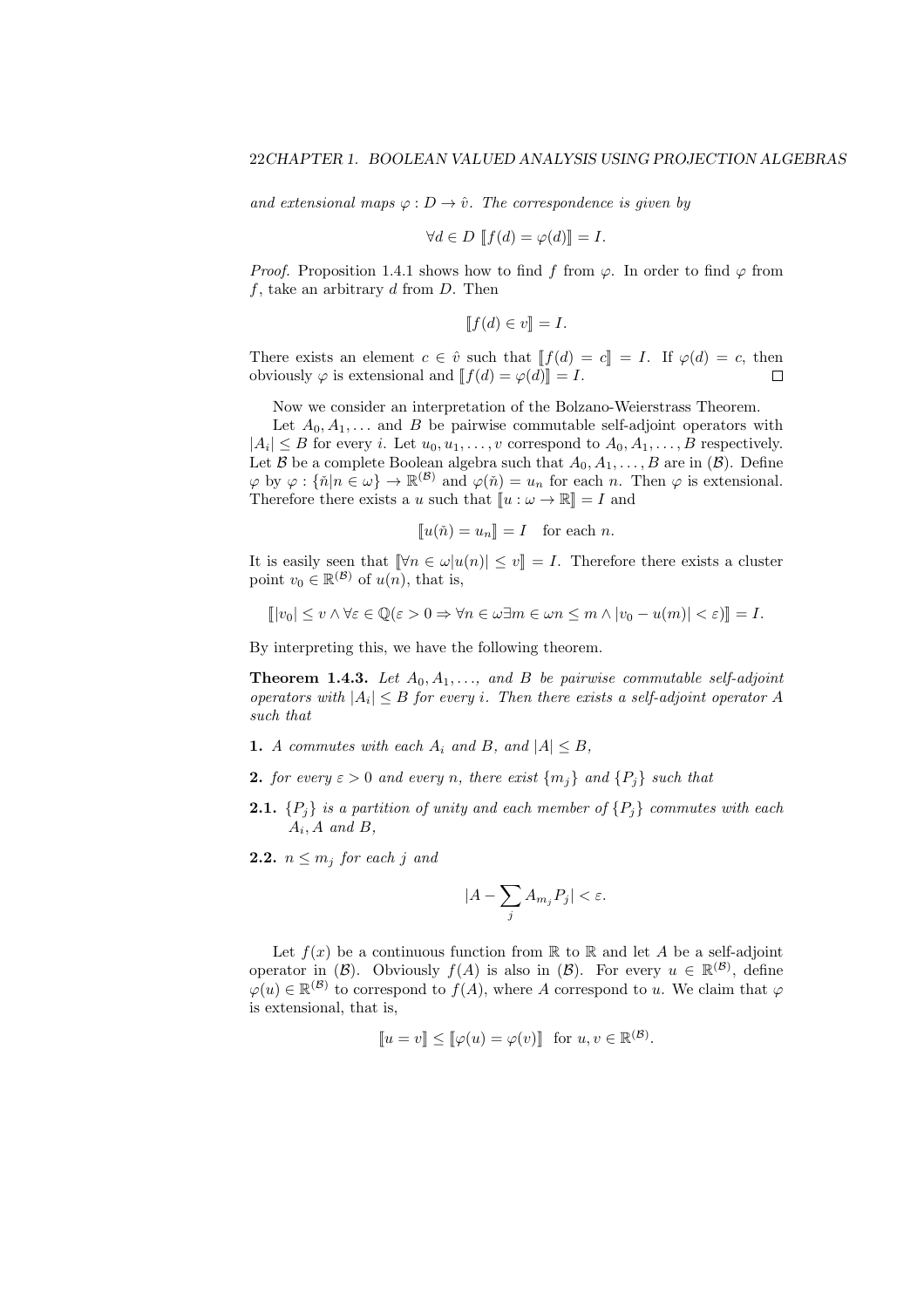Let *A* and *B* correspond to *u* and *v* respectively. Then it suffices to show that

$$
AP = BP \Rightarrow f(A)P = f(B)P.
$$

Let  $A = \int \lambda dE_{\lambda}$  and  $B = \int \lambda dE'_{\lambda}$ . Since  $AP = BP$ , we have  $E_{\lambda}P = E'_{\lambda}P$ for every  $\lambda$ . Suppose  $x \in \mathcal{D}(f(A)) \cap \mathcal{D}(f(B))$  and  $x = Px$ . Then  $E_{\lambda}x = E'_{\lambda}x$ for every  $\lambda$ .

$$
f(A) \cdot x = \int f(\lambda) dE_{\lambda} x = \int f(\lambda) dE'_{\lambda} x = f(B) \cdot x.
$$

This proves our claim. Therefore  $\varphi$  determines a function in  $V^{(\mathcal{B})}$ . Let us denote this function by *f* again i.e.

$$
[[f : \mathbb{R} \to \mathbb{R}] = I \text{ and}
$$

$$
[[f(u) = \varphi(u)] = I \text{ for every } u \in \mathbb{R}^{(\mathcal{B})}.
$$

Now we are going to show that

$$
\llbracket f \text{ is continuous} \rrbracket = I \text{ i.e.}
$$

$$
\llbracket \forall x \in \mathbb{R} \forall \varepsilon \in \mathbb{Q}(\varepsilon > 0 \Rightarrow \exists \delta \in \mathbb{Q}(\delta > 0 \land \neg f \land g) \rrbracket
$$

$$
\forall y \in \mathbb{R}(|x - y| < \delta \supset |f(x) - f(y)| < \varepsilon)) \rrbracket = I.
$$

Therefore it suffices to show that for every self-adjoint operator *A* and for every *ε >* 0

$$
[\exists \delta \in \mathbb{Q}(\delta > 0 \land \forall y \in \mathbb{R}(|u - y| < \delta \supset |f(u) - f(y)| < \varepsilon))] = I,
$$

where *u* corresponds to *A*. There exists a partition  ${P_i}$  of unity and  ${r_i}$ ,  ${s_i}$   $\subseteq$  Q such that

$$
\sum_{i} r_i P_i < A < \sum_{i} s_i P_i.
$$

Since  $A = \sum$ *i*  $AP_i$  and  $r_iP_i < AP_i < s_iP_i$ , we may assume that  $r < A < s$ . Take  $\delta > 0$  such that

$$
\forall x \in [r, s] \ \forall y(|x - y| \le \delta \Rightarrow |f(x) - f(y)| \le \varepsilon).
$$

Let

$$
A = \int \lambda dE_{\lambda} \text{ and } B = \int \lambda dE'_{\lambda} \text{ with } |A - B| \le \delta.
$$

Then

$$
A - \delta \le B \le A + \delta.
$$

Since the spectral decomposition of  $A - \delta$  is  $\int \lambda dE_{\lambda+\delta}$ ,

$$
E_{\lambda+\delta}\geq E'_{\lambda}\geq E_{\lambda-\delta}.
$$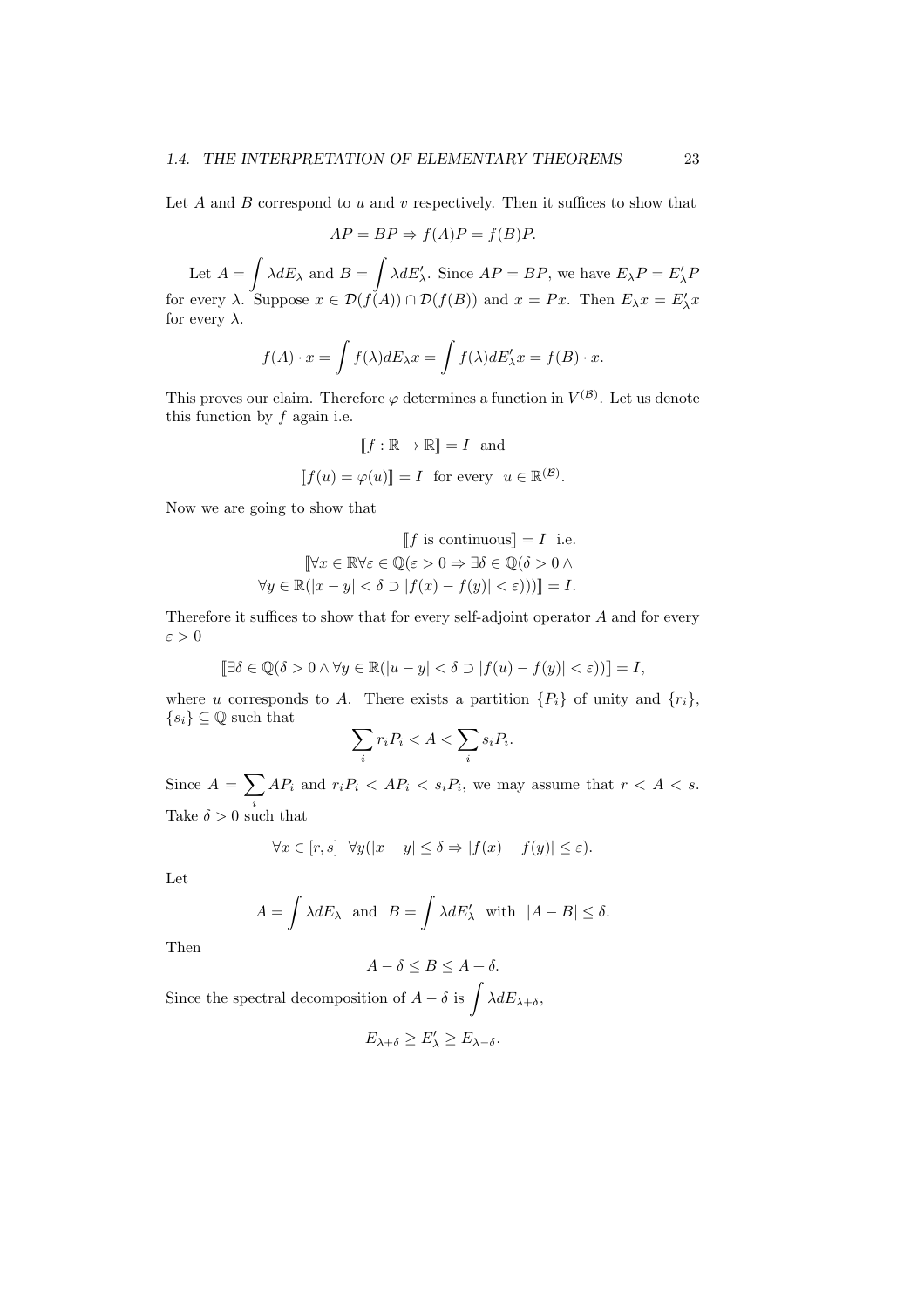Therefore

$$
\int f(\lambda) dE_{\lambda-\delta} \le \int f(\lambda) dE'_{\lambda} \le \int f(\lambda) dE_{\lambda+\delta}.
$$

Now

$$
f(A) - \varepsilon = \int f(\lambda - \delta) dE_{\lambda - \delta} - \varepsilon
$$

$$
= \int (f(\lambda - \delta) - \varepsilon) dE_{\lambda - \delta}
$$

$$
\leq \int f(\lambda) dE_{\lambda - \delta}
$$

and in the same way,

$$
\int f(\lambda) dE_{\lambda+\delta} \le f(A) + \varepsilon
$$

So we have

$$
f(A) - \varepsilon \le f(B) \le f(A) + \varepsilon.
$$

Now we can interpret  $f(A)$  as follows.

The function *f* itself immediately induce a function

$$
\check{f}:\check{\mathbb{R}}\to\check{\mathbb{R}}.
$$

Since  $\mathbb{R}$  is dense in  $\mathbb{R}$  in  $V^{(\mathcal{B})}$  and  $\check{f}$  is uniformly continuous in any closed interval  $[\sum r_i P_i, \sum s_i P_i],$  *f* can be uniquely extended to the whole of R in  $V^{(\mathcal{B})}$ . The value of this extended function at *A* is  $f(A)$ . Now we have an interpretation of the intermediate value theorem.

**Theorem 1.4.4.** Let  $f(x)$  be continuous and A and B be mutually commutable *self-adjoint operators with*  $A \leq B$ *. Let*  $Y$  *be a self-adjoint operator which commutes with A* and *B* and let  $f(A) \leq Y \leq f(B)$ . Then there exists a self-adjoint *operator*  $X$  *such that*  $X$  *commutes with*  $A, B$  *and*  $Y, A \leq X \leq B$ *, and*  $Y = f(X)$ *.* 

*Proof.* Let *B* be a complete Boolean algebra such that *A, B*, and *Y* are in (*B*). Let  $u, v, t \in \mathbb{R}^{(\mathcal{B})}$  correspond to *A, B,* and *Y* respectively. In  $V^{(\mathcal{B})}f$  is continuous on  $[u, v]$  and  $f(u) \le t \le f(v)$ . Therefore there exists an  $s \in [u, v]$  such that  $t = f(s)$ . By interpreting this, we get the *X* in the theorem.  $\Box$ 

For the interpretation of the maximum principle, we use the following lemma.

**Lemma 1.4.5** (Shoenfield's Absoluteness Lemma)**.** *Let M*<sup>0</sup> *and M*<sup>1</sup> *be two transitive models of ZFC with*  $M_0 \subseteq M_1$  *and*  $u_1, \ldots, u_n$  *be reals in*  $M_0$ *. If*  $M_0$ *has all countable ordinals and*  $\phi$  *is a*  $\Sigma_2^1$ -formula, then  $M_0 \models \phi(u_1, \ldots, u_n)$  *iff*  $M_1 \models \phi(u_1, \ldots, u_n).$ 

By a  $\Sigma_2^1$ -formula, we mean a formula of the form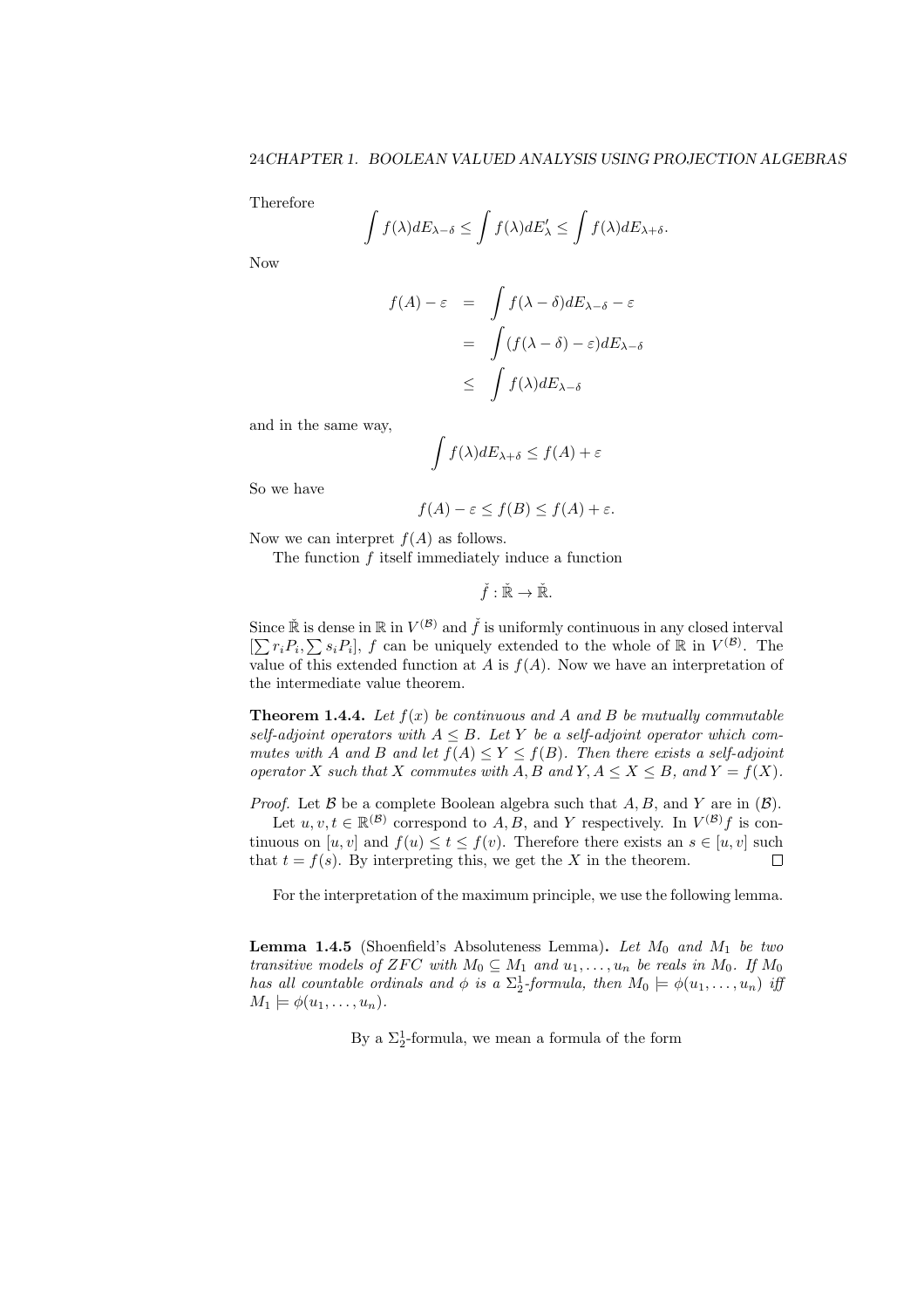$∃x ∈ ℝ∀y ∈ ℝψ(x, y, a<sub>1</sub>,..., a<sub>n</sub>)$  where  $ψ$  is arithmetical. A formula of the form  $\forall x \in \mathbb{R} \exists y \in \mathbb{R} \psi(x, y, a_1, \dots, a_n)$  with an arithmetical  $\psi$  is called a  $\Pi_2^1$ -formula. The above lemma also holds if  $\phi$  is a  $\Pi^1_2$ -formula.

Shoenfield's lemma is translated into the following form for Boolean valued models. (Cf. Theorem 9. 37. in [10]).

**Lemma 1.4.6** (Absoluteness Lemma for Boolean valued models). Let  $\mathcal{B}_0 \subseteq \mathcal{B}_I$ *and*  $u_1, \ldots, u_n \in \mathbb{R}^{(\mathcal{B}_0)}$ *. If*  $\phi$  *is*  $\Sigma_2^1$  *or*  $\Pi_2^1$ *, then* 

$$
[\![\phi(u_1,\ldots,u_n)]\!]_{\mathcal{B}_0} = [\![\phi(u_1,\ldots,u_n)]\!]_{\mathcal{B}_1}.
$$

*Here*  $\llbracket \ \ \rrbracket_{\mathcal{B}_0}$  *is the value calculated with respect to*  $V^{(\mathcal{B}_0)}$  *and*  $\llbracket \ \ \rrbracket_{\mathcal{B}_1}$  *is the value calculated with respect to*  $V^{(\mathcal{B}_1)}$ *.* 

Now, the next theorem is an interpretation of the maximum principle.

**Theorem 1.4.7.** *<sup>∗</sup> Let A and B be pairwise commutable self-adjoint operators and*  $f(X)$  *be continuous and*  $A \leq B$ *. Let*  $B$  *be the smallest complete Boolean algebra such that A and B are in* (*B*)*. Then there exists a self-adjoint operator X in* (*B*) *such that*  $A \leq X \leq B$  *and*  $f(Y) \leq f(X)$  *for every self-adjoint operator Y* which commutes *A* and *B* and satisfies  $A \leq Y \leq B$ .

*Proof.* Let *u* and  $v \in \mathbb{R}^{(\mathcal{B})}$  correspond to *A* and *B* respectively. Then *f* attains the maximum in  $[u, v]$  in  $V^{(\mathcal{B})}$ . Let  $u_0$  be a point in  $[u, v]$  where f attains the maximum and  $X \in \mathbb{R}^{(\mathcal{B})}$  correspond to  $u_0$ .

Now let *Y* commute with *A* and *B* and satisfy  $A \leq Y \leq B$ . Let  $B_1$  be the smallest complete Boolean algebra such that  $A, B$ , and  $Y$  are in  $(\mathcal{B}_1)$ . Obviously  $\mathcal{B} \subseteq \mathcal{B}_1$ . Since a continuous function can be represented by a single number, *f* can be considered as a real number. Let  $\phi(u_0, u, v, f)$  be the statement "*f* attains the maximum at  $u_0$  in  $[u, v]$ ". Then by the Absoluteness Lemma, we have

$$
[\![\phi(u_0, u, v, f)]\!]_{\mathcal{B}_1} = [\![\phi(u_0, u, v, f)]\!]_{\mathcal{B}} = I.
$$

Let  $u_1$  correspond to *Y*. Then from  $[\![\phi(u_0, u, v, f)]\!]_{\mathcal{B}_1} = I$  follows

$$
[f(u_1) \le f(u_0)] | \mathcal{B}_1 = I.
$$

**Theorem 1.4.8.** Let  $\{X_{\alpha}\}\$ , A, and B be pairwise commutable self-adjoint oper*ators and*  $f(X)$  *be continuous and*  $A \leq X_\alpha \leq B$ *. for every*  $\alpha$ *. Let*  $\beta$  *be the smallest complete Boolean algebra such that all*  $X_{\alpha}$ , *A*, and *B* are in (*B*). Then there *exists a self-adjoint operator X in* (*B*) *such that*  $A \leq X \leq B$ ,  $\forall \alpha(f(X_{\alpha}) \leq f(X))$ *and for every*  $\mathcal{B}_1$  *with*  $\mathcal{B} \subseteq \mathcal{B}_1$  *and for every Y in* ( $\mathcal{B}_1$ ) *with*  $A \leq Y \leq B$  *and ∀α*(*f*(*Xα*) *≤ f*(*Y* ))*,*

$$
f(X) \le f(Y).
$$

*<sup>∗</sup>*Theorems 1.4.7 and 1.4.8 have been pointed out by E. Nelson. The main tool of his proof is the spectral theorem.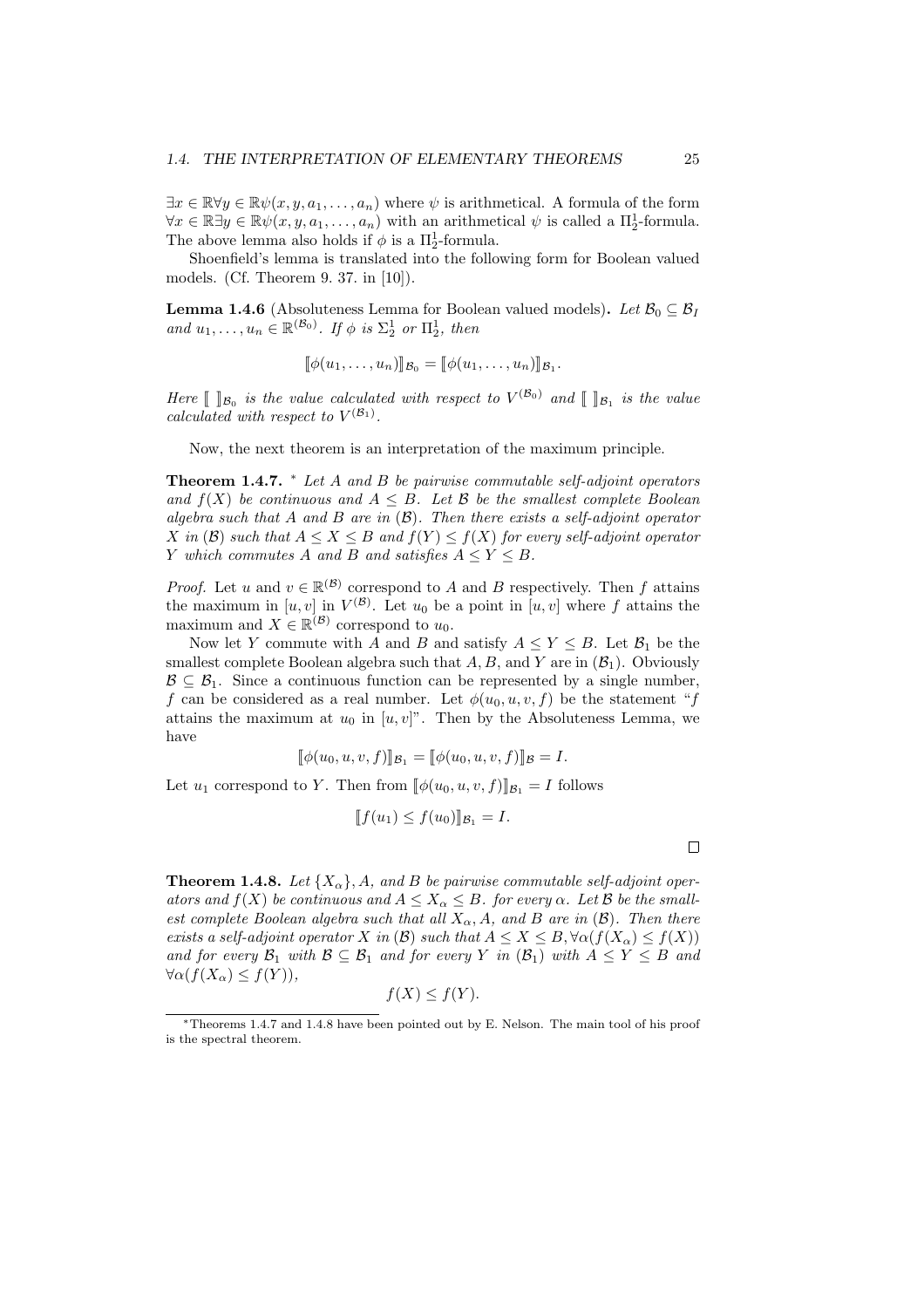*Proof.* Let  $u_0, v_0$ , and  $w_\alpha$  correspond to *A, B*, and  $X_\alpha$  respectively. Define  $\tilde{w}$ by the following equations.

$$
\mathcal{D}(\tilde{w}) = \text{the set of all } w_{\alpha},
$$

and

$$
\tilde{w}(w_{\alpha}) = I
$$
 for every  $w_{\alpha}$  in  $\mathcal{D}(\tilde{w})$ .

Then we have  $[\![\tilde{w}\subseteq[u_0,v_0]]\!]_{\mathcal{B}}=I$  and  $[\![\exists x\in[u_0,v_0](\forall y\in\tilde{w}(f(y)\leq f(x))\wedge\forall z\in$  $[u_0, v_0](\forall y \in \tilde{w}(f(y) \leq f(z)) \Rightarrow f(x) \leq f(z))$   $\mathbb{R} = I$ . Let  $u \in \mathbb{R}^{(\mathcal{B})}$  satisfy  $\llbracket u \in [u_0, v_0] \rrbracket_{\mathcal{B}} = I$  and  $\llbracket \forall y \in \tilde{w}(f(y) \leq f(u)) \land \forall z \in [u_0, v_0] \forall y \in \tilde{w}(f(y) \leq f(u))$  $f(z)$   $\Rightarrow$   $f(u) \le f(z)$ ,  $\mathbb{I}_B = I$ , and *X* correspond to *u*. Define

$$
P_1 = [\exists x \in \tilde{w} \forall y \in \tilde{w}(f(y) \le f(x))]_{\mathcal{B}}
$$

and

$$
P_2 = \llbracket \forall x \in \tilde{w} \exists y \in \tilde{w}(f(x) < f(y)) \rrbracket g.
$$

Then  ${P_1, P_2}$  is a partition of the unity. Therefore we may assume without loss of the generality that either  $P_1 = I$  or  $P_2 = I$  holds.

Case 1)  $\left[\exists x \in \tilde{w} \forall y \in \tilde{w}(f(y) \leq f(x))\right]$  *B* = *I*. There exists  $u \in \mathbb{R}^{(\mathcal{B})}$  such that  $\llbracket u \in \tilde{w} \rrbracket_B = I$  and  $\llbracket \forall y \in \tilde{w}(f(y) \leq f(u)) \rrbracket_B = I$ . Therefore *u* must be of the form  $\overline{\sum}$ *α*  $w_{\alpha} \cdot P_{\alpha}$  where  $\{P_{\alpha}\}\$ is a partition of the unity in *B*. Let *X* be

$$
\sum_{\alpha} X_{\alpha} \cdot P_{\alpha}.
$$
 For every Y in  $(B_1)$  with  $A \le Y \le B$  and  $\forall \alpha (f(X_{\alpha}) \le f(Y)),$ 

 $f(X) \cdot P_{\alpha} \leq f(X_{\alpha}) \cdot P_{\alpha} \leq f(Y) \cdot P_{\alpha}$ . Therefore we have  $f(X) \leq f(Y)$ .

Case 2)  $[\![\forall x \in \tilde{w} \exists y \in \tilde{w}(f(x) < f(y))]_{\mathcal{B}} = I$ . Let a be  $\{\gamma \in \mathbb{Q} \mid \exists y \in \tilde{w}(\gamma \leq f(y))\}$  in  $V^{(\mathcal{B})}$ . Obviously a is a subset of  $\mathbb{Q}$  in  $V^{(\mathcal{B})}$  and can be represented by a real in  $V^{(\mathcal{B})}$ . Then there exists a  $u \in \mathbb{R}^{(\mathcal{B})}$  such that

$$
[f(u) = \sup a]_B = I \text{ and } [u \in [u_0, v_0]]_B = I.
$$

Now let  $\mathcal{B} \subseteq \mathcal{B}_1$ , *Y* be in  $(\mathcal{B}_1)$ ,  $A \leq Y \leq B$ , and  $\forall \alpha (f(X_\alpha) \leq f(Y))$ . Since  $[f(u) = \sup a]_B = I$ , we have by absoluteness Lemma

$$
[[f(u) = \sup a]]_{\mathcal{B}_1} = I.
$$

Let  $[\![\gamma \in a]\!]_{\mathcal{B}_1} = I$  and *Z* correspond to  $\gamma$ . Then there exists a partition of unity  $\{P'_{\alpha}\}\$ in  $\mathcal{B}_1$  such that  $Z \leq \sum$  $f(X_{\alpha}) \cdot P'_{\alpha}$ .

Therefore  $Z \leq f(Y)$  i.e.

$$
[\sup a \le f(y)]_{\mathcal{B}_1} = I
$$

where  $y$  correspond to  $Y$ . Let  $X$  correspond to  $u$ . Then we have

*α*

$$
[f(u) \le f(y)]\mathcal{B}_1 = I \text{ and } f(X) \le f(Y).
$$

 $\Box$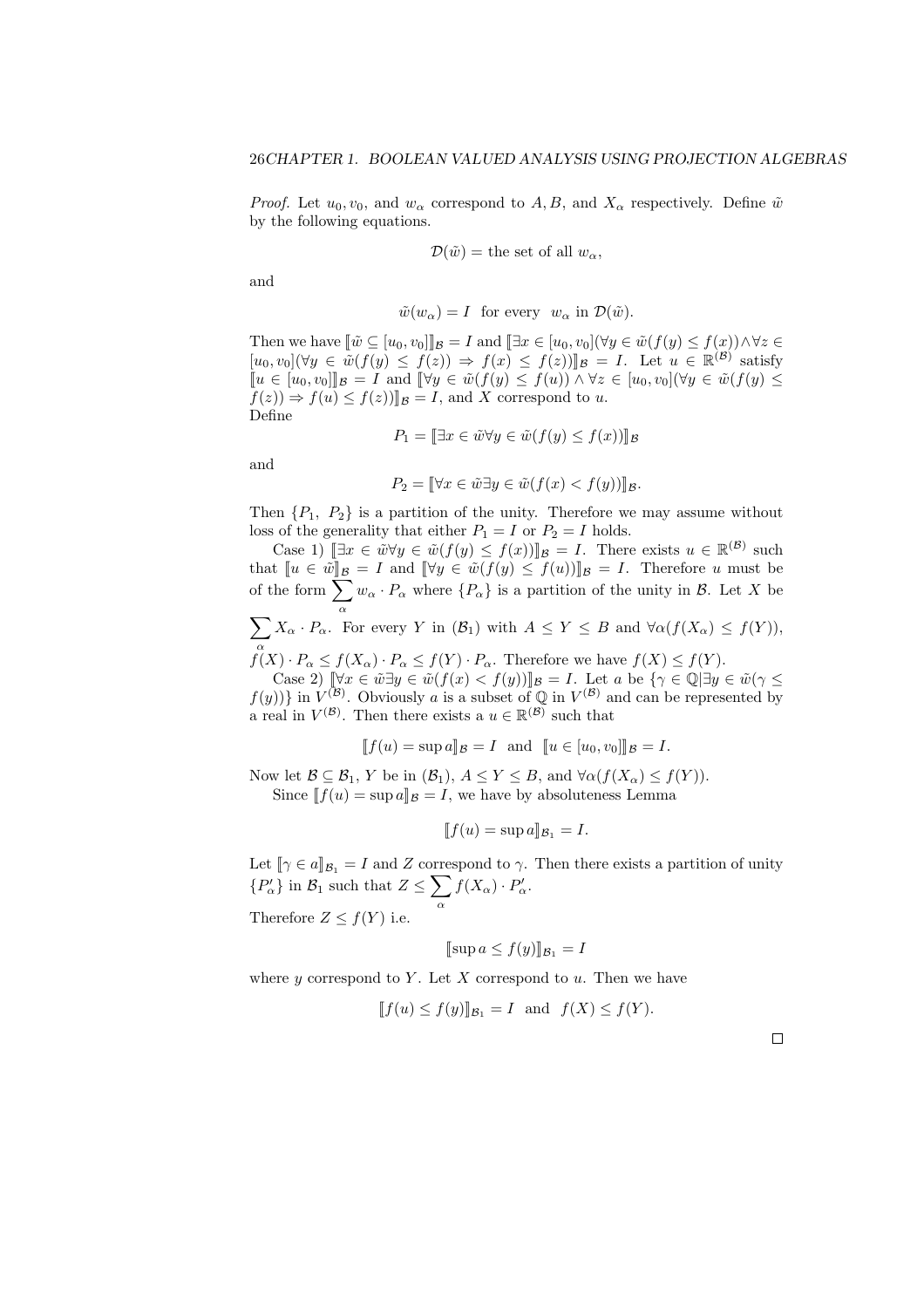### *1.4. THE INTERPRETATION OF ELEMENTARY THEOREMS* 27

Now let  $f(x)$  be differentiable and  $f'(x)$  be continuous. Let A be self-adjoint and let *u* and *v* correspond to *A* and  $f'(A)$  respectively. Then we are going to show that

$$
[\![f'(u) = v]\!] = I.
$$

Without loss of generality, we may assume that there exist rational numbers *r* and *s* such that

$$
r < A < s.
$$

By a routine interpretation, it suffices to show that for every  $\varepsilon > 0$  there exists a  $\delta > 0$  such that if  $0 < |B - A| < \delta$ , then

$$
\left| \frac{f(B) - f(A)}{B - A} - f'(A) \right| \le \varepsilon
$$

where *A* and *B* are in (*B*). Take  $\delta > 0$  such that for every  $x \in [r, s]$  and for every *y*, if  $0 < |y - x| < \delta$ , then

$$
\left|\frac{f(y) - f(x)}{y - x} - f'(x)\right| \le \varepsilon.
$$

There exists a self-adjoint operator  $C = \int \lambda dE_{\lambda}$  and functions  $g(x)$  and  $h(x)$ such that *g* and *h* are measurable with respect to  ${E_{\lambda}}$ ,  $A = \int g(\lambda) dE_{\lambda}$ ,  $B =$  $\int h(\lambda) dE_{\lambda}$  and  $0 < |g(x) - h(x)| < \delta$  almost everywhere with respect to  $\{E_{\lambda}\}.$ Now

$$
\left| \frac{f(B) - f(A)}{B - A} - f'(A) \right| = \left| \int \left( \frac{f(h(\lambda)) - f(g(\lambda))}{h(\lambda) - g(\lambda)} - f'(g(\lambda)) dE_{\lambda} \right) \right|
$$
  

$$
\leq \int \varepsilon dE_{\lambda} = \varepsilon.
$$

*Remark*. We can express this fact as follows. The derivative of  $f(X)$  at *A* is  $f'(A)$ . Without assuming the continuity of  $f'(x)$ , one can show the differentiability of  $f(X)$  at A. However it is an open problem without the continuity of  $f'(x)$  that the derivative of  $f(X)$  at *A* is  $f'(A)$ .

In the same way as before, we have the following interpretation of Rolle's Theorem.

**Theorem 1.4.9.** Let  $f(x)$  be differentiable and  $f'(x)$  be continuous and let *A* and *B be mutually commutable self-adjoint operator with*  $A \leq B$ *. Then there exists a self-adjoint operator X such that X commutes with A and B,*  $A \leq X \leq B$  *and* 

$$
f(B) - f(A) = (B - A)f'(X).
$$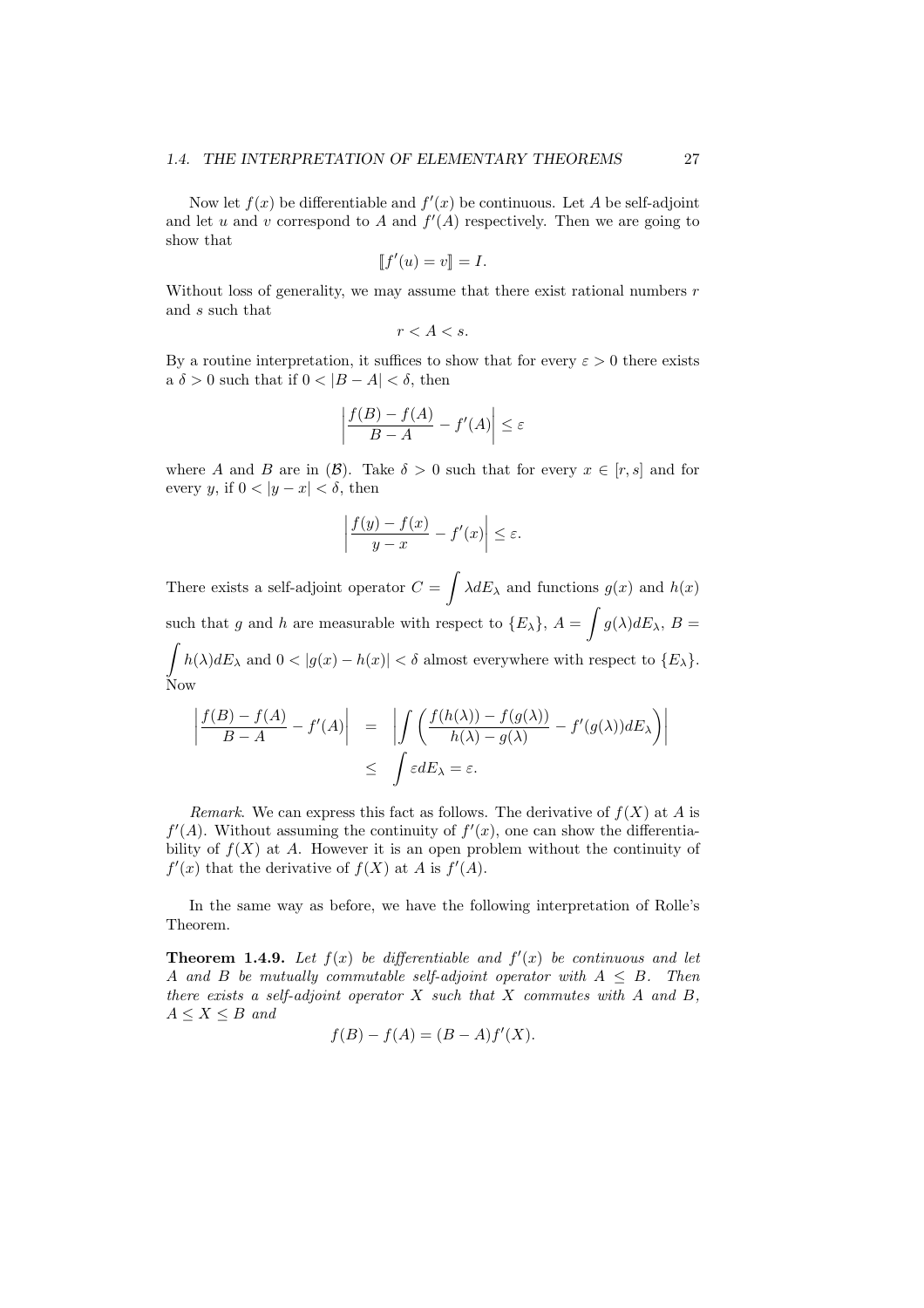# **1.5 Miscellaneous interpretations**

Let *A* be a normal operator in  $(\mathcal{B})$  and let  $\lambda_0$  be a complex number. Let

 $\mathbb{C}^{(\mathcal{B})} = \{ u \in V^{(\mathcal{B})} | \llbracket u \text{ is a complex number} \rrbracket = I \}$ 

and let  $u \in \mathbb{C}^{(\mathcal{B})}$  correspond to *A*. Suppose  $\lbrack\!\lbrack \check{\lambda_0} - u = 0 \rbrack\!\rbrack = 0$ . Then

$$
\llbracket \frac{1}{\check{\lambda_0} - u} \text{ exists} \rrbracket = I.
$$

Let  $B \in \mathbb{C}^{(\mathcal{B})}$  correspond to  $\frac{1}{\lambda_0 - u}$ . Then  $(\lambda_0 I - A) \cdot B = I$ . Now suppose that  $\frac{1}{\lambda_0 I - A}$  does not exist with positive probability i.e.  $[\![\check{\lambda_0} - u = 0]\!] = P > 0$ . This means that  $\lambda_0 P = AP$ . Let  $A = A_1 + iA_2 = \int \lambda dE_\lambda + i \int \lambda dE'_\lambda$  and  $\lambda_0 = a + ib$ , where *a* and  $b \in \mathbb{R}$ . Then  $\lambda_0 P = AP$  implies that

$$
E_\lambda \cdot P = 0 \text{ if } \lambda < a
$$

and

$$
E_{\lambda} \cdot P = P \text{ if } a \leq \lambda
$$

that is,

$$
E_a - E_{a-0} \ge P.
$$

In the same way, we have  $E'_{b} - E'_{b-0} \geq P$ . This means that  $\lambda_0$  is a point spectrum of *A*.

Next we consider the case that  $\frac{1}{\lambda_0 I - A}$  exists but is not bounded. This means that for every  $\varepsilon > 0$ 

$$
\mathbb{I} \frac{1}{|\check{\lambda_0} - u|} > \frac{1}{\varepsilon} \mathbb{I} > 0 \text{ i.e. } \mathbb{I} |\check{\lambda_0} - u| < \check{\varepsilon} \mathbb{I} > 0.
$$

Since  $\varepsilon$  is arbitrarily small, this is equivalent to for every  $\varepsilon > 0$ ,

$$
[\![|\check{a}-u_1|\leq \check{\varepsilon}]\!]\cdot [\![|\check{b}-u_2|\leq \check{\varepsilon}]\!]>0,
$$

where  $u_1, u_2 \in \mathbb{R}^{(\mathcal{B})}$  and  $[u = u_1 + iu_2] = I$ . Suppose

$$
\llbracket |\check{a} - u_1| \le \check{\varepsilon} \rrbracket \cdot \llbracket |\check{b} - u_2| \le \check{\varepsilon} \rrbracket = P > 0.
$$

Then

$$
[\![\check{a} - \check{\varepsilon} \le u_1 \le \check{a} + \check{\varepsilon}]\!] \ge P \text{ and}
$$
  

$$
[\![\check{b} - \check{\varepsilon} \le u_2 \le \check{b} + \check{\varepsilon}]\!] \ge P.
$$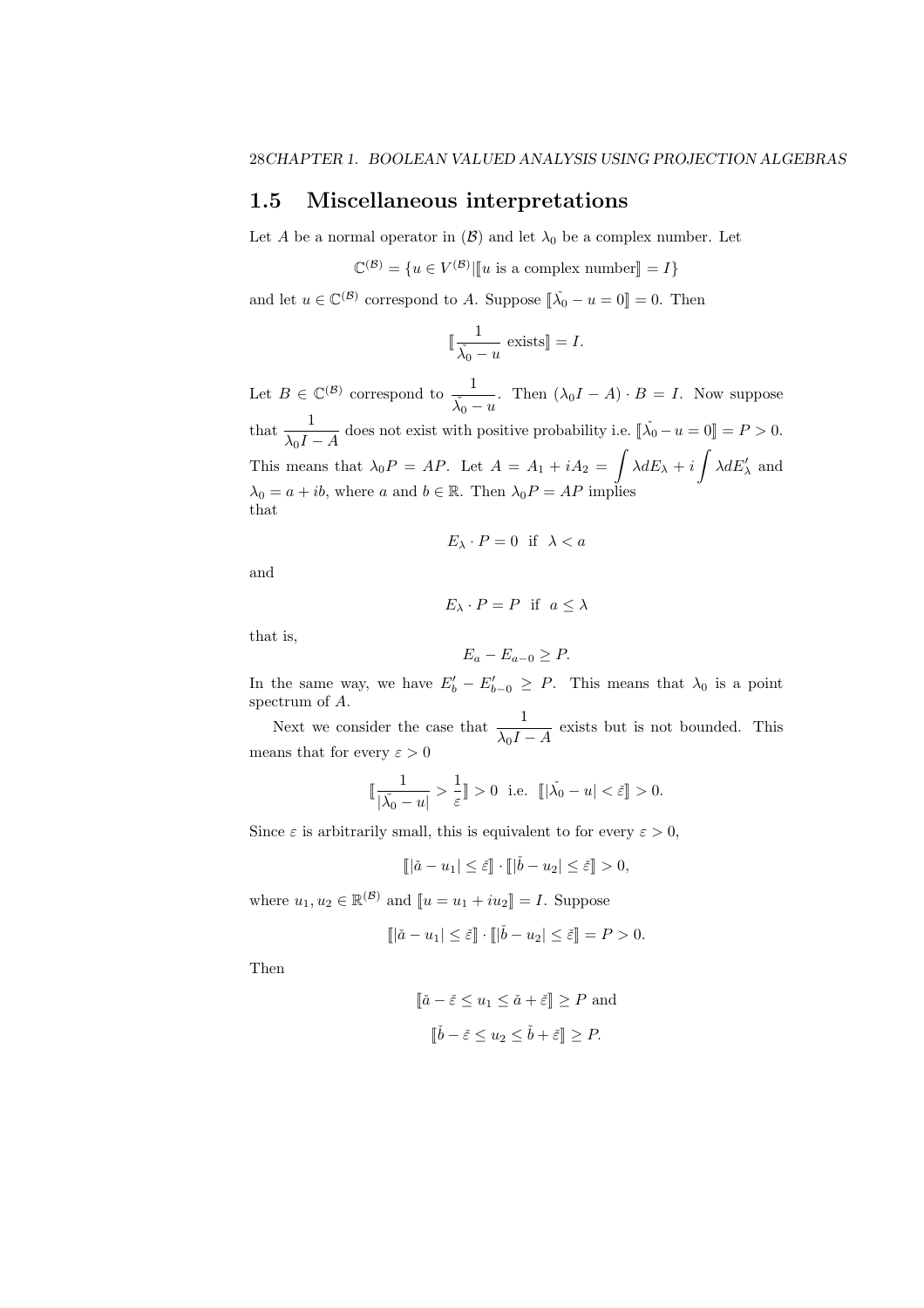So

$$
E_{\lambda} \cdot P = 0 \quad \text{if} \quad \lambda < a - \varepsilon
$$

and

$$
E_{\lambda} \cdot P = P \text{ if } \lambda \ge a + \varepsilon
$$

that is,

$$
E_{a+\varepsilon}-E_{a-\varepsilon-0}\geq P.
$$

In the same way  $E'_{b+\varepsilon} - E_{b-\varepsilon-0} \geq P$ . This means that  $a+bi$  is a continuous spectrum of *A*.

Let  $A = \int \lambda dE_{\lambda}$  be in  $(\mathcal{B})$ , let  $u \in \mathbb{R}^{(\mathcal{B})}$  correspond to A and let  $a, \varepsilon \in \mathbb{R}$ with  $\varepsilon > 0$ . If  $[|u-\tilde{a}| \leq \varepsilon] > 0$ , then there exists a  $b \in \sigma(A)$  such that  $|b-a| \leq \varepsilon$ , where  $\sigma(A)$  is the spectrum of *A*. This can be seen as follows.  $[|u - \check{a}| \leq \varepsilon] > 0$ implies that

$$
[a - \varepsilon \le u \le a + \varepsilon] > 0
$$

Hence we have  $E_{a+\varepsilon} - E_{a-\varepsilon-0} > 0$ . This implies  $\exists b \in \sigma(A) (b \in [a-\varepsilon, a+\varepsilon])$ .

 $\overline{\mathbb{C}}$  is obtained from  $\mathbb{C}$  by adding the point at the infinite. Let  $f(z)$  be a function from  $\overline{\mathbb{C}}$  to  $\mathbb{C}$ , let *A* be a normal operator and let  $\sigma(A)$  be its spectrum, which may include the point at infinity. If  $f(z)$  is holomorphic in a neighborhood of  $\sigma(A)$ , and if *u* corresponds to *A* and *v* corresponds to  $f'(A)$ , then we can repeat the argument of the last section and prove that

 $\llbracket f$  is holomorphic at *u* and its derivative at *u* is  $v \llbracket f = I$ .

That is,  $f(z)$  is holomorphic at *A* and the derivative of  $f(z)$  at *A* is  $f'(A)$ .

# **1.6 Convergence**

In this section, we shall consider the relation between the convergence of reals in  $V^{(\mathcal{B})}$  and the convergence of the self-adjoint operators.

**Theorem 1.6.1.** *Let*  $A_0, A_1, \ldots, A$  *be pairwise commutable bounded self-adjoint operators with M a uniform bound of ∥A*0*∥, ∥A*1*∥, . . . , ∥A∥. Furthermore let*  $\llbracket u : \omega \to \mathbb{R} \rrbracket = I$ , let  $u(\check{i})$  correspond to  $A_i$  for each  $i \in \omega$ , and let  $v \in \mathbb{R}^{(B)}$  $\iint_{n \to \infty} u(n) = v \leq I$ , then  $\lim_{n \to \infty} A_n = A$  in the strong *topology.*

*Proof.* From  $[\lim_{n \to \infty} u(n) = v] = I$  it follows that for every  $\varepsilon > 0$  there exists a partition of unity  $\{P_i\}$  and  $\{n_i\}$  such that for every  $\{m_i\}$  with  $\forall i (m_i \geq n_i)$ 

$$
\|A-\sum_i A_{m_i}P_i\|<\frac{\varepsilon}{2}.
$$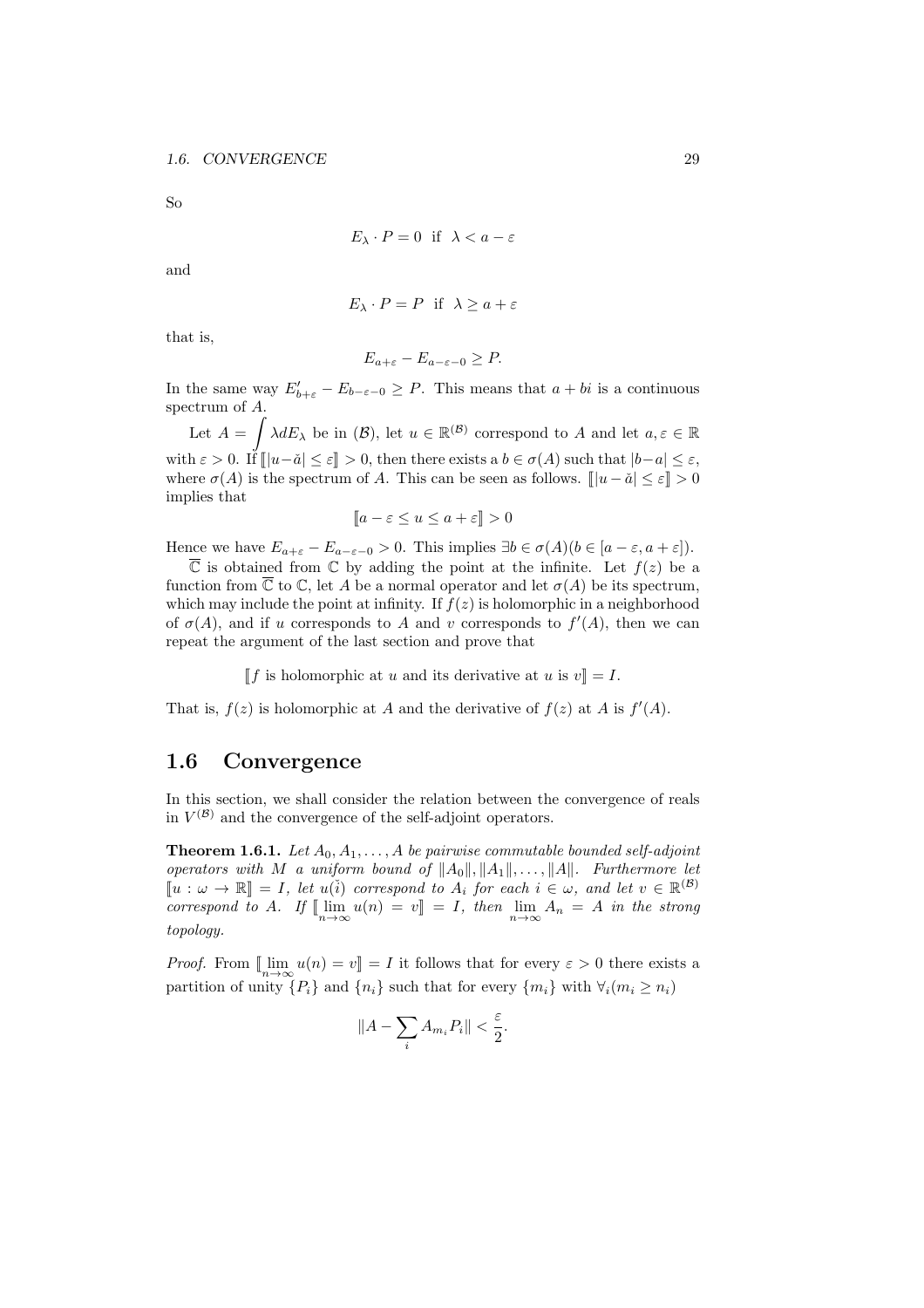Take an arbitrary *x* with  $||x|| = 1$ . For every  $\varepsilon_1 > 0$ , there exists a *k* such that

$$
||x - \sum_{i=0}^{k} P_i x|| < \varepsilon_1.
$$

Let  $N = \max(n_0, n_1, \ldots, n_k)$  and take any  $m \geq N$ . Then let  $y = Ax -$ ∑ *k i*=0  $A_m P_i x - \sum$ *k<i*  $A_{n_i}P_ix, u = \sum$ *k<i*  $A_m P_i x$  and  $v = \sum$ *k<i*  $A_{n_i}P_ix$ .  $||Ax - A_mx||^2 = ||y - u + v||^2$  $\leq$   $||y||^2 + ||u||^2 + ||v||^2 + 2||y|| ||v|| + 2||y|| ||v|| + 2||u|| ||v||.$ 

Since  $||y|| < \frac{\varepsilon}{2}$  $\frac{1}{2}$ , it suffices to show that  $||u||$  and  $||v||$  go to 0 if  $\varepsilon_1$  goes to 0.

$$
||u|| = ||\sum_{k < i} A_m P_i x|| \leq M ||\sum_{k < i} P_i x|| < \varepsilon_1 M.
$$

Since  $A_{n_i}$  and  $P_i$  are commutable,

$$
||v||^2 = ||\sum_{k  

$$
\leq M^2 \sum_{k
$$
$$

 $\Box$ 

*Remark*. The uniform boundedness of the *∥Ai∥* in Theorem 1.6.1 is necessary as is easily seen in the following example.

Let  ${P_i}$  be a partition of unity with  $P_i > 0$  for each *i*. Let *x* have the property that  $\forall i(\|P_ix\| > 0)$ ; let  $a_i = 1/\|P_ix\|$  and let  $A_i = a_i^2 P_i$ . Then for every ∑ *j*  $m_j P'_j \ge \sum$ *i*  $(i + 1)P_i$ 

$$
\sum_j A_{m_j} P'_j = 0
$$

Since  $P'_j \cdot P_i > 0$  implies  $m_j \geq i+1$ .

Hence  $[\lim_{n\to\infty} u(n) = 0] = I$ , where  $u(i)$  corresponds to  $A_i$  for every *i*. However  $(A_ix, x) = ||a_iP_ix||^2 = 1$  so  $A_i$  does not converge to 0 in the weak topology. Also the converse of the theorem is not true as is easily seen from the following example. Consider the Hilbert space  $L^2[0,1]$  and define  $P[\alpha,\beta]$  to be the projection which restricts *x* to the domain  $[\alpha, \beta]$ . Put  $P_0 = I, P_1 = P[0, 1/2], P_2 =$  $[1/2, 1], P_3 = P[0, 1/4], P_4 = P[1/4, 1/2], P_5 = P[1/2, 3/4], P_6 = P[3/4, 1], \ldots$ Then obviously  $P_0, P_1, P_2, \ldots \rightarrow 0$  in the strong topology. However it has a subsequence in  $V^{(B)}P_0, P_1 \cdot P_1 + P_2 \cdot P_2, P_3 \cdot P_3 + P_4 \cdot P_4 + P_5$ .  $P_5 + P_6 \cdot P_6, \ldots$ which converges to *I* in  $V^{(\mathcal{B})}$ . Therefore it does not converge to 0 in  $V^{(\mathcal{B})}$ .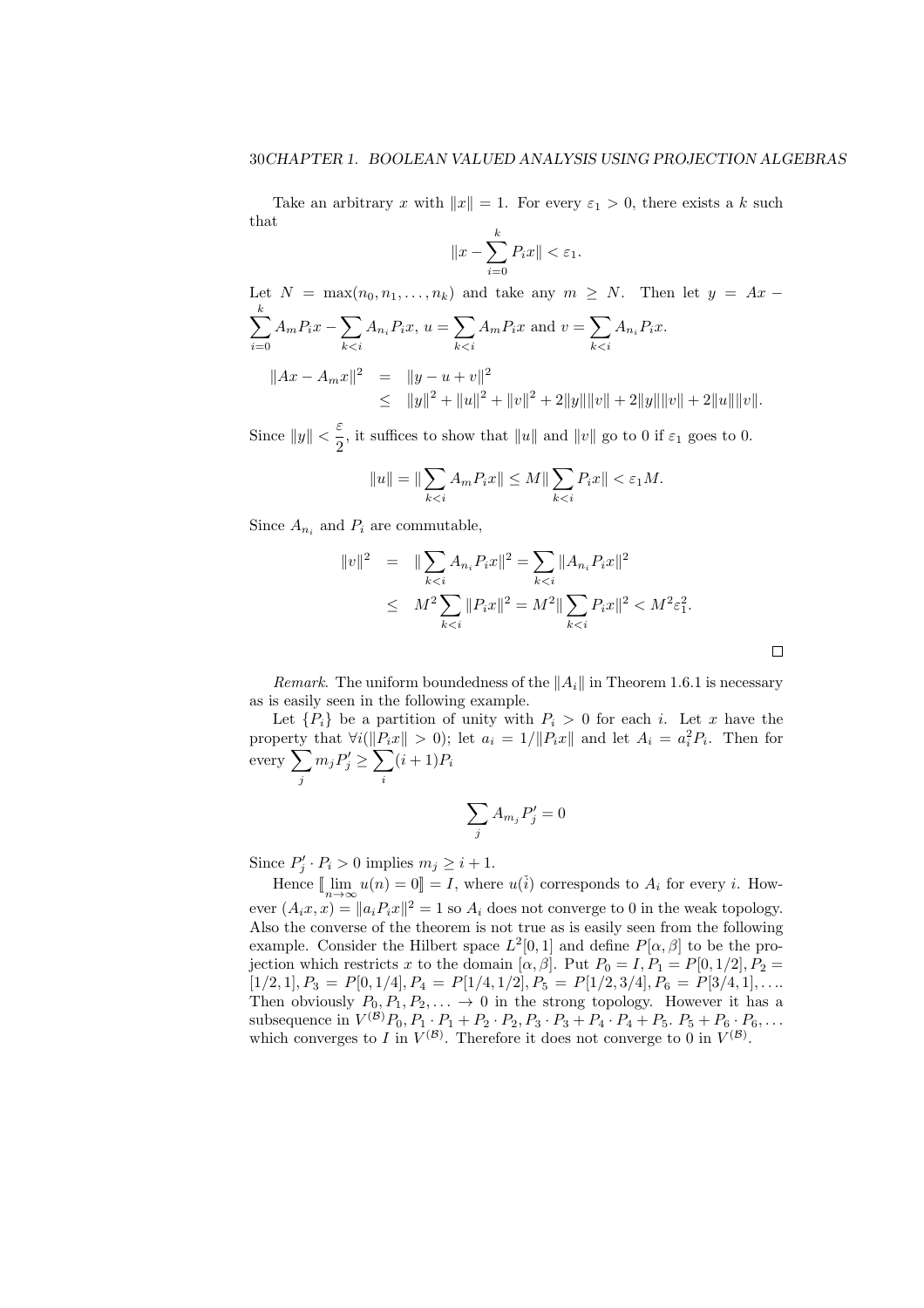**Proposition 1.6.2.** Let  $A_0, A_1, \ldots, A$  be pairwise commutable bounded self*adjoint operators and*  $A_0, A_1, A_2, \ldots \rightarrow A$  *uniformly.* If  $\llbracket u : \omega \rightarrow \mathbb{R} \rrbracket = I$ , if  $u(i)$ *corresponds to*  $A_i$  *for each*  $i \in \omega$  *and if*  $v \in \mathbb{R}^{(\mathcal{B})}$  *corresponds to*  $A$ *, then* 

$$
\lim_{n \to \infty} u(n) = v \mathbb{I} = I.
$$

*Proof.* Without loss of generality, we assume  $A = 0$ . For every  $\varepsilon > 0$ , take k such that  $\forall i \geq k (\|A_i\| \leq \varepsilon)$ . Then

$$
\[\forall i \in \omega (i \ge \check{k} \Rightarrow |u(i)| \le \check{\varepsilon})\]
$$

$$
= \inf_{i \ge k} [|u(\check{i})| \le \check{\varepsilon}] = I.
$$

Therefore

$$
[\lim_{n \to \infty} u(n) = 0] = I.
$$

 $\Box$ 

*Remark*. The converse of Proposition 1.6.2 is also false as is easily seen in the following example. Let  ${P_i}_{i<\omega}$  be a partition of unity satisfying  $\forall i<\omega(P_i>0)$ . The sequence  $P_0, P_0 + P_1, P_0 + P_1 + P_2, \ldots$  converges to *I* in  $V^{(\mathcal{B})}$  but it does not converge to *I* uniformly.

**Proposition 1.6.3.** Let A be a self-adjoint operator and let  $f_0, f_1, \ldots, f$  be *Borel functions with*  $f_0, f_1, \ldots \to f$  *uniformly on every compact subset of*  $\mathbb{R}$ *. Let*  $[u : \omega \to \mathbb{R}] = I, v \in \mathbb{R}^{(\mathcal{B})}$  and  $u(\check{0}), u(\check{1}), \ldots, v$  correspond to  $f_0(A), f_1(A), \ldots, f(A)$ *respectively. Then*

$$
[\lim_{n \to \infty} u(n) = v] = I.
$$

*Proof.* Without loss of the generality, we assume  $f(x) = 0$ . Let  $A = \int \lambda dE_{\lambda}$ and  $P_n = E_n - E_{-n}$ . Take any  $\varepsilon > 0$ . Define  $n_i$  such that

$$
\forall n \ge n_i \ \forall x \in [-i, i] \ |f_n(x)| \le \varepsilon.
$$

Let  $N = n_1 P_1 + n_2 (P_2 - P_1) + n_3 (P_3 - P_2) + \cdots$ . Then for every  $\sum$ *i*  $m_i P'_i \geq N$ ,

we have

$$
\sum_{i} f_{m_i}(A) P'_i = \sum_{ij} f_{m_i}(A) P'_i (P_j - P_{j-1}).
$$

Let  $B_{ij} = f_{m_i}(A)(P_j - P_{j-1})P'_i$ . Then  $||B_{ij}|| \leq \varepsilon$ , i.e.  $-\varepsilon \leq B_{ij} \leq \varepsilon$ . Therefore

$$
-\varepsilon = -\varepsilon \sum_{ij} P'_i (P_j - P_{j-1}) \le \sum_{ij} B_{ij} P'_i (P_j - P_{j-1}) \le \varepsilon \sum_{ij} P'_i (P_j - P_{j-1}) = \varepsilon.
$$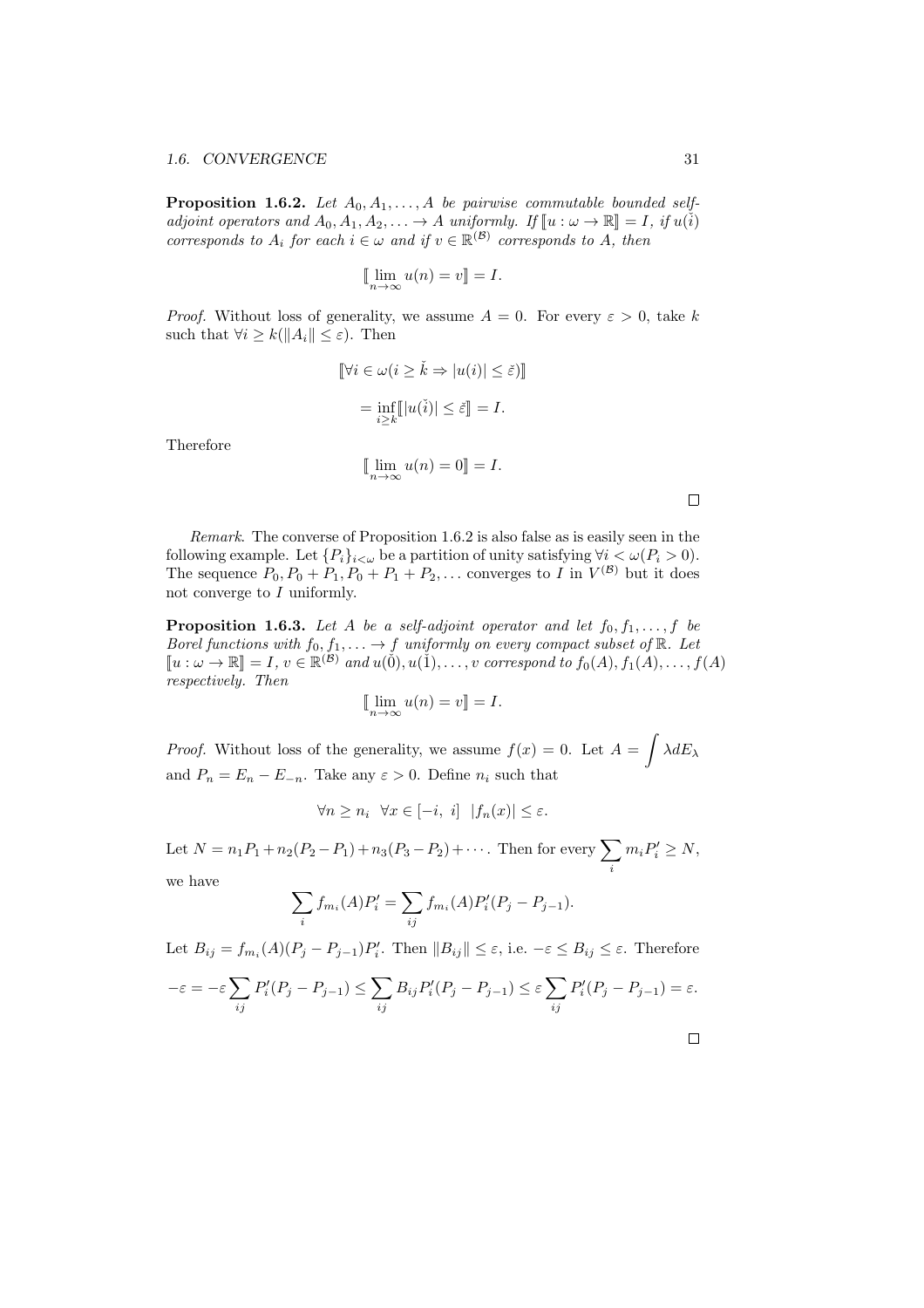### **1.7 Semi-group of self-adjoint operators**

In this section, we shall discuss semi-groups of (possibly unbounded) self-adjoint operators. In order to discuss the convergence of unbounded self-adjoint operators, we need several definitions.

Let  $P_1$  and  $P_2$  be projections. If  $P_1 \leq P_2$ , then  $\forall x (\|P_1x\| \leq \|P_2x\|)$ . From this it follows that  $P_2x$  is a better approximation of x than  $P_1x$  if  $P_1 \leq P_2$ .

**Definition 1.7.1.** Let  $A = \int \lambda dE_{\lambda}$ . Then by a segment projection of  $A$ , we *mean a projection of the form*  $E_M - E_N$ , where  $N \leq M$ . For every  $x_1, \ldots, x_n$ *and every*  $\varepsilon > 0$ *, there exists a segment projection*  $P$  *of*  $A$  *such that* 

 $||Px_i - x_i|| < \varepsilon$  *for every i.* 

*If we choose Ay to be some*  $x_i$ *, we have the following. For every*  $x_1, \ldots, x_n, y_1, \ldots, y_m \in$  $\mathcal{D}(A)$ *, and every*  $\varepsilon > 0$ *, there exists a segment projection P of A such that* 

$$
||Px_i - x_i|| < \varepsilon \quad \text{for every } i
$$

*and*

$$
||APy_j - Ay_j|| < \varepsilon \quad \text{for every } j.
$$

We also remark here that *A* is continuous i.e. bounded on the range of its segment projection.

**Lemma 1.7.1.** Let  $A_1, A_2, \ldots, B_1, \ldots, B_n$  be pairwise commutable self-adjoint *operators. For every x in*  $\mathcal{D}(B_1) \cap \cdots \cap \mathcal{D}(B_n)$ *, and every*  $\varepsilon > 0$  *there exists a y in* ∩ *i D*(*A*<sub>*i*</sub>) ∩  $∩$ *j*  $\mathcal{D}(B_j)$  *such that* 

$$
||x - y|| < \varepsilon \text{ and}
$$
  

$$
||B_jx - B_jy|| < \varepsilon \text{ for every } j.
$$

*Proof.* There exists a segment projection  $P'_i$  of  $B_i$ , for each *i*, such that

$$
||P'_1 \cdots P'_n x - x|| < \frac{\varepsilon}{2}
$$

and  $||B_jP'_1 \cdots P'_nx - B_jx|| < \frac{\varepsilon}{2}$  $\frac{1}{2}$  for every *j*. Let  $\mathcal{M}_i = \mathcal{R}(P'_i)$  and  $P'_1 \cdots P'_n x =$ *x*<sub>0</sub>. Suppose we have defined  $x_0, x_1, \ldots, x_i$  such that  $x_0, \ldots, x_i \in M_1 \cap \cdots \cap M_n$ 

$$
x_k \in \mathcal{D}(A_1) \cap \dots \cap \mathcal{D}(A_k) \cap \mathcal{M}_1 \cap \dots \cap \mathcal{M}_n \quad (0 \le k \le i)
$$

$$
||x_{k+1} - x_k|| < \frac{\varepsilon}{2^{k+2}} \quad (0 \le k \le i-1)
$$

and

$$
||B_j x_{k+1} - B_j x_k|| < \frac{\varepsilon}{2^{k+2}} \quad \text{for every } j \quad (0 \le k \le i-1).
$$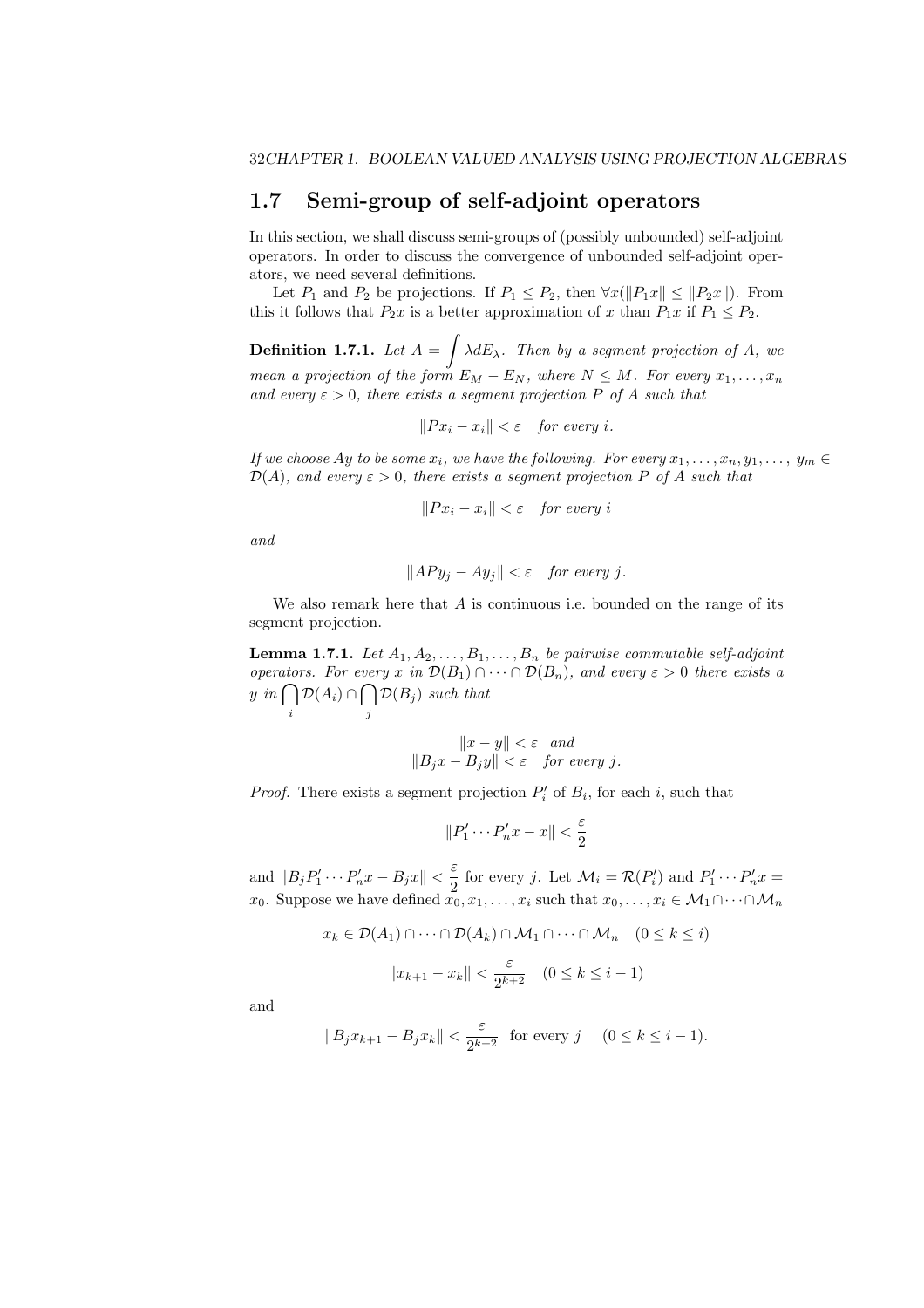Then we define  $x_{i+1}$  as follows.

Since the  $B_i$  are continuous on  $\mathcal{M}_k(1 \leq k \leq n)$  and  $x_i \in \mathcal{M}_k$ , take a sufficient large segment projection  $P_{i+1}$  of  $A_{i+1}$  so that

$$
||P_{i+1}x_i - x_i|| < \frac{\varepsilon}{2^{i+2}}
$$

and

$$
||B_j P_{i+1} x_i - B_j x_i|| < \frac{\varepsilon}{2^{i+2}}
$$
 for every j.

If  $x_{i+1} = P_{i+1}x_i$ , then obviously

*i≥n*

$$
x_{i+1} \in \mathcal{D}(A_1) \cap \dots \cap \mathcal{D}(A_{i+1}),
$$

$$
||x_{i+1} - x_i|| < \frac{\varepsilon}{2^{i+2}},
$$

and

$$
||B_j x_{i+1} - B_j x_i|| < \frac{\varepsilon}{2^{i+1}} \quad \text{for every } j.
$$

If  $y = \lim_{i \to \infty} x_i$ , then  $||x - y|| < \varepsilon, y \in \mathcal{R}(P_i) \subseteq \mathcal{D}(A_i), y \in \mathcal{M}_i$ , and  $||B_jx - B_jy|| <$ *ε* for every *j*.  $\Box$ 

**Definition 1.7.2.** *Let A, A*1*, A*2*, . . . be pairwise commutable self-adjoint operators.* Then  $A_1, A_2, \ldots \rightarrow A$  *in the strong sense iff for every n and every x ∈ D*(*A*) *∩* ∩ *D*(*Ai*)*,*

$$
A_n x, A_{n+1} x, \ldots \to Ax.
$$

*If*  $A, A_1, A_2, \ldots$  *are bounded, then*  $A_1, A_2, \ldots \rightarrow A$  *in the strong sense' is equivalent to*  $^{\prime}A_1, A_2, \ldots \rightarrow A$  *in the strong topology'. If*  $A, B_1, B_2, \ldots$  *are pairwise commutable self-adjoint operators and*  $B_1, B_2, \ldots \rightarrow 0$  *in the strong topology, then*  $A_1, A_2, \ldots \rightarrow A$  *in the strong sense, where*  $A_i = A + B_i$ *.* 

**Lemma 1.7.2.** *Let A, B, A*1*, A*2*, . . . be pairwise commutable self-adjoint operators satisfying the following conditions:*

- **1)**  $\forall i$  *A*<sub>*i*</sub> ≤ *B*
- **2)**  $A_1, A_2, \ldots \rightarrow A$  *in the strong sense. Then*  $A \leq B$ *.*

*Proof.* Let  $x \in \mathcal{D}(A) \cap \mathcal{D}(B)$ . By Lemma 1.7.1, there exists on  $x_n \in \mathcal{D}(A) \cap \mathcal{D}(B)$ .  $D(B) \cap ∩$  $\mathcal{D}(A_i)$  such that

**1)**  $||x - x_n|| < \frac{1}{\alpha^n}$ 2 *n*

*i*

**2)**  $||Ax - Ax_n|| < \frac{1}{2^n}$ 2 *n*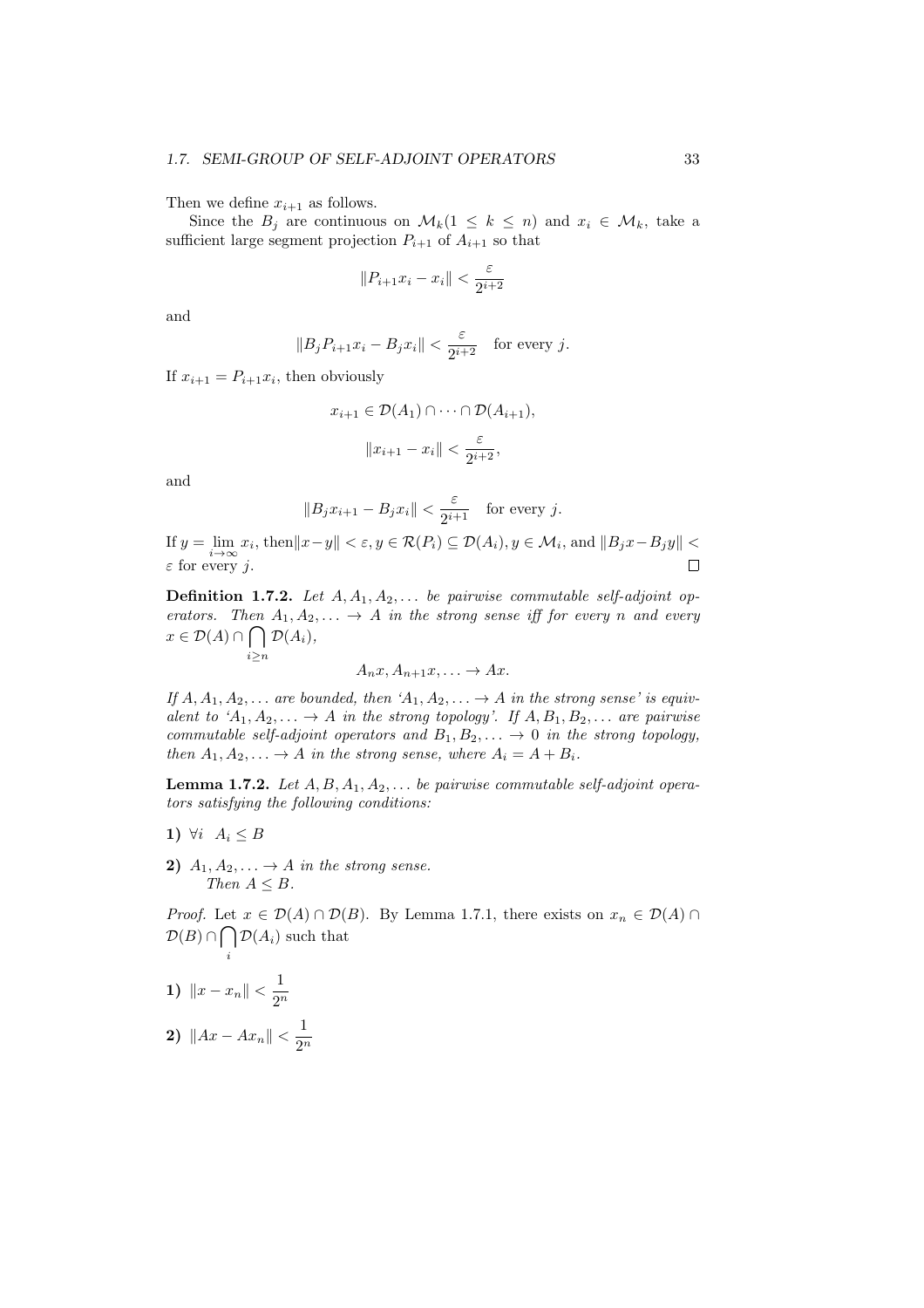**3)**  $||Bx - Bx_n|| < \frac{1}{2^n}$  $\frac{1}{2^n}$ .

Fix a sequence  $x_1, x_2, \ldots$  satisfying 1), 2), and 3). For every  $\varepsilon > 0$ , there exists an  $x_n$  such that

$$
(Ax, x) \le (Ax_n, x_n) + \frac{\varepsilon}{3}
$$
 and  
 $(Bx_n, x_n) \le (Bx, x) + \frac{\varepsilon}{3}.$ 

Since  $A_1, A_2, \ldots \to A$  and  $x_n \in \mathcal{D}(A) \cap \bigcap$ *i*  $\mathcal{D}(A_i)$ , there exists an  $A_m$  such that

$$
(Ax_n, x_n) \le (A_m x_n, x_n) + \frac{\varepsilon}{3}.
$$

Hence we have  $(Ax, x) \leq (Bx, x) + \varepsilon$ . Since  $\varepsilon$  is an arbitrary positive number, we have

$$
(Ax, x) \le (Bx, x)
$$

 $\Box$ 

**Definition 1.7.3.** *A subset G of*  $(0, \infty)$  *is called a regular semi-group if the following conditions are satisfied.*

- **1)**  $x, y \in G \Rightarrow x + y \in G$
- **2)**  $x, y \in G, x < y \Rightarrow y x \in G$
- **3)**  $x \in G \Rightarrow \frac{x}{2}$  $\frac{\infty}{2} \in G$ .

The following theorem is very easily proved in the classical theory of functional equations.

**Theorem 1.7.3** (cf. [1]). Let G be a regular semi-group and let  $f: G \to \mathbb{R}$ *satisfy the following conditions:*

- **1)**  $\forall x, y \in G$   $f(x + y) = f(x) \cdot f(y)$
- **2)** *There exists an*  $a > 0$  *such that*  $f$  *is bounded from above in*  $(0, a) \cap G$ *.*

*Then either*  $\forall x \in G$ *f*(*x*) = 0 *or there exists a*  $c \in \mathbb{R}$  *such that*  $\forall x \in G$ *f*(*x*) = *e cx .*

The following theorem is an interpretation of Theorem 1.7.3.

**Theorem 1.7.4.** *Let G be a regular semi-group and let*  ${T_s | s \in G}$  *be pairwise commutable self-adjoint operators satisfying the following conditions:*

- **1)**  $\forall s, t \in G$   $T_{s+t} = T_s \cdot T_t$ .
- **2)** If  $s_1, s_2, \ldots \to t$  in G, then  $T_{s_1}, T_{s_2}, \ldots \to T_t$ *in the strong sense.*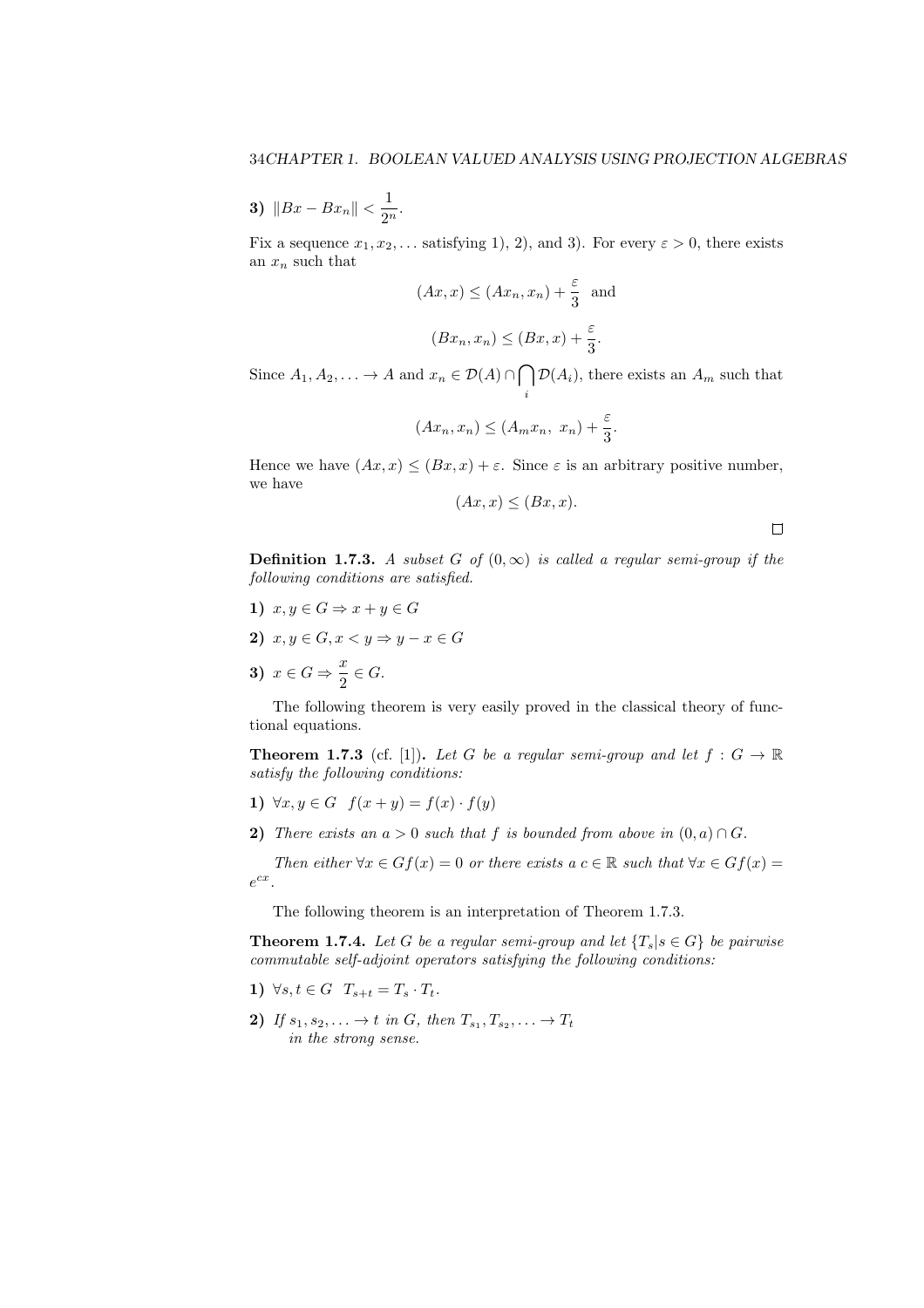*Then there exists a projection P and a self-adjoint operator A such that*

- **1)**  $\forall s \in G$   $T_s = P \cdot e^{sA}$
- **2)**  $P, A$ *, and*  $\{T_s\}$  *are pairwise commutable.*

*Proof.* First take any  $s_0 \in G$ . Let  $B = \max(I, T_{s_0})$ . Then it is very easily seen that

$$
T_x \leq B
$$

if *x* is of the form  $\frac{k}{2^n} s_0$  where  $k \leq 2^n$ . By Lemma 1.7.2,

$$
\forall x \in G \cap (0, s_0) \quad T_x \leq B.
$$

Now let *B* be a complete Boolean algebra such that all  $T_s$  are in  $(\mathcal{B})$ . Then  $\check{G}$ is a regular semi-group in  $V^{(\mathcal{B})}$ . By Proposition 1.4.1, there exists an  $f \in V^{(\mathcal{B})}$ such that

- **1)**  $\|f: \check{G} \to \mathbb{R}\| = I$  and
- **2)**  $\forall s \in G$   $[[f(\check{s}) = u_s]] = I$ ,

where  $u_s$  corresponds to  $T_s$  for every  $s \in G$ . Let  $v \in \mathbb{R}^{(\mathcal{B})}$  correspond to *B*. Then it is easily proved that

$$
[\![\forall s, t \in \check{G} \ \ f(s+t) = f(s) \cdot f(t)]\!] = I, \text{ and}
$$

$$
\llbracket \forall s \in \check{G} \cap (0, \check{s_0}) f(s) \le v \rrbracket = I.
$$

By Theorem 1.7.3, we have

$$
[\![\forall s \in \check{G}(f(s) = 0) \text{ or } \exists a \in \mathbb{R} \forall s \in \check{G}(f(s) = e^{sa})\!] = I.
$$

Also

$$
[\![\forall s \in \check{G}(f(s) = 0)]\!] = [\![f(\check{s_0}) = 0]\!]
$$

where  $s_0$  is a member of  $G$ .

Let 
$$
P = [[f(\tilde{s_0}) \neq 0]]
$$
. Then

$$
I - P = \llbracket \forall s \in \check{G}(f(s) = 0) \rrbracket \text{ and}
$$

$$
[\exists a \in \mathbb{R} \forall s \in \check{G}(f(s) = e^{sa})] = P.
$$

Choose  $u \in \mathbb{R}^{(\mathcal{B})}$  so that

$$
\[\forall s \in \check{G}(f(s) = e^{su})\] = P,
$$

and let *A* correspond to *u*. If *u<sup>s</sup>* = *e su · <sup>P</sup>* + 0 *·* (*<sup>I</sup> <sup>−</sup> <sup>P</sup>*), then *<sup>∀</sup><sup>s</sup> <sup>∈</sup> <sup>G</sup>*J(*f*(*s*) =  $[u_s]$  = *I*, that is,

$$
\forall s \in G \quad T_s = P \cdot e^{sA} + 0 \cdot (I - P) = P \cdot e^{sA}.
$$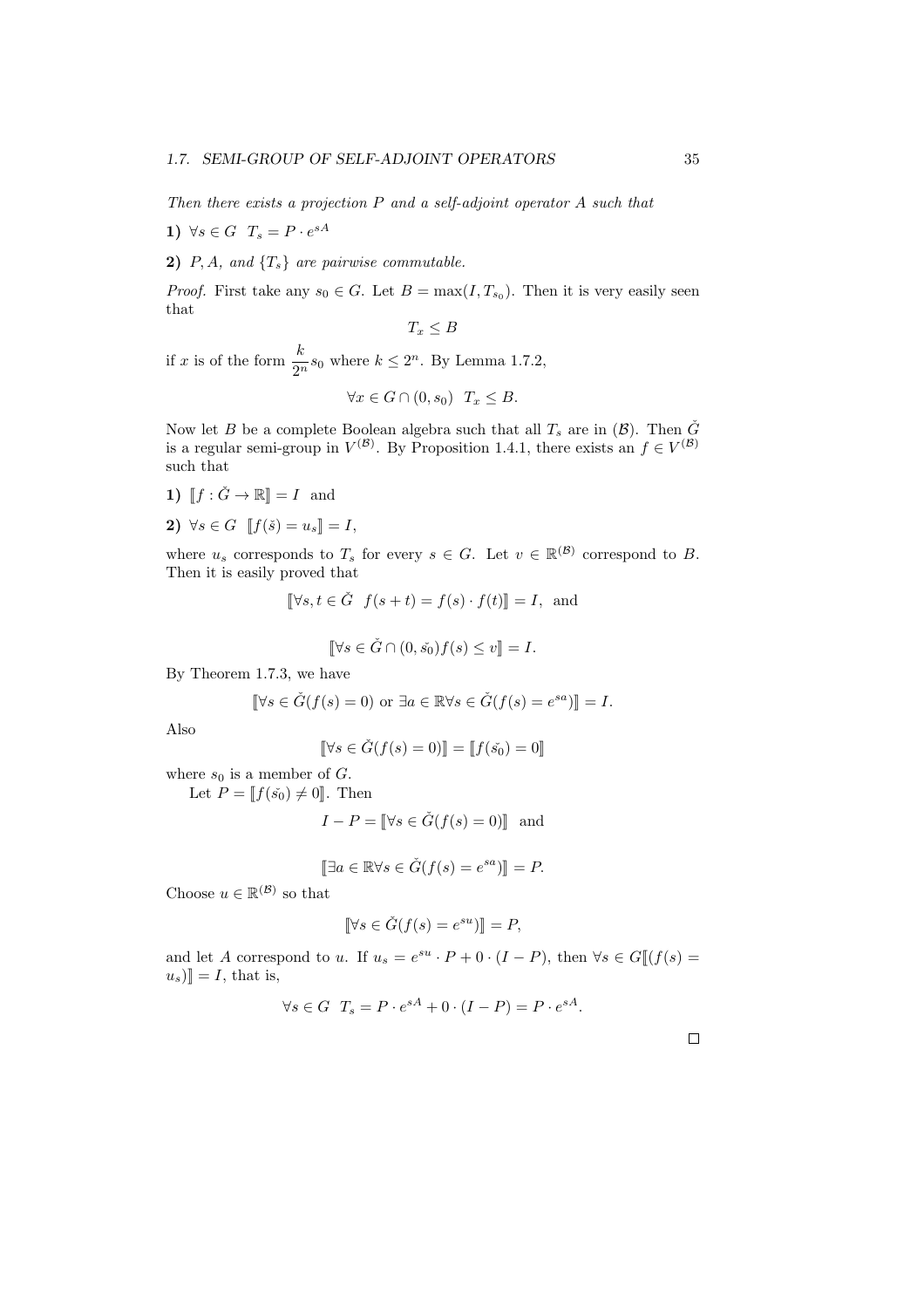#### **1.8 Complete Boolean algebras of Banach spaces**

A bounded linear operator *P* of a Banach space is called a projection if  $P^2 = P$ . A Boolean algebra of projections in a Banach space and its completeness are defined in the same way as before.

**Definition 1.8.1.** *Let B be a complete Boolean algebra. The Boolean algebra B satisfies the*  $(\omega, \omega)$ *-weak distributive law*  $((\omega, \omega)$ *-WDL) iff for every family {Pnm|n, m ∈ ω} ⊆ B*

$$
\inf_{n<\omega}\sup_{m<\omega}P_{nm}=\sup_{f\in\omega^{\omega}}\inf_{n<\omega}\sup_{m\leq f(n)}P_{nm}
$$

*The Boolean algebra B satisfies the* ( $\omega_{\alpha}, \omega_{\beta}$ )*-WDL iff for every family*  $\{P_{\xi\eta}|\xi < \pi\}$  $\omega_{\alpha} \wedge \eta < \omega_{\beta}$   $\subseteq \mathcal{B}$ *,* 

$$
\inf_{\xi < \omega_{\alpha}} \sup_{\eta < \omega_{\beta}} P_{\xi \eta} = \sup_{f \in \omega_{\beta} \omega_{\alpha}} \inf_{\xi < \omega_{\alpha}} \sup_{\eta < f(\xi)} P_{\xi \eta}.
$$

The following proposition is well-known in set theory (cf. Corollary 23. 37. in  $[10]$ ).

**Theorem 1.8.1.** *The Boolean algebra B satisfies the*  $(\omega_{\alpha}, \omega_{\beta})$ -WDL *iff*  $[cf((\omega_{\beta})\vee) >$  $(\omega_{\alpha}) \vee \mathbb{I} = I$  *in*  $V^{(\mathcal{B})}$ , where cf *is the character of cofinality.* 

For the meaning of the  $(\omega, \omega)$ -WDL, see Theorem 20. 4. in [10].

**Theorem 1.8.2.** *Let B be a complete Boolean algebra of projections in a Banach space. Then*  $\beta$  *satisfies the*  $(\omega, \omega)$ -WDL.

*Proof.* It suffices to show that

$$
\inf_{n<\omega}\sup_{m<\omega}P_{nm}\leq \sup_{f\in\omega^{\omega}}\inf_{n<\omega}\sup_{m\leq f(n)}P_{nm}
$$

for  ${P_{nm}|n < \omega \wedge m < \omega} \subseteq \mathcal{B}$ .

Take any *P* in *B* for which

1) 
$$
0 < P \leq \inf_{n < \omega} \sup_{m < \omega} P_{nm}.
$$

We want to show that

$$
P \cdot \sup_{f \in \omega^{\omega}} \inf_{n < \omega} \sup_{m \le f(n)} P_{nm} > 0.
$$

There exists an *x* such that

$$
||x|| = 1 \land x = Px.
$$

By virtue of 1), if  $n_1$  is sufficiently large, then *x* and (sup  $P_{1m}$ )  $\cdot$  *x* are very  $m \leq n_1$ close. So there exists an  $n_1$  such that

$$
||x - x_1|| \le \frac{1}{3}
$$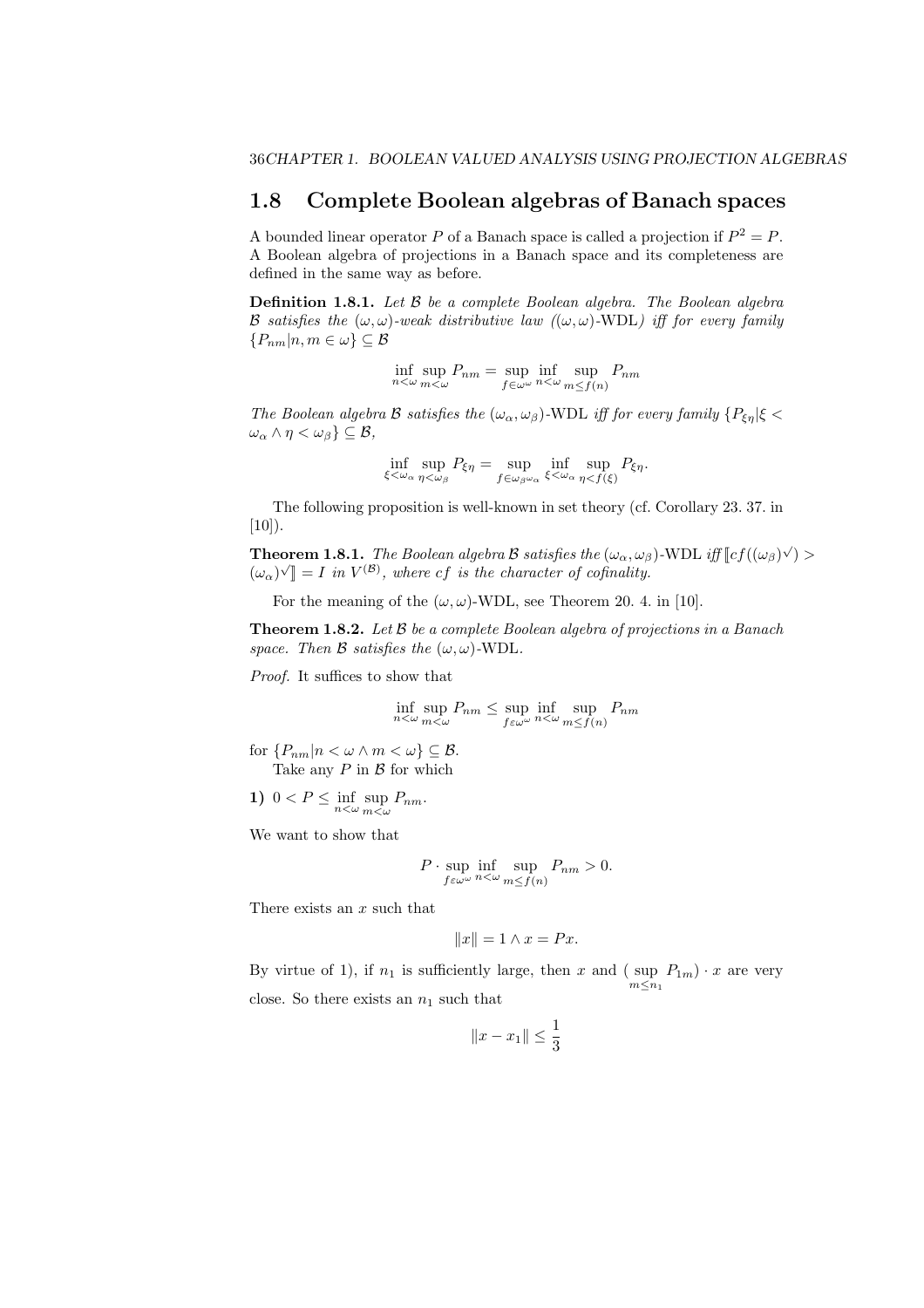where  $x_1 = ($  sup *m≤n*<sup>1</sup>  $P_{1m}$  *· x*. In the same way, there exist  $n_2, \ldots, n_k$  such that

$$
||x_{i-1} - x_i|| < \frac{1}{3^i} \quad (2 \le i \le k)
$$

where  $x_i = ($ sup  $\sup_{m \leq n_i} P_{im} \cdot x_{i-1}$ . Let  $x_0 = \lim_{n \to \infty} x_n$ .  $||x_0|| > \frac{1}{2}$  $\frac{1}{2}$ . Since *P* and *P<sub>nm</sub>*'s are pairwise commutable,  $P \cdot x_0 = x_0$ . If  $f(k) = n_k$ , then

$$
(\inf_{n<\omega}\sup_{m\leq f(n)}P_{nm})\cdot x_0=x_0.
$$

Therefore

$$
P \cdot \inf_{n < \omega} \sup_{m \le f(n)} P_{nm} > 0.
$$

 $\Box$ 

**Theorem 1.8.3.** *Let B be a complete Boolean algebra of projections in a Banach space and let*  $cf(\omega_\beta) > \omega$ *. Then B satisfies the*  $(\omega_\alpha, \omega_\beta)$ *-WDL.* 

*Proof.* Let *P* and  $P_{\xi\eta}$ 's be in *B*. We want to show that for every *P* with

$$
0 < P \le \inf_{\xi < \omega_a} \sup_{\eta < \omega_\beta} P_{\xi \eta},
$$

$$
0 < P \cdot \sup_{f \in \omega_{\beta} \omega_a} \inf_{\xi < \omega_a} \sup_{\eta < f(\xi)} P_{\xi \eta}.
$$

Let  $x \neq 0$  and  $Px = x$ . Fix  $\xi < \omega_\alpha$ . Since (sup  $P_{\xi\eta}$ )  $x = x, x$  is a cluster point *η<ω<sup>β</sup>* of the set  $\{(\sup_{\eta<\theta} P_{\xi\eta})\cdot x | \theta<\omega_{\beta}\}\.$  Therefore there exists an  $\omega$ -sequence

$$
\theta_0 \le \theta_1 \le \theta_2 \le \cdots < \omega_\beta
$$

such that ( sup  $\sup_{\eta \leq \theta_i} P_{\xi \eta}$  *· x*  $\rightarrow$  *x* if  $i \rightarrow \omega$ . If  $f(\xi) = \sup_{i \leq \omega} \theta_i$ , then  $f(\xi) < \omega_\beta$  and  $(\sup P_{\xi\eta}) \cdot x = x.$ *η<f*(*ξ*)

#### **1.9 Piecewise convergence**

In the work ahead, we need a weaker notion of convergence for possibly unbounded operators, than convergence in the strong sense.

**Definition 1.9.1.** *Let A, A*1*, A*2*, . . . be pairwise commutable normal operators. Then*  $A_1, A_2, \ldots \rightarrow A$  *piecewise iff there exists a partition*  $\{P_\alpha\}$  *of unity satisfying the following properties:*

- **1)**  $AP_\alpha$  *and*  $A_iP_\alpha$  *are bounded for every i and*  $\alpha$ *.*
- **2)** *For every*  $\alpha$ ,  $A_1P_\alpha$ ,  $A_2P_\alpha$ ,  $\ldots \rightarrow AP_\alpha$  *in the strong topology.*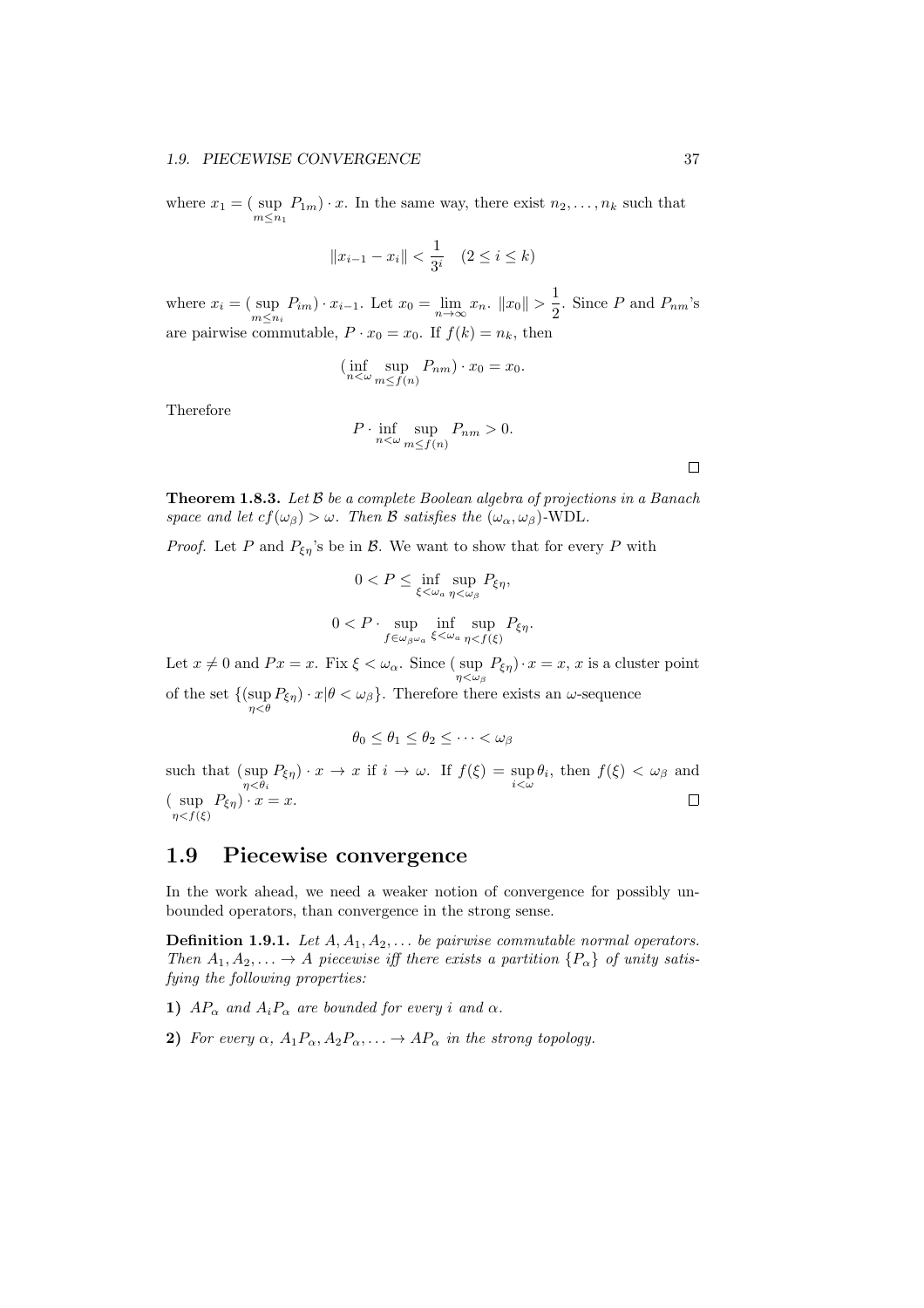**Theorem 1.9.1.** *Let*  $A, A_1, A_2, \ldots$  *be pairwise commutable and let*  $A_1, A_2 \rightarrow A$ *in the strong sense. Then*  $A_1, A_2, \ldots \rightarrow A$  *piecewise.* 

*Proof.* Let  $\beta$  be a complete Boolean algebra such that  $A, A_1, A_2, \ldots$  are in  $(\beta)$ . Consider the family of all sets  ${P_\alpha}$  of projections in *B* with the following properties:

- **1)**  $P_{\alpha} > 0$  for every  $\alpha$  and  $P_{\alpha} \cdot P_{\beta} = 0$  for every  $\alpha$  and  $\beta$  with  $\alpha \neq \beta$ .
- **2)** For every  $\alpha$  and *i*,  $AP_{\alpha}$  and  $A_iP_{\alpha}$  are bounded and  $A_1P_{\alpha}, A_2P_{\alpha}, \ldots \rightarrow AP_{\alpha}$ in the strong topology.

Let  $\mathfrak{F} = \{P_{\alpha}\}\$ be maximal in the family. Define  $\tilde{P}$  by the following:

$$
\tilde{P} = \sup\{P_{\alpha}|P_{\alpha} \in \mathfrak{F}\}.
$$

If  $\tilde{P} = 1$ , then the theorem is proved. So assume  $I - \tilde{P} > 0$ . By relativizing everything to  $\mathcal{R}(I - \tilde{P})$ , we may assume that there are no  $P_{\alpha} > 0$  satisfying the condition in 2). Let  $x \in \mathcal{D}(A) \cap \bigcap \mathcal{D}(A_i)$  with  $x \neq 0$ . Let  $P, P_1, P_2, \ldots$  by

*i* a sufficiently large segment projection of *A, A*1*, A*2*, . . .* respectively so that the following conditions are satisfied:

$$
||x - Px|| < \varepsilon_0
$$
  
\n
$$
||Px - P_1Px|| < \varepsilon_1
$$
  
\n
$$
||P_{n+1}P_n \cdots Px - P_n \cdots Px|| < \varepsilon_{n+1}
$$
  
\n
$$
\lim_{i} \varepsilon_i = 0
$$

and

$$
\sum_i \varepsilon_i < ||x||.
$$

Let  $x_n = P_n, \ldots, P_1 P x$ , let  $x_0 = \lim_{n \to \infty} x_n$  and let  $P_0 = \inf\{P, P_1, P_2, \ldots\}$ . Then  $x_0 \neq 0$  and  $x_0 \in \mathcal{R}(P_0)$ . So  $P_0 > 0$ . Obviously  $AP_0, A_1P_0, A_2P_0, \ldots$ are bounded and  $A_1P_0, A_2P_0, \ldots \rightarrow AP_0$  in the strong topology. This is a contradiction.

*Remark*. It should be noted that a partition of unity  ${P_\alpha}$  for piecewise convergence in Theorem 1.9.1 can be taken from the smallest complete Boolean algebra generated by projections in  $A, A_1, A_2, \ldots$  The converse of the theorem is false, as is seen from the following example. Let  ${P_i}$  be a partition of unity, let  $P_i > 0$  for every *i*, and let  $x_i$  satisfy the conditions  $||x_i|| = 1$  and  $P_i x_i = x_i$ . Define  $\lambda_{ij}$  by the following equation

$$
\lambda_{ij} = \begin{cases} 2^{2i-j} & \text{if } i \le j \\ 0 & \text{otherwise.} \end{cases}
$$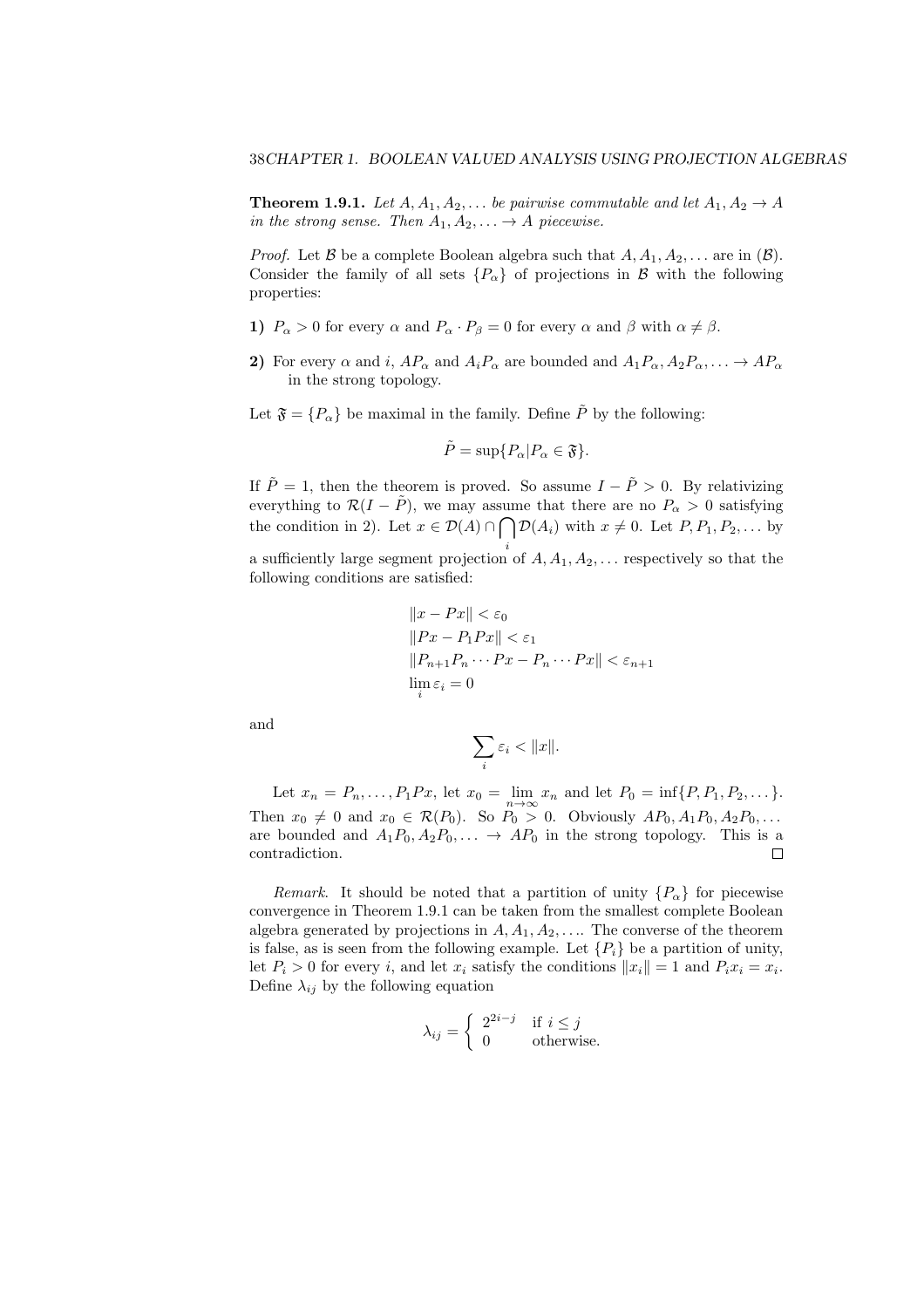Also define  $A_j = \sum$ *i*  $\lambda_{ij}P_i$ . Obviously  $A_jP_i$  is bounded for every *i* and *j*.

Furthermore  $A_1 P_i, A_2 P_i, \ldots \rightarrow 0$  uniformly. If  $x = \sum$ *i* 1  $\frac{1}{2^i}x_i$ , then

$$
A_j x = \sum_i \frac{\lambda_{ij}}{2^i} x_i = \sum_{i \le j} 2^{i-j} x_i.
$$

So  $||A_i x|| \geq 1$  and  $A_1, A_2, \ldots$  does not converge to 0 in the strong sense. This example shows that the boundedness of  $A, A_1, A_2, \ldots$  does not imply the converse of the theorem.

#### **1.10 Simultaneous spectrums**

Let  $\mathcal{B}_0$  and  $\mathcal{B}_1$  be complete Boolean algebras of projections with  $\mathcal{B}_0 \subseteq \mathcal{B}_1$  and let  $a, \varepsilon \in \mathbb{R}$ , if  $u \in \mathbb{R}^{(B_0)}$  then obviously  $u \in \mathbb{R}^{(B_1)}$ . The value of  $[|u - \check{a}| < \check{\varepsilon}]$  in  $V^{(B_0)}$  is the same as the value of  $[|u - \check{a}| < \check{\varepsilon}]$  in  $V^{(B_1)}$  since only  $B_0$  and  $V^{(B_0)}$ are involved in the calculation of  $[|u - \check{a}| < \check{\varepsilon}]$ 

**Definition 1.10.1.** *Let*  $A_1, \ldots, A_n$  *be pairwise commutable normal operators and let*  $a_1, \ldots, a_n \in \mathbb{C}$ *. Take a complete Boolean algebra B such that*  $A_1, \ldots, A_n$ *are in* (*B*). Let  $u_1, \ldots, u_n \in V^{(\mathcal{B})}$  correspond to  $A_1, \ldots, A_n$  respectively. Then  $(a_1, \ldots, a_n)$  *is a system of simultaneous spectrums for*  $A_1, \ldots, A_n$  *iff for every ε >* 0

$$
[||u_1 - \check{a_1}| < \check{\varepsilon} \wedge \cdots \wedge |u_n - \check{a_n}| < \check{\varepsilon}]] > 0.
$$

This definition does not depend on the choice of the complete Boolean algebra  $\beta$ . Actually one can always take  $\beta$  to be the smallest complete Boolean algebra such that  $A_1, \ldots, A_n$  are in  $(\mathcal{B})$ .

Now we would like to express 'system of simultaneous spectrums' directly without referring to the model. For convenience, we assume that  $A_1 = \int \lambda dE^1_{\lambda}, \ldots, A_n =$ 

 $\int \lambda dE_\lambda^n$  are self-adjoint and  $a_1, \ldots, a_n$  are real numbers.

Suppose  $\left[\left|u_i - \check{a}_i\right| < \check{\varepsilon}\right] \geq P$ , for every *i* and  $P > 0$ . Then we have

 $E^i_{a_i - \varepsilon'} \leq I - P$  and  $P \leq E^i_{a_i + \varepsilon'}$ 

where  $\varepsilon < \varepsilon'$ . Therefore we have

$$
E_{a_i+\varepsilon'}^i - E_{a_i-\varepsilon'}^i \ge P.
$$

Then for every  $\varepsilon > 0$ ,

$$
(E_{a_1+\varepsilon}-E_{a_1-\varepsilon})\cdot\cdots\cdot(E_{a_n+\varepsilon}-E_{a_n-\varepsilon})>0.
$$

On the other hand, suppose this condition is satisfied. For every  $\varepsilon$ , take  $\varepsilon_0$ with  $0 < \varepsilon_0 < \varepsilon$ . Then

$$
(E_{a_1+\varepsilon_0}-E_{a_1-\varepsilon_0})\cdot\cdots\cdot(E_{a_n+\varepsilon_0}-E_{a_1-\varepsilon_0})=P>0.
$$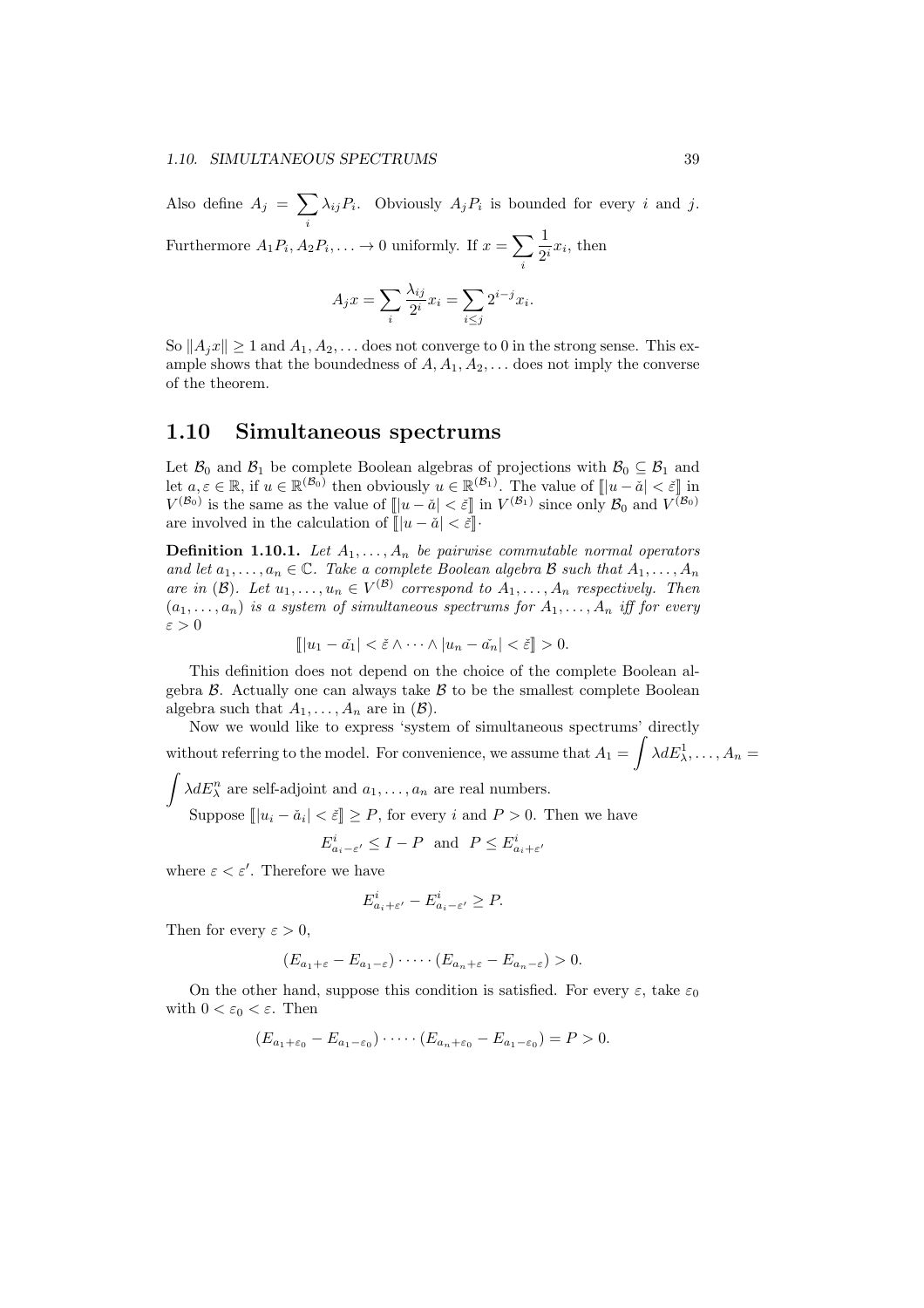Obviously we have that for every *i*

$$
[||u_i - \check{a_i}| < \check{\varepsilon}]] \ge P.
$$

Therefore  $(a_1, \ldots, a_n)$  is a system of simultaneous spectrums for  $A_1, \ldots, A_n$ . Consequently  $(a_1, \ldots, a_n)$  is a system of simultaneous spectrums for  $A_1, \ldots, A_n$ iff for every  $\varepsilon > 0$ 

$$
(E_{a_1+\varepsilon}-E_{a_1-\varepsilon})\cdot\cdots\cdot(E_{a_n+\varepsilon}-E_{a_n-\varepsilon})>0.
$$

If  $A_1, \ldots, A_n$  are normal operators and  $a_1, \ldots, a_n$  are complex numbers, let  $A_j = B_j + iC_j$  and  $a_j = b_j + ic_j$  ( $i = 1, \ldots, n$ ) where  $B_j, C_j$  are self-adjoint and  $b_j$  and  $c_j$  are real numbers. Then  $(a_1, \ldots, a_n)$  is a system of simultaneous spectrums for  $A_1, \ldots, A_n$  iff  $(b_1, \ldots, b_n, c_1, \ldots, c_n)$  is a system of simultaneous spectrums for  $B_1, \ldots, B_n, C_1, \ldots, C_n$ .

If  $(a_1, \ldots, a_n)$  is a system of simultaneous spectrums for  $A_1, \ldots, A_n$ , then  $a_i$ is a spectrum of  $A_i$  for every *i*. But the converse is not always true.

**Proposition 1.10.1.** Let  $u_1, \ldots, u_n \in V^{(\mathcal{B})}$  correspond to normal operators  $A_1, \ldots, A_n$  *respectively and*  $0 \lt P \in \mathcal{B}$ . Then there exists a system of simulta*neous spectrums*  $(a_1, \ldots, a_n)$  *for*  $A_1, \ldots, A_n$  *such that for every*  $\varepsilon > 0$ 

$$
[||u_1 - \check{a_1}| < \check{\varepsilon} \wedge \cdots \wedge |u_n - \check{a_n}| < \check{\varepsilon}]] \cdot P > 0.
$$

*Proof.* Without loss of generality, we assume that  $A_1, \ldots, A_n$  are self-adjoint. For every self-adjoint operator  $A = \int \lambda dE_\lambda$  and every  $b \leq c \in \mathbb{R}$  we define  $A[b, c] = E_c - E_{b-0}.$ 

Since  $P > 0$ , there exist  $i_1, \ldots, i_n \in \mathbb{Z}$  such that

$$
A_1[i_1, i_1+1]A_2[i_2, i_2+1] \cdots A_n[i_n, i_{n+1}] \cdot P > 0.
$$

Let  $I_j = [i_j, i_{j+1}]$  for every  $j = 1, \ldots, n$ . Divide  $I_j$  into  $\left[i_j, i_j + \frac{1}{2}\right]$ 2 ] and  $\sqrt{2}$  $i_j + \frac{1}{2}$  $\left(\frac{1}{2}, i_j + 1\right]$ , pick one of them and name it  $I_{j1}$  so that

$$
(A_iI_{11})\cdots(A_nI_{n1})\cdot P>0.
$$

Repeat this procedure, that is, divide  $I_{jk}$  into two half intervals and pick  $I_{jk+1}$ among them so that

$$
(A_1 I_{1k+1}) \cdots (A_n I_{nk+1}) \cdot P > 0.
$$

Define  $a_i$  by  $\{a_i\} = \bigcap$  $I_{ik}$ , then  $(a_1, \ldots, a_n)$  satisfy the proposition.  $\Box$ *k*

Let  $A_1, \ldots, A_l$  be pairwise commutable normal operators in  $(\mathcal{B})$  and let *f* be a continuous function. If  $f(a_1, \ldots, a_l) = 0$  for every system of simultaneous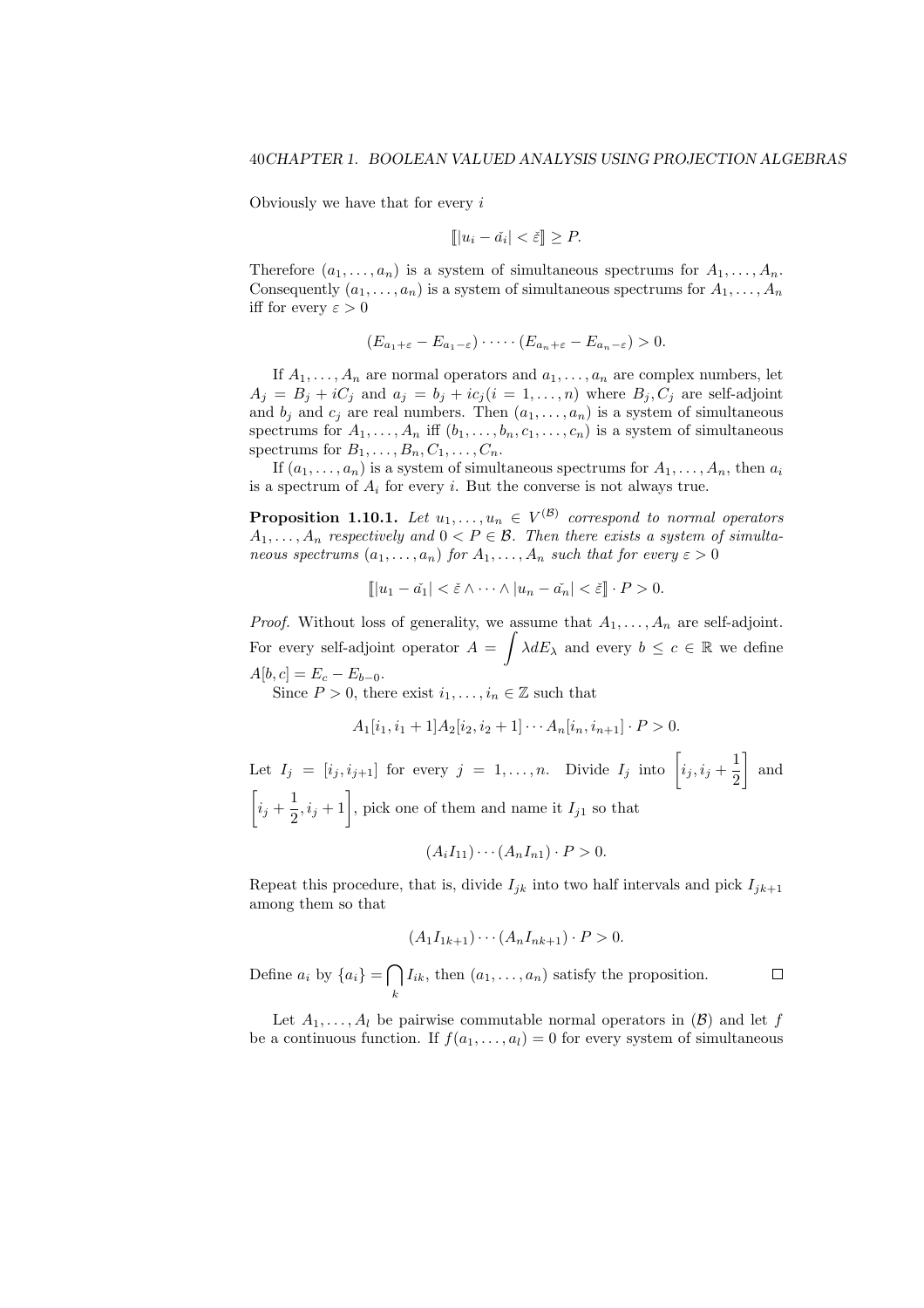spectrums of  $A_1, \ldots, A_l$ , then  $\llbracket f(A_1, \ldots, A_l) = \emptyset \rrbracket = \mathbf{I}$ . If  $f(a_1, \ldots, a_l) \neq 0$  for every system of simultaneous spectrums of  $A_1, \ldots, A_l$ , then  $\llbracket f(A_1, \ldots, A_l) \neq$  $\check{0}$  = *I*. In many cases an elementary property of  $f(A_1, \ldots, A_l)$  in the model holds if the corresponding property of  $f(a_1, \ldots, a_l)$  holds for every system of simultaneous spectrums of  $A_1, \ldots, A_l$ . The converse is not always true. For example let 0 be a continuous spectrum of *A*. Then  $\llbracket A \neq \check{0} \rrbracket = I$  though 0 is a spectrum of *A*.

In the following proposition, we prove only one instance of this kind and leave all other cases to the reader.

**Proposition 1.10.2.** *Let A*1*, . . . , A<sup>l</sup> be pairwise commutable normal operators in* (*B*) *and let f be a continuous function. If*

$$
\forall t \in [0,1] f(a_1,\ldots,a_l,t) \neq 0
$$

*for every system of simultaneous spectrums of*  $A_1, \ldots, A_l$ *, then* 

$$
\llbracket \forall t \in [0,1] \, f(A_1,\ldots,A_l,t) \neq \check{0} \rrbracket = I.
$$

*Proof.* Suppose

$$
[\![\exists t \in [0,1]\!] f(A_1,\ldots,A_l,t) = \check{0}\!] = P > 0.
$$

Then there exists a normal operator *T* in  $(\beta)$  such that  $0 \le T \le 1$  and

$$
[f(A_1, ..., A_l, T) = \check{0}] = P > 0.
$$

Therefore there exists a system of simultaneous spectrums  $(a_1, \ldots, a_l, t)$  of  $A_1, \ldots, A_l, T$  such that  $0 \le t \le 1$  and for every  $\varepsilon > 0$ 

$$
[||A_1 - \check{a_1}|, \ldots, |A_l - \check{a_l}|, |T - \check{t}| \le \check{\varepsilon}]\cdot P > 0.
$$

If  $\delta = |f(a_1, \ldots, a_l, t)| > 0$ , then there exists an  $\varepsilon > 0$  such that

$$
\forall x_1,\ldots,x_l,s\left(|x_1-a_1|,\ldots,|x_l-a_l|,|s-t|\leq \varepsilon\Rightarrow |f(x_1,\ldots,x_n,s)-f(a_1,\ldots,a_n,t)|\leq \frac{\delta}{2}\right).
$$

Since *f* is uniformly continuous in a closed bounded subset of  $\mathbb{R}$  in  $V^{(\mathcal{B})}$  and  $\check{\mathbb{R}}$ is dense in  $\mathbb{R}$ , this property is extended to  $\mathbb{R}$  in  $V^{(\mathcal{B})}$ . Then

$$
[|A_1 - \check{a}_1|, \dots, |A_n - \check{a}_n|, |T - \check{t}| \le \check{\varepsilon}]
$$
  

$$
\leq [|f(A_1, \dots, A_n, T) - f(\check{a}_1, \dots, \check{a}_n, \check{t})| \leq \frac{\check{\delta}}{2}].
$$

Therefore

$$
0 < P \cdot [||A_1 - \check{a_1}|, \dots, |A_n - \check{a_n}|, |T - \check{t}| \le \check{\varepsilon}]
$$
\n
$$
\leq [f(A_1, \dots, A_n, T) \neq \check{0}] \cdot P = 0,
$$

which is a contradiction.

 $\Box$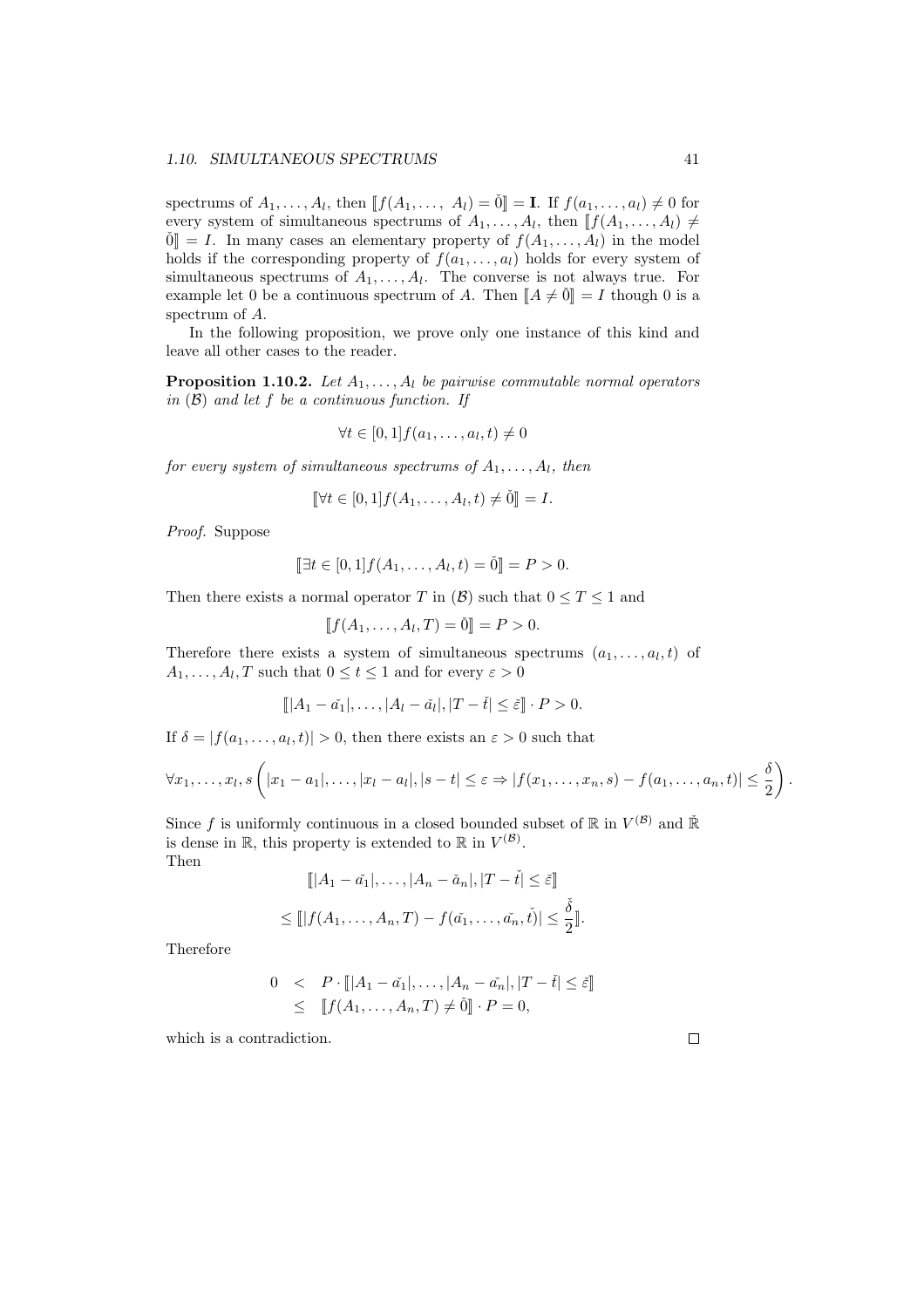**Proposition 1.10.3.** Let X be a continuous function from  $[\check{a}, \check{b}]$  to  $\mathbb{C}$  in  $V^{(\mathcal{B})}$ *and let M be a positive real number such that*

$$
\|\forall t \in [\check{a}, \check{b}] |X(t)| \le \check{M}\] = I.
$$

*We denote the restriction of X to the domain*  $\{\tilde{t}|t \in [a,b]\}$  *by the same X and*  $X(t) \cdot x$  *by*  $y(t)$  *where x is a member of Hilbert space.* 

If 
$$
\iint_{\tilde{a}}^{b} X(t)dt = B \rVert = I
$$
, then  

$$
B \cdot x = \int_{a}^{b} y(t)dt.
$$

*Proof.* Since  $|X(t)|$  has a uniform bound  $\check{M}$  on  $[\check{a}, \check{b}]$ ,  $X(t)$  is continuous with respect to  $t \in [a, b]$  in the strong topology. Therefore  $y(t)$  is continuous for  $t \in [a, b]$  and  $\int^b$ *a y*(*t*)*dt* is defined. If

$$
B_n = \sum_{i=1}^n \frac{(\check{b} - \check{a})}{n} \cdot X\left(\check{a} + \frac{i(\check{b} - \check{a})}{n}\right),
$$

then  $[\![\lim_{n \to \infty} B_n = B]\!] = I$ , and  $||B_n|| (n = 1, 2, \ldots)$  and  $||B||$  have a uniform bound. Therefore

$$
\lim_{n \to \infty} B_n \cdot x = B \cdot x
$$

that is,

$$
\lim_{n \to \infty} \sum_{i=1}^{n} \frac{(b-a)}{n} y\left(a + \frac{i(b-a)}{n}\right) = B \cdot x.
$$

Hence we have

$$
B \cdot x = \int_{a}^{b} y(t)dt.
$$

 $\Box$ 

#### **1.11 Quantum Logic**

Let  $\mathcal L$  be the set of all projections in a Hilbert space  $\mathcal H$  and  $\mathcal M$  the set of all closed linear spaces in *H*. The assignment of  $\mathcal{R}(P)$  to a projection  $P \in \mathcal{L}$  makes a bijection between  $\mathcal L$  and  $\mathcal M$ . The lattice operations  $\wedge$  and  $\vee$  are easily defined in *M* as follows. Let  $M_i(i = 1, 2)$  be a member of *M*. The closed linear space  $M_1 \wedge M_2$  is defined to be  $M_1 \cap M_2$  and  $M_1 \vee M_2$  is defined to be the least closed linear space including  $M_1 \cup M_2$ . The bijection between  $\mathcal L$  and  $\mathcal M$  introduces the lattice operations  $\land$  and  $\lor$  in  $\mathcal{L}$ . The new operations  $\land$  and  $\lor$  coincide with the old operations *∧* and *∨* when they are applied to commutable projections *P*<sub>1</sub> and *P*<sub>2</sub>. Let  $\mathcal{R}(P) = M$ . The closed linear space  $\mathcal{R}(\neg P)$  is the closed linear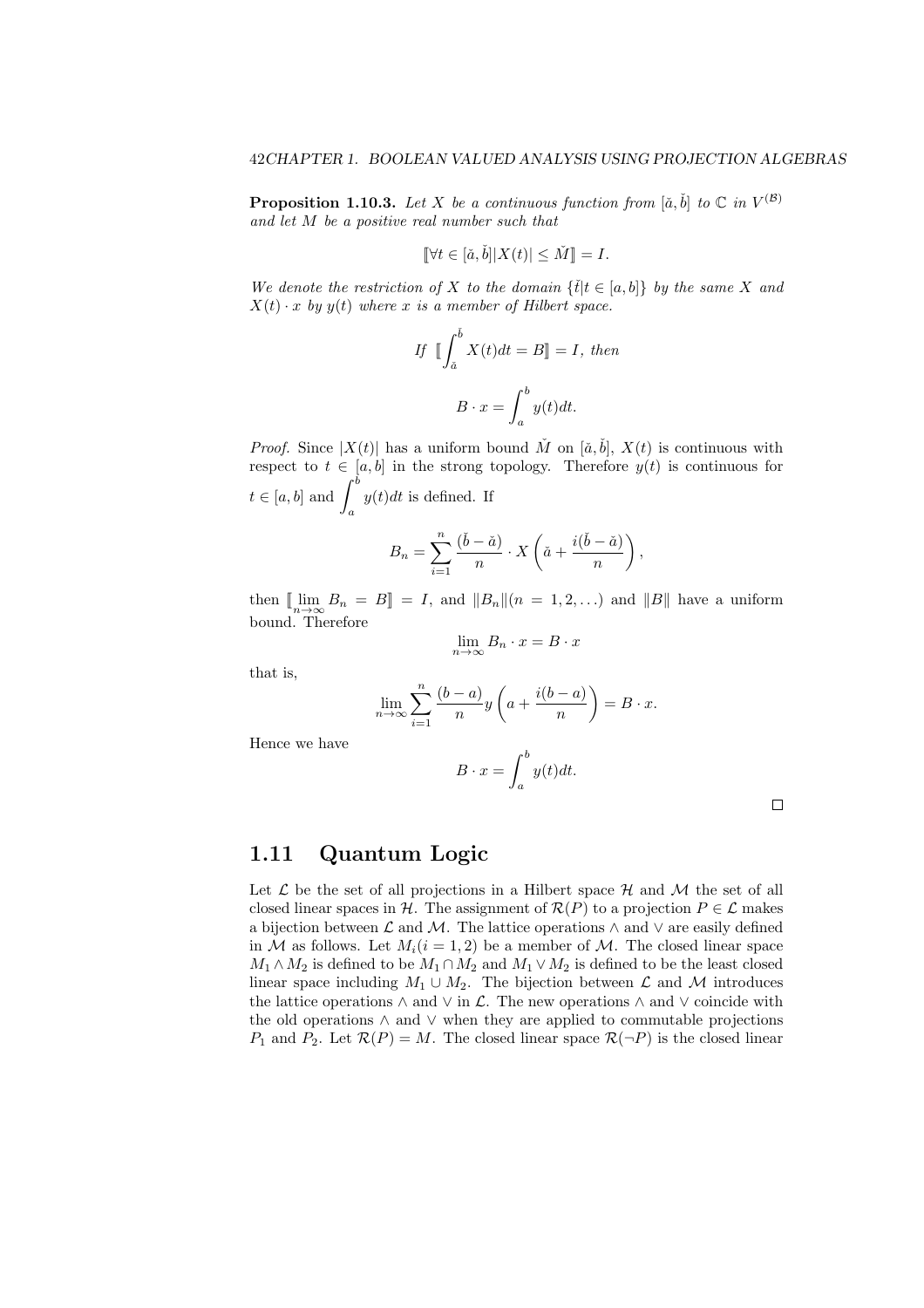space of all elements of  $H$  which is orthogonal to every member of  $M$ . The space  $\mathcal{R}(\neg P)$  is denoted by  $M^{\perp}$ . In another word, the operation  $\neg$  in  $\mathcal{L}$  corresponds to the operation *⊥* in *M*.

 $\mathcal L$  is an orthomodular lattice (see [2]), that is, a lattice which satisfies the following conditions.

- 1)  $\neg P = P$
- **2)**  $P \wedge \neg P = 0$  and  $P \vee \neg P = I$
- **3)**  $\neg (P_1 \land P_2) = \neg P_1 \lor \neg P_2$  and  $\neg (P_1 \lor P_2) = \neg P_1 \land \neg P_2$
- **4)**  $P_1 \wedge (\neg P_1 \vee (P_1 \wedge P_2)) = P_1 \wedge P_2.$

*L* is also complete as is easily seen from the completeness of *M*.

Let  $P_1$  and  $P_2$  be members of  $\mathcal{L}$ . The commutativity of  $P_1$  and  $P_2$  can be expressed in the following way by the language of  $\mathcal{L}$ .  $P_1$  and  $P_2$  are commutable iff  $P_1 = (P_1 \land P_2) \lor (P_1 \land \neg P_2)$ .

The complete orthomodular lattice  $\mathcal L$  of all projections in  $\mathcal H$  plays an important role in quantum mechanics (see [2], [3], [5], [6], [11]) and is called a quantum logic.

Now define  $V^{(\mathcal{L})}$  in the same way with  $V^{(\mathcal{B})}$  as follows:

- **1)**  $V_0^{(\mathcal{L})} = \phi$
- **2**) if  $\alpha$  is a limit, then  $V_{\alpha}^{(\mathcal{L})} = \begin{bmatrix} \end{bmatrix}$ *ξ<α*  $V^{(\mathcal{L})}_\xi$
- **3)**  $V_{\alpha+1}^{(\mathcal{L})} = \{u | u : \mathcal{D}(u) \to \mathcal{L} \text{ and } \mathcal{D}(u) \subseteq V_{\alpha}^{(\mathcal{L})}\}\$ and

4) 
$$
V^{(\mathcal{L})} = \bigcup_{\alpha \in \text{On}} V_{\alpha}^{(\mathcal{L})}.
$$

Our intention is to define  $\llbracket u \in v \rrbracket$  and  $\llbracket u = v \rrbracket$  as before and then to make the following definitions.

- 1.  $\llbracket \neg \varphi \rrbracket = \neg \llbracket \varphi \rrbracket$
- 2.  $\llbracket \varphi_1 \vee \varphi_2 \rrbracket = \llbracket \varphi_1 \rrbracket \vee \llbracket \varphi_2 \rrbracket$
- 3.  $[\![\varphi_1 \wedge \varphi_2]\!] = [\![\varphi_1]\!] \wedge [\![\varphi_2]\!]$
- 4.  $[\![\forall x \varphi(x)]\!] = \inf_{u \in V(\mathcal{L})} [\![\varphi(u)]\!]$
- 5.  $[\exists x \varphi(x)]$  =  $\sup_{u \in V^{(\mathcal{L})}} [\varphi(u)]$ .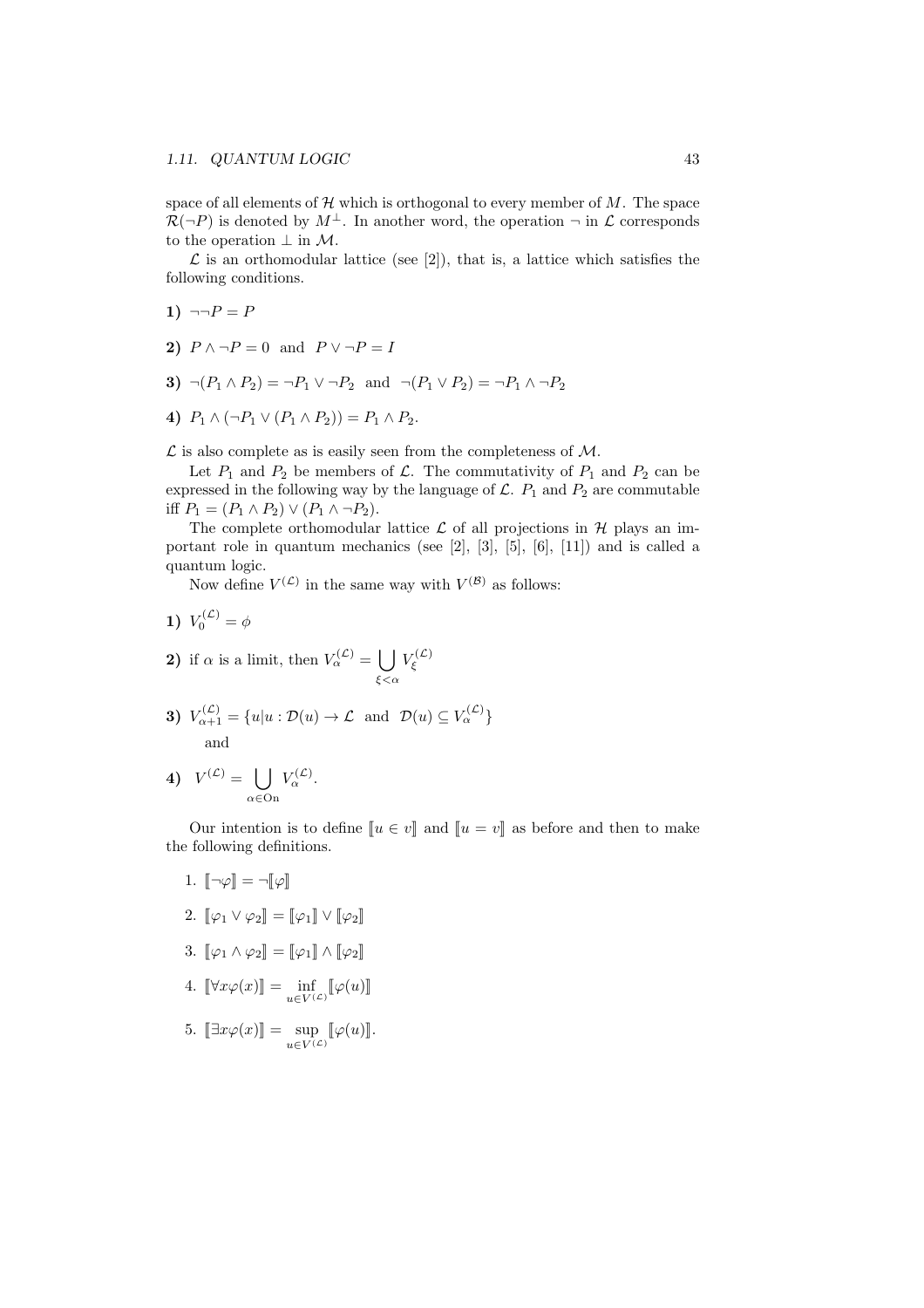The difficulty of this program is that the definitions of  $\llbracket u \in v \rrbracket$  and  $\llbracket u = v \rrbracket$ heavily depend on the implication  $\Rightarrow$  and there are no good implication in  $\mathcal{L}$ . In order to see this, we first define  $P_1 \stackrel{\circ}{\Rightarrow} P_2$  to be  $\neg P_1 \lor P_2$ . The connective  $\stackrel{\circ}{\Rightarrow}$  is far from implication. Clearly  $(P_1 \stackrel{\circ}{\Rightarrow} P_2) = I$  is not equivalent to  $P_1 \leq P_2$ where *≤* is the natural order in the sense of lattice. Almost all properties of implication are violated by  $\stackrel{\circ}{\Rightarrow}$ . For example,  $P_1 \wedge (P_1 \stackrel{\circ}{\Rightarrow} P_2) \le P_2$  not always holds.

Now we define  $P_1 \Rightarrow P_2$  to be  $\neg P_1 \lor (P_1 \land P_2)$  and  $P_1 \Leftrightarrow P_2$  to be  $(P_1 \Rightarrow P_2) \land P_1 \land P_2$  $(P_2 \Rightarrow P_1)$ . Then  $(P_1 \Rightarrow P_2) = I$  is equivalent to  $P_1 \leq P_2$  and  $(P_1 \Leftrightarrow P_2) = I$ is equivalent to  $P_1 = P_2$ . Remark that  $(P_1 \Rightarrow P_2) = I$  may be read as  $P_1 \Rightarrow P_2$ holds. We also define  $P_1 \perp P_2$  to be  $P_1 \leq \neg P_2$ .

**Lemma 1.11.1.** Let  $P_{\alpha}, Q_{\alpha}, L_{\alpha}(\alpha \in I)$  be members of  $\mathcal L$  and  $L_{\alpha} \perp L_{\beta}$  if  $\alpha \neq \beta$ . *If*  $\forall \alpha (P_{\alpha} \leq L_{\alpha} \land Q_{\alpha} \leq L_{\alpha})$ *, then* 

$$
(\sup_{\alpha} P_{\alpha}) \wedge (\sup_{\alpha} Q_{\alpha}) = \sup_{\alpha} (P_{\alpha} \wedge Q_{\alpha}).
$$

*Proof.* It suffices to show

$$
(\sup_{\alpha} P_{\alpha}) \wedge (\sup_{\alpha} Q_{\alpha}) \leq \sup_{\alpha} (P_{\alpha} \wedge Q_{\alpha}).
$$

Let  $x \in \mathcal{R}(\sup_{\alpha} P_{\alpha}) \cap \mathcal{R}(\sup_{\alpha} Q_{\alpha})$ . Then  $L_{\alpha} x \in \mathcal{R}(P_{\alpha}) \cap \mathcal{R}(Q_{\alpha}) = \mathcal{R}(P_{\alpha} \wedge Q_{\alpha})$ . Obviously  $x = \sum$  $\Box$  $L_{\alpha}x \in \mathcal{R}(\sup_{\alpha} (P_{\alpha} \wedge Q_{\alpha})).$ *α*

**Corollary 1.11.2.**

$$
(P \Leftrightarrow Q) = (\neg P \land \neg Q) \lor (P \land Q)
$$

*Proof.*  $P \Leftrightarrow Q$  is  $(\neg P \lor (P \land Q)) \land (\neg Q \lor (P \land Q))$ . Define  $L_1 = P \land Q$ ,  $L_2 = \neg (P \land Q)$ .  $P_1 = P \land Q = Q_1$ ,  $P_2 = \neg P$  and  $Q_2 = \neg Q$  and use the lemma.  $\Box$ 

#### **Corollary 1.11.3.**

$$
P \wedge (P \Rightarrow Q) \le Q.
$$

*Remark that this is read as '* $P \wedge (P \Rightarrow Q) \Rightarrow Q$  *is true'.* 

*Proof.* By using Lemma 1.11.1, we have  $P \wedge (\neg P \vee (P \wedge Q)) = (0 \vee P) \wedge (\neg P \vee P)$  $(P \land Q) = (0 \land \neg P) \lor (P \land (P \land Q)) = P \land Q \leq Q.$  $\Box$ 

Corollary 1.11.3 implies that  $(P_1 \Rightarrow P_2) \land (P_1 \land Q) \Rightarrow (P_2 \land Q)$  is true.

**Corollary 1.11.4.**

$$
(P \Rightarrow Q) \land \neg Q \leq \neg P.
$$

*Proof.* By using Lemma 1.11.1 we have  $(¬P∨(P∧Q)) ∧ (¬Q∨0) = ¬P ∧ ¬Q ≤$ *¬P*.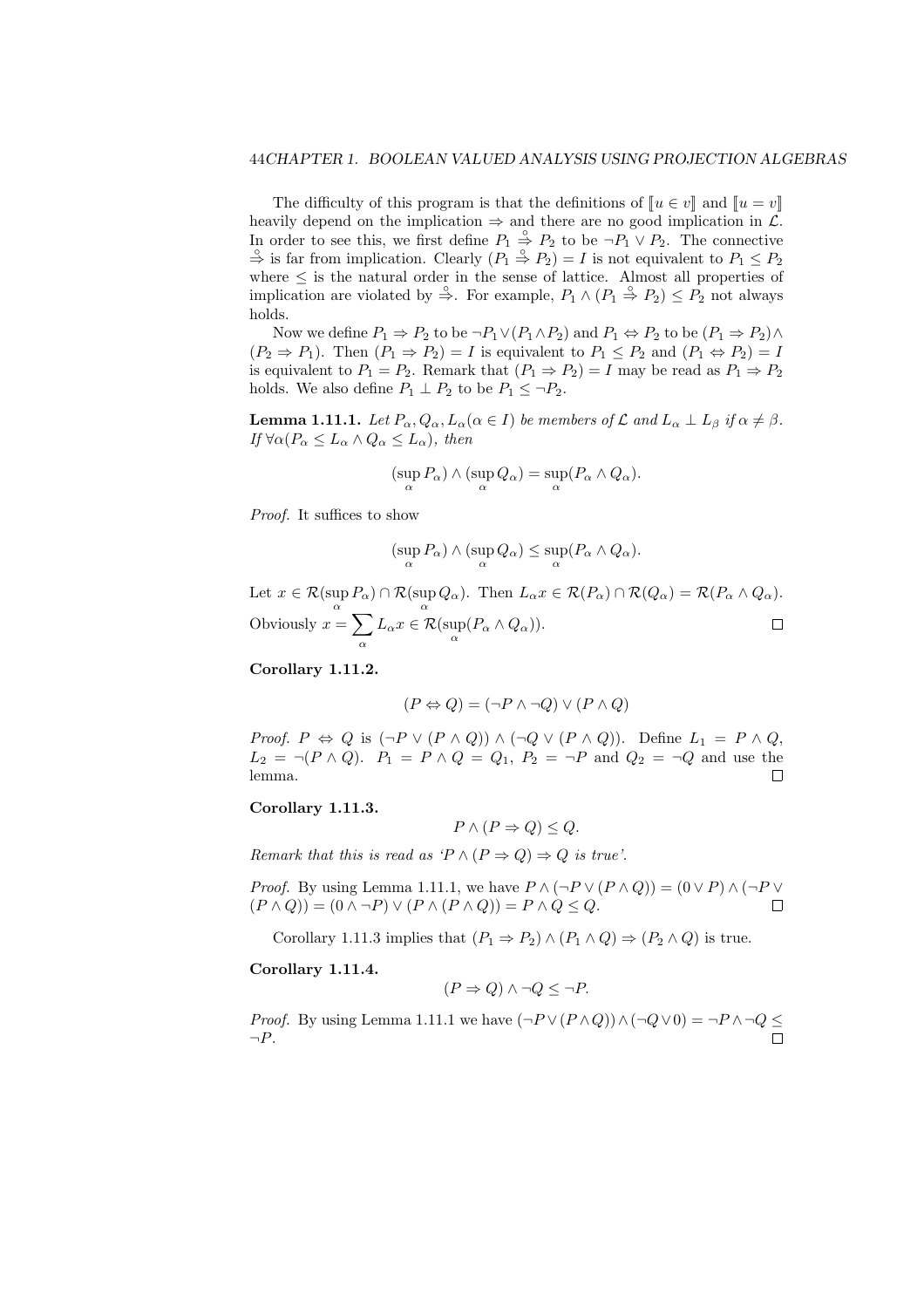#### *1.11. QUANTUM LOGIC* 45

The analogy between implication and *⇒* seems to stop here. Now we show the inadequacy of  $\Rightarrow$  for implication.

**Proposition 1.11.5.** *There is a counter example of*

$$
(P_1 \Leftrightarrow P_2) \le (Q \wedge P_1 \Rightarrow Q \wedge P_2).
$$

*Proof.* We construct a counterexample in a 3 dimensional Euclidean space. Let *P*<sub>1</sub> and *P*<sub>2</sub> be commutable and  $\mathcal{R}(P_1)$  and  $\mathcal{R}(P_2)$  be 2 dimensional and  $\mathcal{R}(P_1 \wedge P_2)$ be 1 dimensional. Let  $\mathcal{R}(Q)$  be an 1 dimensional subspace of  $\mathcal{R}(P_1)$  such that *Q* and  $P_1 \wedge P_2$  are not commutable. Then we have  $(Q \wedge P_1 \Rightarrow Q \wedge P_2) = (Q \Rightarrow$ 0) =  $\neg Q$ . However  $(P_1 \Leftrightarrow P_2) = P_1 \wedge P_2 \nleq \neg Q$ .  $\Box$ 

Proposition 1.11.5 and  $(P_1 \Rightarrow P_2) \land (P_1 \land Q) \leq (P_2 \land Q)$  implied by Corollary 1.11.3 give an example such that  $P_1 \wedge P_2 \leq Q$  does not imply  $P_1 \leq (P_2 \Rightarrow Q)$ . In order to see this, replace  $P_1, P_2$ , and  $Q$  by  $P_1 \Leftrightarrow P_2, Q \wedge P_1$  and  $Q \wedge P_2$ respectively.

**Proposition 1.11.6.** *There is a counterexample of*

$$
(P_1 \Leftrightarrow P_2) \wedge (P_1 \vee Q) \le (P_2 \vee Q).
$$

*Proof.* We also construct a counterexample in a 3 dimensional Euclidean space. Let  $\mathcal{R}(P_1)$  be a 2 dimensional linear space and  $\mathcal{R}(P_2)$  be an 1 dimensional subspace of  $\mathcal{R}(P_1)$ . Then  $\mathcal{R}(P_1 \Leftrightarrow P_2)$  is a 2 dimensional space such that  $\mathcal{R}(P_1) \cap \mathcal{R}(P_1 \Leftrightarrow P_2) = \mathcal{R}(P_2)$ . Let  $\mathcal{R}(Q)$  be a 2 dimensional space such that  $\mathcal{R}(P_1) \cap \mathcal{R}(Q) = \mathcal{R}(P_2)$  and  $P_1$  and  $Q$  are not commutable. Then  $P_1 \vee Q = I$ and  $(P_1 \Leftrightarrow P_2) \wedge (P_1 \vee Q) = P_1 \Leftrightarrow P_2$  and  $P_2 \vee Q = Q$ .  $(P_1 \Leftrightarrow P_2) \nleq Q$  is obvious whence follows the proposition.

Now we define  $\llbracket u \in v \rrbracket$  and  $\llbracket u = v \rrbracket$  by the following formula as before.

$$
\begin{array}{rcl}\n[u \in v] & = & \sup\limits_{y \in \mathcal{D}(u)} (v(y) \land [u = y]) \\
[u = v] & = & \inf\limits_{x \in \mathcal{D}(u)} (u(x) \Rightarrow [x \in v]) \\
\land & \inf\limits_{y \in \mathcal{D}(v)} (v(y) \Rightarrow [y \in u]).\n\end{array}
$$

Then an above counterexample is easily transformed into a counterexample of the equality axiom

$$
u = v \Rightarrow (u \in w \Rightarrow v \in w).
$$

In order to show this, define 0 and 1 as before and let  $P_1, P_2, Q$  not satisfy  $(P_1 \Leftrightarrow P_2) \leq (Q \wedge P_1 \Rightarrow Q \wedge P_2)$  as in Proposition 1.11.5. Define *u, v* and *w* by the following conditions

$$
\mathcal{D}(u) = \{0\} \quad \text{and} \quad u(0) = P_1.
$$
  

$$
\mathcal{D}(v) = \{0\} \quad \text{and} \quad v(0) = P_2.
$$
  

$$
\mathcal{D}(w) = \{1\} \quad \text{and} \quad w(1) = Q.
$$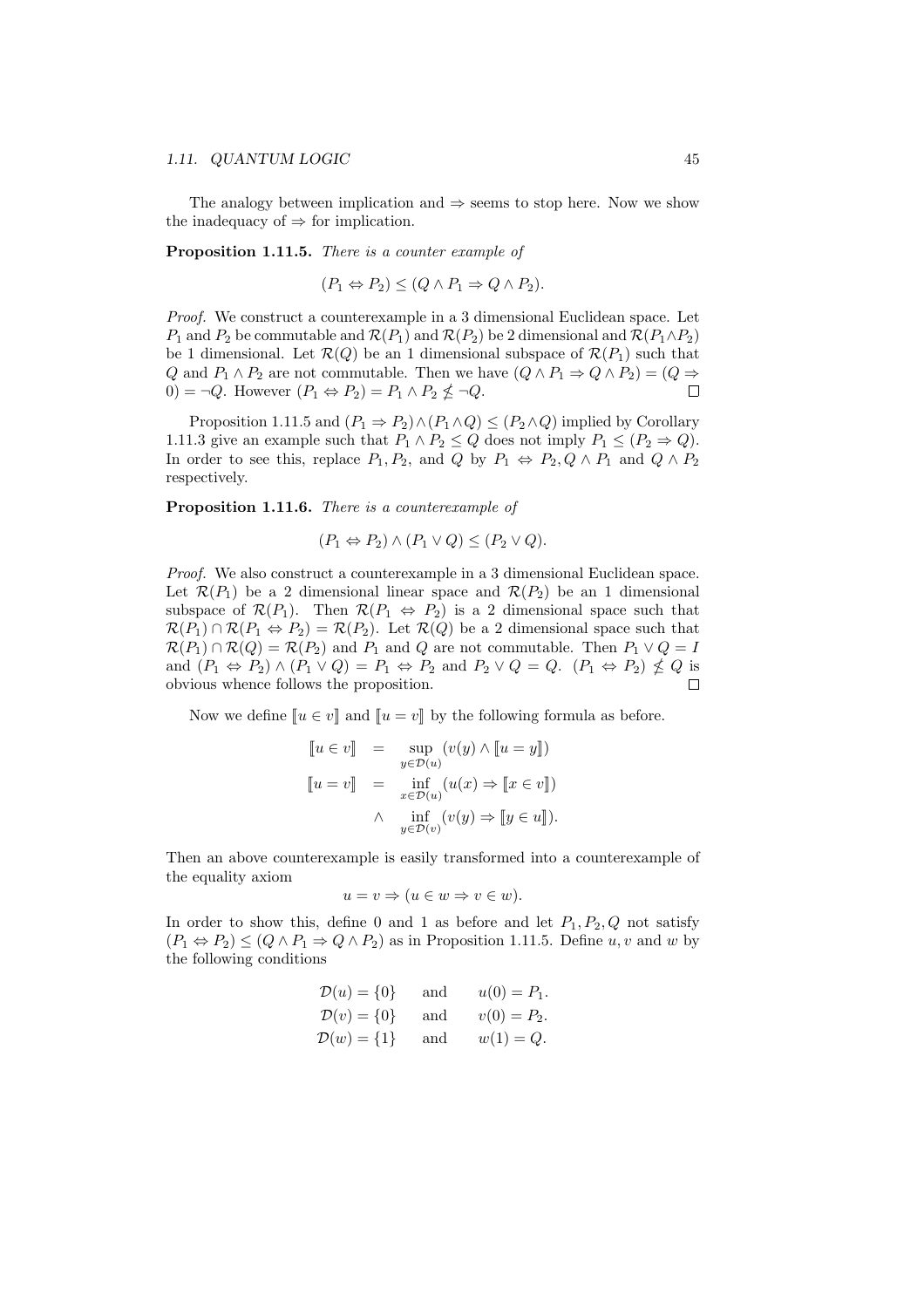Then we have the following.

$$
[0 \in u] = \sup_{x \in \mathcal{D}(u)} (u(x) \wedge [0 = x]) = P_1.
$$
  
\n
$$
[0 \in v] = \sup_{x \in \mathcal{D}(v)} (v(x) \wedge [0 = x]) = P_2.
$$
  
\n
$$
[u = v] = \inf_{x \in \mathcal{D}(u)} (u(x) \Rightarrow [x \in v]) \wedge \inf_{x \in \mathcal{D}(v)} (v(x) \Rightarrow [x \in u])
$$
  
\n
$$
= (P_1 \Rightarrow P_2) \wedge (P_2 \Rightarrow P_1) = (P_1 \Leftrightarrow P_2).
$$
  
\n
$$
[u \in w] = \sup_{x \in \mathcal{D}(w)} (w(x) \wedge [x = u]) = Q \wedge [1 = u].
$$
  
\n
$$
[1 = u] = (I \Rightarrow [0 \in u]) \wedge (u(0) \Rightarrow [0 \in 1])
$$
  
\n
$$
= (I \Rightarrow P_1) = P_1.
$$

Clearly  $[u = v \Rightarrow (u \in w \Rightarrow v \in w)] = I$  is  $(P_1 \Leftrightarrow P_2) \leq (Q \wedge P_1 \Rightarrow Q \wedge P_2)$ .

Since the notion 'set' strongly depends on equality, this example shows that we cannot construct any kind of set theory on  $V^{(\mathcal{L})}$  in a usual sense. Nevertheless  $V^{(\mathcal{L})}$  is a nice ground where we observe all Boolean valued models  $V^{(\mathcal{B})}$  in  $V^{(\mathcal{L})}$ and their mutual relation. For example, suppose that  $\mathcal{B}$  and  $\mathcal{B}_0$  are two complete Boolean algebras in  $\mathcal{L}$  and  $A \in \mathbb{R}^{(\mathcal{B})}$ . If *A* is not commutable with some member of  $\mathcal{B}_0$ , then  $\mathcal{B}_\alpha = e^{i\alpha A} \mathcal{B}_0 e^{-i\alpha A}$  is isomorphic to  $\mathcal{B}_0$  but different from  $\mathcal{B}_0$  for every  $\alpha \in \mathbb{R}$ . These isomorphisms induce isomorphisms between  $V^{(\mathcal{B}_0)}$  and  $V^{(\mathcal{B}_\alpha)}$ . An interesting special case is the case that  $\mathcal{B}_{\alpha} = \mathcal{B}_0$  for every  $\alpha \in \mathbb{R}$ . Then we have a continuous nontrivial automorphisms of  $V^{(\mathcal{B}_0)}$ . The most interesting case of this type appears when a topological group and its representation in the automorphism group of *L* are given. In this case, there are many isomorphisms and automorphisms of Boolean valued models in  $V^{(\mathcal{L})}$ . Effective uses of the relation between these isomorphisms and the notion of sets in  $V^{(\mathcal{L})}$  seem to the author one of the most interesting subjects in the area.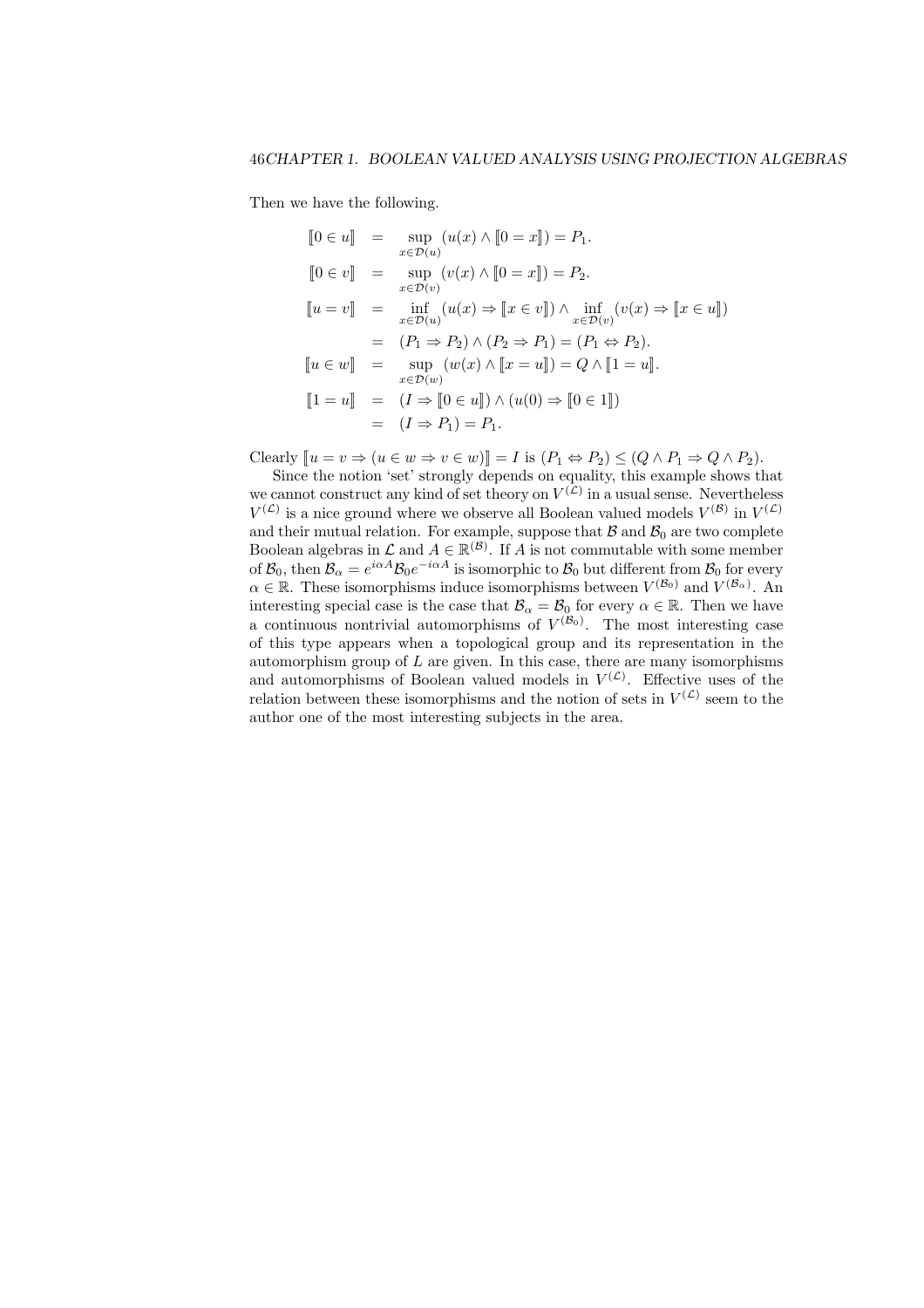### **Chapter 2**

# **Boolean Valued Analysis Using Measure Algebras**

As we pointed out earlier, Dana Scott started Boolean valued analysis [4]. He proposed using measure algebras. In this chapter we will study Boolean valued analysis using measure algebras.

#### **2.1 Measure algebras**

Let  $(X, \mathcal{S}, \mu)$  be a measure space, that is, let S be a Borel field of subsets of *X*, and let  $\mu : \mathcal{S} \to [0,\infty]$  be a *σ*-finite *σ*-additive measure. (By *σ*-finite, we mean that there exists a sequence  $X_1, X_2, X_3, \ldots \in \mathcal{S}$  such that for every  $n \mu(X_n) < \infty$  and  $X = \bigcup X_n$ .

Let  $\mathcal{T} = \{B \in \mathcal{S} | \mu(B) = 0\}$  and  $\mathcal{B} = \mathcal{S}/\mathcal{T}$ . Then  $\mathcal{T}$  is a *σ*-additive ideal of *S* and *B* is a Boolean  $\sigma$ -algebra. The 0 of *B* is represented by the empty set  $\phi$ and the *I* of *B* is represented by *X*.

Let  $b_1 = S_1/\mathcal{T}$  and  $b_2 = S_2/\mathcal{T}$ . Then  $B_1 = B_2$  means that  $S_1$  is equal to *S*<sup>2</sup> except for a set of measure zero, that is, *S*<sup>1</sup> and *S*<sup>2</sup> are almost equal. The operations  $b_1 + b_2$ ,  $b_1 \cdot b_2$ , and  $-b_1$  are represented by  $S_1 \cup S_2$ ,  $S_1 \cap S_2$ , and  $X - S_1$ respectively. Furthermore if  $b_i = S_i / \mathcal{T}$   $(i = 1, 2, 3, \ldots)$ , then  $\sup_i b_i$  and  $\inf_i b_i$ 

are represented by  $\vert$  ) *i*  $S_i$  and  $\bigcap$ *i S<sup>i</sup>* respectively.

**Proposition 2.1.1.** *The Boolean algebra B satisfies the countable chain condition (denoted by c.c.c.), i.e. if*  $\{b_\alpha | \alpha \in J\} \subseteq \mathcal{B}$ , *if*  $\forall \alpha \in J$ ( $b_\alpha \neq 0$ ) *and*  $\forall \alpha, \beta \in J(\alpha \neq \beta \rightarrow b_{\alpha} \cdot b_{\beta} = 0)$ , then the cardinality of  $\{b_{\alpha} | \alpha \in J\}$  is countable.

*Proof.* Let  $b_{\alpha} = S_{\alpha}/\mathcal{T}$ . Then  $\mu(S_{\alpha}) > 0$  and  $\mu(S_{\alpha} \cap S_{\beta}) = 0$  for  $\alpha \neq \beta$ . Let  $X = \bigcup X_n$  such that  $\mu(X_n) < \infty$ . For every natural number *k*, there are only *n*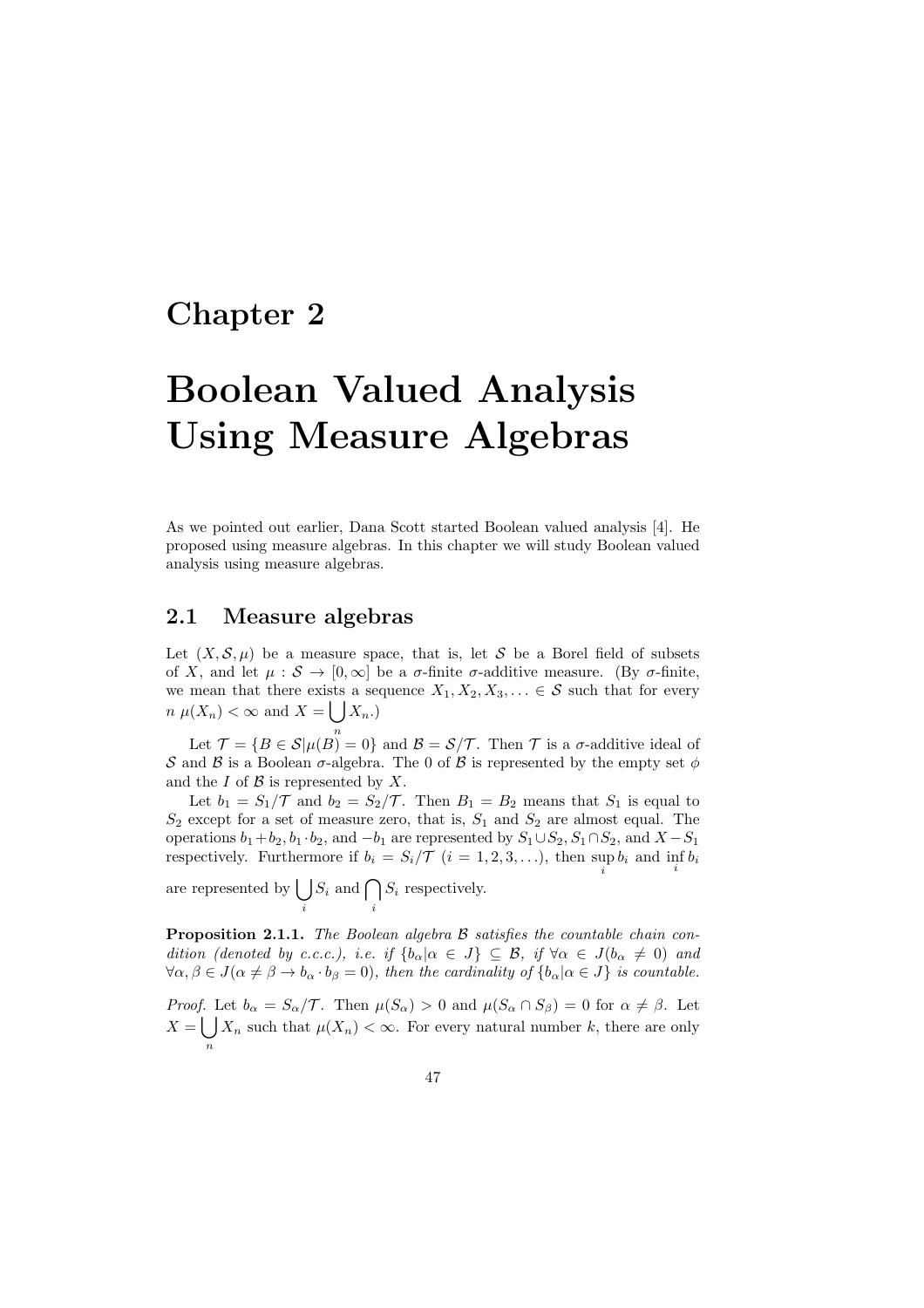finitely many  $S_\alpha$  such that

$$
\mu(X_n \cap S_\alpha) \ge \frac{1}{k}
$$

 $\text{since } \mu(X_n) \geq \mu(X_n \cap (S_{\alpha_1} \cup \cdots \cup S_{\alpha_m})) \geq \frac{m}{l_n}$  $\frac{m}{k}$  if  $\mu(X_n \cap S_{\alpha_i}) \geq \frac{1}{k}$  $\frac{1}{k}$  and  $\alpha_1, \ldots, \alpha_m$ are distinct. Furthermore  $\mu(S_{\alpha}) > 0$  implies that  $\exists n \mu(S_{\alpha} \cap X_n) > 0$  and that  $\alpha$ occurs among finitely many *α* with *µ*(*S<sup>α</sup> ∩ Xn*) *>* 0 for some *n*. The cardinality of all such  $\alpha$  is countable.  $\Box$ 

Since a Boolean  $\sigma$ -algebra satisfying the c.c.c. is complete (cf. Theorem 3. 28. in [10]), *B* is a complete Boolean algebra. Note that  $\sup b_{\alpha}$  may not be represented by  $\bigcup S_\alpha$  unless  $\{b_\alpha | \alpha \in J\}$  is countable, where  $b_\alpha = S_\alpha / \mathcal{T}$ . *α*

As before we construct a model  $V^{(\mathcal{B})}$  using the measure algebra  $\mathcal{B}$ . As in §2., the natural numbers in  $V^{(\mathcal{B})}$  are of the form  $\sum$ *α*  $n_{\alpha}b_{\alpha}$ , and the rational numbers in  $V^{(\mathcal{B})}$  are of the form  $\sum$ *α r*<sub>α</sub>*b*<sub>α</sub>, where  $n_{\alpha} \in \omega, r_{\alpha} \in \mathbb{Q}$  and  $\{b_{\alpha}\}\$ is a partition of unity.

Let  ${b_{\alpha}|\alpha \in J}$  be a partition of unity. Since *B* satisfies the c.c.c., the cardinality of  ${B_\alpha | \alpha \in I}$  is countable. Let  $b_\alpha = S_\alpha / T$ . Without loss of generality, we can assume that

$$
S_{\alpha} \cap S_{\beta} = \phi \quad \text{if } \alpha \neq \beta
$$

and

$$
\bigcup_{\alpha \in J} S_{\alpha} = X.
$$

Therefore a partition of unity is nothing but a partition of *X* into countable members of *S*. In this way,  $\sum n_{\alpha}b_{\alpha}$  can be identified with a step function which takes the value  $n_{\alpha}$  on each  $S_{\alpha}$ .

### **2.2 Real numbers in the model**

In *§*1.3, we defined a real number to be the upper half line of a Dedekind cut. In the case that  $\beta$  is a measure algebra it is more convenient to define a real number to be the lower half line without the end point, of a Dedekind cut. Therefore the definition of 'a is a real number' is now

$$
a \subseteq \mathbb{Q} \land \exists s \in \mathbb{Q} (s \in a) \land \exists s \in \mathbb{Q} (s \notin a) \land \forall s \in \mathbb{Q} (s \in a \Leftrightarrow \exists t \in \mathbb{Q} (s < t \land t \in a)).
$$

As in *§*1.3,

$$
\mathbb{R}^{(\mathcal{B})} = \{ u \in V^{(\mathcal{B})} | \llbracket u \text{ is a real} \rrbracket = I \}.
$$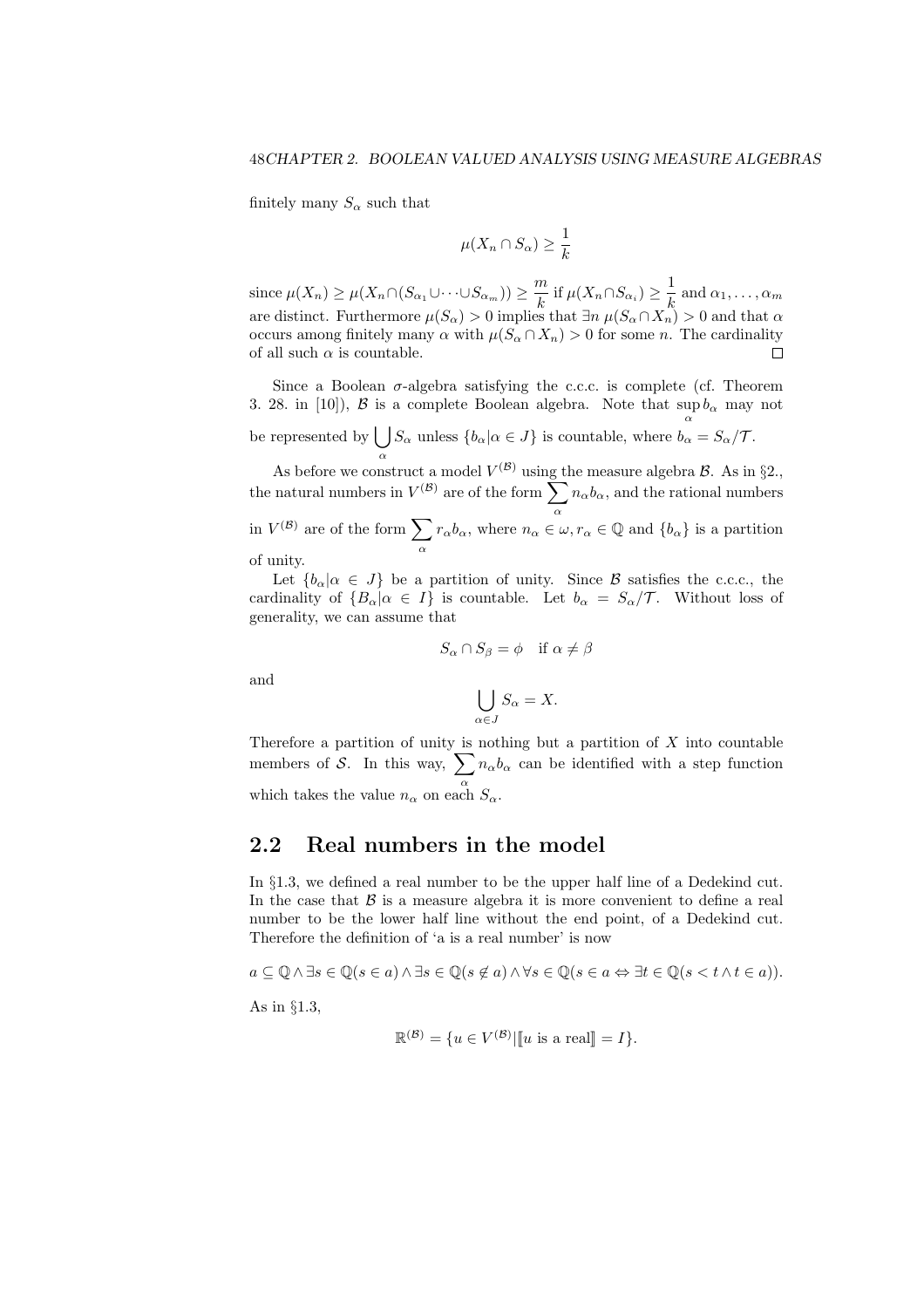A real in the model is represented by a member of  $\mathbb{R}^{(\mathcal{B})}$ . For each  $u \in \mathbb{R}^{(\mathcal{B})}$  and  $r \in \mathbb{Q}$ , let

$$
b_r = \lbrack\!\lbrack\check{r} \in u \rbrack\!\rbrack.
$$

The definition of the real numbers immediately implies the following three conditions.

- **1)** inf  $\inf_{r \in \mathbb{Q}} b_r = 0$
- **2)** sup *r∈*Q  $b_r = I$
- **3)**  $b_r = \sup_{r < s} b_s$ .

Conversely  $\{b_r | r \in \mathbb{Q}\}$  satisfying 1, 2, 3) determines uniquely a  $u \in \mathbb{R}^{(s)}$  such that

$$
\forall r \in \mathbb{Q} \quad b_r = [\![\check{r} \in u]\!].
$$

The meaning of uniqueness is the same as before, that is, if  $u_1$  and  $u_2$  satisfy the condition, then

$$
[\![u_1=u_2]\!]=I.
$$

Now let  $u \in \mathbb{R}^{(\mathcal{B})}$  and  $b_r = [\tilde{r} \in u]$ . If  $b_r = S_r / \mathcal{T}$ , then since  $\{b_r | r \in \mathbb{Q}\}\$ satisfies the above three conditions, we may assume the following without loss of generality

1) 
$$
\bigcap_{r \in \mathbb{Q}} S_r = \phi
$$

$$
2) \bigcup_{r \in \mathbb{Q}} S_r = X
$$

**3)**  $S_r = \begin{bmatrix} \end{bmatrix}$ *r<s Ss*.

We define  $f: X \to \mathbb{R}$  by the following condition

$$
f(x) = \sup\{r|x \in S_r\}.
$$

It is easily seen that  $f$  is a measurable function from  $X$  into  $\mathbb R$  and

$$
S_r = \{ x \in X | r < f(x) \}.
$$

On the other hand, let *f* be a measurable function from *X* into R. Let

$$
b_r = \{ x \in X | r < f(x) \} / \mathcal{T}.
$$

Then  ${b_r | r \in \mathbb{Q}}$  satisfies the above three conditions and it determines a member of  $\mathbb{R}^{(\mathcal{B})}$ . This correspondence between  $\mathbb{R}^{(\mathcal{B})}$  and the set of all measurable functions is one-to-one in the following sense. If *f* and *g* correspond to the same  $u \in \mathbb{R}^{(\mathcal{B})}$ , then *f* and *g* are equal almost everywhere i.e.  $\{x \in X | f(x) \neq g(x)\}$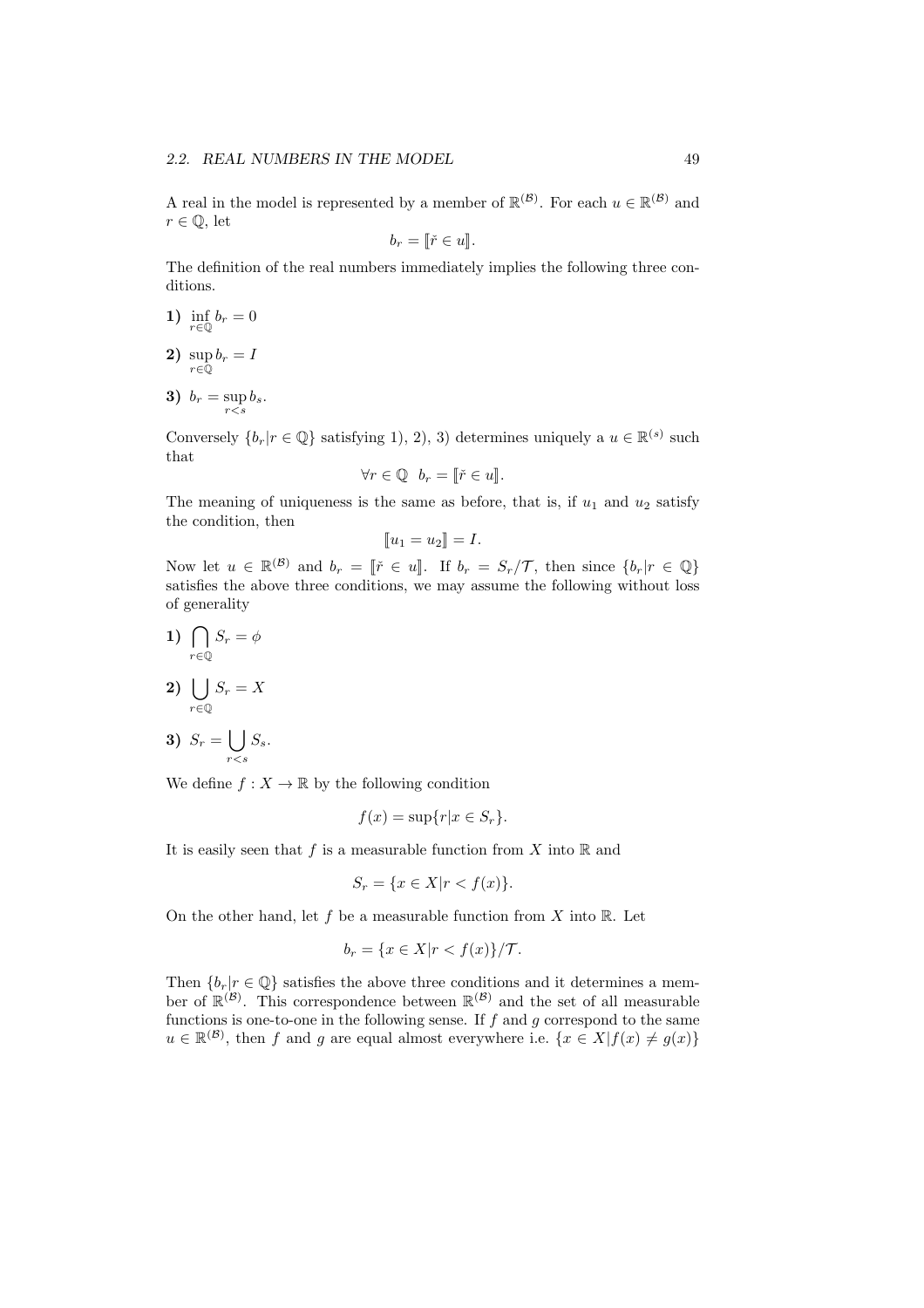has measure zero. If  $u, v \in \mathbb{R}^{(\mathcal{B})}$  correspond to the same measurable function  $f$ , then

$$
[\![u=v]\!]=I.
$$

Let  $u, v \in \mathbb{R}^{(\mathcal{B})}$  and *f* and *g* be measurable functions corresponding to *u* and *v* respectively. Then it is easily seen that

$$
f \pm g
$$
 corresponds to  $u \pm v$ ,  
  $f \cdot g$  corresponds to  $u \cdot v$ ,

 $f(x) = q(x)$  almost everywhere' is equivalent to

$$
[\![u=v]\!]=I
$$

and  $f(x) < g(x)$  almost everywhere' is equivalent to

$$
[\![u
$$

Let  $\lambda \in \mathbb{R}$ . Then the constant function, whose value is  $\lambda$ , corresponds to  $\check{\lambda}$ .

**Proposition 2.2.1.** *Let*  $\llbracket u : \omega \to \mathbb{R} \rrbracket = I$  *and*  $\llbracket u_i = u(i) \rrbracket = I$  *for every*  $i < \omega$ *. Furthermore let*  $f_j$  *correspond to*  $u_i$  *for every*  $i \in \omega$  *and let g correspond to v*. *Then '* $f_i(x)$  *converges to*  $g(x)$  *almost everywhere' is equivalent to* 

$$
\lim_{i \to \infty} u(i) = v \rrbracket = I.
$$

*Proof.*

$$
\llbracket \lim_{i \to \infty} u(i) = v \rrbracket = I \quad \text{iff} \quad \llbracket \forall \varepsilon > 0 \exists n \forall i \ge n |v - u(i)| < \varepsilon \rrbracket = I
$$
\n
$$
\text{iff} \quad \inf_{\varepsilon > 0} \sup_{n} \inf_{i \ge n} \llbracket |v - u(i)| < \varepsilon \rrbracket = I
$$
\n
$$
\text{iff} \quad \inf_{\varepsilon > 0} \sup_{n} \inf_{i \ge n} \llbracket |v - u_i| < \varepsilon \rrbracket = I
$$
\n
$$
\text{iff} \quad (\inf_{\varepsilon > 0} \sup_{n} \inf_{i \ge n} \{ x | |g(x) - f_i(x)| < \varepsilon \} ) / \mathcal{T} = X / \mathcal{T}
$$
\n
$$
\text{iff} \quad \{ x | \forall \varepsilon > 0 \exists n \forall i \ge n ( |g(n) - f_i(n)| < \varepsilon ) \} / \mathcal{T} = X / \mathcal{T}
$$
\n
$$
\text{iff} \quad \{ f_i(x) \text{ goes to } g(x) \text{ almost everywhere} \}.
$$

A non-empty set of real numbers has a least upper bound if it has an upper bound. As an interpretation of this fact, we get the following theorem immediately.

 $\Box$ 

**Proposition 2.2.2.** *Let M be a non-empty set of measurable functions and let f be a measurable function such that*

$$
\forall g \in M \ (g(x) \le f(x) \ almost \ everywhere).
$$

*Then there exists a measurable function h satisfying the following conditions.*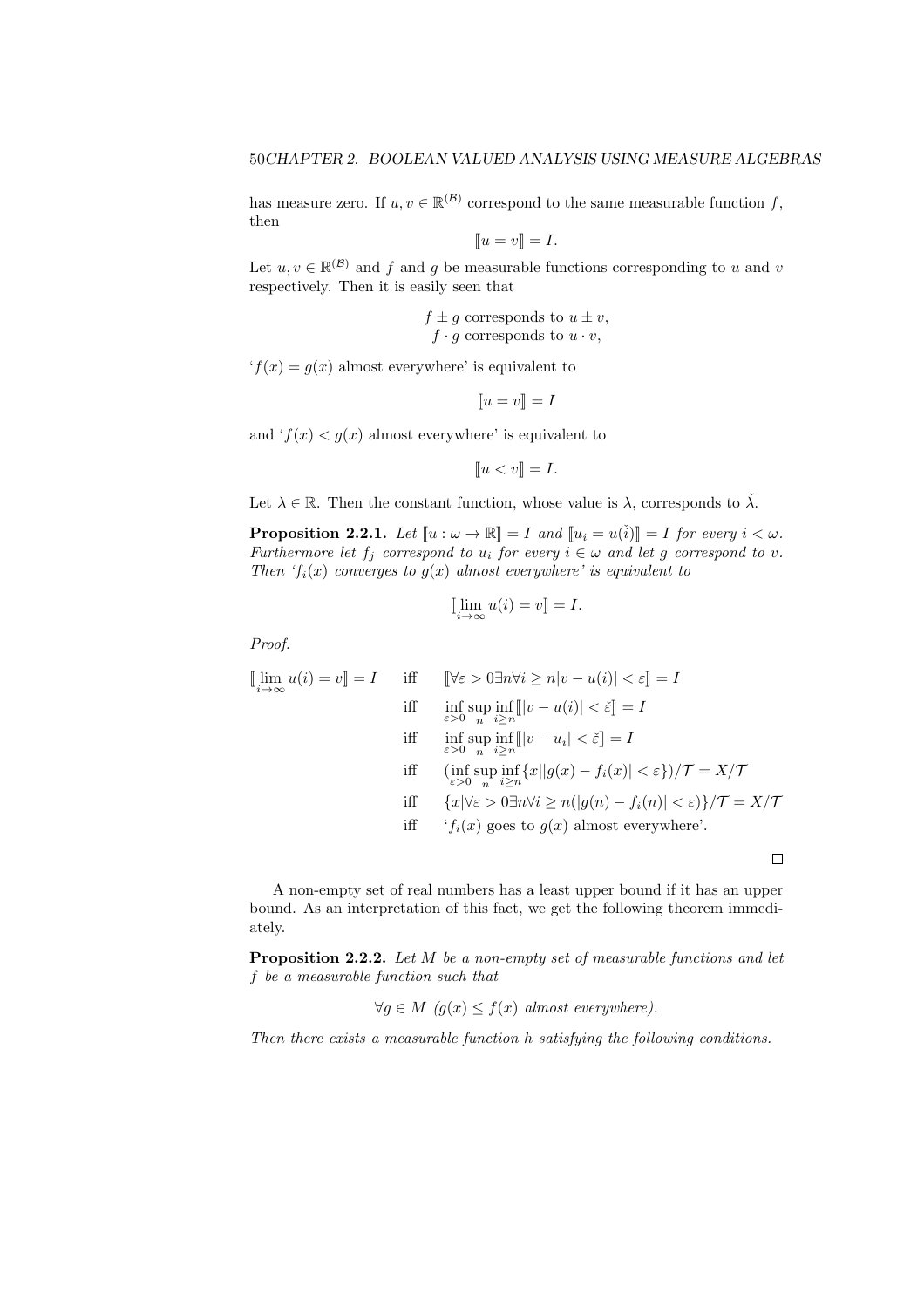#### *2.2.* REAL NUMBERS IN THE MODEL 51

- *1.*  $∀g ∈ M (g(x) ≤ h(x) almost everywhere).$
- *2. If k is a measurable function such that*

$$
\forall g \in M \ (g(x) \le k(x) \ almost \ everywhere),
$$

*then*

$$
h(x) \le k(x) \text{ almost everywhere.}
$$

 $\sum n_i b_i$  be a natural number in  $V^{(\mathcal{B})}$ , that is,  $n_i \in \omega$  and  $\{b_i\}_i$  be a partition Let  $\llbracket u : \omega \to \mathbb{R} \rrbracket = I$  and let  $f_i$  correspond to  $u(i)$  for  $i = 0, 1, 2, \ldots$  Let *i*of unity. Let  $b_i = S_i / \mathcal{T}$  and  $\{S_i\}_i$  satisfy the following conditions.

1. ∪ *i*  $S_i = X$  and 2.  $S_i \cap S_j = \phi$  for  $i \neq j$ .

Then a measurable function which corresponds to  $u(\sum n_i b_i)$  is the function which takes the same value as  $f_{n_i}$  on  $S_i$  i.e. the following function *g*,

$$
g(x) = f_{n_i}(x) \text{ if } x \in S_i.
$$

Now we get the following theorem as an interpretation of Bolzano-Weierstrass Theorem.

**Proposition 2.2.3.** *Let*  $g, f_0, f_1, f_2, \ldots$  *be measurable functions such that*  $|f_i(x)| \le$ *g*(*x*) *almost everywhere, for every i. Then there exists a measurable function h*(*x*) *satisfying the following conditions.*

- **1)**  $|h(x)| \leq g(x)$  *almost everywhere.*
- **2)** *The function h is a Boolean valued cluster function of*  $f_0, f_1, f_2, \ldots$  *in the following sense. For every*  $\varepsilon > 0$  *and for every natural number m there exist a measurable function*  $k$ *, a sequence*  $(n_i)$ *i of natural numbers, and a sequence*  $(S_i)$ *i of members of S such that* 
	- **a)**  $m \leq n_i$  for every *i*
	- **b**)  $\bigcup S_i = X$ *i*
	- **c)**  $S_i \cap S_j = \phi$  *for*  $i \neq j$
	- **d**)  $k(x) = f_{n_i}(x)$  *if*  $x \in S_i$
	- **e**)  $|k(x) h(x)| < \varepsilon$  *almost everywhere.*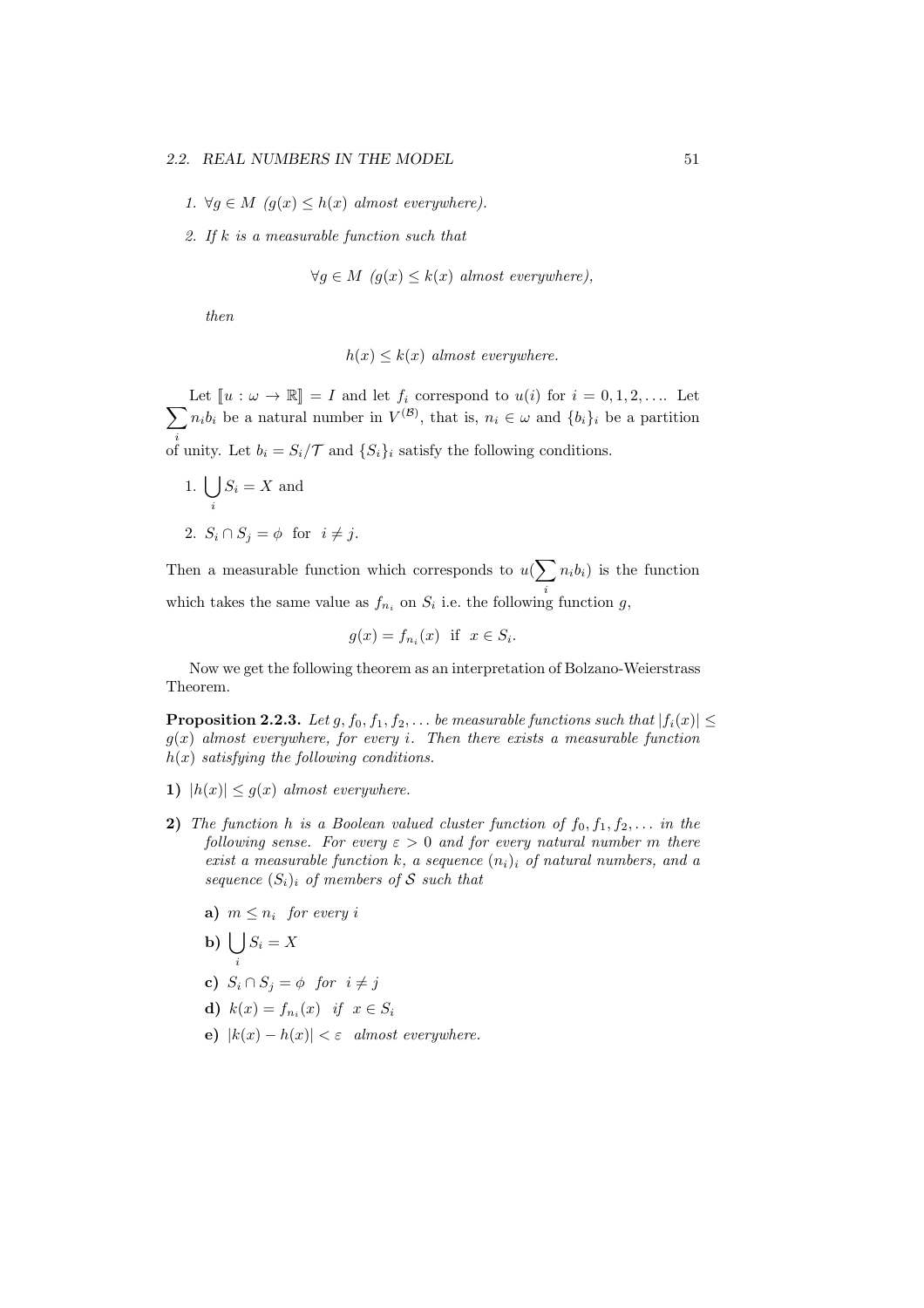#### **2.3 Continuous functions in the model**

We now consider the function from  $\mathbb R$  into  $\mathbb R$  in the model i.e.  $u \in V^{(\mathcal{B})}$  satisfying  $\llbracket u : \mathbb{R} \to \mathbb{R} \rrbracket = I.$ 

Proposition 1.4.2, Chapter 1 implies that there is a 1-1 correspondence between *u*'s satisfying  $[u : \mathbb{R} \to \mathbb{R}] = I$  and the extensional functions from  $\mathbb{R}^{(B)}$ <br>into  $\mathbb{R}^{(B)}$ . We denote the set of all magnetials functions by  $\mathcal{Z}$ . Then we say into  $\mathbb{R}^{(\mathcal{B})}$ . We denote the set of all measurable functions by  $\mathfrak{F}$ . Then we can identify  $\mathbb{R}^{(\mathcal{B})}$  with  $\mathfrak{F}$ . Therefore we can identify the functions from  $\mathbb R$  into  $\mathbb R$  in the model with the functions *F* with the following properties.

1) 
$$
F: \mathfrak{F} \to \mathfrak{F}
$$
.

**2)** extensionality for *F*, that is,

$$
\forall f, g \in \mathfrak{F} \ \{x | f(x) = g(x)\} / \mathcal{T} \subseteq \{x | F(f)(x) = F(g)x\} / \mathcal{T}.
$$

Now we consider  $\mathbb R$  as a measure space by providing it with the Lebesgue measure. We also think of  $\mathbb{R} \times X$  as a measure space with the product measure.

**Definition 2.3.1.** *A function*  $G : \mathbb{R} \times X \to \mathbb{R}$  *is strongly measurable with respect to the variable*  $x \in X$  *iff for every*  $\alpha \in \mathfrak{F}$ *,*  $G(\alpha(x), x)$  *is a measure function of x.*

*Let*  $G : \mathbb{R} \times X \to \mathbb{R}$  *be strongly measurable with respect to x. Define*  $F : \mathfrak{F} \to$ F *by*

$$
F(\alpha)(x) = G(\alpha(x), x).
$$

*Then F satisfies the extensionality condition and represents a function from* R *into* R *in the model.*

*Remark*. If  $G(a, x)$  is strongly measurable with respect to x, then  $G(a, x)$  is measurable with respect to  $(a, x)$ . But the converse is not true.

Strong measurability is very abstract. We define a very useful subclass of the strong measurable functions.

**Definition 2.3.2.** *A function*  $G : \mathbb{R} \times X \to \mathbb{R}$  *is a B-function iff G is a member of a smallest family G satisfying the following conditions.*

*1.* If  $f : \mathbb{R} \to \mathbb{R}$  and  $g : X \to \mathbb{R}$  are measurable, then

$$
f(a)\cdot g(x)\in\mathcal{G}.
$$

2. *If*  $G_1(a, x)$  *and*  $G_2(a, x) \in \mathcal{G}$ *, then* 

$$
G_1(a,x) + G_2(a,x) \in \mathcal{G}, \text{ and } G_1(a,x) \cdot G_2(a,x) \in \mathcal{G}.
$$

*3. If*  $G_i(a, x)$  (*i* = 0*,* 1*,* 2*, . . .*)  $\in G$ *, then* 

$$
L_{i \to \infty} G_i(a, x) \in \mathcal{G}, \text{ where } L_{i \to \infty} a_i \text{ is defined by}
$$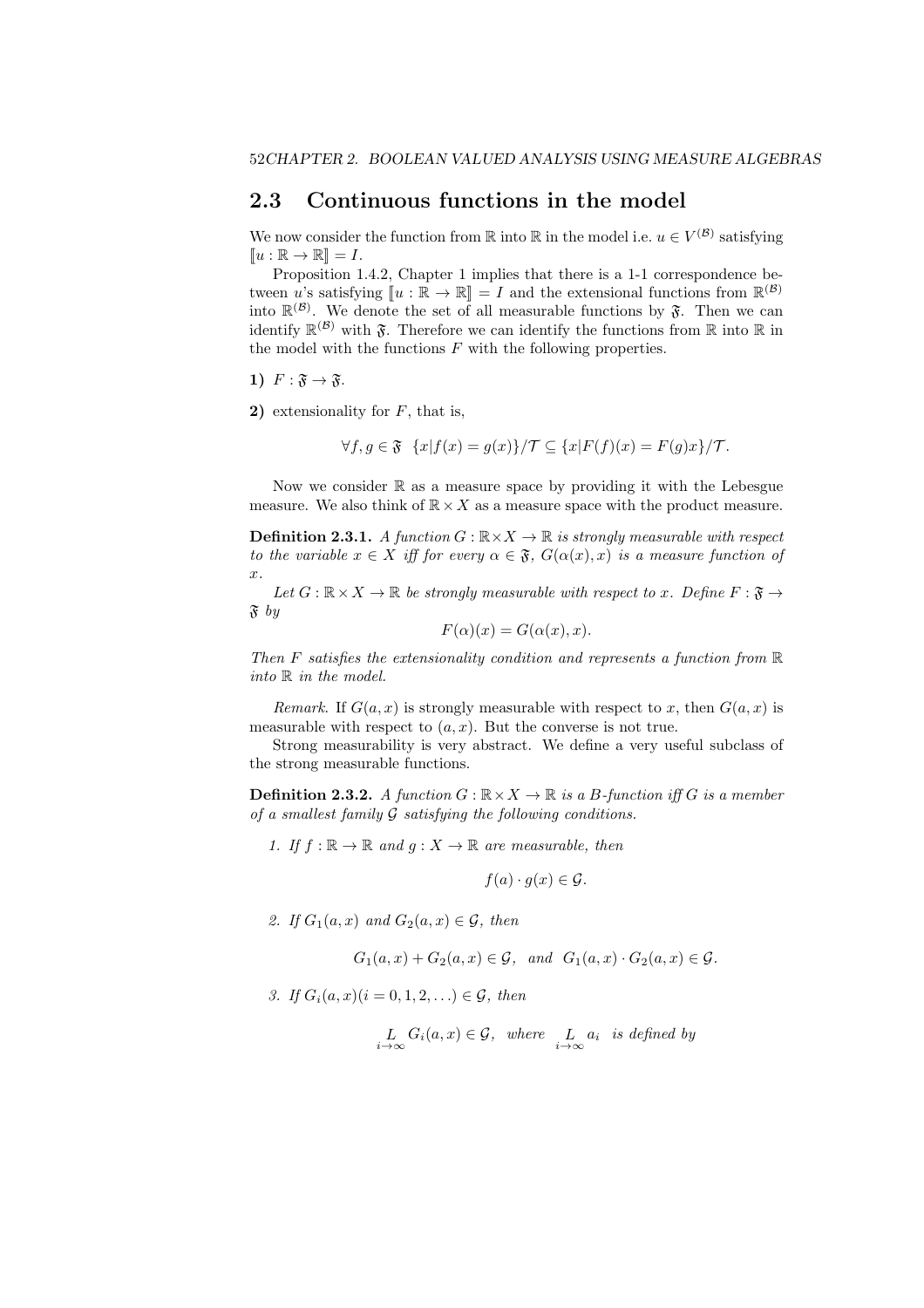$$
L_{i \to \infty} a_i = \begin{cases} \lim_{i \to \infty} a_i & \text{if the limit exists} \\ 0 & \text{otherwise.} \end{cases}
$$

**Proposition 2.3.1.** *If G is a B-function, then G is strongly measurable.*

*Proof.* The proposition is obvious since  $\lim_{i \to \infty}$  $f_i(x)$  is measurable if all  $f_i(x)(i =$ 0*,* 1*,* 2*, . . .*) are measurable.  $\Box$ 

**Definition 2.3.3.** *A strongly measurable function G*(*a, x*) *is pseudo-continuous iff for every sequence*  $\alpha_0, \alpha_1, \alpha_2, \ldots$  *of measurable functions with* 

$$
\lim_{i \to \infty} G(\alpha_i(x), x) = G(\alpha(x), x) \quad almost \; everywhere
$$

*provided that*

$$
\lim_{i \to \infty} \alpha_i(x) = \alpha(x) \quad almost \; everywhere.
$$

Obviously if *G* is pseudo-continuous, *F* defined by  $F(\alpha)(x) = G(\alpha(x), x)$ represents a continuous function in the model. In this sense *G* corresponds to a continuous function in the model. The converse is also true, that is, for every continuous function  $u$  in the model, there exists a pseudo-continuous  $G$  such that *G* corresponds to *u*. We are going to prove this.

Let the following conditions hold in  $V^{(\mathcal{B})}$ .

- 1)  $u : \mathbb{R} \to \mathbb{R}$  and  $u_i: \mathbb{R} \to \mathbb{R}$  for every  $i \in \omega$ .
- 2)  $\mathbb{R} = \begin{pmatrix} \end{pmatrix}$ *i∈ω*  $A_i$  and  $A_i \cap A_j = \phi$  if  $i \neq j$ .
- **3)** For every  $a \in \mathbb{R}$

$$
u(a) = u_i(a) \text{ if } a \in A_i.
$$

Let  $\alpha \in \mathbb{R}^{(\mathcal{B})}$  and  $[\![\alpha \in A_i]\!] = b_i$ . There exist  $S_0, S_1, \ldots \in \mathcal{S}$  such that

**1)**  $b_i = S_i / T$  for every  $i \in \omega$ 

$$
2) \ \ X = \bigcup_{i \in \omega} S_i
$$

**3)**  $S_i \cap S_j = \phi$  if  $i \neq j$ .

Let  $F_i: \mathfrak{F} \to \mathfrak{F}$  correspond to  $u_i$  for  $i \in \omega$ . Define  $F: \mathfrak{F} \to \mathfrak{F}$  by the following equation.

$$
F(\alpha)(x) = F_i(\alpha)(x) \text{ if } x \in S_i.
$$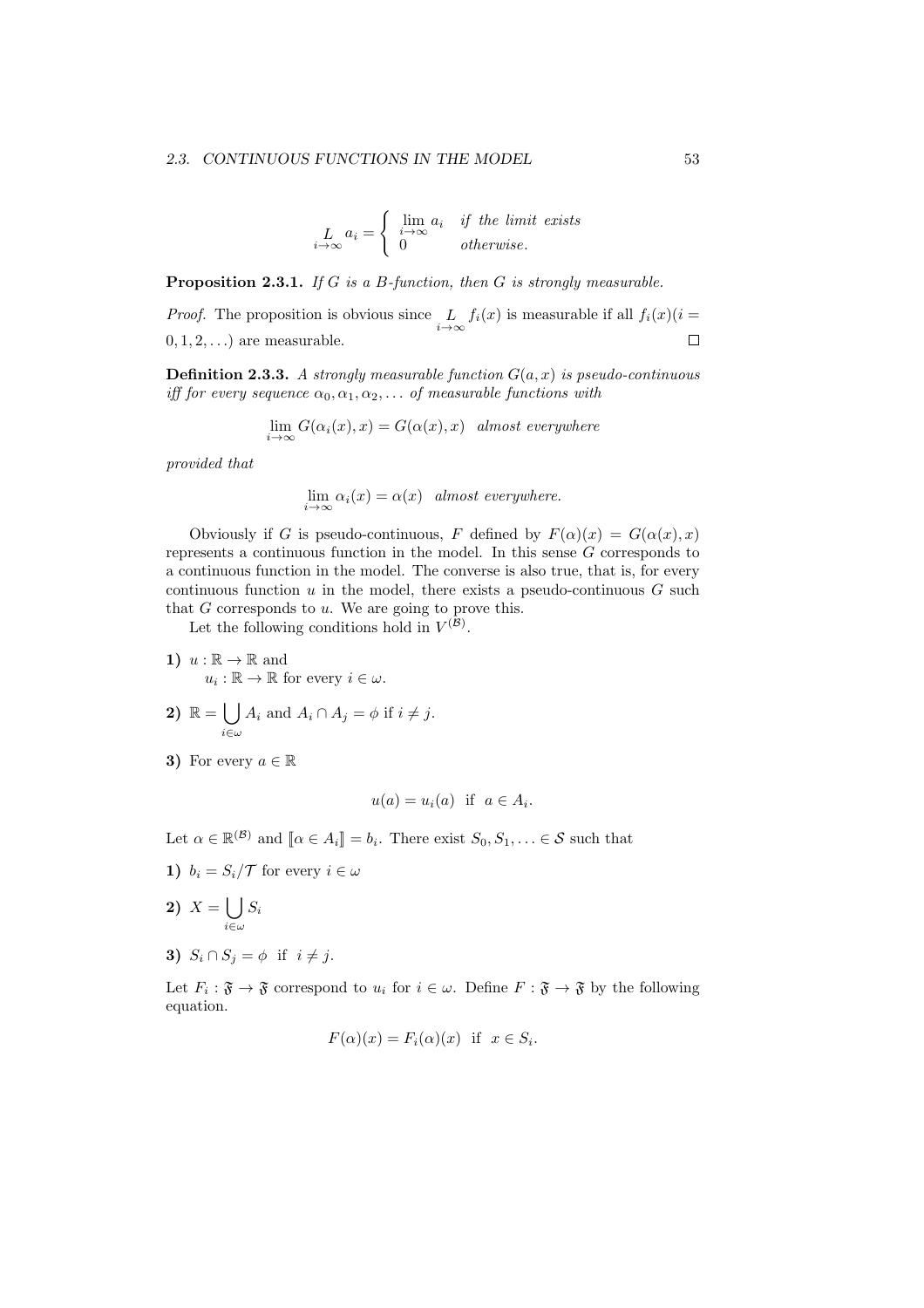Then obviously *F* corresponds to *u*. We use this construction in the following. Let  $f : \mathbb{R} \to \mathbb{R}$  be a continuous function let  $m \in \mathbb{Z}$  and let *n* be a positive natural number. Let *f<sup>n</sup>* be the function of the linear graph through the points  $\sqrt{2}$  $m + \frac{i}{2}$  $\frac{i}{n}$ ,  $f\left(m+\frac{i}{n}\right)$  $\left(\frac{i}{n}\right)$ . Then  $f_n(x)$  goes to  $f(x)$  if *n* goes to  $\infty$ . Now let  $\llbracket u : \mathbb{R} \to \mathbb{R} \text{ is continuous} \rrbracket = I \text{ and } F : \mathfrak{F} \to \mathfrak{F} \text{ represent } u. \text{ Define } F_n : \mathfrak{F} \to \mathfrak{F}$ by the following equation

$$
F_n(\alpha)(x) = ((i+1) - n(\alpha(x) - m))F\left(m + \frac{i}{n}\right)(x)
$$

$$
+ (n(\alpha(n) - m) - i)F\left(m + \frac{i+1}{n}\right)(x)
$$
  
if  $m + \frac{i}{n} \le \alpha(x) < m + \frac{i+1}{n}$ 

where  $i = 0, \ldots, n - 1$ . Let  $u_n \in \mathbb{R}^{(\mathcal{B})}$  be represented by  $F_n$ . We have

$$
[\![\forall x \in \mathbb{R} \lim_{n \to \infty} u_n(x) = u(x)]\!] = I.
$$

Define  $G_n : \mathbb{R} \times X \to \mathbb{R}$  by the following equation.

$$
G_n(a,x) = ((i+1) - n(a-m))F\left(m + \frac{i}{n}\right)(x)
$$

$$
+ (n(a-m) - i)F\left(m + \frac{i+1}{n}\right)(x)
$$
  
if  $m + \frac{i}{n} \le a < m + \frac{i+1}{n}$ 

where  $i = 0, \ldots, n - 1$ . Obviously  $G_n$  is a strongly measurable function,

$$
F_n(\alpha)(x) = G_n(\alpha(x), x),
$$

and  $G_n$  correspond to  $u_n$ . Define  $G : \mathbb{R} \times X \to \mathbb{R}$  by the following

$$
G(a,x) = \begin{cases} \lim_{n \to \infty} G_n(a,x) & \text{if there exists a limit} \\ 0 & \text{otherwise.} \end{cases}
$$

Then *G* is a strongly measurable function. We claim that *G* corresponds to *u*. Now let  $\alpha \in \mathbb{R}^{(\mathcal{B})}$ . Then

$$
\llbracket \lim_{n \to \infty} u_n(\alpha) = u(\alpha) \rrbracket = I,
$$
  

$$
\{x \mid \lim_{n \to \infty} G_n(\alpha(x), x) = F(\alpha)(x)\} / \mathcal{T} = I
$$

so

i.e.

$$
\lim_{n \to \infty} G_n(\alpha(x), x) = F(\alpha)(x)
$$
 almost everywhere.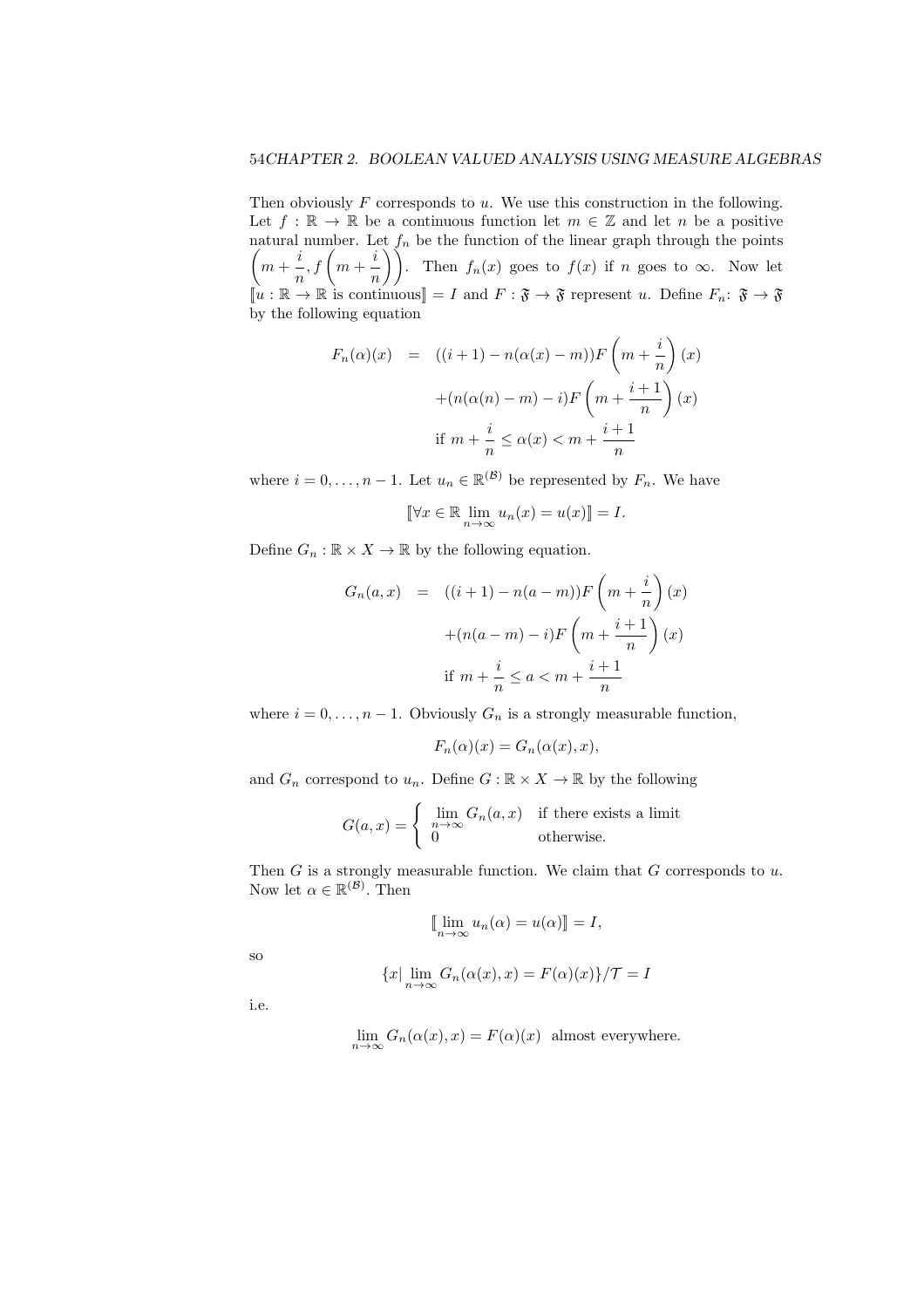Therefore

$$
G(\alpha(x), x) = F(\alpha)(x)
$$
 almost everywhere

i.e. *G* corresponds to *u*.

This also implies that  $G_n(\alpha(x),x)$  converges to  $G(\alpha(x),x)$  almost everywhere. As a special case, for every  $a, G_n(a, x)$  converges to  $G(a, x)$  almost everywhere with respect to *x*.

Now we show that *G* is a *B*-function. For this it suffices to show that  $G_n$  is a *B*-function for every *n*. Let  $g_{mni}(a)$  be the characteristic function of  $\sqrt{ }$  $a|m + \frac{i}{2}$  $\frac{i}{n} \leq a < m + \frac{i+1}{n}$ *n*  $\lambda$ . Then

$$
G_n(a,x) = \sum_{m,i} \left( g_{mni}(a)((i+1) - n(a-m))F\left(m + \frac{i}{n}\right)(x) + g_{mni}(a)(n(a-m) - i)F\left(m + \frac{i+1}{n}\right)(x) \right).
$$

Denote the right hand side by  $\sum$ *m*  $H_m(a, x)$ . Then

$$
\sum_{m} H_m(a, x) = L_{k \to \infty} \sum_{m=-k}^{k} H_m(a, x).
$$

Since  $\sum_{k=1}^{k}$ *m*=*−k*  $H_m(a, x)$  is a *B*-function,  $G_n(a, x)$  is also a *B*-function. Thus we have obtained the following theorem.

**Theorem 2.3.2.** *For every continuous function u in the model, there exists a pseudo-continuous B-function G which corresponds to u.*

### **2.4 Baire functions and Borel sets in the model**

Let  $G_n(a, x)(n = 0, 1, 2, ...)$  be strongly measurable functions and correspond to  $u_n(n = 0, 1, 2, \ldots)$  respectively where  $u_n$  are functions from  $\mathbb R$  into  $\mathbb R$  in the model. Let

$$
\llbracket \forall a \in \mathbb{R} \lim_{n \to \infty} u_n(a) = u(a) \rrbracket = I, \text{ and } G(a, x) = \lim_{n \to \infty} G_n(a, x).
$$

**Proposition 2.4.1.** *In this situation, G corresponds to u.*

*Proof.* Let  $\alpha \in \mathfrak{F}$  and  $F : \mathfrak{F} \to \mathfrak{F}$  represent *u*. Then

 $G_n(\alpha(x),x)$  converges to  $F(\alpha)(x)$  almost everywhere.

Therefore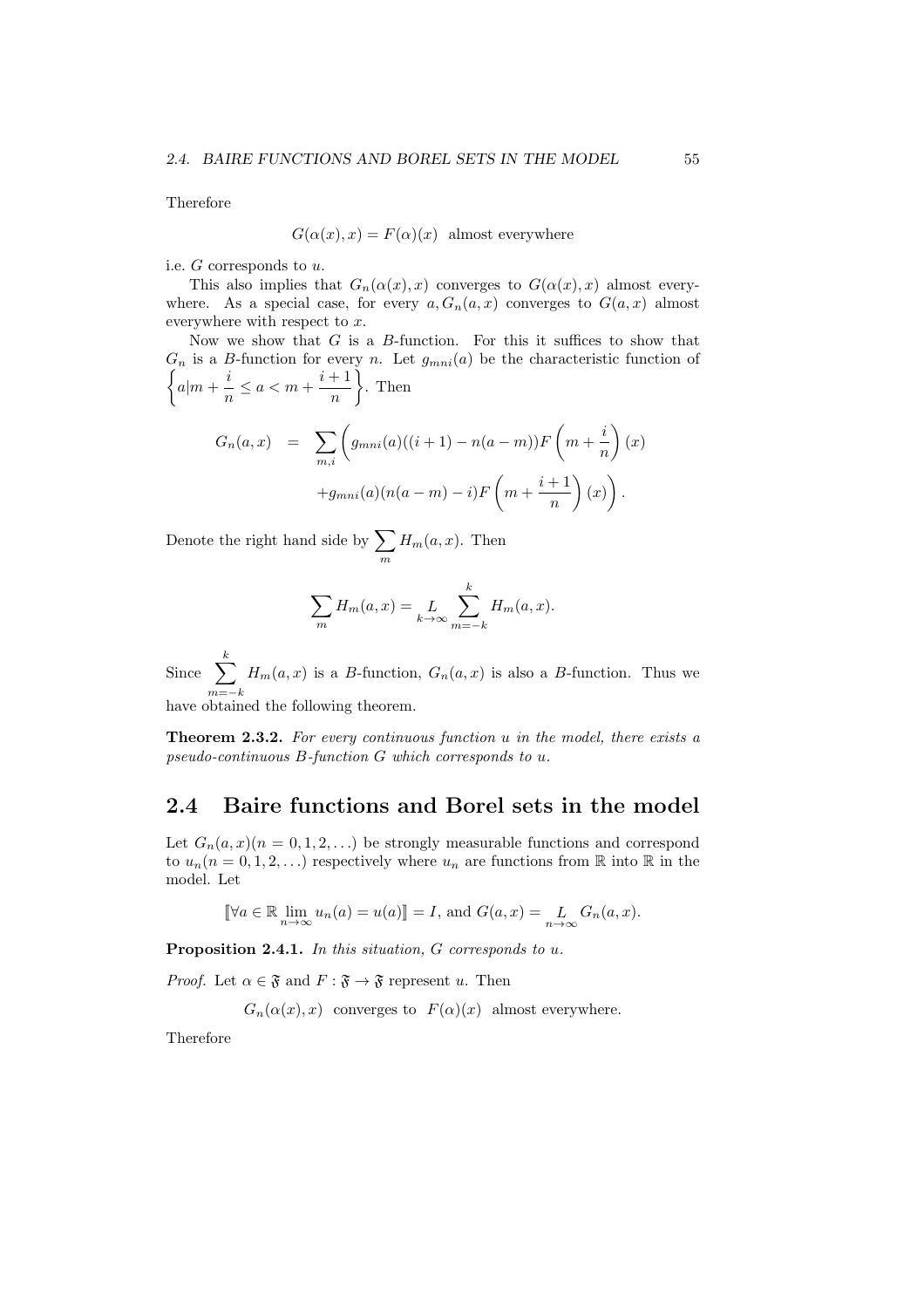$$
G(\alpha(x), x) = F(\alpha)(x)
$$
 almost everywhere.

 $\Box$ 

We are going to use the theory of Baire functions. Therefore we recall the definition of Baire functions.

**Definition 2.4.1.** Let *X* be a topological space. A function from *X* into  $\mathbb{R}$  is *called a Baire function if it belongs to the smallest family satisfying the following conditions.*

- *1. It has all continuous functions from X into* R*.*
- *2. If*  $f_1, f_2, \ldots$  *belong to it and*  $\lim_{n \to \infty} f_n(x) = f(x)$  *for every*  $x \in X$ *, then f belongs to it.*

It is well-known that if *X* is a perfect set in an Euclidean space, then the family of all Baire functions coincides with the family of all Borel measurable functions.

In the last section,  $\mathbb R$  is considered to be a measure space together with the family of Lebesgue measurable sets and the Lebesgue measure. However all the arguments there go through if  $\mathbb R$  is made as a measure space with the family of Borel sets and the Lebesgue measure on Borel sets. For this measure space, we rename a *B*-function as a pseudo-Baire function.

**Definition 2.4.2.** *A function*  $G : \mathbb{R} \times X \to \mathbb{R}$  *is a pseudo-Baire function iff*  $G$ *is a member of a smallest family G satisfying the following conditions.*

- *1.* If  $f : \mathbb{R} \to \mathbb{R}$  *is a Baire function and*  $g : X \to \mathbb{R}$  *is measurable, then*  $f(a) \cdot g(x) \in \mathcal{G}$ .
- *2. If*  $G_1, G_2 \in \mathcal{G}$ , then  $G_1 + G_2, G_1 G_2 \in \mathcal{G}$ .
- *3. If*  $G_i$  ( $i = 0, 1, 2, \ldots$ )  $\in \mathcal{G}$ , then  $\underset{i \to \infty}{L} G_i \in \mathcal{G}$ .

Let  $u$  be a continuous function in the model. Then there exists a pseudocontinuous pseudo-Baire function *G* which corresponds to *u*.

**Definition 2.4.3.** *A subset*  $B$  *of*  $\mathbb{R} \times X$  *is a pseudo-Borel set iff*  $B$  *is a member of the smallest family L satisfying the following conditions.*

- 1. If *A* is a Borel set of  $\mathbb{R}$  and  $S \in \mathcal{S}$ , then  $A \times S \in \mathcal{L}$ .
- *2. The family L is closed under Boolean operations.*
- *3. If*  $B_i(i = 0, 1, 2, ...) \in \mathcal{L}$ *, then*  $\left\{ \right.$ *i*  $B_i \in \mathcal{L}$ *.*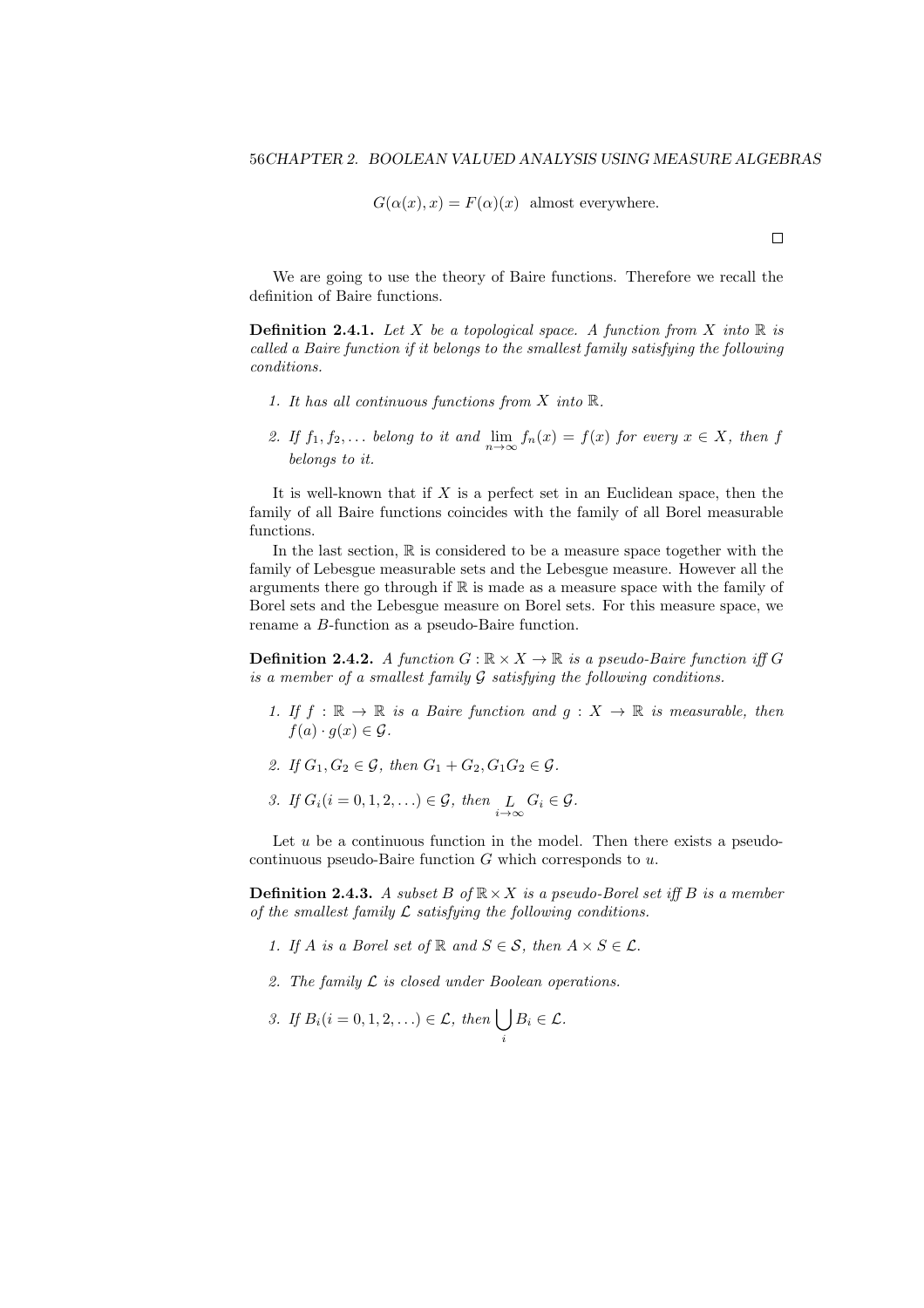Let  $\mathcal G$  be the family of all pseudo-Baire functions and let  $\mathcal L$  be the family of all pseudo-Borel sets. Then it is easily seen that  $G$  is the family of all  $\mathcal{L}$ -measurable functions.

Let *B* be a pseudo-Borel set. Define  $v \in V^{(\mathcal{B})}$  with  $\mathcal{D}(v) = \mathbb{R}^{(\mathcal{B})}$  as follows. For every  $u \in \mathbb{R}^{(\mathcal{B})}$ , take  $\alpha \in \mathfrak{F}$  which corresponds to *u*. Then

$$
v(u) = \{x | \langle \alpha(x), x \rangle \in B\} / \mathcal{T}.
$$

Obviously  $v$  is a subset of  $\mathbb R$  in the model and we say that  $B$  corresponds to  $v$ .

**Theorem 2.4.2.** *The family G corresponds to the set of all Baire functions in the model and L corresponds to the set of all Borel sets in the model.*

*Proof.* Define *W* by the following equation.

$$
W = \{u | \exists g \in \mathcal{G} \ (g \text{ corresponds to } u)\}.
$$

Now define  $w = W \times \{I\}$  i.e. *w* is a constant function defined on *W* whose value is *I*. We claim that

$$
[u \in w] = I \Rightarrow \exists g \in \mathcal{G} \ (g \text{ corresponds to } u).
$$

First  $[u \in w] = I$  implies the existence of a  $\{u_i | i \in J\}$  and  $\{b_i | i \in J\}$  such that  ${b_i}_i$  is a partition of unity,  ${u_i}_i$  is a subset of *W*, and

$$
u = \sum u_i \cdot b_i.
$$

Since *B* satisfies the c.c.c., the cardinality of *J* is countable. Let  $G_i \in \mathcal{G}(i \in J)$ correspond to  $u_i$  and  $\{S_i\}_i \subseteq S$  satisfy the following conditions.

- 1)  $S_i/\mathcal{T} = b_i$
- **2**)  $\vert$   $\vert$ *i*  $S_i = X$
- **3)**  $S_i \cap S_j = \phi$  for  $i \neq j$ .

Define  $G : \mathbb{R} \times X \to \mathbb{R}$  by the following condition

$$
G(a, x) = G_i(a, x) \text{ if } x \in S_i.
$$

Then  $G \in \mathcal{G}$  and  $G$  corresponds to *u*. Next we claim that for every Baire function *u* in the model, there exists a  $G \in \mathcal{G}$  which corresponds to *u*. Since there exists such a  $G \in \mathcal{G}$  for the continuous function *u* in the model, it suffices to show the existence of such a  $G \in \mathcal{G}$  for  $u$  with  $\llbracket u = \lim_{i \to \infty} u_i \rrbracket = I$  assuming the existence of  $G_i \in \mathcal{G}$  for each  $u_i$ . Now the existence of  $\overline{G}$  is obvious since we can take  $G = \underset{i \to \infty}{L} G_i$ .

Now, define  $\widetilde{W}_0$  and  $w_0$  by

$$
W_0 = \{u | \exists B \in \mathcal{L} \ (B \text{ corresponds to } u)\},
$$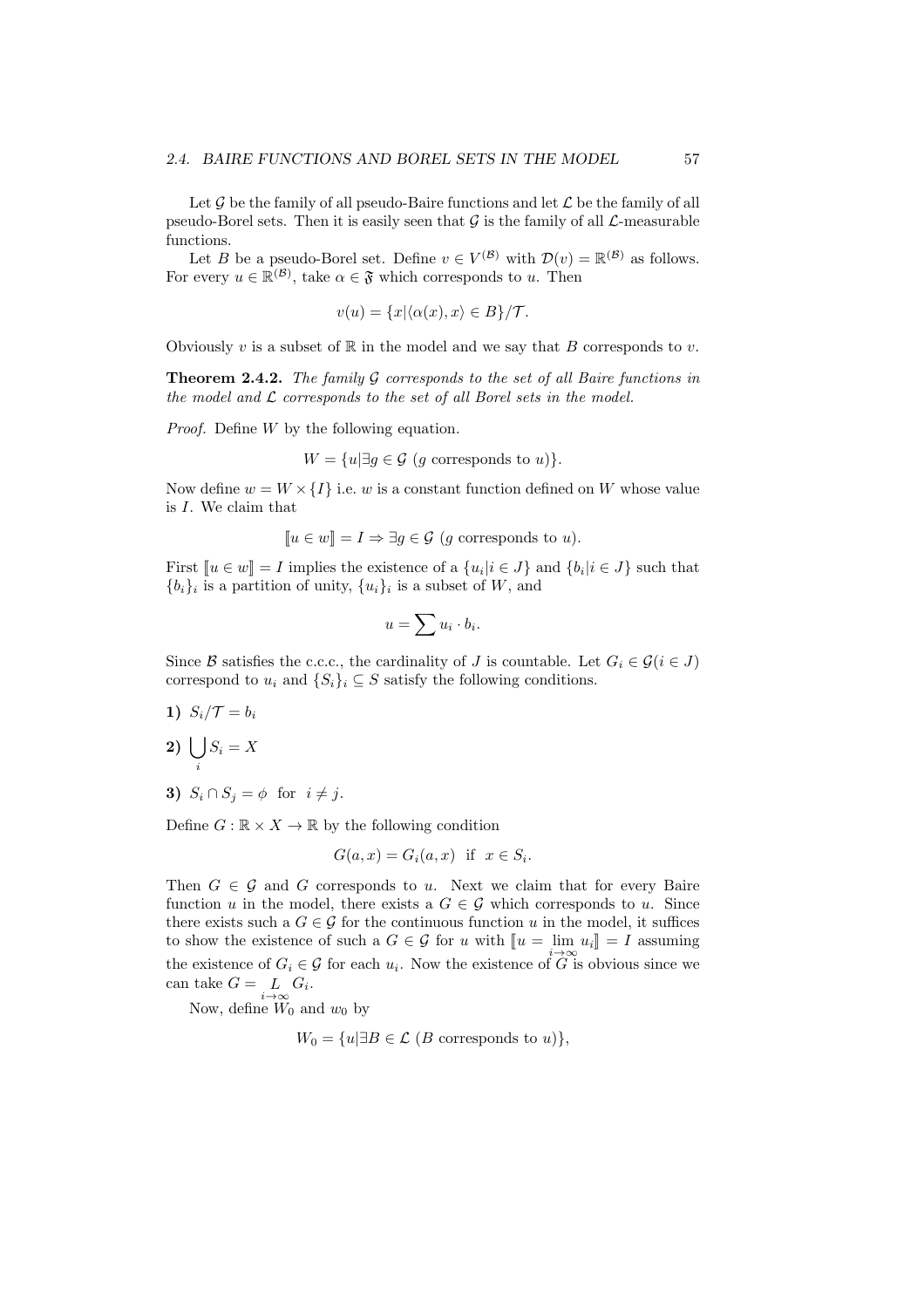and  $w_0 = W_0 \times \{I\}$ . Then in the same way for every Borel set *u* in the model, there exists a  $B \in \mathcal{L}$  such that *B* corresponds to *u*.

The converse is also true, that is, every  $B \in \mathcal{L}$  corresponds to some Borel set *u* in the model. If *B* is  $A \times X$ , then *B* corresponds to  $\check{A}$ . If *B* is  $\mathbb{R} \times S$ , then *B* corresponds to  $\mathbb{R}^{(\mathcal{B})} \cdot b + \phi \cdot (I - b)$  where  $b = S/\mathcal{T}$ . In this correspondence, Boolean operations and  $\left\lfloor \ \right\rfloor$  are preserved. Therefore our claim is proved. In the *i∈ω*

same way, it is easily seen that every  $G \in \mathcal{G}$  corresponds to some Baire function in the model.  $\Box$ 

### **2.5 Integration and differentiation in the model**

Let  $\llbracket u : \mathbb{R} \to \mathbb{R}$  is differential and its derivative is  $v \rrbracket = I$  and let G and H corresponds to *u* and *v* respectively.

Let  $\alpha, \beta \in \mathfrak{F}$  and  $\beta(x) \neq 0$  hold almost everywhere. Then

$$
\lim_{\beta(x)\to 0} \frac{G(\alpha(x) + \beta(x), x) - G(\alpha(x), x)}{\beta(x)} = H(\alpha(x), x)
$$

almost everywhere.

Therefore

$$
\frac{\partial G}{\partial a}(a, x) = H(a, x)
$$
 almost everywhere.

On the other hand, let *G* and *H* be pseudo-Baire functions and for every *a*,

$$
\frac{\partial G}{\partial a}(a, x) = H(a, x)
$$
 almost everywhere.

Then for every  $\alpha, \beta_0, \beta_1, \beta_2, \ldots \in \mathfrak{F}$  such that  $\beta_i(x) \neq 0$  almost everywhere  $(i = 0, 1, 2, \ldots)$  and  $\lim_{i \to \infty} \beta_i(x) = 0$  almost everywhere

$$
\lim_{i \to \infty} \frac{G(\alpha(x) + \beta_i(x), x) - G(\alpha(x), x)}{\beta_i(x)} = \frac{\partial}{\partial \alpha} G(\alpha(x), x)
$$

almost everywhere.

Therefore we have the following theorem.

**Theorem 2.5.1.** *Let*  $G(a, x)$  *be a pseudo-Baire function, such that*  $G$  *corresponds to u*, and  $\frac{\partial}{\partial a}G(a, x)$  *exists almost everywhere for all a. Then* 

 $\llbracket u \text{ is differentiable} \rrbracket = I$ 

*and, if*  $\frac{\partial}{\partial a} G(a, x)$  *corresponds to v, then*  $[$ *lthe derivative of u is*  $v \rVert = I$ *.*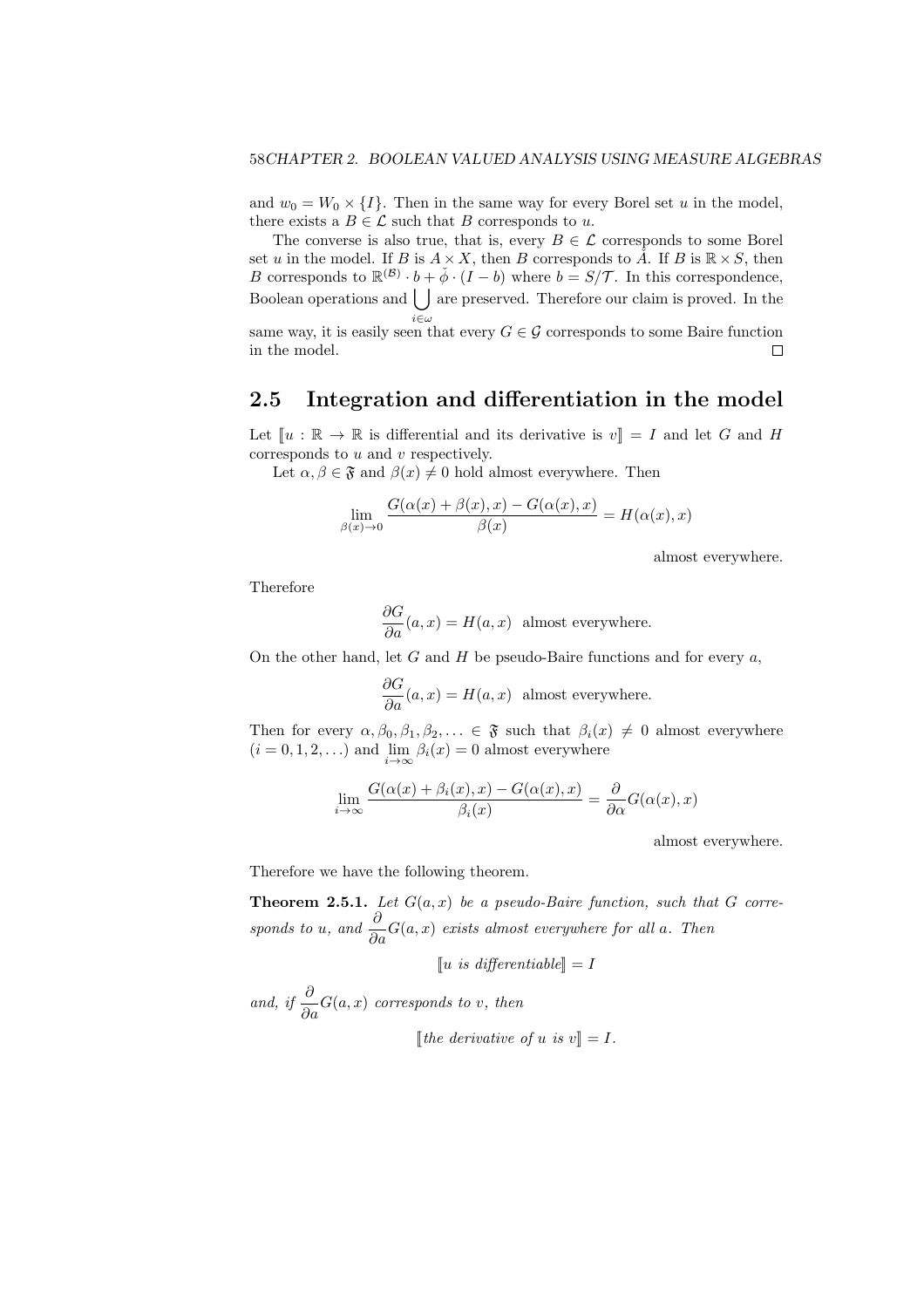*On the other hand, if*  $\lVert \text{the derivative of } u \text{ is } v \rVert = I$  *and u and v correspond to G and H respectively, then*

$$
\frac{\partial}{\partial a}G(a,x) = H(a,x) \quad almost \; everywhere \; for \; all \; a.
$$

Let  $\llbracket u : \mathbb{R} \to \mathbb{R}$  is a Baire function  $\llbracket u = I$  and  $G : \mathbb{R} \times X \to \mathbb{R}$  be a pseudo-Baire function corresponding to *<sup>u</sup>*. The relation between <sup>∫</sup> R  $u(t)dt$  and ∫ R *G*(*a, x*)*da* is discussed in the following theorem.

**Theorem 2.5.2.** [*u is integrable*] = *I is equivalent to*  $G(a, x)$  *is integrable*  $\int_{\mathbb{R}}$  *for almost all x'. If*  $\left[ u \right]$  *is integrable* $\left] = I$ *, then*  $\int_{\mathbb{R}}$ *G*(*a, x*)*da corresponds to*  $\int u(t)dt$ . R

*Proof.* Obviously  $max(0, G(a, x))$  corresponds to  $max(0, u)$ . Therefore we may assume that  $0 \leq G(a, x)$  and  $[\forall t \in \mathbb{R} \ \0 \leq u(t)] = I$ . Also  $[\![$ R  $u(t)dt =$  $\sum \int^{n+1}$ *n∈*Z<sup></sup><sup>*n*</sup><sup>*n*</sup> *n∈*Z  $\int_{n}^{n+1} u(t) dt$  = *I* and  $\int_{\mathbb{R}}$  $G(a, x)da = \sum \int^{n+1}$ *n G*(*a, x*)*da*. Therefore it suffices to show that  $\llbracket u$  is integrable on  $[\check{n},(\check{n}+1)\check{\\}]\rrbracket = I$  is equivalent to  ${}^{\circ}G(a,x)$  is integrable on [*n, n* + 1] for almost all *x*' and  $\int^{n+1}$ *n G*(*a, x*)*da* corresponds to  $\int^{n+1}$  $u(t)dt$  provided that [*u* is integrable on  $[\check{n},(n+1)\check{]}$ ] = *I*. Since min $(M, G(a,x))$  corresponds to min $(M, u(t))$ ,  $\int_{0}^{n+1}$ *n*  $G(a, x)da =$ lim  $\lim_{M \to \infty} \int_{n}^{n+1} \min(M, G(a, x)) da$  and [  $\int_0^{n+1}$ *n*  $u(t)dt = \lim$  $\lim_{M \to \infty} \int_{n}^{n+1} \min(M, u(t)) dt$  = *I*, we can assume that  $G(a, x) \leq M$  and  $\left[\forall t \in \mathbb{R} \ u(t) \leq M\right] = I$ . Now let both  $G_1(a, x)$  and  $G_2(a, x)$  correspond to *u*. Then by Fubini's theorem,

$$
\int_X \int_n^{n+1} |G_1(a,x) - G_2(a,x)| da dx = \int_n^{n+1} \int_X |G_1(a,x) - G_2(a,x)| dx da = 0.
$$

Therefore

$$
\int_{n}^{n+1} G_1(a, x) da = \int_{n}^{n+1} G_2(a, x) da
$$
 almost everywhere.

Now we have only to prove the theorem for some specific  $G(a, x)$  corresponding to *u*. Since  $\lim_{i\to\infty} G_i(a,x) = G(a,x)$  implies  $\lim_{i\to\infty} \min(M, G_i(a,x)) = \min(M, G(a,x))$ and  $\int^{n+1}$ *n*  $\lim_{i \to \infty} f_i(t)dt = \lim_{i \to \infty} \int_n^{n+1} f_i(t)dt$  if  $0 \le f_i(t) \le M(i = 0, 1, 2, ...),$  it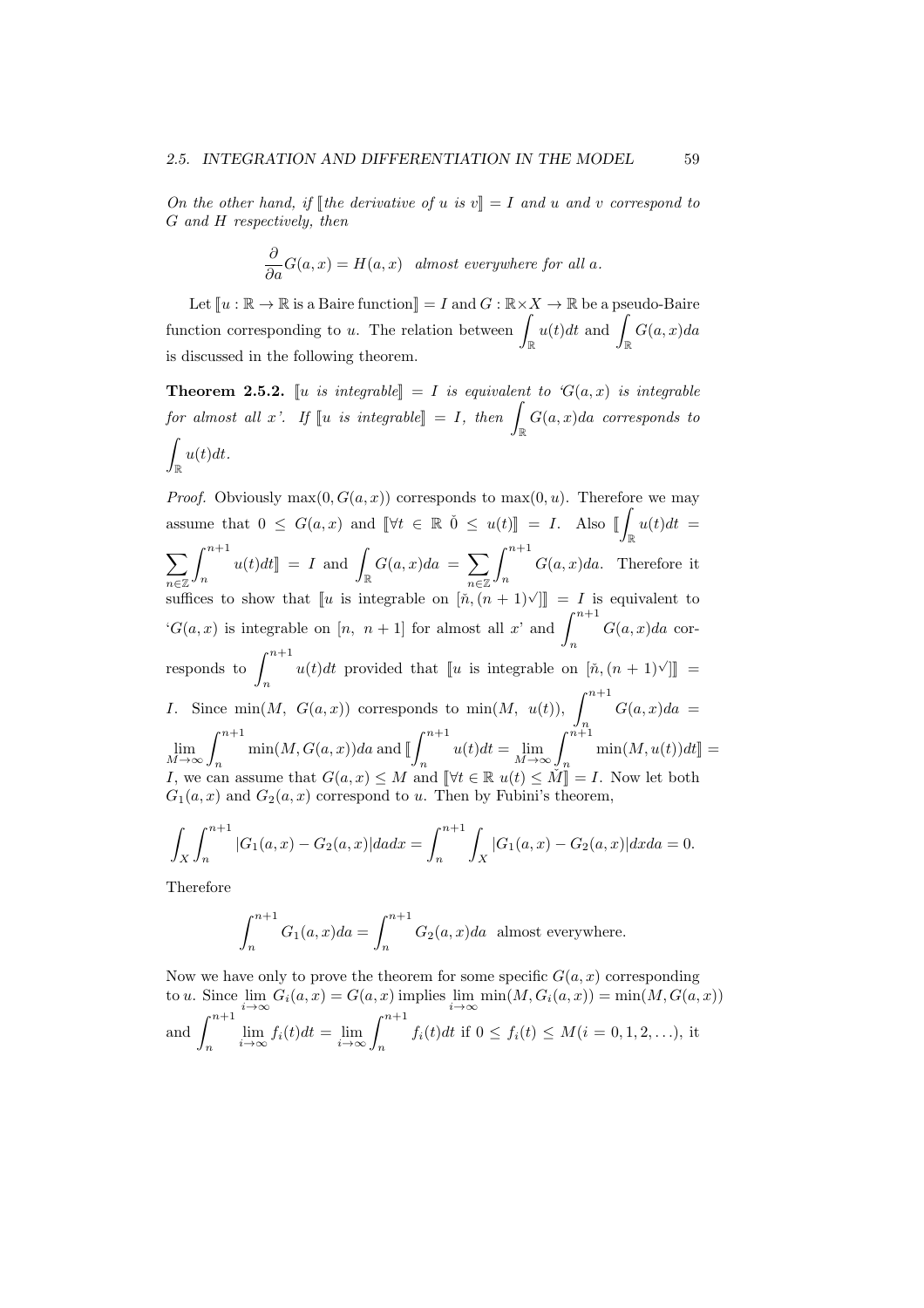suffices to prove the theorem for the continuous function *u* in the model. We define  $u_m$  and  $G_m$  by the equations

$$
u_m(t) = ((i+1) - mt)u\left(n + \frac{i}{m}\right) + (mt - i)u\left(n + \frac{i+1}{m}\right)
$$
  
if  $n + \frac{i}{m} \le t \le n + \frac{i+1}{m}$   
for  $i = 0, 1, ..., m - 1$ 

and

$$
G_m(a,x) = ((i+1) - ma)F\left(n + \frac{i}{m}\right)(x) + (ma - i)F\left(n + \frac{i+1}{m}\right)(x)
$$
  
if  $n + \frac{i}{m} \le a \le n + \frac{i+1}{m}$   
for  $i = 0, 1, ..., m - 1$ 

where  $F: \mathfrak{F} \to \mathfrak{F}$  represents *u*. Then  $\int_{0}^{n+1} G_m(a, x) da$  corresponds to  $\int_{0}^{n+1} u_m(t) dt$ .  $n \left( \int_{0}^{\infty}$ If  $G(a, x) = L_{m \to \infty} G_m(a, x)$ , then  $\lim_{m \to \infty} \int_{n}^{n+1} G_m(a, x) da =$  $\int_0^{n+1}$ *G*(*a, x*)*da n*  $\int_0^{n+1}$  $\int_{n}^{n+1} u(t)dt = \lim_{m \to \infty} \int_{n}^{n+1} u_m(t)dt$  = *I*, and hence  $\int_{n}^{n+1} u_m(t)dt$ and <sup>J</sup> *G*(*a, x*)*da* corresponds to  $\int^{n+1}$  $\Box$ *u*(*t*)*dt*. *n*

**Corollary 2.5.3.** *Let v be a Borel set in the model, let B be a pseudo-Borel set corresponding to v, and let m be the Lebesgue measure in the model. Then* ∫ R  $\chi_B(a,x)da$  *corresponds to*  $m(v)$ *, where*  $\chi_B$  *is the characteristic function of B.*

*Proof.* We also denote the characteristic function of *v* in the model by  $\chi_v$ . Then for every  $u \in \mathbb{R}^{(B)}$  and for every  $\alpha \in \mathfrak{F}$  corresponding to *u*,

$$
\llbracket \chi_v(u) = \check{\mathbf{I}} \rrbracket = \llbracket u \in v \rrbracket
$$
  
= 
$$
\{x | \langle \alpha(x), x \rangle \in B \} / \mathcal{T}
$$
  
= 
$$
\{x | \chi_B(\alpha(x), x) = 1 \} / \mathcal{T}.
$$

Therefore  $\chi_B$  corresponds to  $\chi_v$ . Since  $[\![m(v) = \int_{\mathbb{R}} \chi_v(t) dt]\!] = I$ ,  $\int$ *χB*(*a, x*)*da* R corresponds to *m*(*v*).  $\Box$ 

**Corollary 2.5.4.** *Let*  $\llbracket u : \mathbb{R} \to \mathbb{R}$  *is a Baire function* $\llbracket = I$ ,  $\llbracket v \subseteq \mathbb{R}$  *is a Borel*  $\text{Set}$  = *I*,  $G : \mathbb{R} \times X \to \mathbb{R}$  *be a pseudo-Baire function corresponding to u, and*  $B \subseteq \mathbb{R} \times X$  *be a pseudo-Borel set corresponding to v. For every*  $x \in X$ *, we denote*  ${a \in \mathbb{R} | a, x \in B}$  *by*  $B_x$ *. Then B<sup>x</sup> <sup>G</sup>*(*a, x*)*da corresponds to* <sup>∫</sup> *v u*(*t*)*dt.*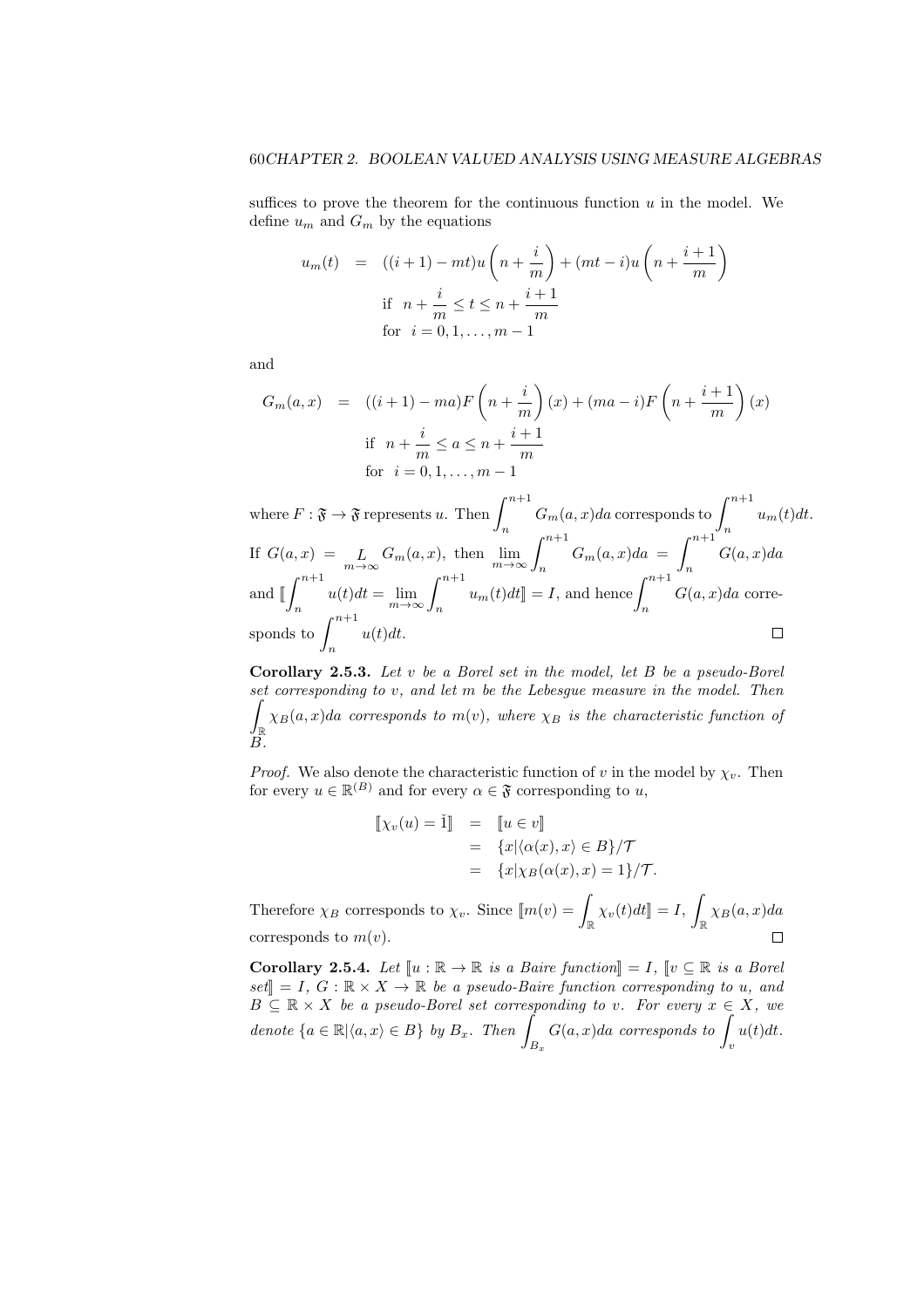*Proof.* Since  $\iint_{\mathbb{R}} u(t)dt = \int_{\mathbb{R}} \chi_v(t) \cdot u(t)dt$  = *I* and  $\chi_B \cdot G(a,x)$  corresponds  $v$   $J\mathbb{R}$  $\int$   $\int$   $\chi$ <sup>*v*</sup>  $\cdot$  *u*,  $\int$ R  $\chi_B(a, x)G(a, x)da$  corresponds to  $\int_v$  $u(t)dt$ . The corollary follows immediately from this.

We are going give an interpretation of Baire category theorem. In order to understand the meaning of this interpretation, the following definition is useful.

**Definition 2.5.1.** *A measure space*  $(X, \mathcal{S}, \mu)$  *is a Borel measure space iff X is a topological space and S is the family of all Borel sets in X.*

*If* (*X, S, µ*) *is a Borel measure space and X is perfectly separable, then a pseudo-Borel set in* R*×X is nothing but a Borel set in* R*×X and a pseudo-Baire function:*  $\mathbb{R} \times X \to \mathbb{R}$  *is nothing but a Borel-measurable function:*  $\mathbb{R} \times X \to \mathbb{R}$ *.* 

**Definition 2.5.2.** *Let B be a pseudo-Borel set of*  $\mathbb{R} \times X$  *and let*  $f \in \mathfrak{F}$ *. Then f*  $≤$ *B is defined to be* ' $\langle f(x), x \rangle ∈ B$  *almost everywhere.'* The set *B is pseudo*dense in  $\mathbb{R} \times X$  iff  $\forall \varepsilon > 0 \forall f \in \mathfrak{F} \exists g \in \mathfrak{F}$  (g  $\lt B$  and  $|f(x) - g(x)| < \varepsilon$  almost *everywhere). Obviously if B corresponds to u in the model, B is pseudo-dense*  $in \mathbb{R} \times X$  *iff u is dense in*  $\mathbb{R}$  *in the model.* 

**Definition 2.5.3.** Let *B* be a pseudo-Borel set in  $\mathbb{R} \times X$  and let  $f \in \mathfrak{F}$  be such *that*  $f \le B$ *. Let*  $D \in S$  *and*  $\varepsilon > 0$ *. Then*  $D$  *is a domain of*  $U(f, \varepsilon)$  *in*  $B$  *iff* 

 $∀q ∈ \mathfrak{F}$   $(x ∈ D ∧ |f(x) – q(x)| < ε ⇒ \langle q(x), x \rangle ∈ B$  *almost everywhere*).

**Proposition 2.5.5.** *Let B be a pseudo-Borel set in*  $\mathbb{R} \times X$  *corresponding to v in the model, let*  $f \in \mathfrak{F}$  *correspond to u in the model and*  $f \le B$ *. Let*  $D \in \mathcal{S}$ *, let*  $\varepsilon > 0$  *be a rational and let*  $b = D/T$ . Then *D is a domain of*  $U(f, \varepsilon)$  *in B iff*  $\llbracket U(u, \varepsilon) \subset v \rrbracket > b$ , where  $U(u, \varepsilon)$  is the  $\varepsilon$ -neighborhood of *u* in the model.

*Proof.*

$$
\begin{array}{rcl}\n\llbracket U(u,\check{\varepsilon}) \subseteq v \rrbracket & = & \llbracket \forall x \in \mathbb{R} |x - u| < \check{\varepsilon} \Rightarrow x \in v \rrbracket \\
& = & \inf_{u_1 \in \mathbb{R}^{(B)}} \llbracket |u_1 - u| < \check{\varepsilon} \Rightarrow u_1 \in v \rrbracket \\
& = & \{x | \forall g \in \mathfrak{F}(|f(x) - g(x)| < \varepsilon \Rightarrow g \leq B) \} / \mathcal{T}\n\end{array}
$$

Therefore  $\llbracket U(u, \varepsilon) \subseteq v \rrbracket \geq b$  iff

$$
\{x|\forall g\in \mathfrak{F}(|f(x)-g(x)|<\varepsilon\Rightarrow \langle g(x),x\rangle\in B)\}/\mathcal{T}\geq D/\mathcal{T},
$$

whence follows the proposition.

**Definition 2.5.4.** *A pseudo-Borel set B in*  $\mathbb{R} \times X$  *is pseudo-open iff for every*  $f \in \mathfrak{F}$  *with*  $f \leq B$ *, there exists a*  $D_n \in \mathcal{S}$ *, a domain of U*  $\left(f, \frac{1}{2^n}\right)$  $\sum$  $in B(n =$ 0*,* 1*,* 2*, . . .*) *such that*

$$
X = \bigcup_n D_n \quad almost \; everywhere
$$

 $\Box$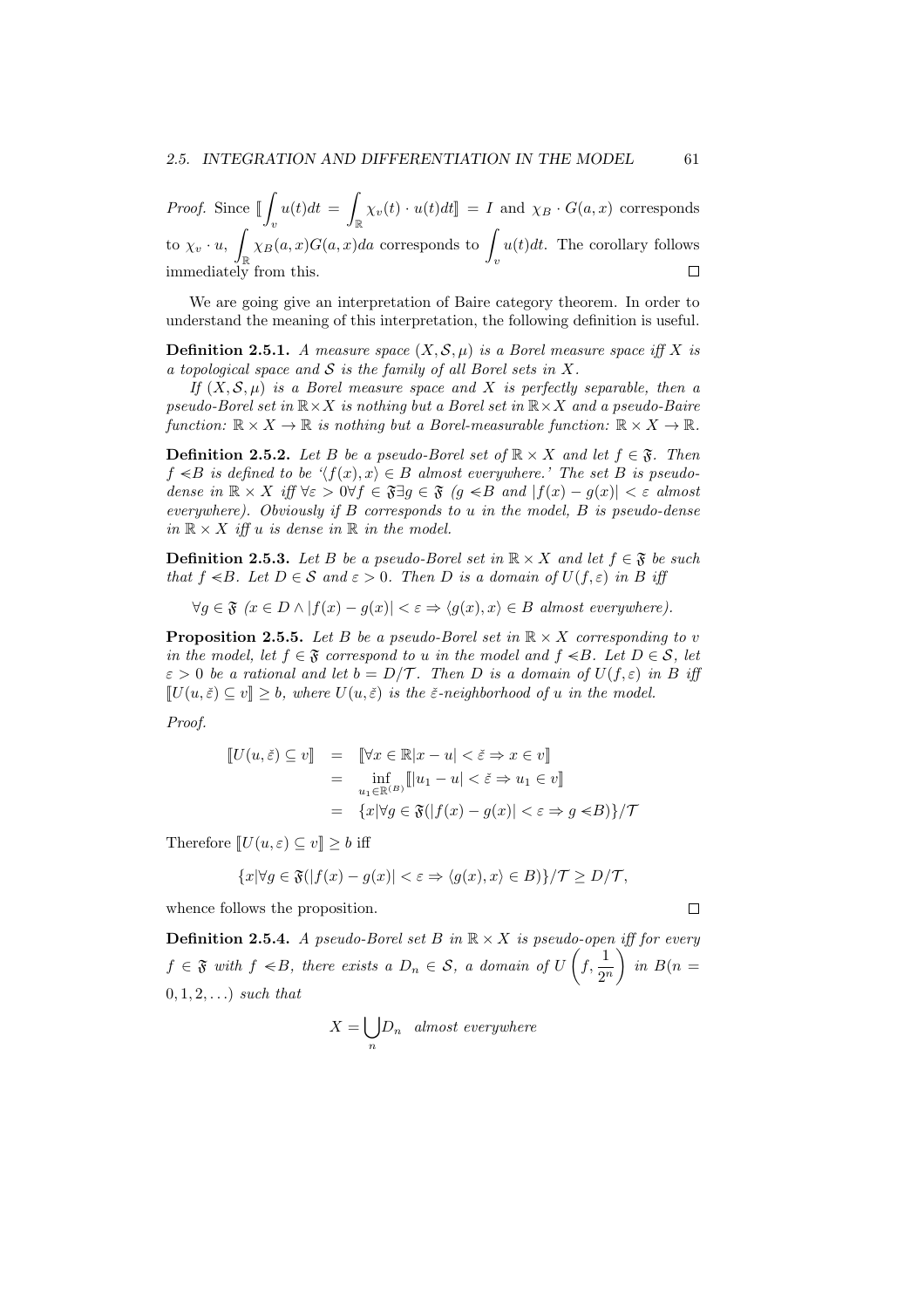*that is*

$$
\mu(X - \bigcup_n D_n) = 0.
$$

**Proposition 2.5.6.** Let *B* be a pseudo-Borel set in  $\mathbb{R} \times X$  corresponding to *v in the model. Then B is pseudo-open iff*  $\llbracket v$  *is open in*  $\mathbb{R} \llbracket = I$ *.* 

*Proof.* Suppose that *B* is pseudo-open. Let  $f \in \mathfrak{F}$  correspond to *u* and  $f \leq B$ . Take  $D_n$  as in the definition of 'pseudo-open'. If  $b_n = D_n/\mathcal{T}$ , then sup  $b_n = I$ *n*

and  $\llbracket U$  $\sqrt{2}$  $u, \frac{1}{\alpha}$ 2 *n*  $\setminus$  $\subseteq v$   $\geq b_n$ . If  $r = \sum$ *n* 1  $\frac{1}{2^n}(b_n - (b_{n-1} + \cdots + b_0)),$  then *r* is a rational in the model,  $\llbracket r > 0 \rrbracket = I$  and

$$
[U(u,r)\subseteq v]=I.
$$

Therefore  $\llbracket v \text{ is open} \rrbracket = I$ . Now suppose that  $\llbracket v \text{ is open} \rrbracket = I$ . Let  $f \in \mathfrak{F}$ correspond to *u* and  $f \leq B$ . Then

$$
[\exists r \in \mathbb{Q}(r > 0 \land U(u, r) \subseteq v)] = I.
$$

Therefore there exists an  $r = \sum$ *i*  $r_i \cdot b_i$  such that

$$
[\![U(u,r)\subseteq v]\!]=I
$$

where the  $r_i$  are positive rationals and  $\{b_i\}_i$  is a partition of unity. Let  $b_i = S_i / T$ and  $D_n = \bigcup \left\{ S_i | r_i \geq \frac{1}{2^n} \right\}$  $\mathcal{L}$ . The proposition now follows from Proposition 2 *n* 2.5.5.  $\Box$ 

Now we get the following interpretation of the Baire category theorem.

**Theorem 2.5.7.** If  $B_n(n = 0, 1, 2, ...)$  *is pseudo-open and pseudo-dense in*  $\mathbb{R} \times X$ *, then*  $\bigcap$ *n B<sup>n</sup> is also pseudo-dense.*

### **2.6 Relation between projection algebras and measure algebras**

Let  $H$  be a Hilbert space and  $B$  be a complete Boolean algebra of projection in  $H$ . If  $H$  is separable, then  $B$  is closely related with a measure algebra. The base of our discussion is the following spectral theorem. (See [7]).

**Theorem 2.6.1** (spectral theorem). Let H be separable. If  $\{A_{\alpha}\}\$  is a set of *commutable self-adjoint operators on*  $H$ *, then there is a measure space*  $(X, \mu)$ *and a unitary map*  $U: \mathcal{H} \to \mathcal{L}^2(X, \mu)$  *such that*  $UA_\alpha U^{-1}$  *is multiplication by a* real measurable function on  $\tilde{A}_{\alpha}$ . If  $\tilde{B}$  is any real measurable function on X *and*  $M_{\tilde{B}}$  *is the corresponding multiplication operator then*  $B = U^{-1}M_{\tilde{B}}U$  *is a self-adjoint operator on*  $H$  *which commutes with the*  $A_{\alpha}$ *.*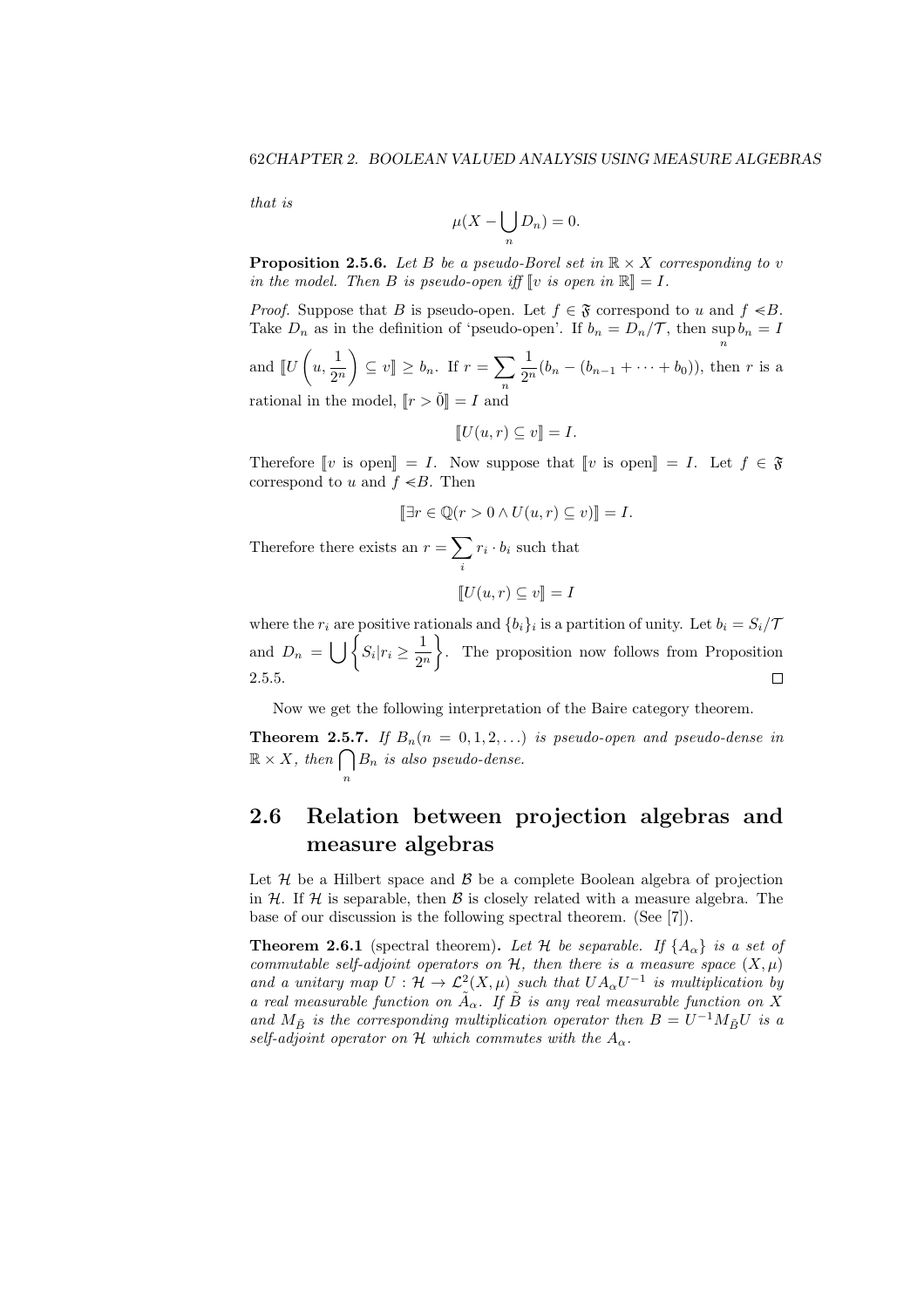Let  $H$  be separable and  $B$  be a complete Boolean algebra of projections in *H*. Extend *B* to a maximal complete Boolean algebra  $\hat{\beta}$  of projections in *H*. Let  ${A_{\alpha}}$  in the Theorem 2.6.1 be  $\tilde{\mathcal{B}}$  and  $(X,\mu)$  be the measure space described in the theorem. If  $P \in \mathcal{B}$ , then  $P^2 = P$  and the real measurable function  $\tilde{P}$  corresponding *P* must take either 0 or 1 as its values almost everywhere. Therefore  $\tilde{P}$  is represented by a characteristic function of a measurable set  $S_P$ . *A* measurable set  $S_P$  is uniquely determined by  $P$  in the sense that  $S'_P$  is equal to  $S_P$  up to a measure zero set if  $S'_P$  also corresponds to P. On the other hand, let *S* be a measurable set and  $\tilde{S}$  be the multiplication operator of the characteristic function of *S*. Then  $\tilde{S}$  is a projection operator on  $\mathcal{L}^2(X,\mu)$  and  $U^{-1} \tilde{S} U$  is a projection operator on *H* commuting with all members of  $\tilde{B}$ . Since  $\tilde{\mathcal{B}}$  is maximal,  $U^{-1}\tilde{S}U$  must be a member of  $\tilde{\mathcal{B}}$ . Let  $\tilde{\mathcal{B}}_0$  be the measure algebra of  $(X, \mu)$ . Then the assignment  $P \mapsto S_P$  is clearly an isomorphism between  $\tilde{\mathcal{B}}$ and  $\tilde{\mathcal{B}}_0$ . Let  $\mathcal{B}_0$  be the image of  $\mathcal{B}$  under the isomorphism. From the definition of a complete Boolean algebra of projections follows that for each *A ⊆ |B|*

$$
\sup^{\mathcal{B}} A = \sup^{\tilde{\mathcal{B}}} A
$$

and

$$
\inf^{\mathcal{B}} A = \inf^{\tilde{\mathcal{B}}} A,
$$

that is, a class  $A \subseteq |\mathcal{B}|$  has the same sup and inf relative to  $\mathcal{B}$  that it has relative to  $\tilde{\beta}$ . By the isomorphism, we have that each subset of  $|\mathcal{B}_0|$  has the same sup and inf relative to  $\mathcal{B}_0$  that it has relative to  $\tilde{\mathcal{B}}_0$ . Thus  $\mathcal{B}_0$  is a complete subalgebra of  $\tilde{\mathcal{B}}_0$ . The isomorphism between  $\tilde{\mathcal{B}}$  and  $\tilde{\mathcal{B}}_0$  induces an isomorphism between  $V^{(\tilde{B})}$  and  $V^{(\tilde{B}_0)}$  and also an isomorphism between  $V^{(\mathcal{B})}$  and  $V^{(\mathcal{B}_0)}$ . Therefore we can make a correspondence between notions on  $V^{(\mathcal{B})}$  or  $V^{(\tilde{\mathcal{B}})}$  in Chapter 1 and notions on  $V^{(\mathcal{B}_0)}$  or  $V^{(\tilde{\mathcal{B}}_0)}$  in this chapter. One minor trouble is that we defined a real number to the upper half line in a Dedekind cut in  $V^{(\tilde{\mathcal{B}}_0)}$  and to be the lower half line without the end point in a Dedekind cut in  $V^{(\tilde{B}_0)}$ . However this comes from a very minor technical convenience and now we define a real number to be the upper half line in both  $V^{(\tilde{\beta})}$  and  $V^{(\tilde{\beta}_0)}$ . Everything in this chapter goes through in the same way even if the definition of a real number is changed in this way. Now let *A* be a self-adjoint operator in  $(\tilde{\beta})$ . Then *A* is a real in  $V^{(\tilde{\beta})}$ . Let  $A_0$  be the image of  $A$  under the isomorphism between  $V^{(\tilde{\beta})}$ and  $V^{(\tilde{B}_0)}$ . Then  $A_0$  is a real in  $V^{(\tilde{B}_0)}$ . Therefore  $A_0$  is a measurable function in  $(X, \mu)$ . This is exactly the correspondence between self-adjoint operators and multiplication operators of real measurable functions of  $(X, \mu)$  in Theorem 2.6.1.

Now what is a real number in  $V^{(\mathcal{B}_0)}$ ? Let  $\mathcal T$  be the ideal of all measure zero sets in  $(X, \mu)$ . A real measurable function *f* of  $(X, \mu)$  is said to be  $\mathcal{B}_0$ measurable if for every  $r \in \mathbb{R}$ ,  $\{x \in X | f(x) < r\}/\mathcal{T}$  is a member of  $\mathcal{B}_0$ . Then a real number in  $V^{(\mathcal{B}_0)}$  obviously corresponds to a real  $\mathcal{B}_0$ -measurable function of  $(X, \mu)$ .

Let  $f : \mathbb{R} \to \mathbb{R}$  be continuous and *A* be a self-adjoint operator in  $(\tilde{\mathcal{B}})$ . If  $\sum r_i P_i$  is a rational in  $(\tilde{\mathcal{B}})$ , then  $f(\sum r_i P_i) = \sum f(r_i) P_i$ . If  $\{\sum r_i P_i\}$  converges  $r_i P_i$  is a rational in  $(\tilde{\mathcal{B}})$ , then  $f(\sum r_i P_i) = \sum f(r_i) P_i$ . If  $\{\sum r_i P_i\}$  converges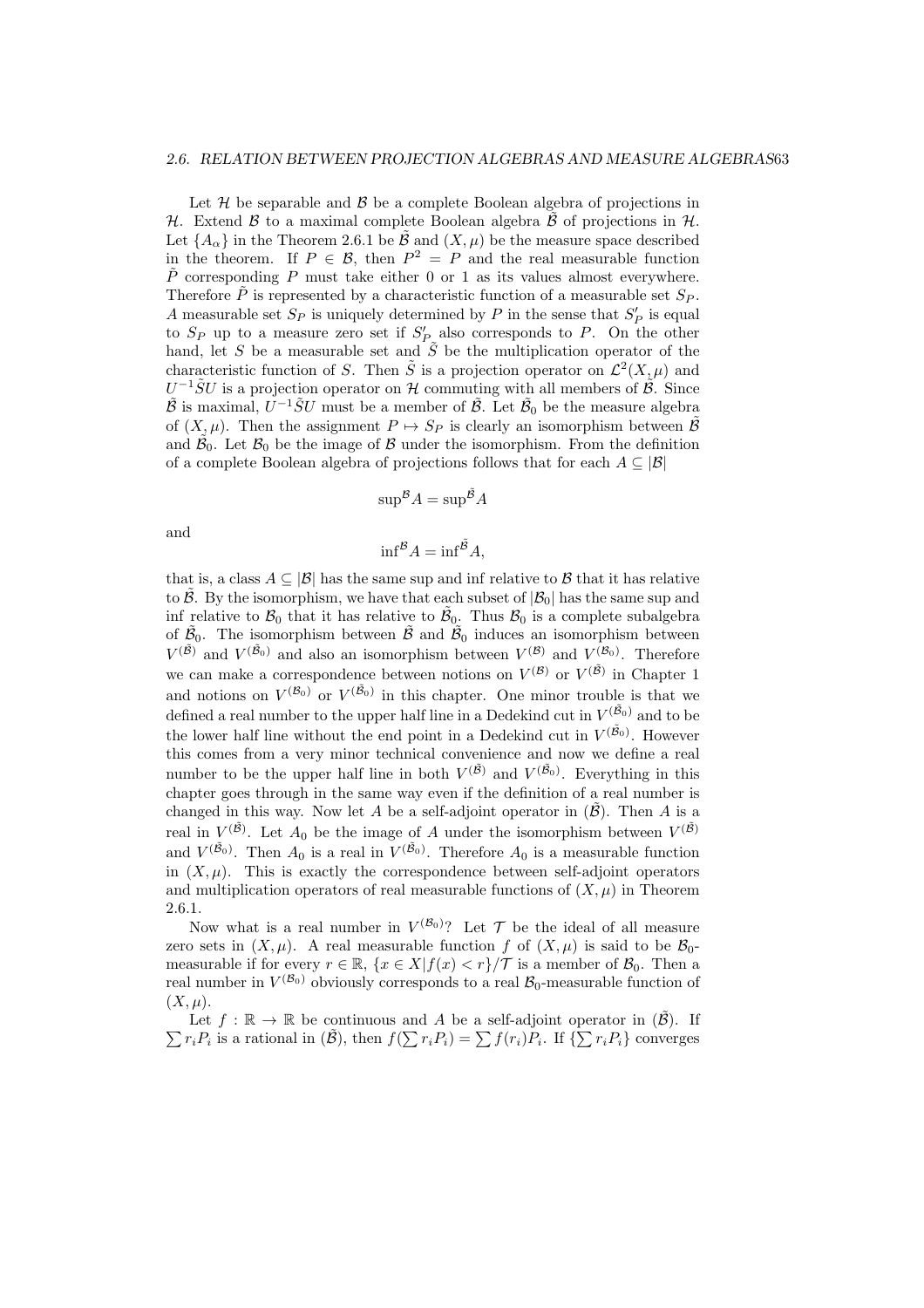to (*A*) in  $V^{(\tilde{B})}$ , then  $\sum f(r_i)P_i$  converges to  $f(A)$  in  $V^{(\tilde{B})}$ . Let *g* be a real measurable function of  $(X, \mu)$  corresponding to *A*. Let *h* be a real measurable function corresponding to  $\sum r_i P_i$ . Then *h* is a step function satisfying the following condition

$$
h(x) = f(r_i) \text{ if } x \in S_{P_i}
$$

where  $S_{P_i}$  is a measurable set corresponding to  $P_i$ . If  $\sum f(r_i)P_i$  converges to *A*, then  $\sum f(r_i)P_i$  converges to  $f(A)$ . Since  $h(x)$  converges to  $f(g(x))$  almost everywhere,  $f(g(x))$  corresponds to  $f(A)$ .

Let  $f'(x)$  be also continuous. In the terminology of §2.3,  $f(a)$  is strongly measurable. Then Theorem 2.5.1 shows that the derivative of  $f$  at  $g(x)$  in  $V^{(\tilde{\mathcal{B}}_0)}$ is  $f'(g(x))$ . If *g* is  $\mathcal{B}_0$ -measurable, then the derivative of *f* at  $g(x)$  in  $V^{(\mathcal{B}_0)}$  is also  $f'(g(x))$ . This is equivalent to the theorem that the derivative of f at A in  $V^{(\mathcal{B})}$  is  $f'(A)$ .

Now let  $A_0, A_1, A_2, \ldots, A$  be self-adjoint operators in  $(\mathcal{B})$  and  $||A_0||, ||A_1||, ||A_2||, \ldots$ have a uniform bound, let  $f_0(x)$ ,  $f_1(x)$ ,  $f_2(x)$ , ...,  $f(x)$  be real  $\mathcal{B}_0$ -measurable function corresponding to  $A_0, A_1, A_2, \ldots$  respectively. Then  $|f_i(x)| \leq M$  almost everywhere. Suppose that  $A_0, A_1, A_2, \ldots$  converges to *A* in  $V^{(\mathcal{B})}$ . Then  $f_0(x)$ ,  $f_1(x)$ ,  $f_2(x)$ , ... converges to  $f(x)$  almost everywhere. Now let  $g \in \mathcal{L}^2(X, \mu)$ . Then  $f_0(x)g(x)$ ,  $f_1(x)g(x)$ ,  $f_2(x)g(x)$ , ... converges to  $f(x)g(x)$  in  $\mathcal{L}^2(X,\mu)$  by Lebesgue's convergence theorem. Thus  $A_0, A_1, A_2, \ldots$  converges to *A* in the strong topology. This is Theorem 1.6.1, Chapter 1.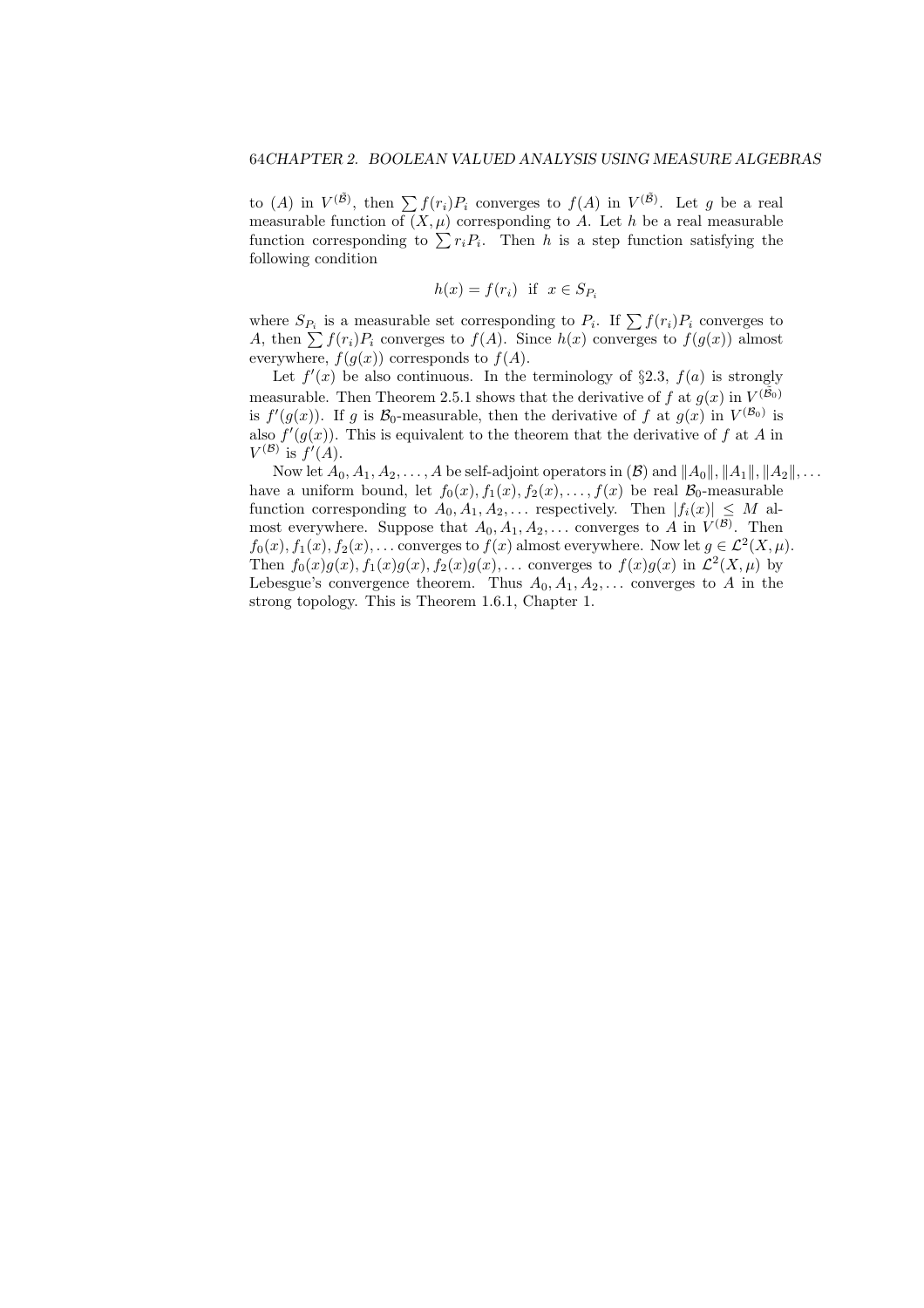## **Bibliography**

- [1] J. Aczél: On Applications and Theory of Functional Equations, Birkhauser Verlag, Basel, 1969.
- [2] G. Birkhoff: Lattice Theory, Am. Math. Sci. Coll. Publ., 1948.
- [3] G. Birkhoff and J. von Neumann: The Logic of Quantum Mechanics, Ann. of Math. 37, 823, 1936.
- [4] A. Church: Conditioned Disjunction as a Primitive Connective for the Propositional Calculus, Portugaliae Math. 7, Fax. 2, pp. 87–90, 1948.
- [5] J. M. Jauch: Foundation of Quantum Mechanics, Addison-Wesley, 1968.
- [6] C. Picon: Foundations of Quantum Physics, W. A. Benjamin, 1976.
- [7] M. Reed and B. Simon: Methods of Mathematical Physics, Vol. 1, Functional Analysis, Academic Press, 1972.
- [8] H. Rasiowa and R. Sikorski: The mathematics of metamathematics, Warszawa, 1963.
- [9] D. Scott: Boolean Valued Models and non-standard analysis, in Applications of model theory to algebra, analysis and probability, Holt, Reinhart and Winston, 1969.
- [10] G. Takeuti and W. M. Zaring: Axiomatic Set Theory, Springer-Verlag, Heidelberg, 1973.
- [11] V. S. Varadarajan: Geometry of Quantum Theory Vol. 1 & 2, D. Van Nostrand and Co., New York, 1968 & 1970.
- [12] P. Vopěnka: The Limits of Sheaves and Applications on Constructions of Models, Bull. Acad. Polon. Sci. Sér. Sci. Math., Astron. Phys. 13, 189-192, 1965.
- [13] P. Vopěnka: General Theory of  $\nabla$ -Models, Comment. Math. Univ. Carolinae 8, 145–170, 1967.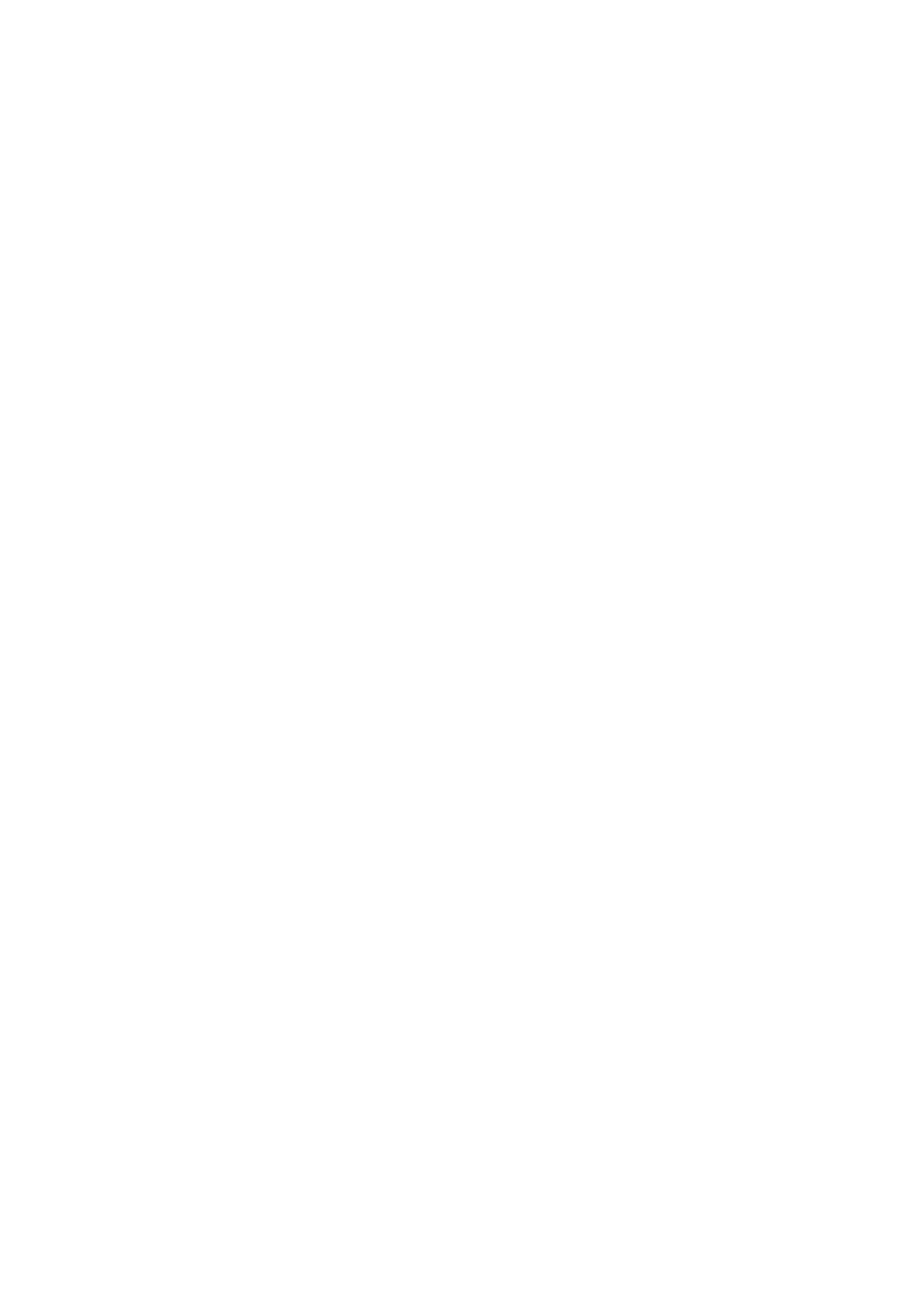# **Part II**

# **A Conservative Extension of Peano Arithmetic**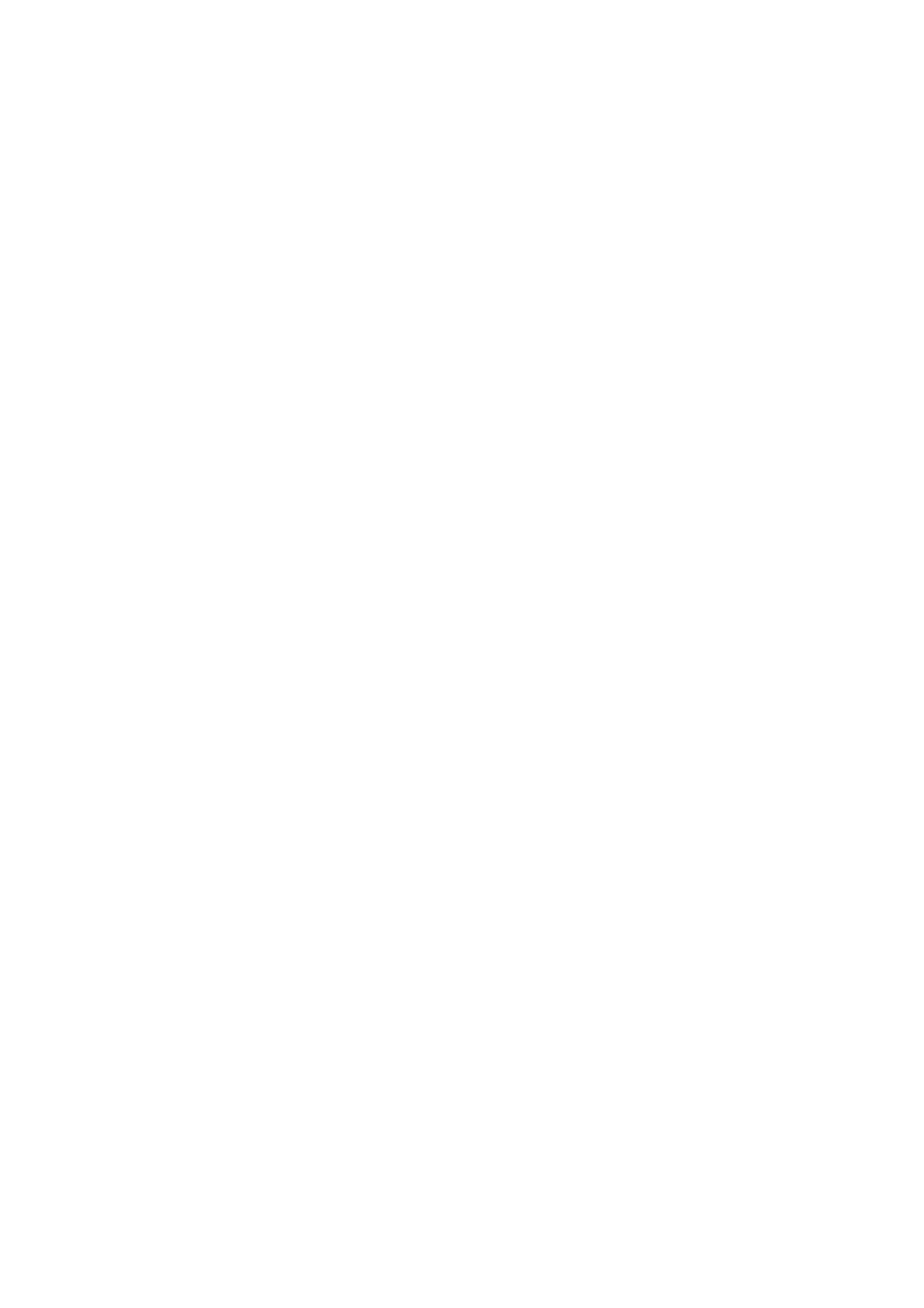In my opinion there is a wide gap between logic and mathematics. Let me illustrate with two examples.

- 1. In recursive function theory, almost all interesting recursive functions are not primitive, but almost all recursive functions, found in mathematical practice, are primitive recursive*<sup>∗</sup>* .
- 2. In logic, we can easily construct many arithmetical statements that are not provable in Peano arithmetic, but we hardly find any such statement in mathematical practice*<sup>∗</sup>* .

One explanation of the second fact might be the following. When we learned to formalize mathematics, the formalization itself was an important but difficult task. Naturally we chose a very strong system so that it was easy to see that everything could be formalized in the system. It is likely that we do not need such a strong system and hence our identification of mathematical practice with a certain strong formal system could be an illusion.

Here we will define a conservative extension of Peano arithmetic and develop analysis systematically in it. We will show that theorems which can be proved in analytic number theory can be proved in Peano arithmetic.

First of all, the system of our concern is a conservative extension, hence any arithmetical proposition provable in our system is in fact provable in Peano arithmetic. My main objective will be to show that analysis can be done using only arithmetic comprehension. Indeed, much of modern mathematics has in fact an interpretation in a conservative extension of Peano arithmetic, that is, in a very weak system. This may, in a way, serve as a characteristic of current mathematics. In other words, it suggests that in spite of its powerful look, current mathematics has progressed, in essence, along arithmetic lines.

As for the conservative extension of Peano arithmetic, we will take a simple weak system, whose proof-theoretic nature is very transparent. Since this system's proof-theoretic nature is very clear, we expect that there should be very nice functional interpretation of it.

This might be useful for our first question since functional interpretations of many theorems in analysis will produce many candidates of mathematical recursive functions that are not primitive recursive. In order to prevent false optimism, let us discuss the matter in more detail. There is a good candidate of a mathematical recursive function that is not primitive recursive i.e. a theorem of van der Waerden asserts that the following function  $f(l)$  is recursive.

 $f(l) = \mu x$  (every division of  $\{1, \ldots, x\}$ ) into 2 classes contains 1 class with an arithmetical progression of length *l*).

The known proofs of the theorem provide only non-primitive recursive bound for  $f(l)$ . However whether  $f(l)$  is primitive recursive or not is a difficult open problem. This shows us that the difficulty of the problem is to establish that a

*<sup>∗</sup>*Recent discovery of Kirby, Paris and Harrington on homogeneous partition relation is a great advance for these two questions.

Gentzen's  $\varepsilon_0$ -induction is also a beautiful exception for 2. But it comes from metamathematical motivation.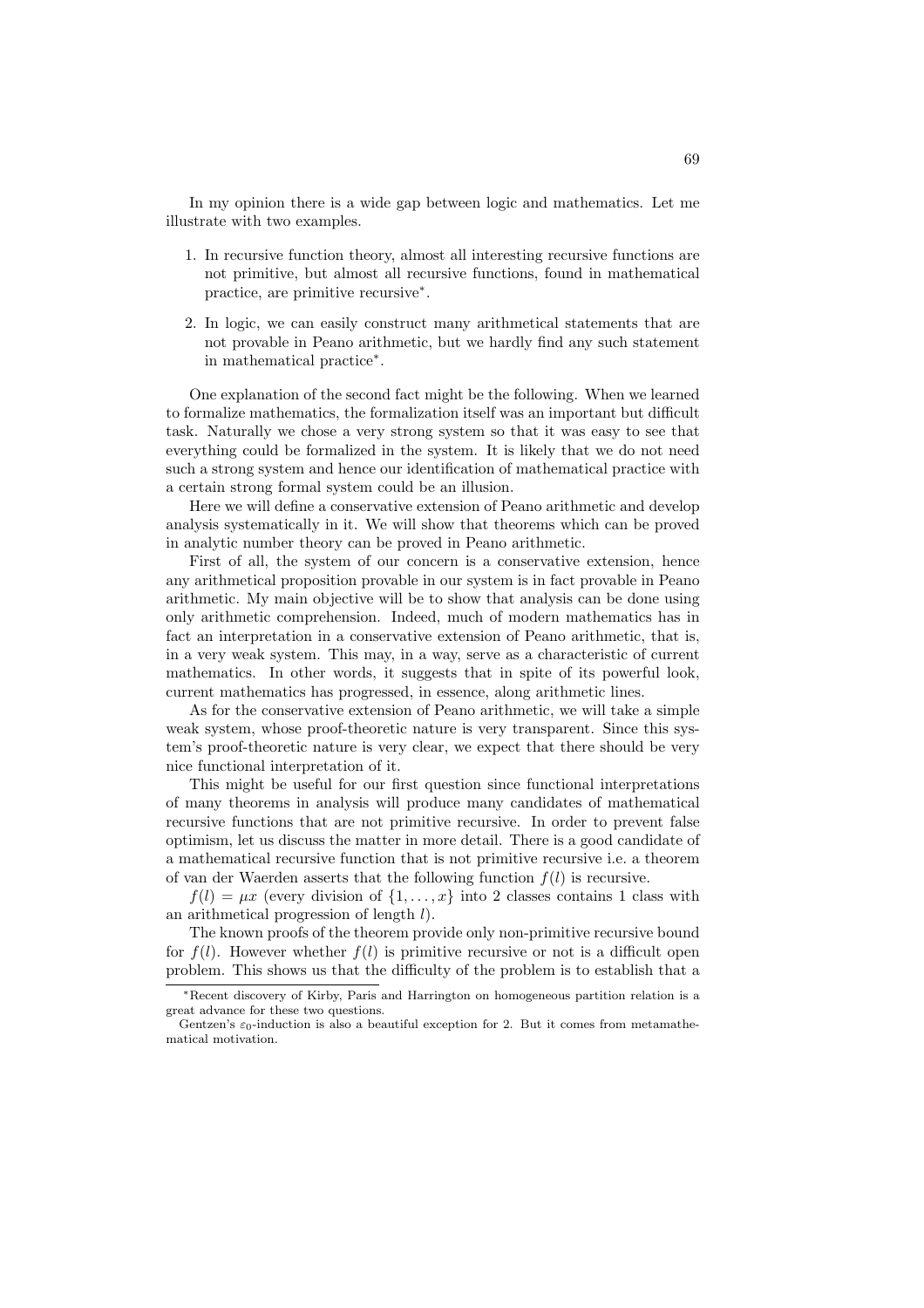candidate is not primitive recursive rather than to find many candidates. Nevertheless we still would like to have more candidates and we would feel better if they come from the mathematical domains like number theory or analysis. There is another source of candidates in what is called primitive recursive analysis. In order to explain this, let  $\gamma$  be Euler's constant. The number  $\gamma$  is primitive recursive definable if definition of real numbers are given by a Cauchy sequence together with a modulus of convergence. However it is open whether  $\gamma$  is primitive recursive definable if real numbers are given by Dedekind cuts, i.e. the function  $f(p, q)$  for natural numbers  $p, q$  defined by the following conditions seems a reasonable candidate of a recursive function that is not primitive recursive.

*<sup>f</sup>*(*p, q*) = 0 if *<sup>p</sup> q < γ f*(*p, q*) = 1 otherwise*.*

In general, it is immaterial for recursive analysis if a real number is a Dedekind cut or a Cauchy sequence. However the distinction is important in primitive recursive analysis. Since our system is arithmetical, this is blurred in our formalization.

An additional difficulty with our use of a strong system for the formalization is that it might mislead us by causing us to forget a certain problem: Let *L* be the language of arithmetic consisting of  $0, 1, +, \cdot$ , exp., and = and let *S* be a subsystem of quantifierfree primitive recursive arithmetic restricted to the language  $\mathcal{L}$ . Since  $\mathcal{S}$  is much weaker than quantifierfree primitive recursive arithmetic, the following conjecture seems to me very reasonable.

$$
a^n+b^n=c^n\to n=1\vee n=2\vee a=0\vee b=0
$$

is not provable in *S*.

Though this conjecture can be considered as a problem of proof theory, proof theory, at this moment, offers little hope of a solution.*<sup>∗</sup>* It may well be that an implicit purpose of our work is to bring such problems to surface and focus attention on them.

*Preliminary*. Let  $\tilde{L}$  and  $L$  be two languages. Then  $L \subset \tilde{L}$  iff every formula of *L* is a formula of  $\tilde{L}$ . Let *T* and  $\tilde{T}$  be a theory of *L* and  $\tilde{L}$  respectively. Then  $\tilde{T}$  is a conservative extension of  $T$  iff for every formula  $A$  of  $L$ ,

$$
(T \vdash A) \leftrightarrow (\tilde{T} \vdash A).
$$

#### **Examples.**

1. Let *T* be a theory of a language *L* and let  $T \vdash \exists x A(x)$  where  $\exists x A(x)$ is a closed formula. If *c* is an individual constant not contained in *L*, then  $T \cup \{A(c)\}\$ is a conservative extension of *T*. This is a basic fact used in the usual proof of the completeness theorem. Similarly if  $T \vdash$ 

*<sup>∗</sup>*There is a beautiful model theoretic proof by Shepherdson [22] for a little weaker problem.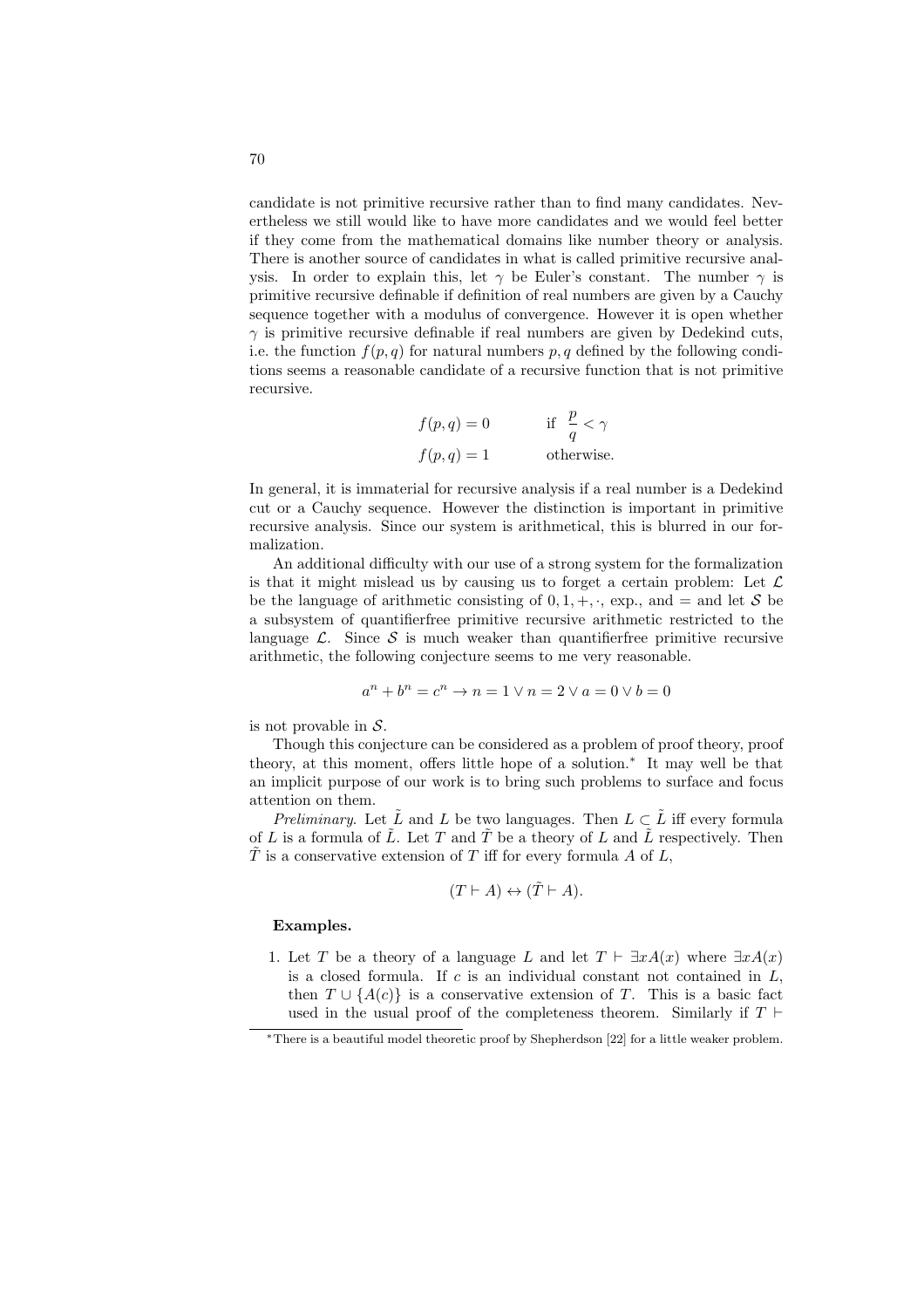$\forall x_1 \cdots \forall x_n \exists y B(x_1, \ldots, x_n, y)$  for a closed formula  $\forall x_1 \cdots \forall x_n \exists y B(x_1, \ldots, x_n, y)$ and *f* is a function constant not contained in *L*, then

$$
T \cup {\forall x_1 \cdots \forall x_n B(x_1, \ldots, x_n, f(x_1, \ldots, x_n))}
$$

is a conservative extension of *T*.

- 2. Bernays-Gödel Set theory is a conservative extension of ZF Set theory.
- 3. Let *T* be a first order theory and let *T* and  $\tilde{T}$  be obtained from *T* by adding type theory with full comprehension axioms. Then  $\tilde{T}$  is a conservative extension of *T*. This is an implication of the completeness theorem or the cut elimination theorem of higher type.
- 4. In [14], Kreisel proved that the theory of nonstandard analysis is a conservative extension of ordinary analysis.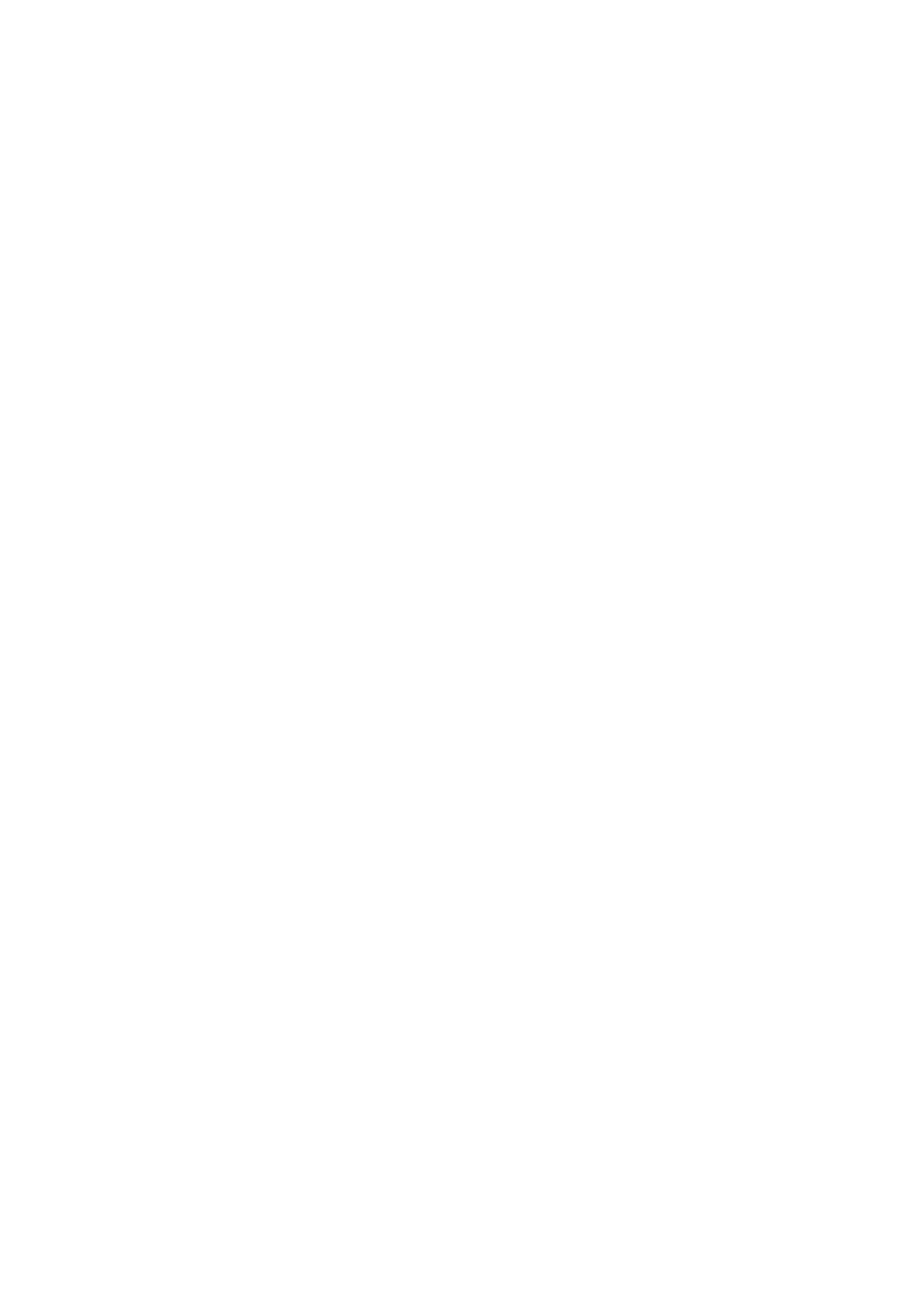## **Chapter 3**

# **Real Analysis**

## **3.1 The first system**

We use the higher type language. The use of higher type language is very convenient since it is the natural language for analysis and we can take all the definitions in analysis as they are without any change. We talk about "types" rather than "orders".

**Definition 3.1.1.** *Finite types:* 0 *is a finite type (the basic one); if*  $\tau_1, \ldots, \tau_n$ *are finite types, then*  $\tau = [\tau_1, \ldots, \tau_n]$  *is also; those are the only finite types. "Finite" will be omitted most of the time. Type* [0] *is also called type* 1*.*

- **Definition 3.1.2** (Language)**.** *1. Free and bound variables of each type. We use metavariables*  $a, b, c, \ldots, x, y, z, \ldots, \alpha, \beta, \gamma, \ldots$  and  $\varphi, \psi, \chi, \ldots$  respec*tively in order to denote free variables of type* 0*, bound variables of type* 0*, free variables of higher types and bound variables of higher types.*
	- *2. Individual constants.* 0*,* 1*.*
	- *3. Function symbols.* +*, ·.*
	- *4. Predicate constants.* =*, <.*

**Definition 3.1.3** (Terms, formulas and abstracts)**.** *Terms are defined as follows.*

- *1.* 0*,* 1*, and a free variable of type* 0 *is a term.*
- 2. If  $t_1$  and  $t_2$  are terms, so are  $t_1 + t_2$  and  $t_1 \cdot t_2$ .
- *3. Those are the only terms.*

*Terms are also called abstracts of type* 0*.*

1. If  $t_1$  and  $t_2$  are terms, then  $t_1 = t_2$  and  $t_1 < t_2$  are formulas.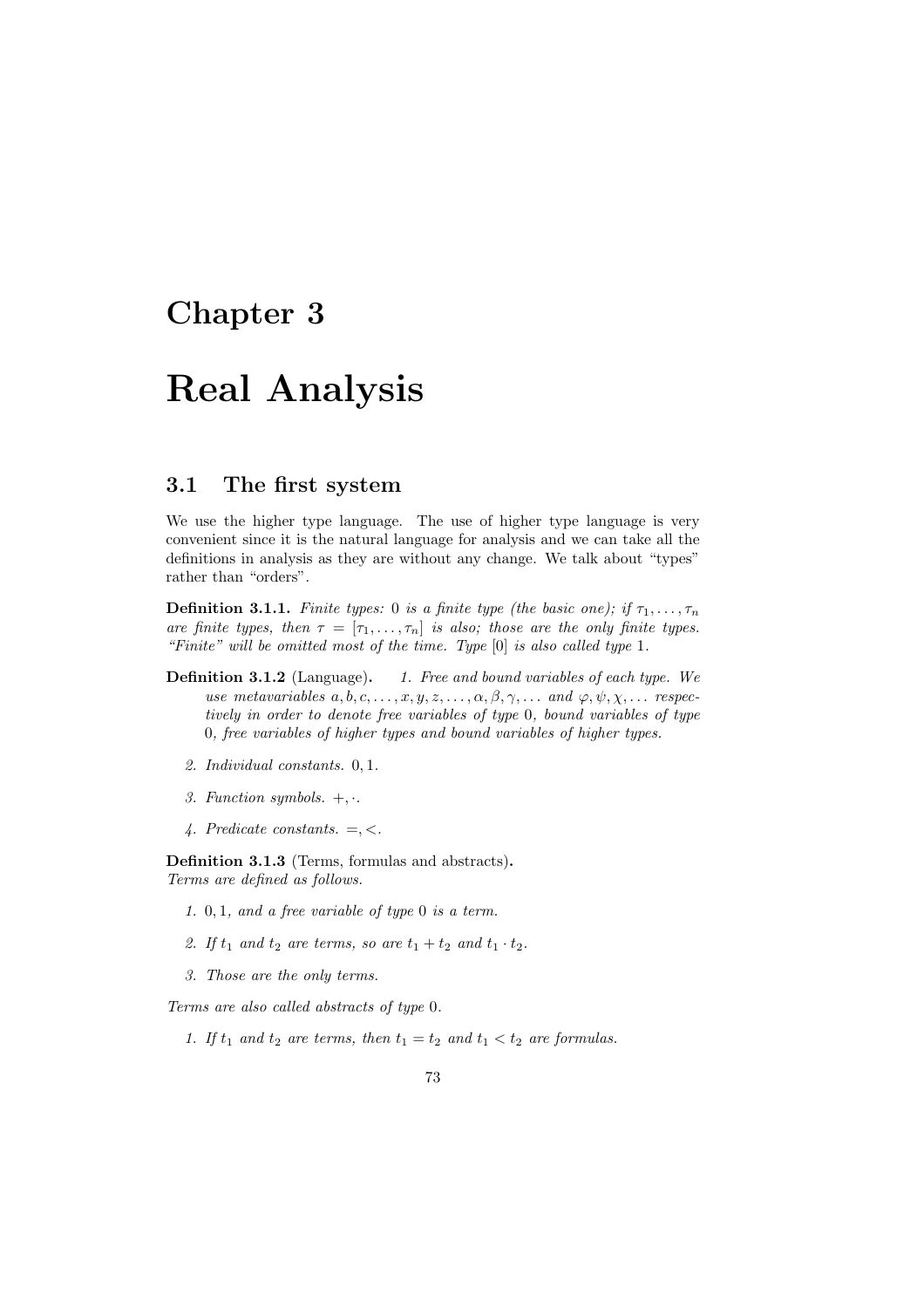- 2. *Suppose*  $\alpha_1, \ldots, \alpha_n, \alpha$  *are free variables of type*  $\tau_1, \ldots, \tau_n, \tau$  *respectively and*  $\tau = [\tau_1, \ldots, \tau_n]$ *. Then*  $\alpha[\alpha_1, \ldots, \alpha_n]$  *is a formula.*
- *3. If A and B are formulas, so are*  $\neg A$  *and*  $A \wedge B$ *.*
- *4. If*  $A(\alpha)$  *is a formula, if*  $\alpha$  *is a free variable of type*  $\tau$ *, and if*  $\varphi$  *is a bound variable of type*  $\tau$  *not occurring in*  $A(\alpha)$ *, then*  $\forall \varphi A(\varphi)$  *is a formula. (This includes the case that*  $\tau$  *is* 0 *i.e. the case which produces*  $\forall x A(x)$ *.*)
- *5. A formula A is said to be arithmetical if A does not have any higher type quantifier.*
- *6. If*  $A(\alpha_1, \ldots, \alpha_n)$  *is an arithmetical formula,*  $\alpha_1, \ldots, \alpha_n$  *are of type*  $\tau_1, \ldots, \tau_n$ *respectively, and*  $\varphi_1, \ldots, \varphi_n$  *are new distinct bound variable of type*  $\tau_1, \ldots, \tau_n$ *, then*  $\{\varphi_1, \ldots, \varphi_n\}$ *A*( $\varphi_1, \ldots, \varphi_n$ ) *is an abstract of type*  $[\tau_1, \ldots, \tau_n]$ *.*
- *7. If*  $\alpha$  *is a free variable of type*  $[\tau_1, \ldots, \tau_n]$  *and*  $V_1, \ldots, V_n$ *, are abstract of type*  $\tau_1, \ldots, \tau_n$  *respectively, then*  $\alpha[V_1, \ldots, V_n]$  *is a formula.*
- *8. Those are the only formulas and abstracts.*

It should be remarked that every abstract has no higher type quantifiers i.e. every abstract is arithmetical.

A formula defined either as in 1, 2, or in 7 is called atomic. Note that a formula defined as in 7 may contain a lot of logical symbols. We have not defined a formula of the form  $V[V_1, \ldots, V_n]$  where *V* is also an abstract; such a formula is defined in another way in the following sense. Let *V* be of the form  $\{\varphi_1, \ldots, \varphi_n\}$ *A*( $\varphi_1, \ldots, \varphi_n$ ). Then  $V[V_1, \ldots, V_n]$  can be interpreted as  $A(V_1, \ldots, V_n)$ , where  $A(V_1, \ldots, V_n)$  is obtained from  $A(\varphi_1, \ldots, \varphi_n)$  by substituting  $V_1, \ldots, V_n$  for  $\varphi_1, \ldots, \varphi_n$  respectively. Therefore in the subsequent argument, an abstract will be used as a meta-expression except in the case of 7. The *V* mentioned above is such an example.

The formal definition of "substitution" needs some careful procedure. Consider the substitution of *V* for  $\alpha$  in  $\alpha[V_1]$ , where *V* is of the form  $\{\varphi\}F(\varphi)$ . This is done only after we define the substitution of  $V_1$  for  $\varphi$  in  $F(\varphi)$ . More precisely we define the height  $h(\tau)$  of the type  $\tau$  by  $h(0) = 0$  and  $h([\tau_1, \ldots, \tau_n]) =$  $\max(h(\tau_1), \ldots, h(\tau_n)) + 1$ , and we define the substitution of *V* for  $\alpha$  in  $F(\alpha)$  by double induction on the height of type of  $\alpha$  and the number of logical symbols in  $F(\alpha)$ . We sometimes have to change the names of bound variables in the substitution as is easily seen in the case of the substitution of  $\{\chi\} \forall x G(\varphi, x)$  for  $\alpha$  in  $\forall x F(\alpha, x)$ , since no figure of the form  $\forall x (\cdots \forall x (\cdots) \cdots)$  is a formula in our definition. See pp. 171–173 in Proof Theory [23], referred to as PT from now on, for the precise treatment of the substitution, and for the notion of proof which we are going to discuss.

Since the cut elimination theorem is very useful for our purpose, we use Gentzen's sequent. A sequent is of the form

$$
A_1, \ldots, A_m \to B_1, \ldots, B_n
$$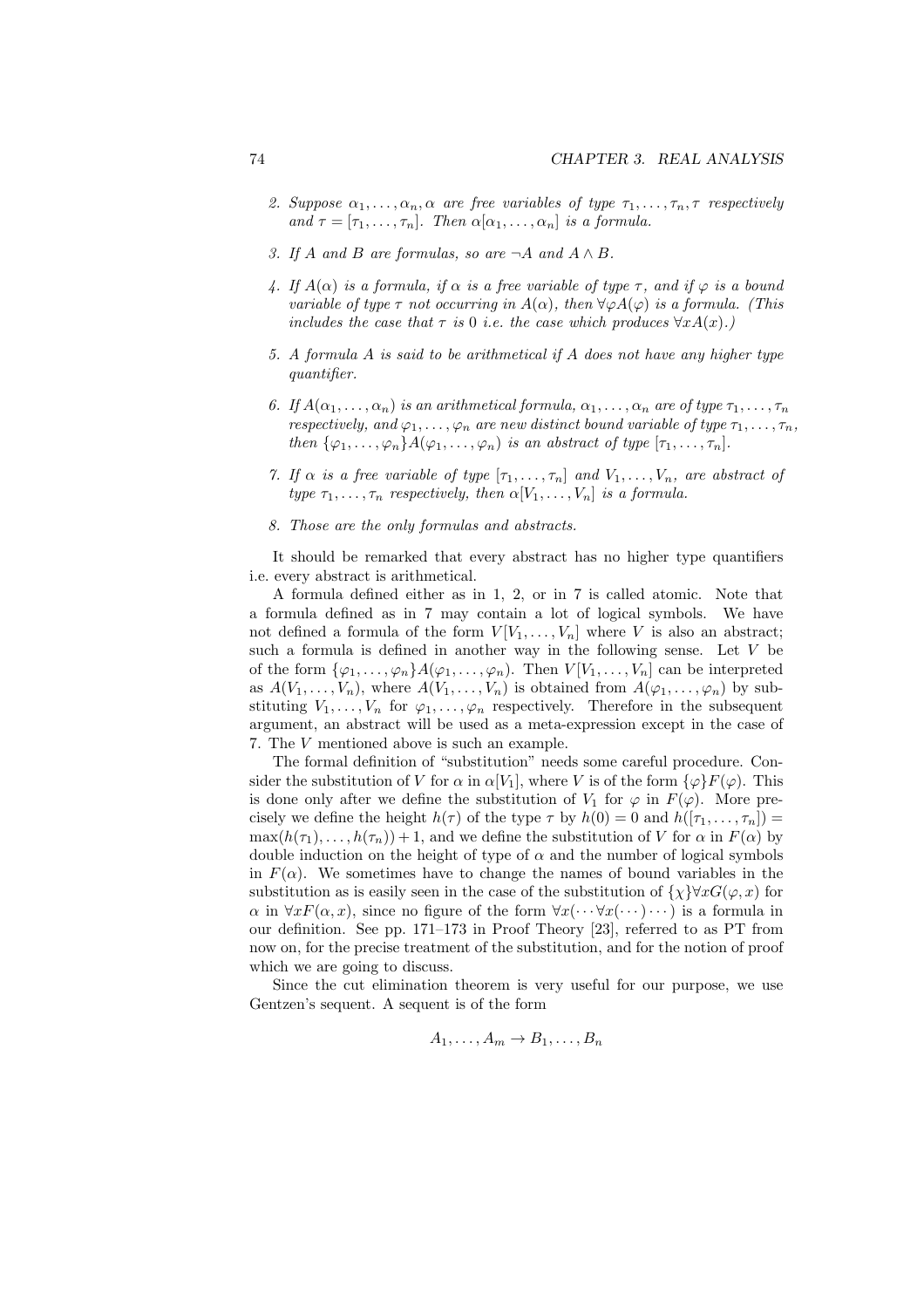where  $A_1, \ldots, A_m, B_1, \ldots, B_n$  are formulas and  $m, n = 0, 1, 2, \ldots, A_1, \ldots, A_m$ is called the antecedent of the sequent and  $B_1, \ldots, B_n$  is called the succedent of the sequent. The meaning of

$$
A_1, \ldots, A_m \to B_1, \ldots, B_n \text{ is } A_1 \wedge \cdots \wedge A_m \to B_1 \vee \cdots \vee B_n.
$$

We use Greek capital letters  $\Gamma$ ,  $\Pi$ ,  $\Delta$ ,  $\Lambda$ ,  $\Gamma_0$ ,  $\Gamma_1$ , ... to denote finite (possibly empty) sequences of formulas separated by commas.

**Definition 3.1.4.** *An inference is an expression of the form*

$$
\frac{S_1}{S} \quad or \quad \frac{S_1}{S} \frac{S_2}{S}
$$

*where S*1*, S*<sup>2</sup> *and S are sequents. S*<sup>1</sup> *and S*<sup>2</sup> *are called the upper sequents and S is called the lower sequent of the inference.*

Intuitively this means that when  $S_1(S_1 \text{ and } S_2)$  is (are) asserted, we can infer *S* from it (from them). We restrict ourselves to inferences obtained from the following rules of inferences, in which  $A, B, C, D, F(\alpha)$  denotes formulas.

#### **1)** Structural rules:

**1.1)** Weakening:

left: 
$$
\frac{\Gamma \to \Delta}{D, \Gamma \to \Delta}
$$
; right:  $\frac{\Gamma \to \Delta}{\Gamma \to \Delta, D}$ .

The formula *D* is called the weakening formula.

**1.2)** Contraction:

left: 
$$
\frac{D, D, \Gamma \to \Delta}{D, \Gamma \to \Delta}
$$
; right:  $\frac{\Gamma \to \Delta, D, D}{\Gamma \to \Delta, D}$ .

**1.3)** Exchange:

left: 
$$
\frac{\Gamma, C, D, \Pi \to \Delta}{\Gamma, D, C, \Pi \to \Delta}
$$
; right:  $\frac{\Gamma \to \Delta, C, D, \Lambda}{\Gamma \to \Delta, D, C, \Lambda}$ .

**1.4)** Cut:

$$
\frac{\Gamma \to \Delta, D \quad D, \Pi \to \Lambda}{\Gamma, \Pi \to \Delta, \Lambda}.
$$

The formula *D* is called the cut formula of this inference.

**2)** Logical rules:

**2.1)**

$$
\neg \text{ left: } \frac{\Gamma \to \Delta, D}{\neg D, \Gamma \to \Delta} \text{ ; } \neg \text{ right: } \frac{D, \Gamma \to \Delta}{\Gamma \to \Delta, \neg D}.
$$

The formulas  $D$  and  $\neg D$  are called the auxiliary formula and the principal formula, respectively, of this inference.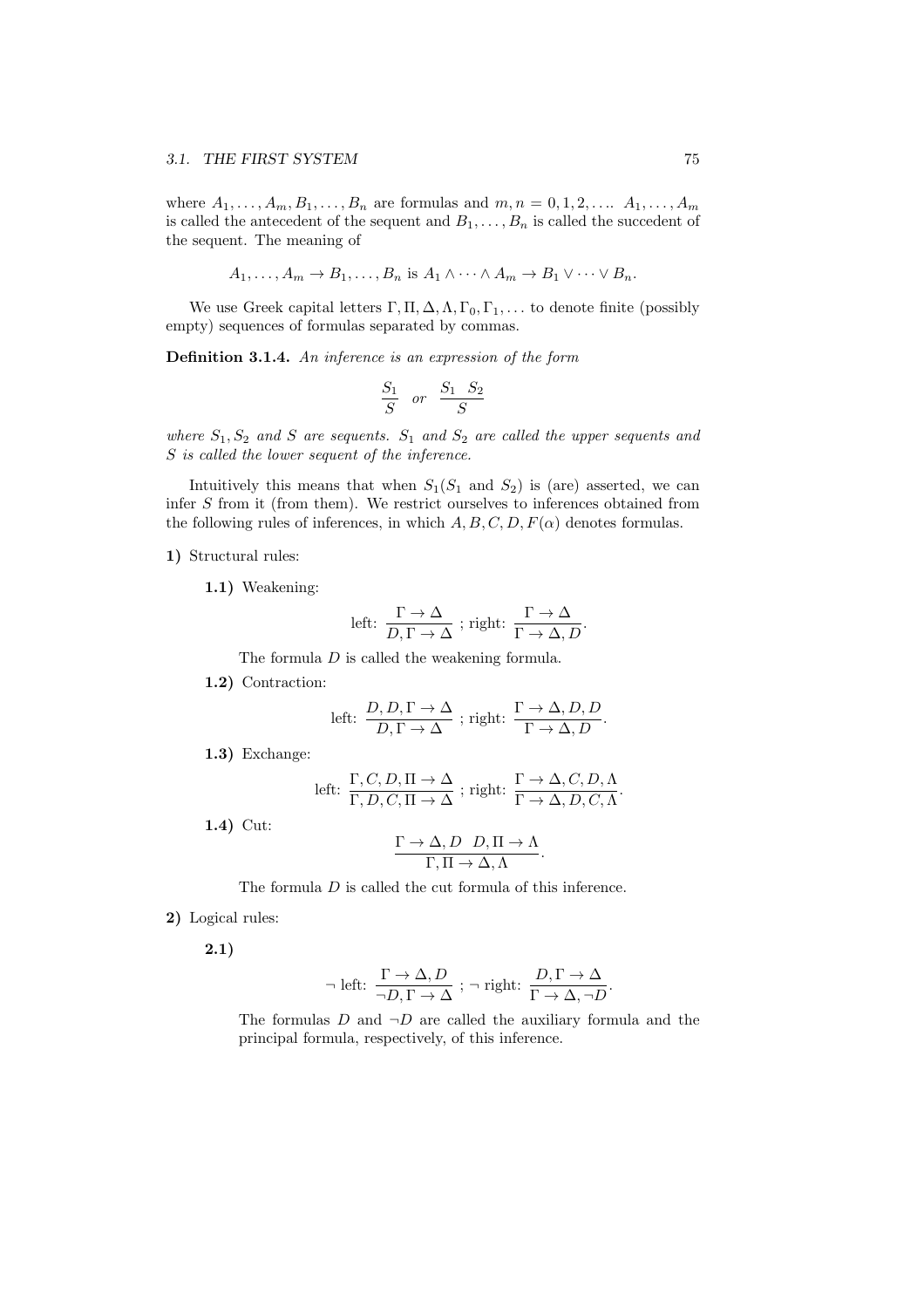.

**2.2)**

$$
\wedge \text{ left: } \frac{C, \Gamma \to \Delta}{C \wedge D, \Gamma \to \Delta} \text{ and } \frac{D, \Gamma \to \Delta}{C \wedge D, \Gamma \to \Delta};
$$

$$
\wedge \text{ right: } \frac{\Gamma \to \Delta, C \ \Gamma \to \Delta, D}{\Gamma \to \Delta, C \wedge D}.
$$

The formulas *C* and *D* are called auxiliary formulas and  $C \wedge D$  is called the principal formula of this inference.

$$
2.3)
$$

$$
\forall \text{ left: } \frac{F(V), \Gamma \to \Delta}{\forall \varphi F(\varphi), \Gamma \to \Delta} \; ; \; \forall \text{ right: } \frac{\Gamma \to \Delta, F(\alpha)}{\Gamma \to \Delta, \forall \varphi F(\varphi)}
$$

Where *V* is an arbitrary abstract with the same type as  $\varphi$  and  $\alpha$ does not occur in the lower sequent. The formulas  $F(V)$  and  $F(\alpha)$ are called auxiliary formulas and  $\forall \varphi F(\varphi)$  the principal formula. The  $\alpha$  in  $\forall$ : right is called the eigenvariable of this inference. Note that  $V, \varphi, \alpha$  may be of type 0, that is, they may be of the form  $t, x, a$ respectively. Note also that every abstract *V* is arithmetical.

*∀* left is equivalent to the arithmetical comprehension axioms which we prove later.

#### **Definition 3.1.5** (Formal proofs)**.**

*A proof P is a tree of finite sequents satisfying the following conditions:*

**1)** *The topmost sequents of P are of the form*

 $D \rightarrow D$ ,

*where D is an atomic formula.*

**2)** *Every sequent of P except the lowest one is an upper sequent of an inference whose lower sequent is also in P.*

*A topmost sequent of P is called an initial sequent. The unique lowest sequent of a proof P will be called the end-sequent of P. A proof with end-sequent S is called a proof of S.*

*Let us name our (logical) system LS. A sequent S is called provable (or provable in LS) if there is a proof of it.*

**Theorem 3.1.1.** *For every formula D,*

$$
D \to D
$$

*is provable.*

*Proof.* Immediate by the number of logical symbols in *D*.

 $\Box$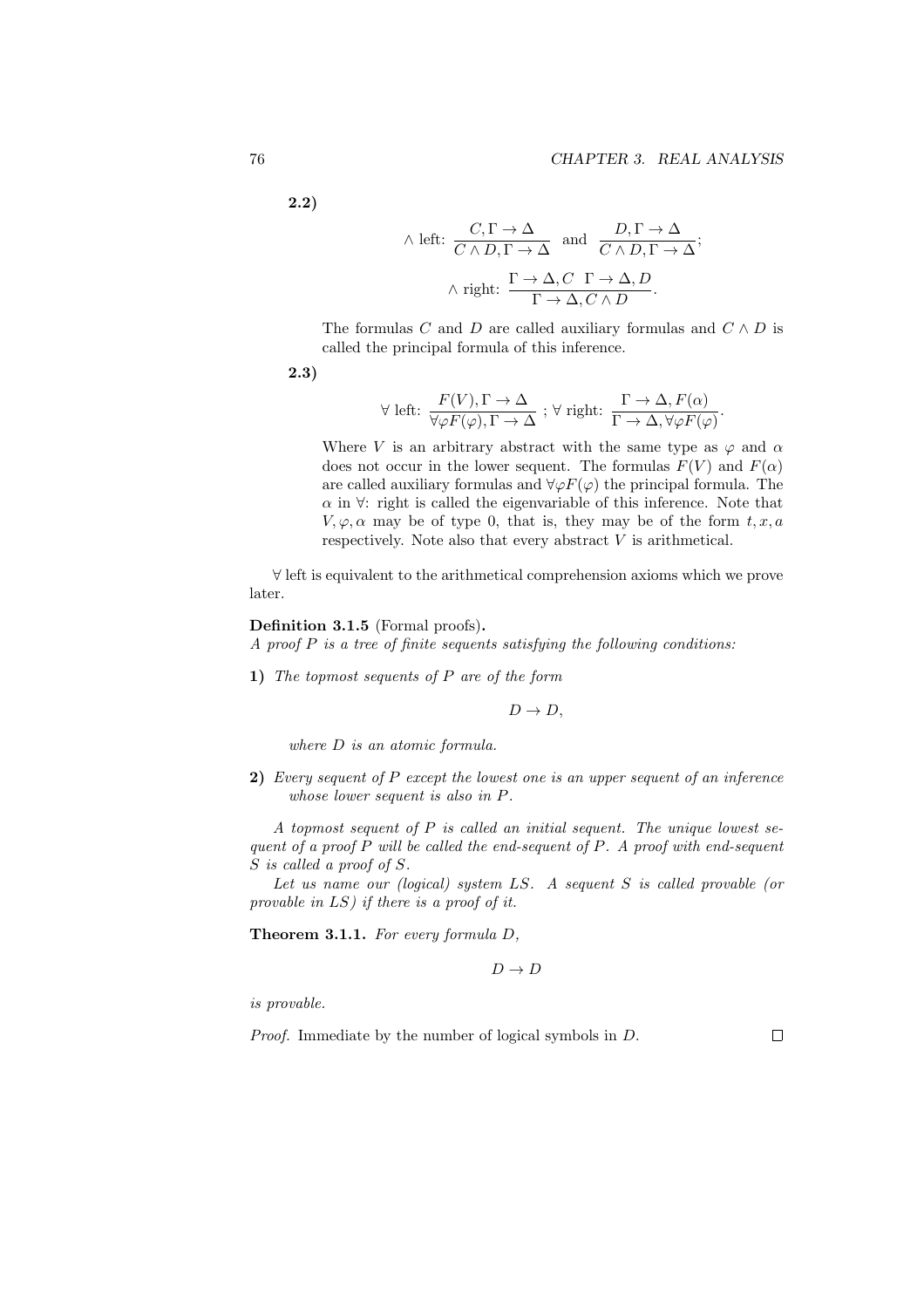**Theorem 3.1.2** (Cut elimination Theorem)**.** *If a sequent S is provable, then S is also provable without using cuts.*

*Proof.* Easily obtained from Gentzen's original proof of his Hauptsatz by defining the grade of the formula *A* by the following equation:

the grade of  $A = \omega \cdot a + b$ 

where  $a$  is the number of higher type quantifiers in  $A$  and  $b$  is the number of logical symbols in *A*. See PT for details.  $\Box$ 

We use  $\vee$ ,  $\supset$ ,  $\equiv$ ,  $\exists$  as combinations of  $\neg$ ,  $\wedge$ ,  $\forall$ . Here we give two example of inferences which will be used quite often.

1.

$$
\frac{A(0) \land \forall x (A(x) \supset A(x+1)) \supset \forall x A(x), \Gamma \to \Delta}{\forall \varphi(\varphi[0] \land \forall x (\varphi[x] \supset \varphi[x+1]) \supset \forall x \varphi[x]), \Gamma \to \Delta}
$$

where  $A(0)$  is arithmetical, that is, it has no higher type quantifiers.

2.

$$
\frac{\rightarrow \forall x (A(x) \equiv A(x))}{\rightarrow \exists \varphi \forall x (\varphi[x] \equiv A(x))}
$$

where  $A(x)$  is arithmetical, that is, it has no higher type quantifiers. Note that this inference is a combination of  $\neg$  left,  $\forall$  left, and  $\neg$  right. Formulas of this form are called arithmetical comprehension axioms. These are equivalent to *∀* left inferences.

#### **Definition 3.1.6** (Mathematical axioms)**.**

*The set of mathematical axioms consist of the following sentences.*

- *1. First order Peano axioms on* 0*,* 1*,* +*, ·, <,* =*. First order axioms of mathematical induction are excluded here since they are included in a higher type form.*
- *2. Mathematical induction (MI).*

$$
\forall \varphi(\varphi[0] \land \forall x(\varphi[x] \supset \varphi[x+1]) \supset \forall x \varphi[x])
$$

*3. Equality axiom (EQ).*

$$
\forall \varphi \forall \forall y (x = y \land \varphi[x] \supset \varphi[y]).
$$

The set of these sentences will be denoted by  $\Gamma_0$ . The first system of finite type arithmetic,  $FA<sub>1</sub>$ , is the system with the logical system LS and the mathematical axioms of  $\Gamma_0$ , that is,  $\Gamma \to \Delta$  is provable in FA<sub>1</sub> iff  $\Gamma, \Gamma_0 \to \Delta$  is provable in LS. Also *A* is provable in FA<sub>1</sub> iff  $\Gamma_0 \rightarrow A$  is provable in LS.

**Theorem 3.1.3.** *Our first system FA*<sup>1</sup> *is a conservative extension of (first order) Peano arithmetic.*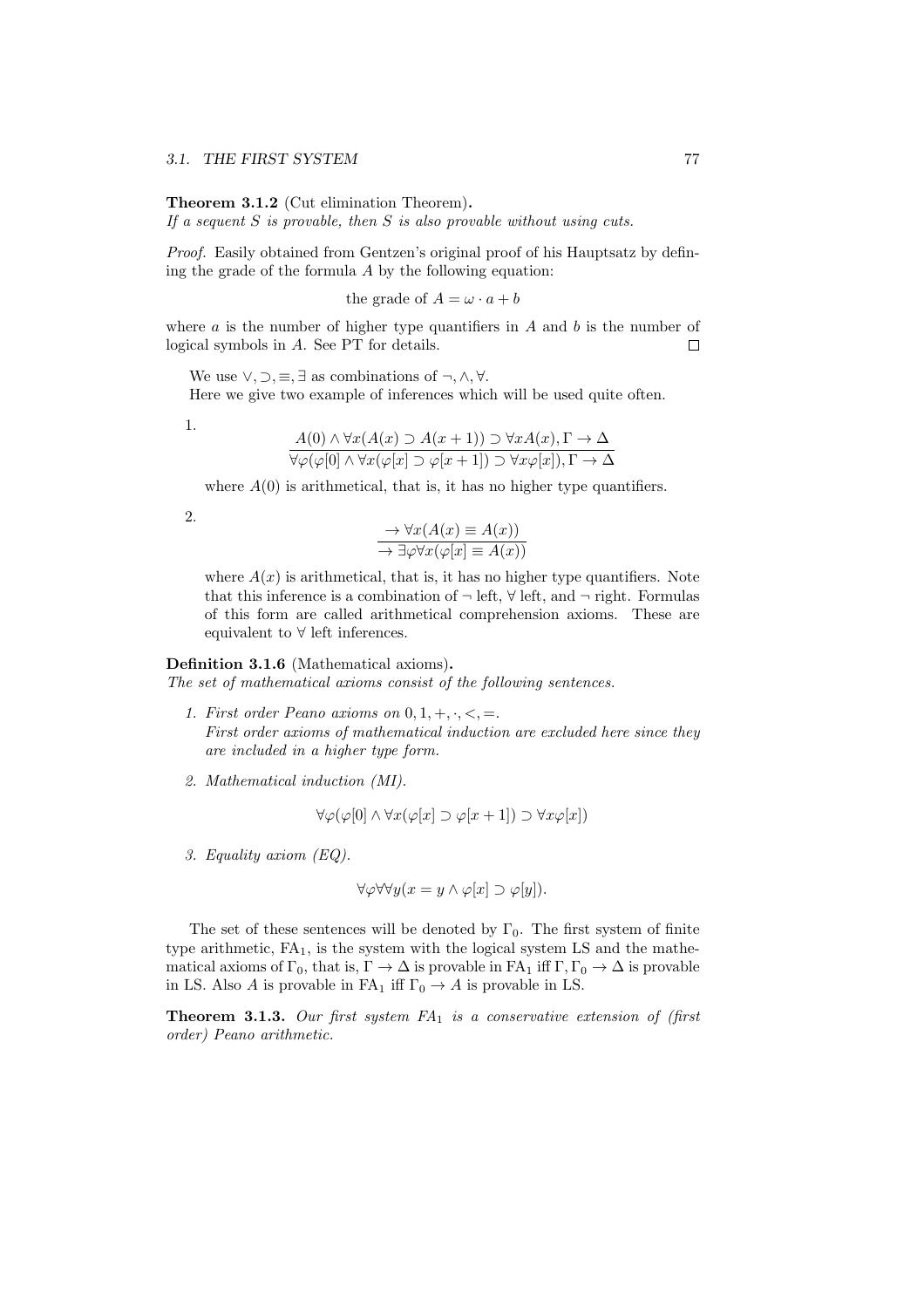*Proof.* (Cf. Problem 16. 10. in PT) Let *A* be a first order formula. Suppose that  $A$  is provable in FA<sub>1</sub>. By the cut elimination theorem, there exists a cutfree proof *P* of

$$
\Gamma_0 \to A.
$$

Observe the following.

- **1)** There is no higher type  $\forall$  right in *P* since *A* does not have any higher type quantifiers. Higher type quantifiers in  $\Gamma_0$  should be introduced by *∀* left, and therefore higher type quantifiers introduced by *∀* right cannot disappear without cuts.
- **2)** In the same way as in 1), all higher type quantifiers introduced by *∀* left are *∀φ* the outermost logical symbol in MI or EQ.
- **3)** Because of 1), one can replace all higher type free variables by

$$
0=0.
$$

**4)** By 2) and 3), we can replace

$$
\frac{A(0) \land \forall x (A(x) \supset A(x+1)) \supset \forall x A(x), \Gamma \to \Delta}{\forall \varphi(\varphi[0] \land \forall x (\varphi[x] \supset \varphi[x+1]) \supset \forall x \varphi[x]), \Gamma \to \Delta}
$$

and

$$
\frac{\forall x \forall y (A(x) \land x = y \supset A(y)), \Gamma \to \Delta}{\forall \varphi \forall x \forall y (\varphi[x] \land x = y \supset \varphi[y]), \Gamma \to \Delta}
$$

by

$$
\frac{A'(0) \wedge \forall x (A'(x) \supset A'(x+1)) \supset \forall x A'(x), \Gamma \to \Delta}{\forall z_1 \cdots \forall z_m (A'(0) \wedge \forall x (A'(x) \supset A'(x+1)) \supset \forall x A'(x)), \Gamma \to \Delta}
$$

and

$$
\frac{\forall x \forall y (A'(x) \land x = y \supset A'(y)), \Gamma \to \Delta}{\forall z_1 \cdots \forall z_m \forall x \forall y (A'(x) \land x = y \supset A'(y)), \Gamma \to \Delta}
$$

where two lines between the upper sequent and the lower sequent indicate several inferences and  $\forall z_1 \cdots \forall z_m$  quantifies all free variables in  $A'(0)$ . Then MI and EQ become finitely many instances of first order mathematical induction and the first order equality axioms. Therefore the theorem is proved.

 $\Box$ 

The system  $FA<sub>1</sub>$  is the one in which we will develop classical analysis.

**Theorem 3.1.4.** *Let A*(*a*) *be a formula, possibly with higher type quantifiers. Then*

$$
\forall x \forall y (A(x) \land x = y \supset A(y))
$$

*is FA*1*-provable.*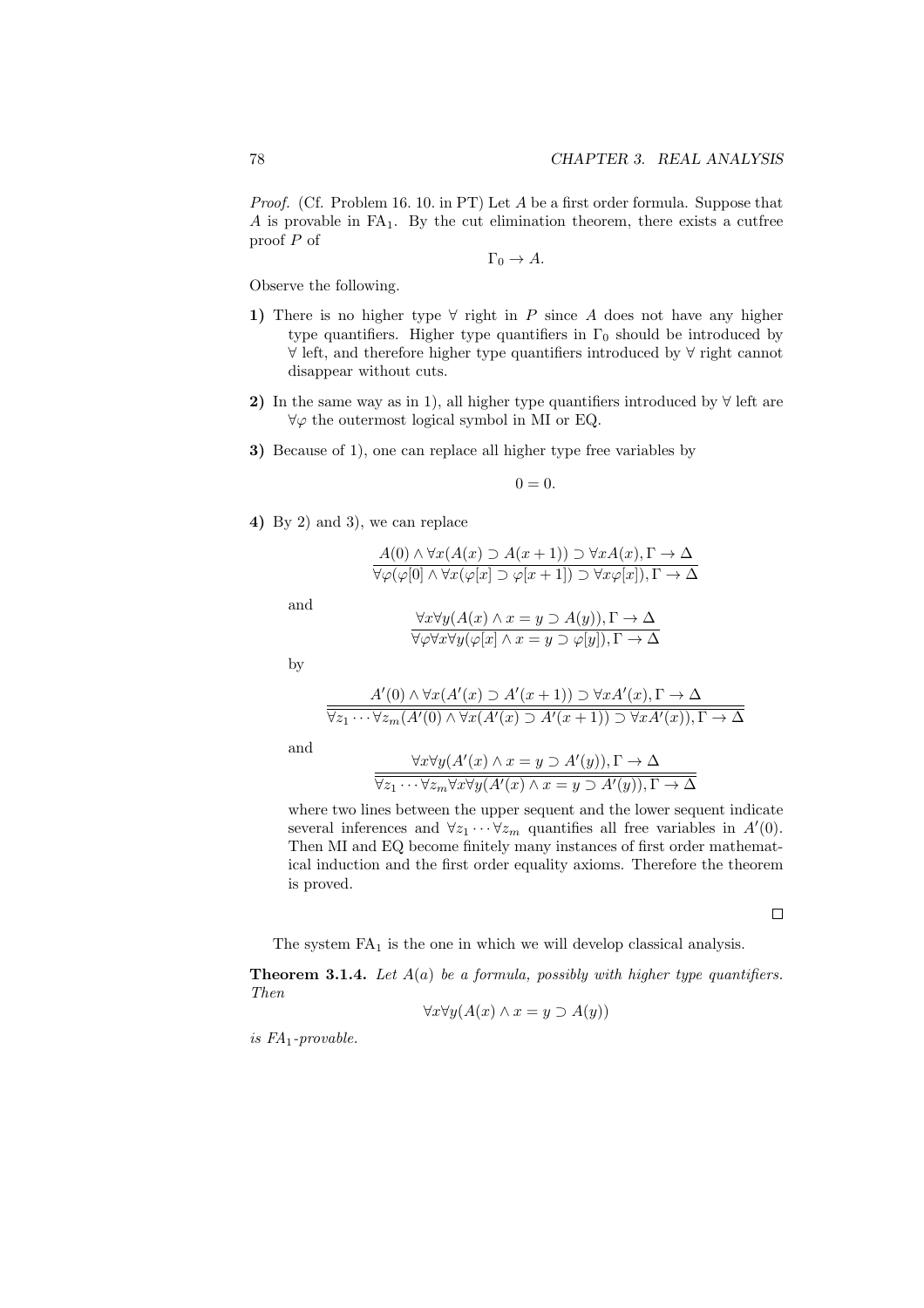*Proof.* Immediate by mathematical induction on the number of logical symbols in  $A(a)$ .  $\Box$ 

Note that the analogy of Theorem 3.1.4 for MI is not possible. This is easily seen as follows. If such an analogy can be proved, then by *§*18. in PT, the truth definition of the first order Peano arithmetic can be established in  $FA<sub>1</sub>$  which contradicts Theorem 3.1.3.

In our original lecture notes, we used a different system from  $FA<sub>1</sub>$ . We would like to explain the situation here. We denote the logical system in the lecture notes by and the mathematical system there by  $FA'_{1}$ . LN is obtained from LS by restricting *∀* left in the following way. Which makes LN weaker than LS.

*∀* left in LN

$$
\frac{F(V), \Gamma \to \Delta}{\forall \varphi F(\varphi), \Gamma \to \Delta} \text{ or } \frac{F(\alpha), \Gamma \to \Delta}{\forall \varphi F(\varphi), \Gamma \to \Delta}
$$

where  $V$  does not have higher type free variables. Through LN is weaker than LS, mathematical axioms in  $FA'$  is stronger than the mathematical axioms in  $FA<sub>1</sub>$ .

**Definition 3.1.7.** *Mathematical axioms in F A′* 1 *. The set of mathematical axioms consist of the following formulas.*

- *1. Peano axioms on* 0*,* 1*,* +*, ·, <,* =*.*
- *2. Mathematical induction (MI') in the strongest form, viz., for any formula of our language, say A*(*a*)*, the following is an instance of MI':*

$$
\forall Y_1 \cdots \forall Y_m (A'(0) \land \forall x (A'(x) \supset A'(x')) \supset \forall x A'(x)),
$$

*where A′* (0) *is obtained from A*(0) *by replacing all the free variables by distinct bound variables*  $Y_1, \ldots, Y_m$  *(hence*  $Y_1, \ldots, Y_m$  *are not necessarily of type* 0*).*

*3. Equality axiom (EQ) is introduced in the following form: for every A*(*a*)*,*  $\forall Y_1 \cdots \forall Y_m \forall x \forall y (x = y \supset (A'(x) \equiv A'(y))),$  where A' and  $Y_1, \ldots, Y_m$  have *the same meaning as in 2.*

The set of these formulas will be called Γ*′* 0 . The system FA*′* 1 is the one with the logical system LN and the mathematical axioms of Γ*′* 0 . Note that a formula *A* (of our language) is provable in  $FA'$  if and only if  $\Gamma \to A$  is provable in LN, where  $\Gamma$  is a finite subset of  $\Gamma'_{0}$ . Therefore we identify those two statements. Also, we write  $\Gamma'_0 \to A$  in order to express that  $\Gamma \to A$  is provable for some finite Γ.

**Theorem 3.1.5.** *FA′* 1 *is a conservative extension of (first order) Peano arithmetic.*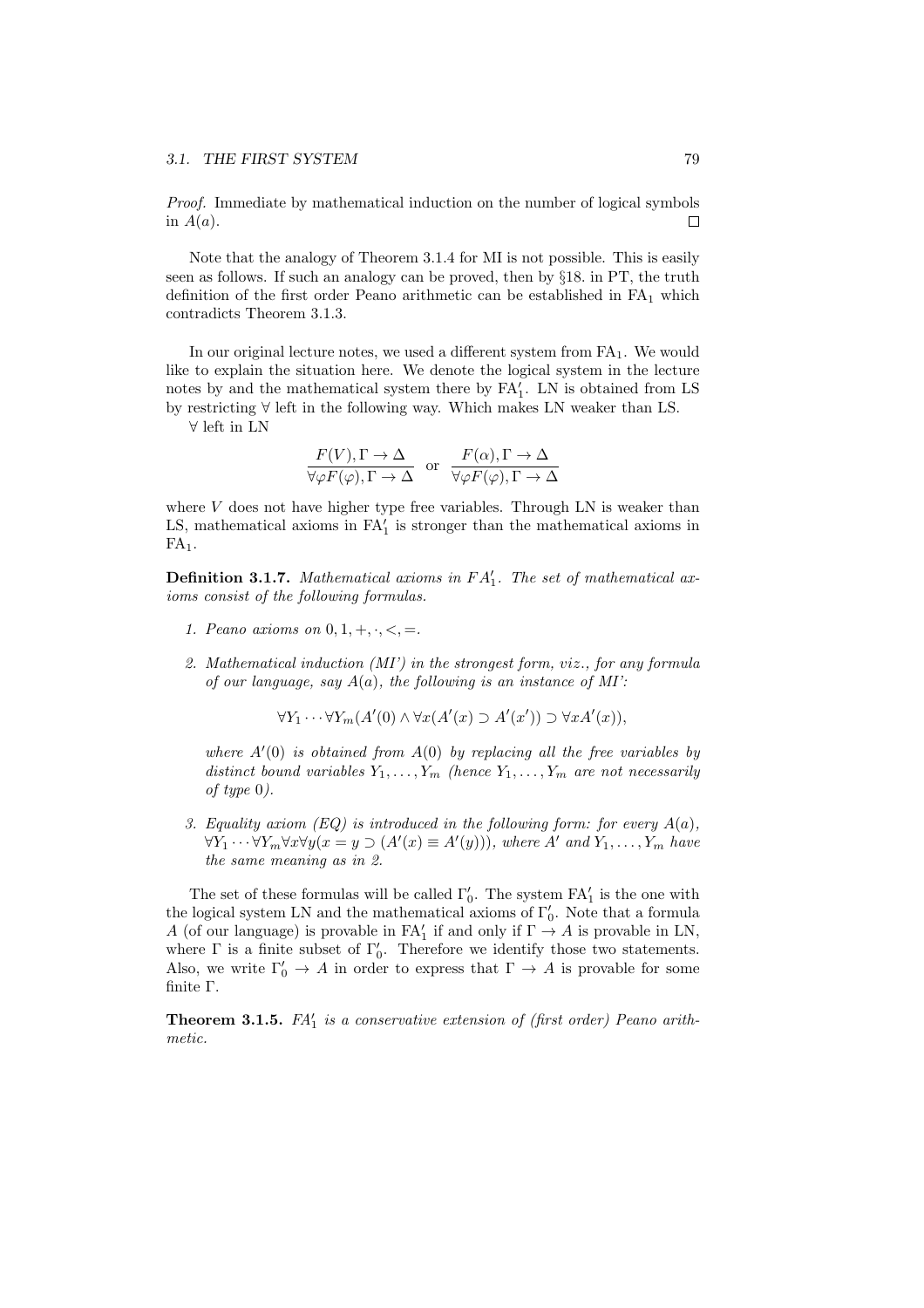*Proof.* Let *A* be an arithmetical formula (without any higher type variable). Suppose  $\Gamma'_0 \to A$  is provable (in LN). We wish to show that  $\to A$  is provable in Peano arithmetic.

Let  $\tau$  be the type of a quantifier which occurs in the proof. Consider all the uses of  $\forall$  left of type  $\tau$  in the proof and let those abstracts be  $V_1, \ldots, V_n$ . In order to simplify the notation, we write each of those as  $V_j(a)$ :  $\{\varphi_1, \ldots, \varphi_i\} A(\varphi_1, \ldots, \varphi_i, a),$ where *a* represents all the free variables of type 0 in  $V_i$ .

Case 1)  $n = 0$ . Consider  $\{\varphi_1, \ldots, \varphi_i\}(0 = 0)$ . This is the "type  $\tau$  version" of  $0 = 0$ , which we may call U temporarily. We will replace each variable of type *τ* by *U* and knock off excessive inferences throughout the proof.

Such replacement is defined by induction on the number of logical symbols in a formula or abstract. A free variable of type  $\tau$ , say  $\alpha^{\tau}$  occurs either in the form  $\alpha^{\tau}[\cdots]$  or  $\alpha[\cdots \alpha^{\tau}, \cdots]$ . In the first case, replace the entire part by  $0 = 0$ . In the latter, replace  $\alpha^{\tau}$  by *U*. For other formulas, the replacement is defined from the induction hypothesis. For example, if  $F(\varphi)$  has been converted to *F*<sup>'</sup>( $\varphi$ ) and  $\varphi$  is not of type *τ*, then  $\forall \varphi F(\varphi)$  is transformed to  $\forall \varphi F'(\varphi)$ . If  $F(\varphi)$ has been converted to  $F'(\varphi)$  and  $\varphi$  is of type  $\tau$ , then  $\forall \varphi F(\varphi)$  is transformed to  $F'(U).$ 

It is obvious that initial sequents are converted to the initial sequents: In *∀* right, say  $\frac{\Gamma \to \Delta, F(\alpha^{\tau})}{\Gamma \to \Delta, \Delta, \Delta, F(\alpha^{\tau})}$ ,

$$
sgn, say \ \overline{\Gamma \to \Delta, \forall \varphi F(\varphi)}
$$

the upper sequent has turned to  $\Gamma' \to \Delta'$ ,  $F'(U)$ . Eliminate this inference. We treat *∀* left in a similar manner. Consider a use of *∀* left whose abstract is not of type *τ* :

$$
\frac{F(V), \Gamma \to \Delta}{\forall \varphi F(\varphi) : \Gamma \to \Delta}
$$

where the type of *V* is not  $\tau$ . Recall that *V* contains no higher order free variables. This part is transformed to

$$
\frac{F'(V), \Gamma' \to \Delta'}{\forall \varphi F'(\varphi), \Gamma' \to \Delta'}
$$

which is another *∀* left.

The endsequent does not contain higher order free variables, hence remains unchanged through the process.

Case 2)  $n > 0$ . For this case we first define a transformation of formulas in  $P$  in a manner that the resulting formulas are rid of quantifiers of type *τ*. Let  $∀φF(φ)$  be a formula where *φ* is of type *τ*. Then change  $∀φF(φ)$  to  $\forall x F'(V_1(x)) \land \forall x F'(V_2(x)) \land \cdots \land \forall x F'(V_n(x))$ , where *F*' is the transformation of *F*, which has already been defined. The transformation of an arbitrary formula should be obvious.

Next we prove the following statement:

( *∗* ) Given a sequent in *P*, say

$$
\Gamma(\alpha_1,\ldots,\alpha_m)\to\Delta(\alpha_1,\ldots,\alpha_m),
$$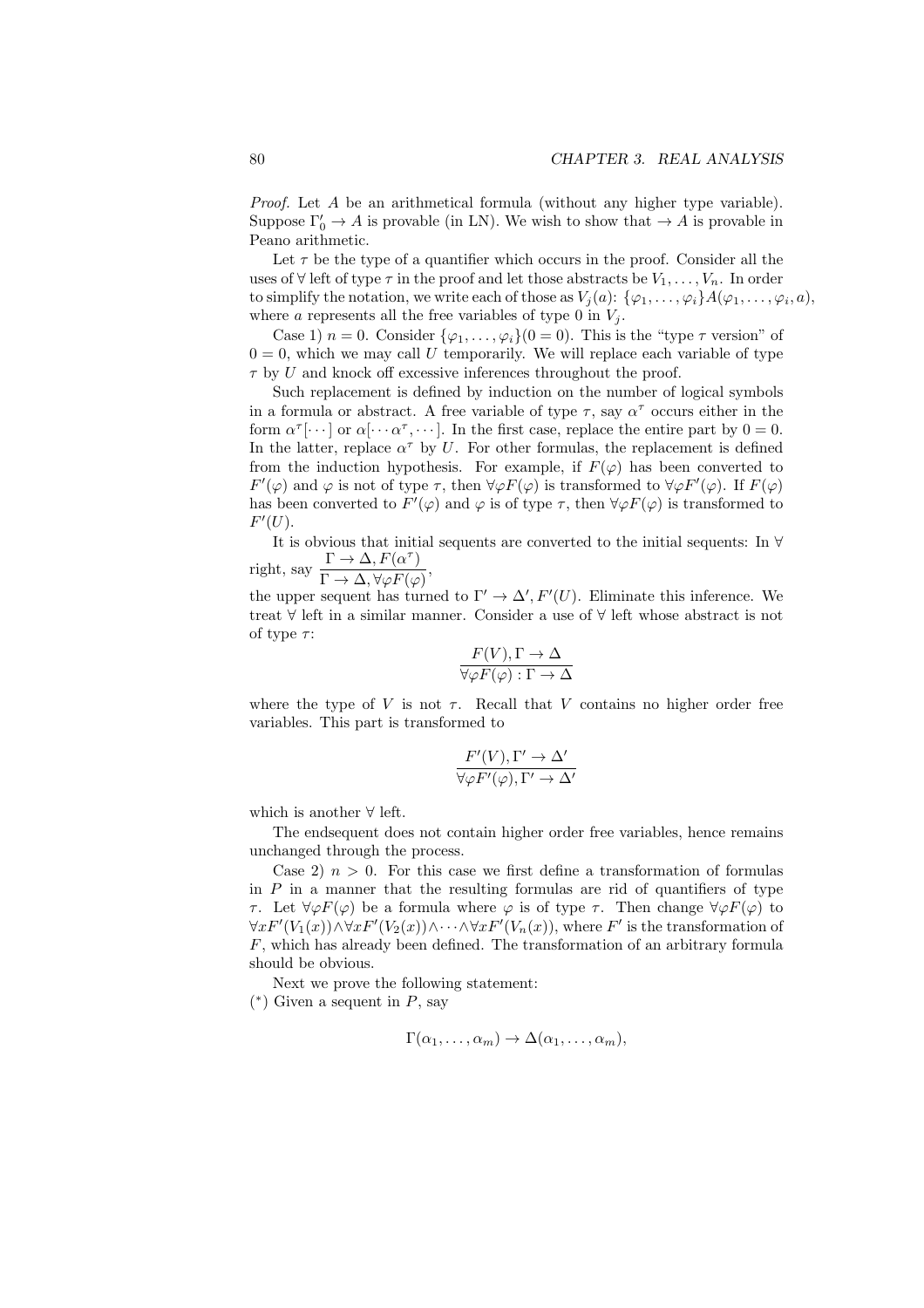where  $\alpha_1, \ldots, \alpha_m$  are all the free variables in the sequent whose type is  $\tau$ , we can construct a proof of a sequent

$$
\Gamma'(V_{i_1}(a_1),...,V_{i_m}(a_m)) \to \Delta'(V_{i_1}(a_1),...,V_{i_m}(a_m)),
$$

where  $V_{i_j}$  is any one of  $V_1, \ldots, V_n$ , where  $a_1, \ldots, a_m$  are new, mutually distinct free variables,  $\Gamma'$  and  $\Delta'$  are obtained from  $\Gamma$  and  $\Delta$  respectively by replacing all the quantifiers of type  $\tau$  by those of first order in a manner as described above, and the proof of this sequent does not contain any quantifier of type  $\tau$ .

Notice that there can be  $n^m$  of those sequents.

<sup>1°</sup>. Initial sequents. Suppose  $S(\alpha_1, \ldots, \alpha_m)$  is an initial sequent in *P* and  $\alpha_1, \ldots, \alpha_m$  are all the free variables of type  $\tau$  in *S*. Then *S* is transformed to *S'* by the first transformation.  $S'(V_{i_1}(a_1), \ldots, V_{i_m}(a_m))$  is a sequent of the form  $D \to D$  which does not contain any quantifier of type *τ* . So it is provable without any quantifiers of type *τ* .

2°. 
$$
\forall
$$
 left of type  $\tau$  of the form  $\frac{F(V_i(a)), \Gamma \to \Delta}{\forall \varphi F(\varphi), \Gamma \to \Delta}$ .  
Let us denote the upper sequent by  $F(V_i(a), \alpha_1, ..., \alpha_m), \Gamma(\alpha_1, ..., \alpha_m) \to \Delta(\alpha_1, ..., \alpha_m)$ . It has been changed to:

$$
F'(V_i(a), V_{i_1}(a_1), \ldots, V_{i_m}(a_m)), \Gamma'(\cdots) \to \Delta'(\cdots).
$$

By adding some logical inferences, we can deduce:

$$
\forall x F'(V_1(x), V_{i_1}(a_1), \dots, V_{i_m}(a_m)) \land \dots
$$
  

$$
\land \forall x F'(V_n(x), V_{i_1}(a_1), \dots, V_{i_m}(a_m)), \Gamma'(\dots) \to \Delta'(\dots).
$$

<sup>3</sup><sup>*ο*</sup>**.**  $\forall$  left of type *τ* of the form  $\frac{F(\alpha_k), \Gamma \to \Delta}{\forall \varphi F(\varphi), \Gamma \to \Delta}$ . The upper sequent can be transformed to:

$$
F'(V_{i_k}(a_k), V_{i_1}(a_1), \ldots, V_{i_m}(a_m)), \Gamma'(\cdots) \to \Delta'(\cdots),
$$

for any given  $V_{i_1}(a_1), \ldots, V_{i_k}(a_k), \ldots, V_{i_n}(a_m)$ . By adding some logical inferences, we obtain

$$
\forall x F'(V_1(x), V_{i_1}(a_1), \cdots, V_{i_m}(a_m)) \wedge \cdots
$$
  

$$
\wedge \forall x F'(V_n(x), V_{i_1}(a_1), \ldots, V_{i_m}(a_m)), \Gamma'(\cdots) \to \Delta'(\cdots).
$$

 $4^\circ$  **·**  $\forall$  right of type *τ* :  $\frac{\Gamma \rightarrow \Delta, F(\alpha_k)}{\Gamma \rightarrow \Delta, \sqrt{F(\alpha_k)}}$  $\frac{1}{\Gamma \to \Delta, \forall \varphi F(\varphi)}$ .

Let  $\tilde{\alpha}$  be the sequence of free variables in the lower sequent, say  $\alpha_1, \ldots, \alpha_m$ , where  $\alpha_k$  is missing. Let us denote the upper sequent by  $\Gamma(\tilde{\alpha}) \to \Delta(\tilde{\alpha}), F(\alpha_k, \tilde{\alpha})$ and let us denote the sequence of abstracts  $V_1(a_1), \ldots, V_m(a_m)$  where  $V_k$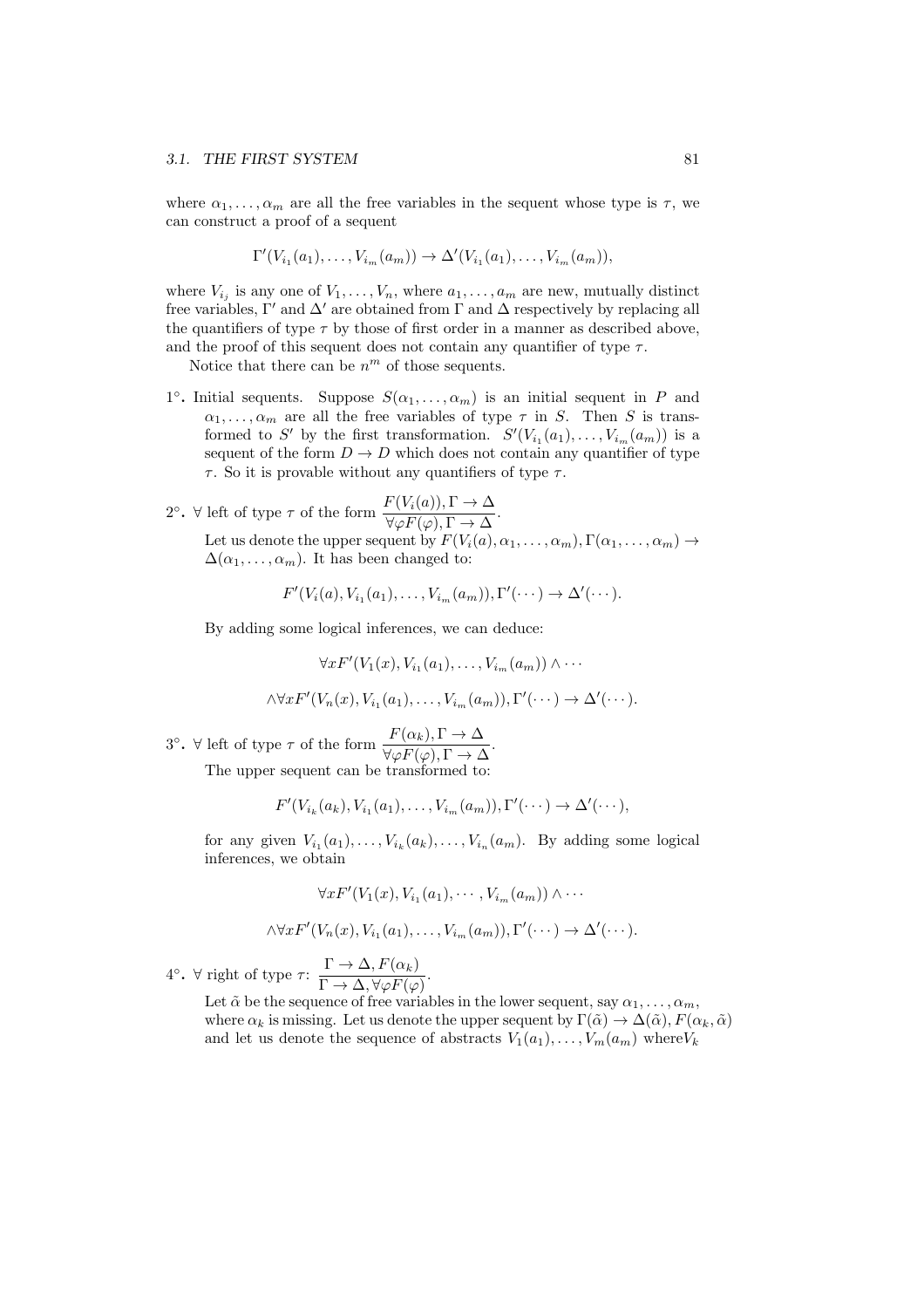is missing by  $\tilde{V}$ . Consider any number  $i_k$  such that  $1 \leq i_k \leq n$ . Then we have  $\Gamma'(\tilde{V}) \to \Delta'(\tilde{V}), F'(V_{i_k}(a_k), \tilde{V})$ , from which we obtain

$$
\Gamma'(\tilde{V}) \to \Delta'(\tilde{V}), \ \forall x F'(V_{i_k}(x), \tilde{V}).
$$

Since  $i_k$  is arbitrary, it follows that

$$
\Gamma'(\tilde{V}) \to \Delta'(\tilde{V}), \ \forall x F'(V_1(x), \tilde{V}) \wedge \cdots \wedge \forall x F'(V_n(x), \tilde{V}).
$$

<sup>5</sup>  $\cdot$   $\forall$  left whose type is not *τ* :  $\frac{F(U), \Gamma \rightarrow \Delta}{\sqrt{F(V), \Gamma}}$  $\frac{P(\sigma)}{\forall \varphi F(\varphi), \Gamma \to \Delta}.$ The upper sequent has been transformed to:

$$
F'(U, V_{i_1}(a_1), \ldots), \; \Gamma'(\cdots) \to \Delta'(\cdots).
$$

So we obtain

$$
\forall \varphi F'(\varphi, V_{i_1}(a_1), \ldots), \ \Gamma'(\cdots) \to \Delta'(\cdots).
$$

Other cases can be treated similarly.

Thus, one by one, we can eliminate quantifiers of higher type and in the end we obtain a first order proof of  $\Gamma''_0 \to A$ , where  $\Gamma''_0$  does not contain any higher order variables. Each formula of Γ*′′* 0 is an instance of an axiom of Peano arithmetic, hence *A* is provable in Peano arithmetic.

(We must of course see that  $\Gamma''_0$  consist of first order instances of  $\Gamma'_0$ . Suppose, for instance,  $\forall \varphi F(\varphi)$  is an induction formula. This part is transformed to  $\forall x F(V_1(x), a) \land \cdots \land \forall x F(V_n(x), a)$ , which can still serve as an induction formula.)  $\Box$ 

As I explained immediately after Theorem 3.1.4, the union of  $FA<sub>1</sub>$  and  $FA'<sub>1</sub>$ is not a conservative extension of Peano arithmetic.

In my lecture notes, I actually carried out everything in  $FA<sub>1</sub>$  but pretended that I did so in FA*′* 1 . Let me explain it here.

Suppose that the following inference is an inference in LS but not an inference in LN.

$$
\frac{F(V(\alpha_1,\ldots,\alpha_n)),\Gamma\to\Delta}{\exists\chi F(\chi),\Gamma\to\Delta}
$$

where  $\alpha_1, \ldots, \alpha_n$  are all higher type free variables in  $V(\alpha_1, \ldots, \alpha_n)$ . Then the following is an inference in LN.

$$
\frac{F(V(\alpha_1,\ldots,\alpha_n)),\Gamma \to \Delta}{\exists \chi F(\chi(\alpha_1,\ldots,\alpha_n)),\Gamma \to \Delta}.
$$

Of course,  $\exists \chi F(\chi(\alpha_1, \ldots, \alpha_n))$  and  $\exists \chi F(\chi)$  are different but have the same mathematical interpretation. Therefore one can claim that one is doing in FA*′* 1 when he is actually doing in  $FA<sub>1</sub>$  since he is only skipping some transformation and the result would be the same for an arithmetical sentence. However in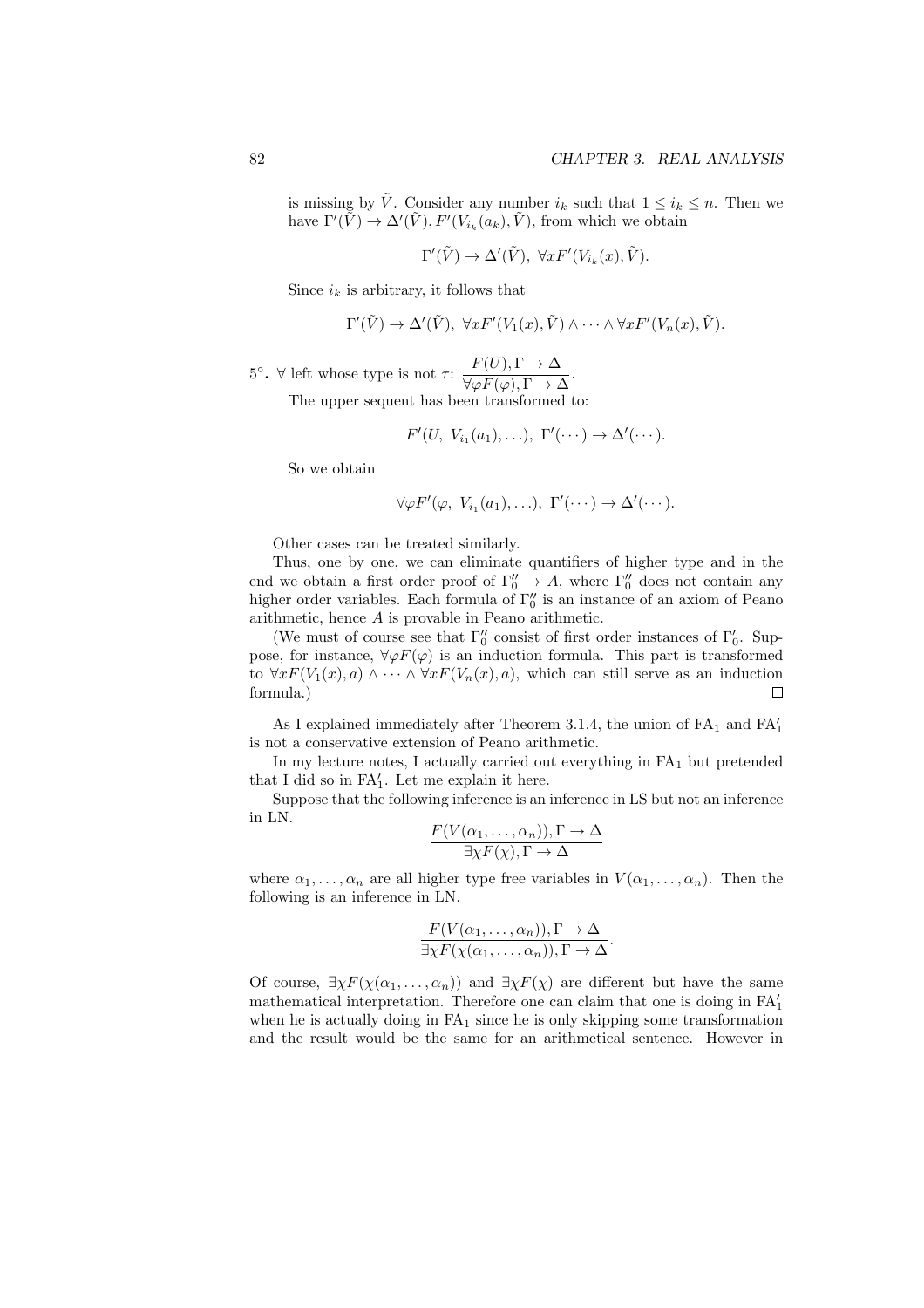practice this transformation is extremely complicated as is easily seen in the following example. Suppose we proved the following formula in FA*′* 1

$$
\forall \xi F(\alpha, \beta, \xi(\alpha, \beta)).
$$

In order to apply this theorem for some special case, we have to change this theorem to the form

$$
\forall \xi F(\alpha, \beta, \xi(\alpha, \beta, \gamma)).
$$

In general, we should prove infinitely many instances of the form

$$
\forall \xi F(\alpha,\beta,\xi(\alpha,\beta,\gamma_1,\gamma_2,\ldots)).
$$

The reason that I pretended to take the complicated system FA*′* 1 in the place of  $FA<sub>1</sub>$  is the following. Kreisel strongly insisted that one should take the strongest form of mathematical induction, that is, MI<sup>'</sup> in FA<sup>'</sup><sub>1</sub>. This made me believe that there would be some important theorem where MI*′* would be essential and that the complication in FA*′* <sup>1</sup> might be worthwhile. However in my case study, I have not encountered any such case and I am returning to my original system. Besides,  $FA_1$  would be much better for producing (nonprimitive) recursive functions by interpreting the theorems in analysis. If we try to build a measure theory in our framework, then the situation seems to be different. Consider for example hypothesis of the form

#### *∀n* (*X<sup>n</sup>* is measurable)

where  $X_n$  is an arithmetically defined sequence of sets of reals. We cannot in general find an arithmetically defined sequence  $M_n$  of measures of  $X_n$ . Then we use instead the hypothesis of *measured* sequence of sets i.e. a pair of sequences  $(X_n, M_n)$  and the hypothesis

*∀n* ( $M_n$  is the measure of  $X_n$ ).

Now we have to do with measured sequences whenever we speak of measurable sequences in the usual texts. Since  $(M_n$  is the measure of  $X_n$ ) is quite a complicated predicate, we have to use the whole induction in this situation. See [10] and [11] for this matter.

There is also a temptation to use a stronger system than  $FA<sub>1</sub>$  provided that the system is a conservative extension of Peano arithmetic. However in a sense, if the system is weaker, the result is better. And also  $FA<sub>1</sub>$  is the system most likely to have a good interpretation for our program to produce mathematical (nonprimitive recursive functions).

#### **3.2 The second system**

Our first system,  $FA<sub>1</sub>$ , is not convenient in practice when we wish to develop analysis, hence the introduction of the second system, FA, which is equivalent to  $FA<sub>1</sub>$  but formulated in a slightly different way. It is, in its mathematical context, the system of rational numbers.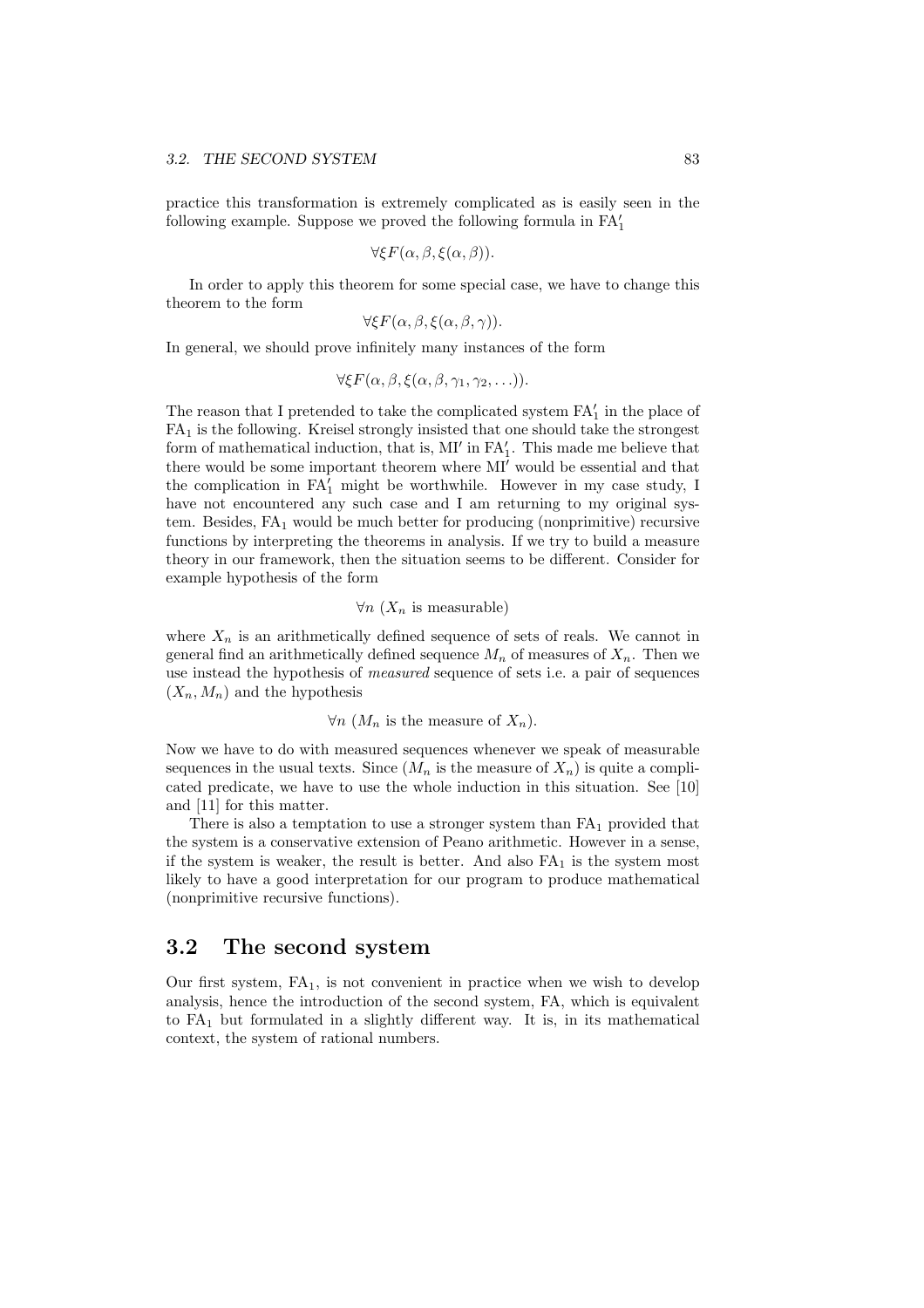**Definition 3.2.1.** *In addition to the symbols of FA*1*, FA has the following as primitive symbols (constants).*

> *Unary predicate* : *N* : *Binary predicate* :  $\leq$ . *The intended meanings of those constants are* : *N*(*a*)

*means* "*a is a natural number*" and  $a < b$  *means* "*a is equal to or less than b*".

**Definition 3.2.2.** *The logical system for FA is LS defined in §3.1. The mathematical axioms for FA, say* Γ˜*, are essentially those of Peano's for natural numbers and the axioms on rationals*

- *1.*  $N(0)$ ;  $\forall x (N(x) \supset N(x+1))$
- *2. Eq: Equality axioms.*
- *3. MI: Mathematical induction is formulated in the form:*

*∀* $\varphi$ ( $\varphi$ [0]  $\wedge$   $\forall$ *x*( $N(x)$   $\wedge$   $\varphi$ [*x*]  $\supset \varphi$ [*x* + 1])  $\supset \forall$ *x*( $N(x)$   $\supset \varphi$ [*x*])).

- *4. Axioms on* 0*,* 1*,* + *and ·, relativized to N. ∀x*(*N*(*x*) ∧ *N*(*y*) ⊃ *x* + (*y* + 1) = (*x* + *y*) + 1) *is such an axiom.*
- *5. Axioms on*  $+$ *,*  $-$ *,*  $\cdot$  *and*  $\div$  *(for rationals as a field). Examples.*  $\forall x \forall y (x + y = y + x)$ ;

$$
\forall x \forall y \forall z (y \neq 0 \supset (x/y = z \equiv x = yz)).
$$

*6. Relating N to rationals*

$$
\forall x \exists y \exists z (0 < x \supset N(y) \land N(z) \land z \neq 0 \land x = y/z).
$$

It can be easily shown that the axioms of the second system are interpretable in the first system, hence the second system is also a conservative extension of Peano arithmetic. (Define rationals as the equivalence classes of pairs of natural numbers, using a pairing function.)

It is in this system, FA, we are going to carry our analysis.

*Remark*. For the proof of the fact that FA is a conservative extension of Peano arithmetic, we would like to add the following explanation. First make a standard interpretation of FA in FA1. Then let *A* be a first order formula in *F A*1. It is easily seen that

$$
A \equiv A^N
$$

is provable in  $FA<sub>1</sub>$  by mathematical induction on the number of logical symbols in *A*, where  $A^N$  is obtained from *A* by replacing  $\forall x$  by  $\forall x (N(x) \supseteq)$ . From this follows the theorem that FA is a conservative extension of Peano arithmetic.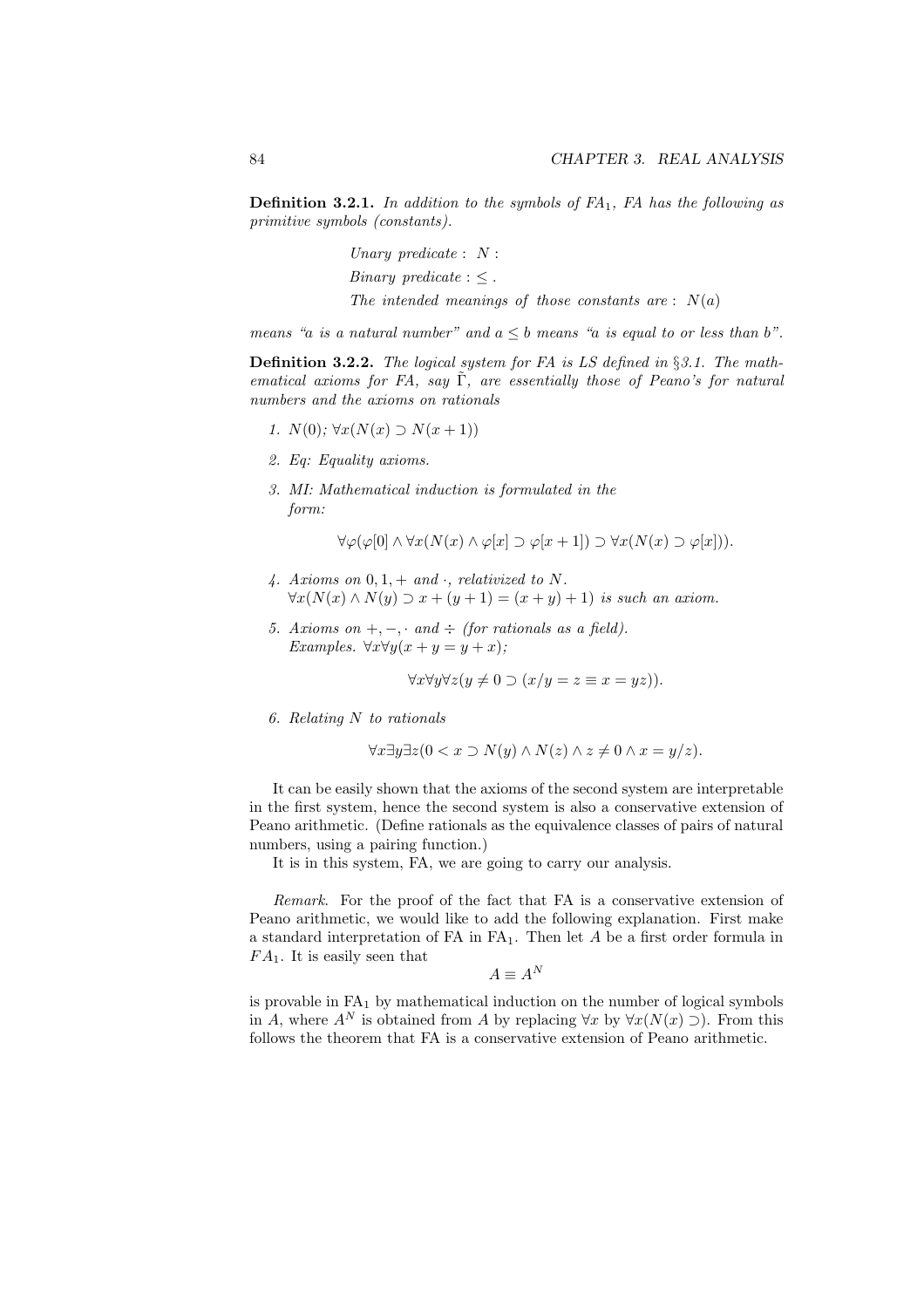## **3.3 Defining reals**

Our object is to develop a theory of classical analysis using only arithmetical comprehension axioms. Thus this theory can be formulated in our system FA.

We will not develop the whole theory in a strictly formal manner. Rather, we will present a way of doing calculus, only pointing out how to avoid nonarithmetical comprehension. We shall first introduce some informal notations, which are familiar to the working mathematicians. For example, we will identify *∧* (and) and  $\cap$  (intersection). We will use  $A = \{x | A(x)\}\$ to mean, as usual, the set of *x* (rationals) which satisfy  $A(x)$ . Then  $A(x)$  may be denoted by  $x \in A$ . The set *A*, as above, can be identified with the abstract  $\{x\}A(x)$ . The intersection  $A \cap B$  may be used for  $\{x\}(A(x) \land B(x))$ . Similarly with  $\cup$ . An abstract such as  $\{x\}(\exists y A(y) \land B(x, y))$  may be expressed as  $\bigcup \{x | B(x, y)\}.$ 

We do not attempt to list all the possible notation; the context of each notation will appeal to common sense.

A formula *A* is said to be arithmetical if the quantifiers in *A* are of type 0. Note that all abstracts are arithmetical by definition.

Let *α* be of type 1. We can identify *α* with  $\{x\}a(x)$ , that is,  $\{x|a(x)\}$ . In this sense, our discussion of abstracts always includes a discussion of free variables as a special case.

**Definition 3.3.1.** *Reals. Let*  $\alpha$  *be a free variable of type* 1*. We will use*  $R(\alpha)$ *to denote the following formula:*

 $\exists x \alpha[x] \land \exists x \neg \alpha[x] \land \forall x (\alpha[x] \equiv \exists y(x \lt y \land \alpha[y]))$ .

The intended meaning of  $R(\alpha)$  is of course that  $\alpha$  is a Dedkind cut of rationals, or  $\alpha$  is a real number.

Hence, if  $R(A)$ , then we say that A is a real number.

Notice that *R* is arithmetical.

**Proposition 3.3.1.** *Rationals among reals are definable as abstracts from original rationals.*

*Proof.* Let *a* be any term (a formal expression of type 0). Then there is an abstract of type 1, say  $\hat{a}$ , such that  $\forall x (\hat{a}(x) \equiv x < a)$ . Namely  $\hat{a}$  is  $\{y\}(y < a)$ . This defines *a* as a Dedekind cut. Let *a* be any rational number. Then the proposition is obvious.  $\Box$ 

*Remark*. A real number  $\alpha$  is said to be implicitly defined by *A* if  $\exists ! \varphi A(\varphi)$ (there is a unique  $\varphi$  such that  $A(\varphi)$ ) and  $A(\alpha)$ . In impredicative mathematics, the existence of a set such as  $\{x | \exists \varphi(A(\varphi) \land \varphi(x))\}$  can be established and in the presence of  $\exists !\varphi A(\varphi)$ , the equivalence of  $\alpha$  and  $\{x\}(\exists \varphi(A(\varphi) \wedge \varphi(x)))$  can be proved. Hence  $\alpha$  is explicitly definable (not by an arithmetical abstract). So implicit definability and explicit definability amount to the same. In our system, on the other hand, we cannot establish the existence of  $\{x | \exists \varphi(A(\varphi) \land \varphi(x))\}$ (an impredicative set), hence arises the importance of the difference between implicit and explicit definabilities.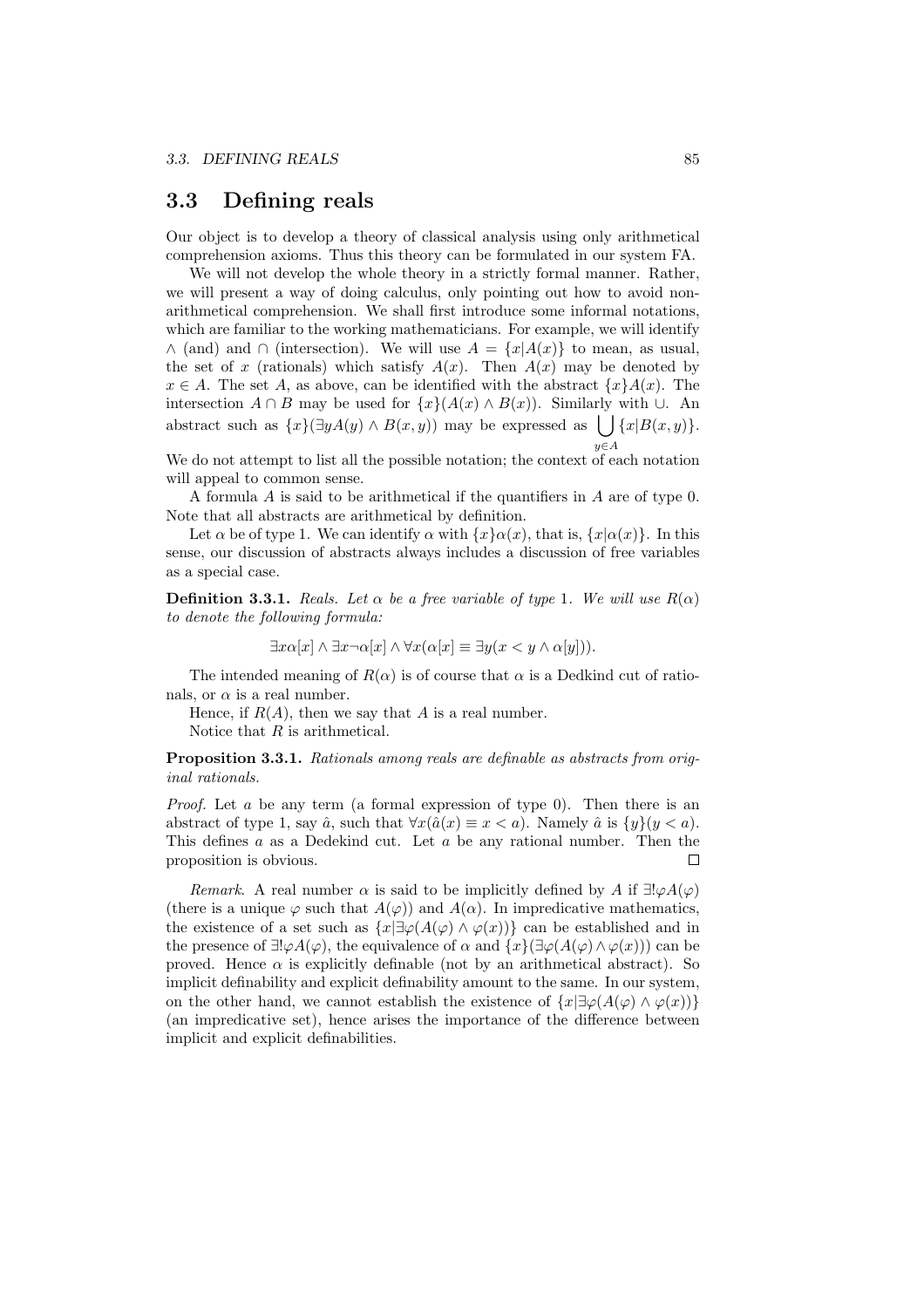**Proposition 3.3.2.** *The basic relations of reals,* = *and <, can be expressed arithmetically. The four arithmetic operations of reals,*  $+,-$ *,*  $\cdot$  *and*  $\div$ *, can be defined by abstracts.*

- *Proof.* **1)** Let  $E(\alpha, \beta)$  denote:  $\forall x (\alpha[x] \equiv \beta[x])$ . Then define equality (=) to be  $\{\varphi, \psi\}E(\varphi, \psi)$ . We denote  $E(\alpha, \beta)$  by  $\alpha = \beta$ .
- **2)** Let  $I(\alpha, \beta)$  denote  $\exists x (\neg \alpha[x] \land \beta[x])$ . Then  $I(\alpha, \beta)$  expresses  $\alpha < \beta$ . Of course = and < defined as above make sense only when  $R(\alpha)$  and  $R(\beta)$ are assumed.
- **3)** Let  $A(\alpha, \beta, a)$  denote  $\exists x \exists y (\alpha[x] \land \beta[y] \land a = x + y)$ . Then + is defined to be *{φ, ψ, z}A*(*φ, ψ, z*). We write *α* + *β* for *{z}A*(*α, β, z*).

 $\Box$ 

Other operations will be dealt with in a later section when we introduce the precise definition of function. The basic properties for those relations and operations can be easily proved (though tedious) and the proof can be carried out in FA. Try  $R(\alpha) \wedge R(\beta) \rightarrow R(\alpha + \beta)$ .

*Remark*. The completeness of the reals, in its absolute sense, is not provable in our system. A weak form of completeness is, however, provable, namely, a sequence of reals which has an upper bound has a definable least upper bound. The meaning of this will become clear later.

From now on, we will make it "look like calculus", applying standard notation from calculus as much as possible, hence a drastic change must be made in the use of some letters. Also some abbreviated notation will be introduced.

Let  $a, b, c, x, y, z, \ldots$  stand for reals, while  $r, s, t, \ldots, \varepsilon, \delta, \ldots$  stand for rationals. In the usual  $\varepsilon - \delta$  method, we may think that  $\varepsilon$  and  $\delta$  run over the rational number. Thus  $\forall x A(x)$  will be an abbreviation of  $\forall \varphi(R(\varphi) \supset A(\varphi))$ . If x stands for a real and r stands for a rational, an expression such as  $x > r$  is an "abbreviated" expression for  $x > \hat{r}$ , where  $\hat{r}$  is  $\{x\}(t < r)$ .

An expression such as  $\forall r A(\hat{r})$  can be a legitimate formula: Let  $A(\hat{r})$  be *A*( $\{y\}(y < r)$ ), which is a formula. Then  $\forall r A(\{y\}(y < r))$ , or  $\forall r A(\hat{r})$  is a formula.

The following are some useful facts.

**Proposition 3.3.3.** 1)  $\forall \varphi \forall r (R(\varphi) \supset (r < \varphi \equiv \varphi[r]))$ ;

- **2)** *∀x∀y*(*x < y ⊃ ∃r*(*x < r < y*))*; and*
- **3)**  $\forall x \forall y (x \leq y \supset \exists r \exists s (x \leq r \leq s \leq y))$  are provable in FA, where *x* and *y stand for reals and r and s stand for rationals.*

 $\phi$  (*the empty set*) *denotes*  $\{r\}(r < r)$ *.*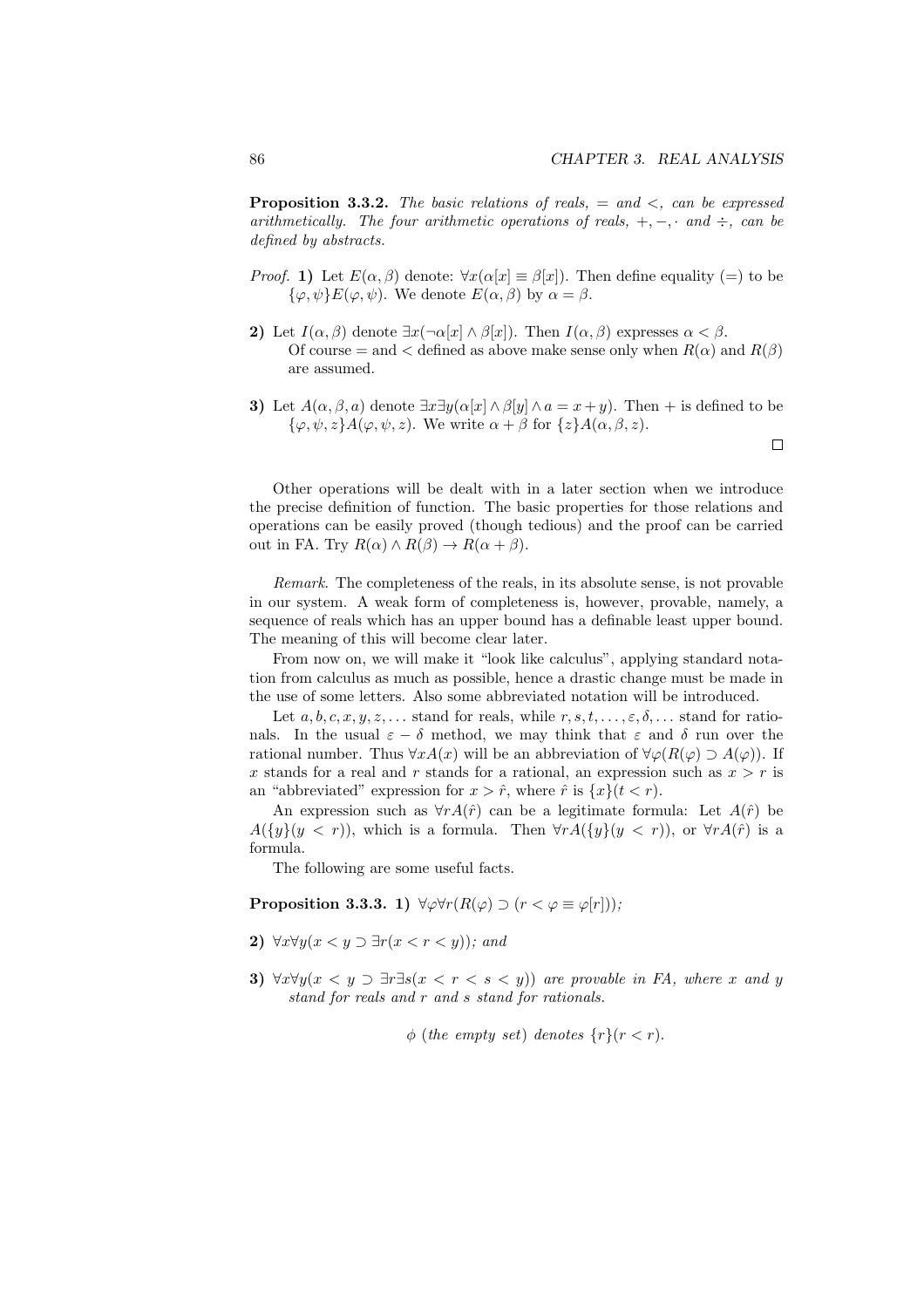#### **3.4 Functions**

We will define functions of reals in some intervals. Let me list again our convention that  $\Gamma(a, b, \ldots) \to \Delta(a, b, \ldots)$  means  $R(\alpha), R(\beta), \ldots, \Gamma(\alpha, \beta, \ldots) \to$  $\Delta(\alpha, \beta, \ldots).$ 

**Proposition 3.4.1.** *Intervals of reals (closed, open, half closed, bounded, unbounded) are explicitly definable in parameters. We use the standard notation such as*  $[a, b]$  *and*  $c \in [a, b]$ *.* 

*Proof.* The interval  $[a, b]$  is  $\{\varphi\}(R(\varphi) \wedge a \le \varphi \le b)$  and  $c \in [a, b]$  means  $a \le c \le b$ . An interval is definable if the end points are.  $\Box$ 

**Definition 3.4.1.** An abstract  $\{r\}A(r, c)$ , where c is a free variable of type 1 and *there may be some parameters in A, is said to define a function in the interval I* explicitly (in these parameters) if  $c \in I \rightarrow R({r}A(r, c))$  is provable in FA. *Or we do the discussion under the assumption that*  $\forall c \in I(R(\{r\}, A(r, c)))$ *. A function defined by*  $\{r\}A(r, c)$  *as above may be expressed as*  $f(c) = \{r|A(r, c)\}$ *. Then we say that f is (explicitly) definable in the interval I.*

If one would like to discuss an arbitrary function, he should introduce a new free variable  $\alpha$  of type [0, 1], define  $f(c) = \{r | \alpha[r, c]\}$ , and discuss under the hypothesis  $\forall \beta(R(\beta) \supset R({r|\alpha[r,\beta]})$ ).

The number of arguments can be easily increased. The interval *I* can be the set of all reals, which is certainly definable.

Let *a* and *b* be two reals. Then  $[a, b], (a, b], (a, b), (a, b)$  are definable in *a* and *b*. Therefore we can always use general notions of closed or open interval. Let  $*A = \{s | \exists r > sA(r)\}.$  Then  $*A$  is arithmetical in *A*. The  $*$ -operation is very convenient in defining a real from a given set of rationals.

**Proposition 3.4.2.** *Reals are closed under the following operations: −A, |A|, A*+  $B, A - B, A \cdot B, 1/B$  and  $A/B$ *, where in the last two*  $B \neq 0$ *.* 

*This proposition means that, for example, if A is explicitly definable and R*(*A*)*, then −A is explicitly definable and R*(*−A*) *is provable in FA. The sum*  $A + B$  *appeared in* §3.3.

*Proof.*

$$
-A = \{t | \exists r \exists s (t = -r \land s < r \land \neg A(s))\}.
$$

 $|A| = A \cup (-A).$ 

$$
A \cdot B = * \{t | \exists r \exists s (t = r \cdot s \land 0 < r < A \land 0 < s < B) \}
$$
\n
$$
\cup^* \{t | \exists r \exists s (t = r \cdot s \land 0 < r < -A \land 0 < s < -B) \}
$$
\n
$$
\cup -^* \{t | \exists r \exists s (t = r \cdot s \land 0 < r < -A \land 0 < s < B) \}
$$
\n
$$
\cup -^* \{t | \exists r \exists s (t = r \cdot s \land 0 < r < A \land 0 < s < -B) \}
$$
\n
$$
\cup \{r | r < 0 \land (A = 0 \lor B = 0) \}.
$$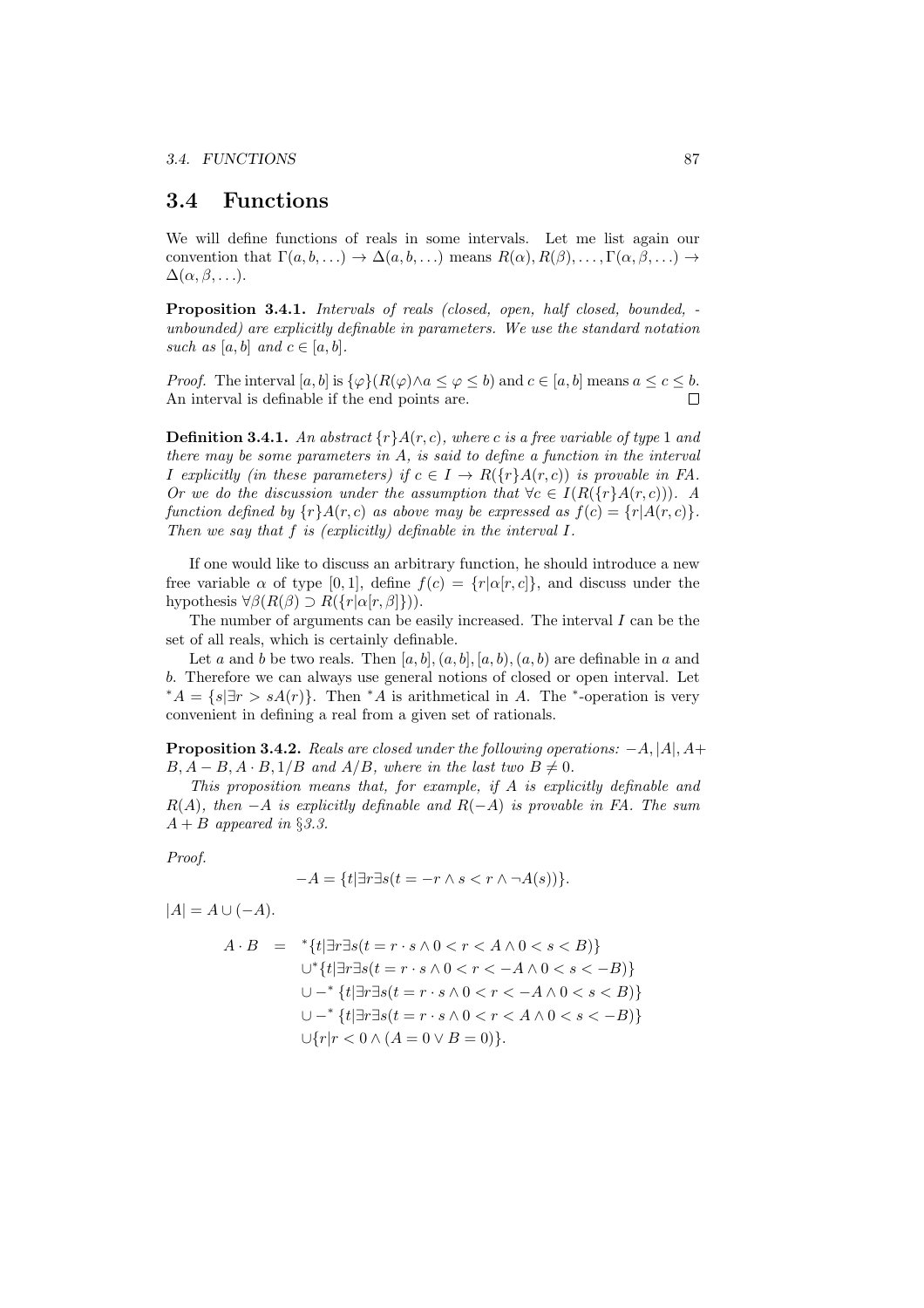$\Box$ 

 $A - B = A + (-B)$ .

$$
1/B = {}^{*}{t} \exists s(s > 0 \land \neg B(s) \land t = 1/s) \cup {t} \exists r \exists s(s < r < 0 \land \neg B(s) \land t = 1/r).
$$

 $A/B = A \cdot 1/B$ .

In order to show that these are reals, recall the lemma immediately above.

**Proposition 3.4.3.** *The functions*  $-$ *,*  $|$   $|$ *,*  $+$ *,*  $\cdot$ *,*  $\div$  *are explicitly definable functions, defined for all reals (except*  $B = \hat{0}$  *for the last case).* 

It is only a matter of routine work to establish all the basic properties about those functions. Try  $(x + y)z = xz + yz$ .

**Proposition 3.4.4.** *The composition of functions is explicitly definable.*

*Proof.* As an example, consider the following case. Let  $A(a)$ ,  $B(a)$  and  $C(b, c)$ be abstracts which define functions  $f(a)$ ,  $g(a)$  and  $h(b, c)$ . Then  $R(A(a))$  and  $R(B(a))$ , if *a* belongs to an appropriate interval, and  $C(A(a), B(a))$ , which is again an abstract, defines  $h(f(a), g(a))$ . We are of course assuming that the values of  $f(a)$  and  $g(a)$  belong to the domain of  $h$ .  $\Box$ 

**Definition 3.4.2.** *Let f be a function (on a domain D).*

**1)** *f is said to be continuous at a point c in D if*

 $∀ε > 0 ∃ δ > 0 ∀ x ∈ D(|x − c| < δ ∋ |f(x) − f(c)| < ε)$ 

*where*  $\varepsilon$  *and*  $\delta$  *range over rationals, while x stands for reals. Here*  $|x-c| < \delta$ *is, more precisely,*  $|x-c| < \delta$ *.* 

**2)** *f is continuous on D if*

 $\forall c \in D \forall \varepsilon > 0 \exists \delta > 0 \forall x \in D(|x - c| < \delta \supset |f(x) - f(c)| < \varepsilon)$ 

**3)** *f is uniformly continuous on D if*

$$
\forall \varepsilon > 0 \exists \delta > 0 \forall x, y \in D(|x - y| < \delta \supset |f(x) - f(y)| < \varepsilon).
$$

**4)** *f is bounded above if*  $\exists r \forall x \in D(f(x) < r)$ *; similarly with a lower bound.* 

We can generalize the notions defined above to functions of several arguments in an obvious manner.

Note that  $\varepsilon$  and  $\delta$  (the familiar letters in calculus!) stand for rationals. In calculus whether you take these as any reals or restrict them to rationals it comes out the same. The following propositions are easily proved in FA.

**Proposition 3.4.5.** *The composition of continuous functions is continuous.*

**Proposition 3.4.6.** *All the familiar functions are definable and continuous;* +*, −, ×, ÷ (if the second argument is not* 0*), | |, etc.*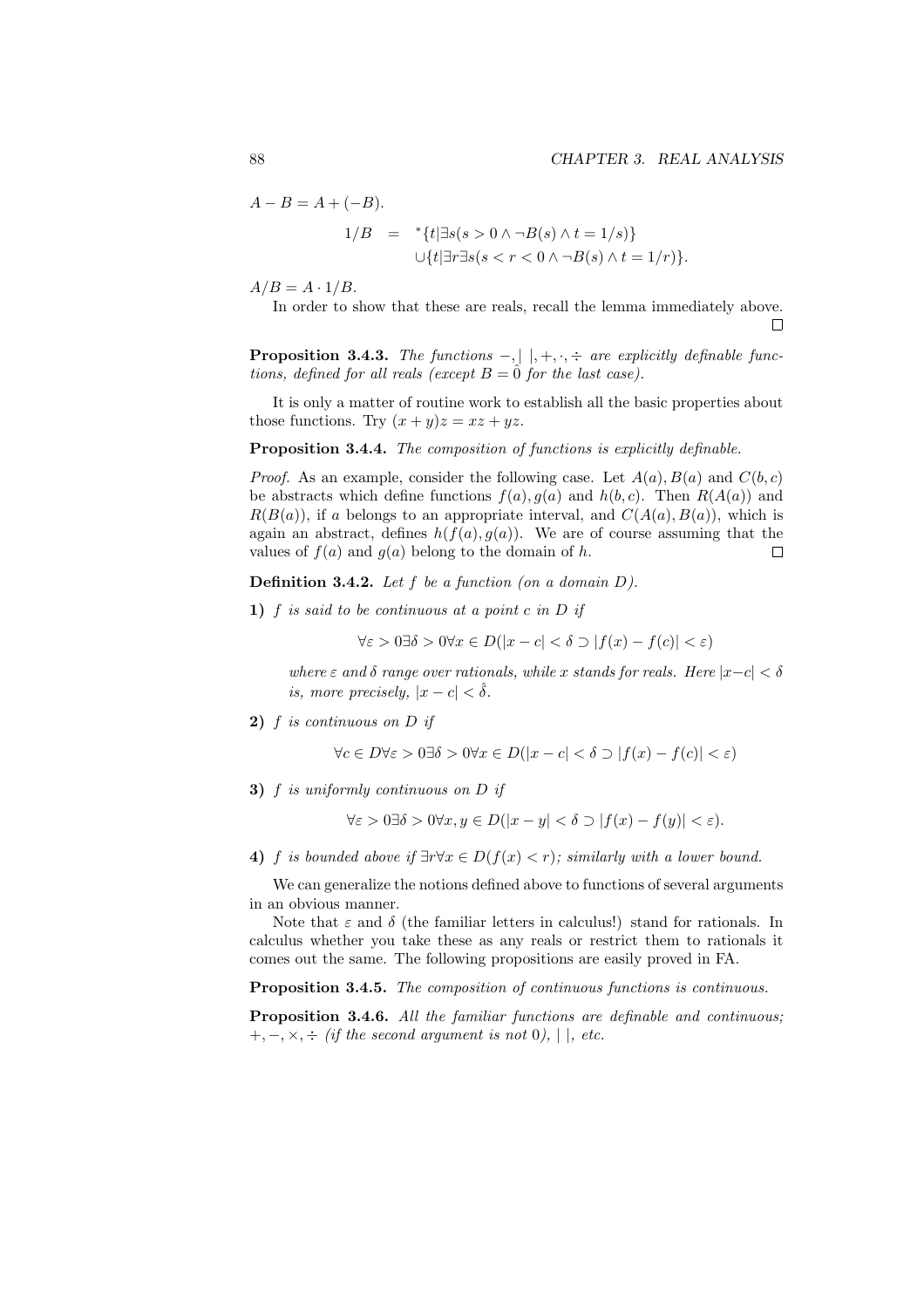#### **3.5 Sequences**

**Definition 3.5.1.** *Let*  $A: \{r\}A(s, r)$  *be an abstract of type* 1*. Then*  $A$  *is called a sequence of reals if ∀s*(*N*(*s*) *⊃ R*(*{r}A*(*s, r*)))*. Or we do the discussion on sequences under the assumption that*  $\forall s(N(s) \supset R({r}A(s,r)))$ .

We will let  $n, m, \ldots$  stand for natural numbers. So an expression such as *∀s*( $N(s)$  *⊃*  $R({r}A(s,r))$  can be written as  $\forall nR({r}A(n,r))$ . The fact that *A* is a sequence may be symbolically expressed as  $\{r\}A(n,r)$  (regarding *n* as varying) or  $\{A_n\}$  or even  $\{a_n\}$ .

**Definition 3.5.2.** *A sequence*  $\{a_n\}$  *is bounded above if*  $\exists r \forall n (a_n < r)$  *(r rational)*; bounded below if  $\exists r \forall n (r < a_n)$ ; and bounded if  $\exists r \forall n (|a_n| < r)$ .

**Proposition 3.5.1.** *The supremum of a sequence, which is bounded above exists: namely, the* sup *of a sequence which is bounded from above is real. A proposition about* inf *can be stated in a symmetric manner.*

*Proof.* Let  $A: \{r\}A(n,r)$  be such a sequence with an upper bound. Then the  $\sup_{n} A_n$  which we denote  $\sup_{n} A_n$  or  $\sup_{n} a_n$  is defined to be  $\{r\}(\exists n A(n,r))$ , which is an abstract. We will show that

**1)**  $\sup_n a_n$  is a real.

- 2)  $a_n \leq \sup_n a_n$ .
- **3)** If  $a_n \leq a$  for every *n*, then  $\sup_n a_n \leq a$ .

Since each  $a_n$  is a Dedekind cut of rationals, and  $\{a_n\}$  is bounded from above,  $\sup_n a_n = \bigcup_n$ *n*  $a_n = |$ *n*  $\{r | A(n,r)\}$  defines a Dedekind cut. 2) and 3) are also obvious.

We define the inf by the following equation

$$
\inf_{n} a_n =^* \{ r | \forall n A(n, r) \}
$$

provided that  $\{a_n\}$  is  $\{r|A(n,r)\}$  and  $\{a_n\}$  has a lower bound.

As we have just done, we will often employ set theoretical arguments; they can be easily rewritten in our system.  $\Box$ 

**Proposition 3.5.2.** *Let*  $\{a_n\}$  *be a sequence. Then* limsup, liminf *and* lim *of*  ${a_n}$  *are definable abstracts; namely there are abstracts of type* 1 *which express those notions (and the necessary properties are provable in FA).*

*Proof.* Let  $\{r\}A(n,r)$  be the abstract which defines  $\{a_n\}$ . Then  $\limsup a_n$  is defined as  ${}^{*}\{r\}$ ( $\forall n \exists m \geq n A(m,r)$ }, which is an abstract. Furthermore liminf  $a_n$ is defined to be  $\sqrt[x]{a}$  *†* $m \ge nA(m,r)$ . In order to see that those definitions are appropriate, show that  $\forall \varepsilon > 0 \exists m (|(\limsup a_n) - a_m| < \varepsilon)$  and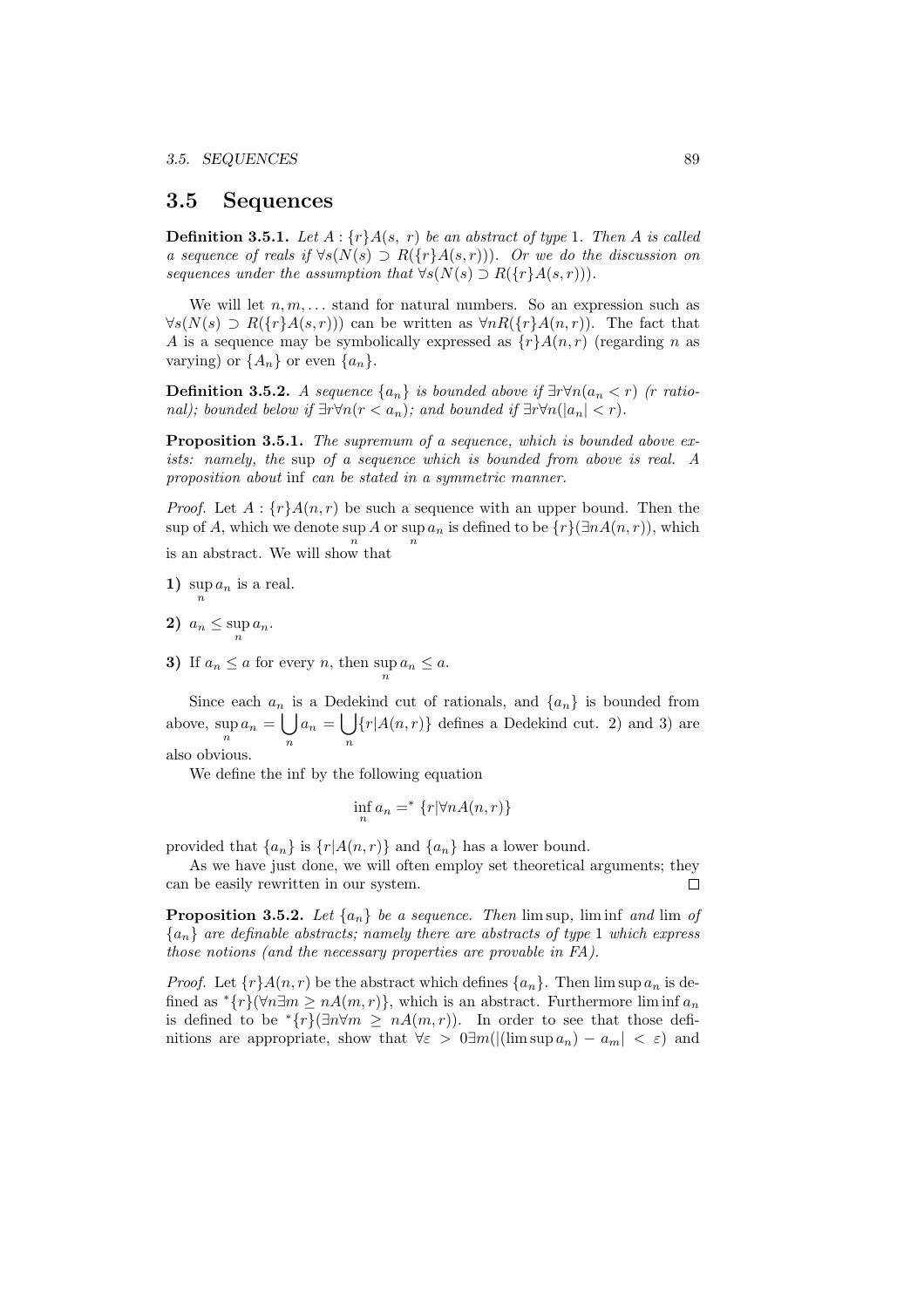$\forall \epsilon > 0$  ∃*m*( $|a - a_m| < \epsilon$ ) →  $a \leq \limsup a_n$  are provable in FA, presuming that  $\limsup a_n$  is a real (namely not  $\infty$ ). We define  $\lim a_n$  to be  $\limsup a_n$  (or lim inf  $a_n$ ) when lim sup  $a_n = \liminf a_n$ . Thus, when we make a statement about  $\lim a_n$ , it is a statement about  $\limsup a_n$ , under the assumption that it is equal to  $\liminf a_n$ . Consequently, a formula such as  $a = \lim a_n$  is an abbreviation of

$$
\limsup a_n = \liminf a_n \wedge a = \limsup a_n.
$$

We can show that

$$
a = \lim a_n \leftrightarrow \forall \varepsilon > 0 \exists N \forall n \ge N(|a - a_n| < \varepsilon)
$$

is provable in FA. If one of those conditions (hence both) holds, then we say that *a* is the limit of  ${a_n}$  or that  ${a_n}$  converges to *a*. So we can also say that the limit of a sequence is definable as an abstract.  $\Box$ 

**Proposition 3.5.3.** lim  $a_n = a \wedge \lim b_n = b \rightarrow \lim (a_n + b_n) = a + b$  and lim  $a_n = a \land \lim b_n = b \rightarrow \lim (a_n - b_n) = a - b$  are provable in FA.

**Definition 3.5.3.** *A sequence*  $\{a_n\}$  *is said to be a Cauchy sequence if*  $\forall \varepsilon >$  $0 \exists N \forall n, m \geq N(|a_n - a_m| < \varepsilon).$ 

**Proposition 3.5.4.** *A sequence*  $\{a_n\}$  *is a Cauchy sequence if and only if it is convergent, where by "* $\{a_n\}$  *is convergent" we mean*  $\lim a_n$  *exists (and is a real).* 

*Proof.* The "If" part is proved as usual. The "Only if" part, which is usually a consequence of the completeness of the reals, is established by recalling the definition of reals (Dedekind cuts of rationals). Suppose  $\{a_n\}$  is Cauchy. We can show that a Cauchy sequence is bounded. Let  $\varepsilon = 1$  and let *N* be the corresponding natural number. Then  $\max(a_{N+1}+1, a_1, \ldots, a_N)$  can be an upper bound. The maximum can be defined as an abstract as follows.

$$
\{r|r < a_{N+1} + 1 \lor \exists n \le N(r < a_n)\}.
$$

Similarly with a lower bound. Therefore  $\limsup a_n$  and  $\liminf a_n$  exist. We know that  $\liminf a_n \leq \limsup a_n$ . So if we can show the opposite inequality, we are done. Note that  $\liminf a_n =^* \cup$ *m* ∩ *n≥m*  $a_n$  and  $\limsup a_n =^* \bigcap$ *m* ÎI *n≥m an*. If  $\liminf$  in  $\limsup$ , then there exist rationals  $r_1, r_2$  such that  $r_1 < r_2$ ,  $\exists s > r_2$  $(s \in \limsup)$ , and  $\exists s < r_1$  ( $s \notin \liminf$ ).

These imply

- 1)  $r_1 < r_2$
- 2)  $\forall m \exists n \geq m (r_2 \in a_n)$
- **3)**  $\forall m \exists n' \ge m (r_1 \notin a_{n'})$ .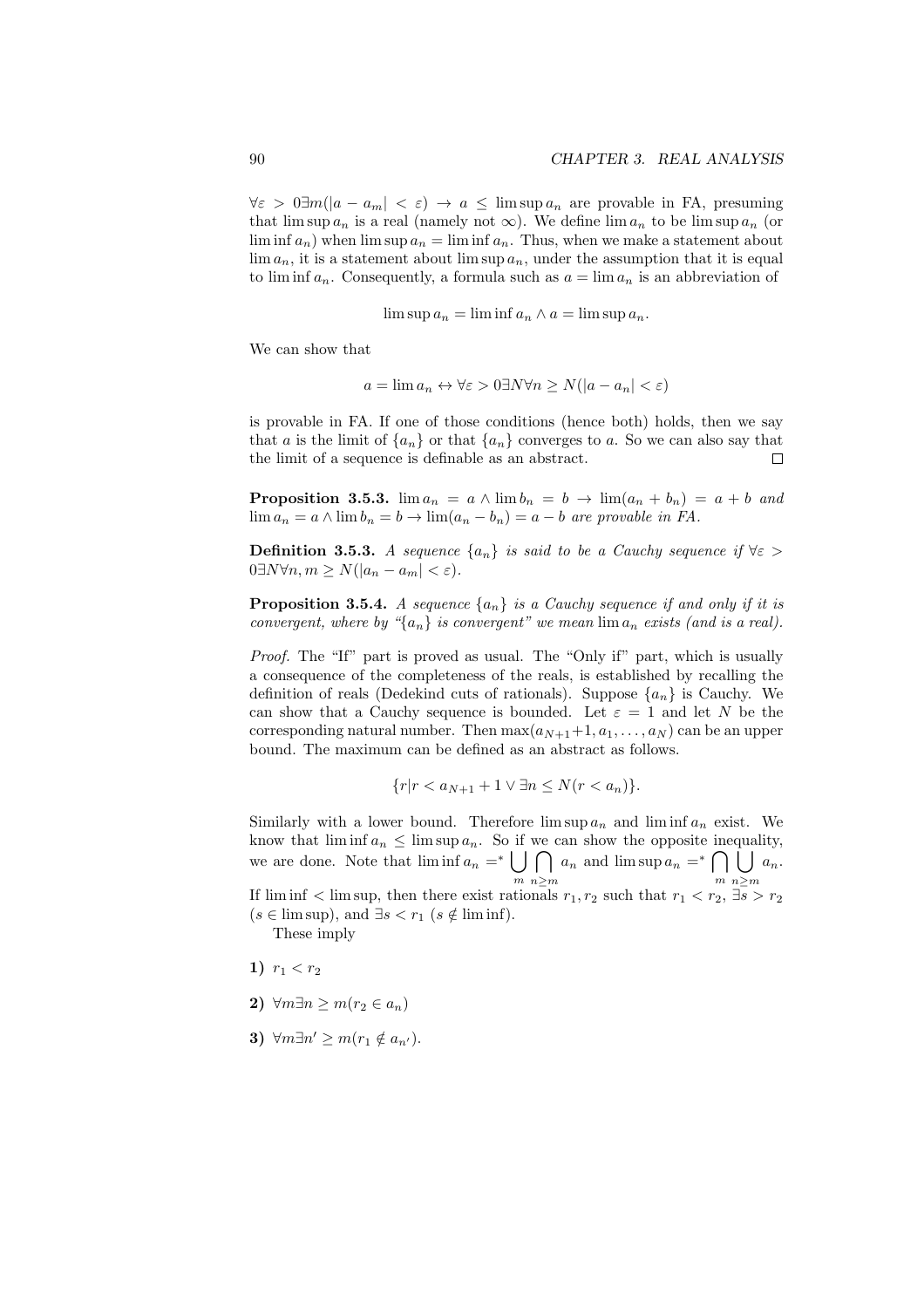Since *n* and *n'* depend on *m*, let us write them as  $n(m)$  and  $n'(m)$  respectively. We may assume  $\{n(m)\}\$ and  $\{n'(m)\}\$ are increasing in *m*.

Now, for every  $\varepsilon > 0$ , there exists an  $N_{\varepsilon}$  such that, if  $n, n' \ge N_{\varepsilon}$ , then

 $|a_n - a_{n'}| < \varepsilon$ .

Take  $\varepsilon > 0$  such that  $\varepsilon < r_2 - r_1$ . Then we have a contradiction. Note that all notions involved here are arithmetical and that the whole argument can be carried out in FA. П

## **3.6 Continuous functions**

**Theorem 3.6.1.** *Let f be a continuous function defined on* [*a, b*]*. Then (1) f is uniformly continuous, (2) f is bounded above and below, and (3) f attains its maximum and minimum values in* [*a, b*]*.*

*Proof.* We continue to observe our notational convection for real and rational numbers. We also use  $r$  in the place of  $\hat{r}$ .

(1) Given  $\varepsilon > 0$ , we wish to show a contradiction from the hypothesis

$$
\forall \delta > 0 \exists x, y \in [a, b] (|x - y| < \delta \land |f(x) - f(y)| \ge \varepsilon).
$$

Fix an arithmetical enumeration of rational numbers in  $[a, b]$ , say  $(s_0, t_0)$ ,  $(s_1, t_1)$ ,  $(s_2, t_2)$ , ... (This is easily done since there are arithmetical one-to-one correspondences between  $\mathbb N$  and  $\mathbb N \times \mathbb N$  and between  $\mathbb N$  and  $\mathbb Q$ , where  $\mathbb N$  is the set of all natural numbers and  $\mathbb Q$  is the set of all rational numbers.)

Using the hypothesis, we can arithmetically define  $(s'_n, t'_n)$  to be the first pair in the enumeration satisfying.

*|s*

$$
1^{\circ}
$$

$$
s_n'-t_n'|<\frac{1}{n}
$$

2 *◦*

$$
|f(s'_n)-f(t'_n)|\geq \varepsilon.
$$

Define  $c = \lim_{n} \sup s'_n$ . By Proposition 3.5.2, *c* is a real and  $c \in [a, b]$ . Now the contradiction easily follows from the continuity of *f* at *c*.

Now I would like to remark that the whole proof can be carried out in FA. First, *c* is defined as an abstract in FA, since only arithmetical notion in involved there. Next, we used that *f* is continuous at *c*. In the form of inference, this becomes *∀* left whose abstract is *c*.

It should be remarked that  $\delta$  satisfying

$$
\forall x, y \in [a, b] (|x - y| < \delta \supset |f(x) - f(y)| < \varepsilon)
$$

is arithmetically definable i.e. define  $\delta$  to be  $\frac{1}{n}$  with the condition

$$
\forall s_1, s_2 \in [a, b] \left( |s_1 - s_2| < \frac{2}{n} \supset |f(s_1) - f(s_2)| < \frac{\varepsilon}{2} \right).
$$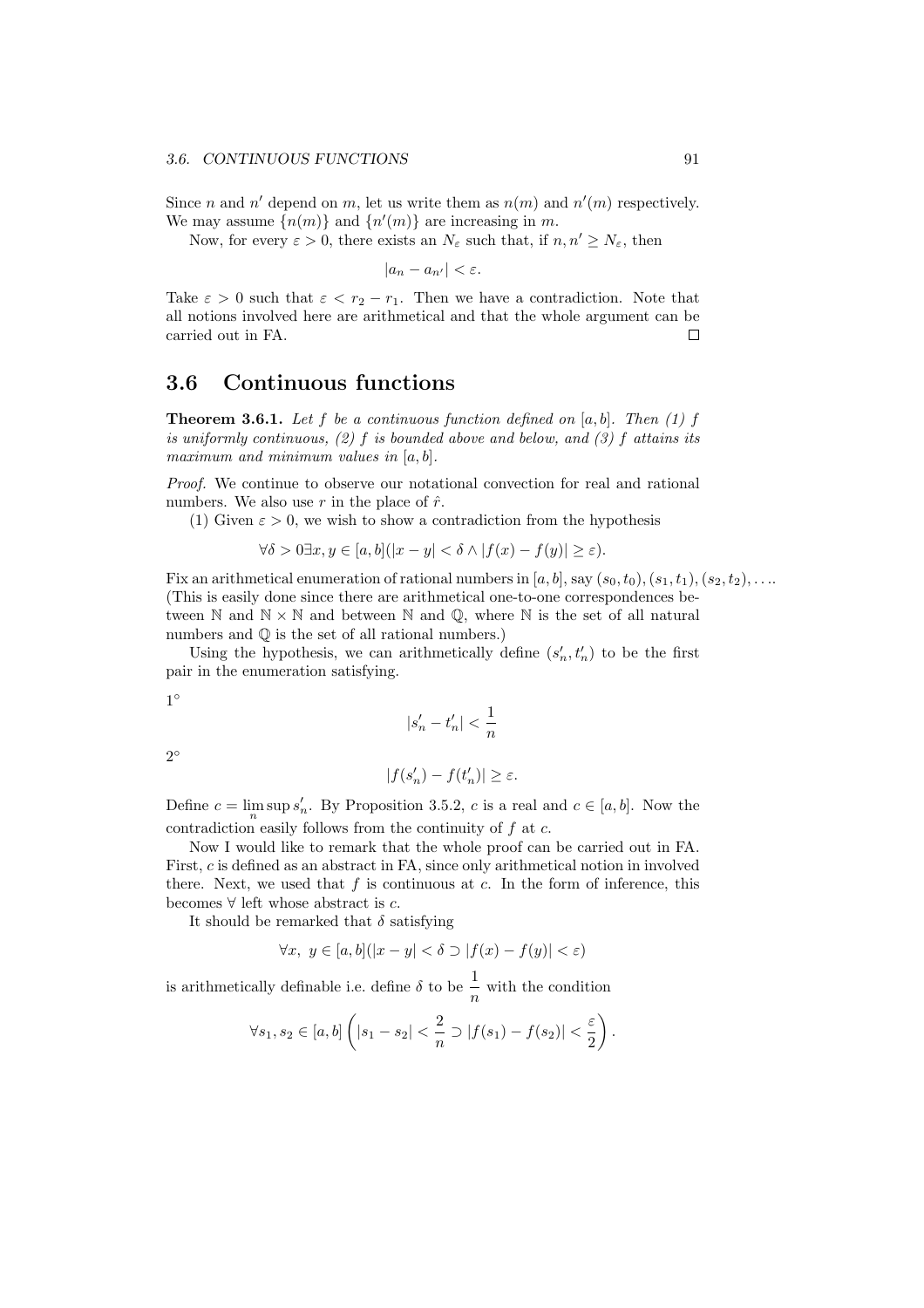(2) We want to define upper and lower bounds for *f*. Use the uniform continuity of *f* (which we just proved) with  $\varepsilon = 1$ . Then there is a definable positive rational  $\delta$  such that if  $x, y \in [a, b]$  and  $|x-y| < \delta$ , then  $|f(x)-f(y)| < 1$ . Let *N* be the largest integer such that  $a + N\delta \leq b$ . Then  $1 + \max(f(a), f(a +$  $\delta$ ,...,  $f(a + N\delta)$  and  $-1 + \min(f(a), f(a + \delta), \ldots, f(a + N\delta))$  are definable upper and lower bounds for  $f$ , respectively. Here max and min can be defined as an abstract.

(3) Let  $d = \{s | \exists r (a \leq r < b \land s < f(r))\}$ . From (2) it follows that *d* is a real number. We claim that *d* is an upper bound of *f* in [*a, b*]. Suppose otherwise that is, suppose there were an  $x \in [a, b]$  such that  $d < f(x)$ . Then there exists an  $\varepsilon > 0$  such that  $0 < \varepsilon < f(x) - d$ . Since f is continuous at x, there exists a rational number  $r \in [a, b]$  such that

$$
d < f(x) - \varepsilon < f(r)
$$

which is a contradiction.

Suppose now  $f(a) < d$ .

Now we would like to show that

$$
\exists x \in [a, b] \ f(x) = d.
$$

For every positive natural number  $n$ , define  $p_n$  by the following equation.

$$
p_n =^* \left\{ r | a \le r < b \land \forall s \left( a \le s \le r \supset f(s) < d - \frac{1}{n} \right) \right\}.
$$

Then  $a \leq p_n \leq b$ . If  $p = \sup p_n$ , it is immediate that  $d = f(p)$ . It is also clear that the arguments in  $(2)$  and  $(3)$  can be carried out in FA.  $\Box$ 

#### **Theorem 3.6.2** (Intermediate Value Theorem)**.**

*Suppose f is continuous in* [ $a, b$ ]*,*  $f(a) < 0$ *, and*  $f(b) > 0$ *. Then there exists a definable real d in*  $(a, b)$  *such that*  $f(d) = 0$ *.* 

*Proof.* If

$$
d = \{r \mid a \le r \le b \land \forall s (a \le s \le r \supset f(s) < 0)\},\
$$

then

- **1)** *d* is a real number and  $a < d < b$ . This is clear since *f* is continuous at *a* and *b*.
- **2)**  $0 \leq f(d)$ .

Suppose  $f(d) < 0$ . Since f is continuous at d,

$$
\exists \delta > 0 \forall r(|r - d| < \delta \supset f(r) < 0)
$$

which contradicts the definition of *d*.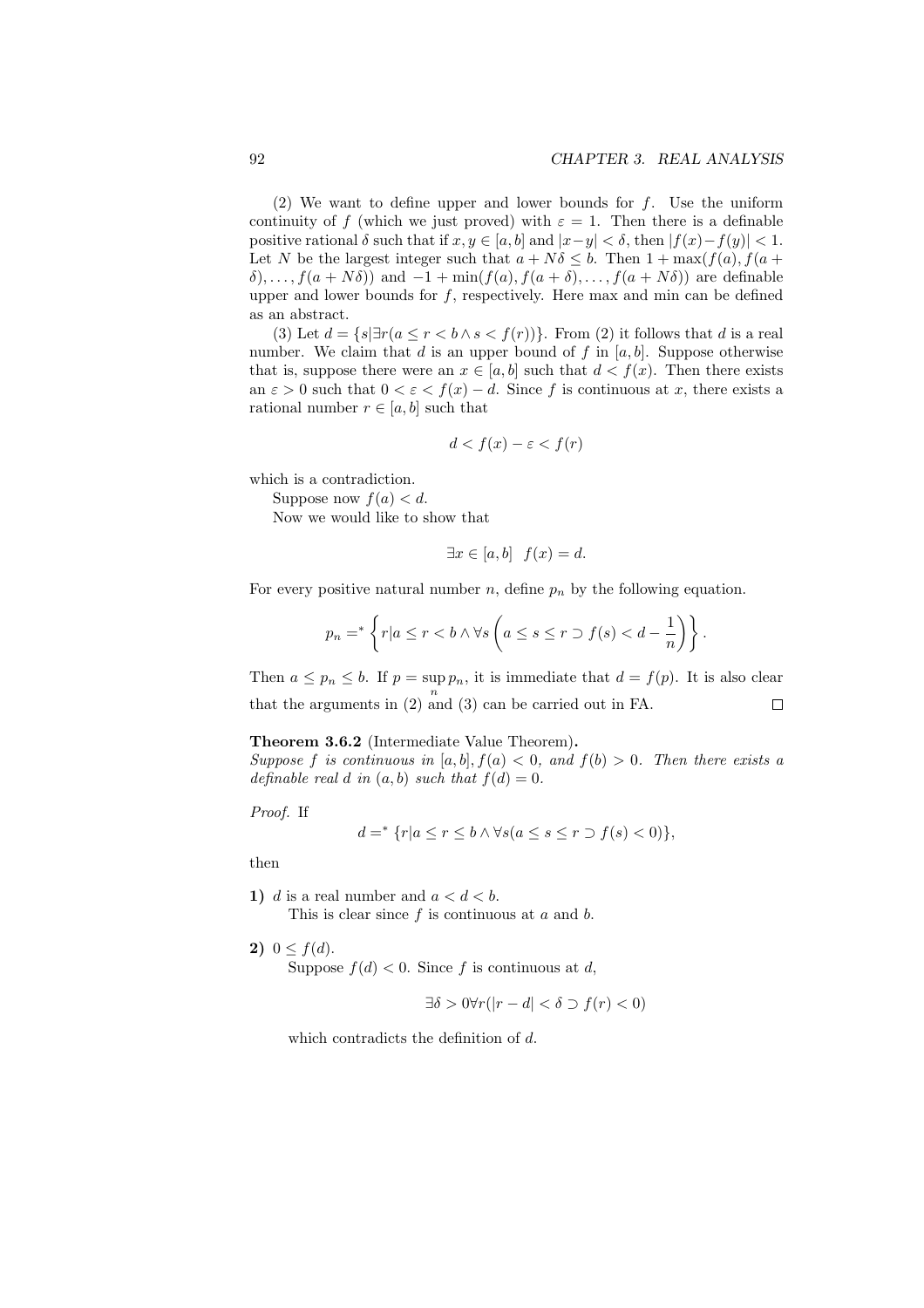**3)**  $f(d) \leq 0$ .

Suppose  $0 < f(d)$ . Since f is continuous at d,

$$
\exists \delta > 0 \forall r(|r - d| < \delta \supset f(r) > 0).
$$

But this contradicts the definition of *d*.

 $\Box$ 

**Theorem 3.6.3** (Inverse function theorem)**.**

*Let f be a continuous monotone function defined in* [*a, b*]*. Then there is an explicitly definable function h* (called the inverse function of f) from  $[f(a), f(b)]$ *onto*  $[a, b]$  *such that*  $h(f(x)) = x$  *for every x in*  $[a, b]$ *.* 

*Proof.* Let us assume *f* is increasing. For each *x* in  $[f(a), f(b)]$  define  $h(x) =$ <sup>\*</sup> *{r|r ∈* [*a, b*) *∧*  $\forall s(s \in [a, r] \supset f(s) < x$ }. Then *h* is an explicitly definable function. The proof that  $h(f(x)) = x$  is straightforward.  $\Box$ 

## **3.7 Differentiation**

**Proposition 3.7.1** (Limits of functions)**.**

*Let f be a function (on some domain) which is continuous around a. (That is, for any x "close to" a, f is continuous at x. But, f is not necessarily continuous or even defined at a). Then*

$$
\limsup_{x \to a} f(x), \ \limsup_{x \to a+0} f(x), \ \limsup_{x \to a-0} f(x)
$$

*are definable; hence, if not*  $\infty$ *, they are definable reals. The same is true with* lim inf *of f.*

*Proof.* We do one case as an example. The usual definition of  $\limsup f(x)$  is  $x \rightarrow a + 0$ 

$$
\bigcap_{\varepsilon>x>0}\bigcup_{0
$$

Since *f* is continuous around *a*, this is the same as

$$
\bigcap_{\varepsilon > r > 0} \bigcup_{0 < s < r} f(a + s),
$$

which is an abstract in FA.

**Definition 3.7.1.** If  $\limsup_{x \to a} f(x) = \liminf_{x \to a} f(x)$ , then we call either of them *x→a*  $\lim_{x\to a} f(x)$ .

**Proposition 3.7.2.** *Let f be continuous around a.*

 $\Box$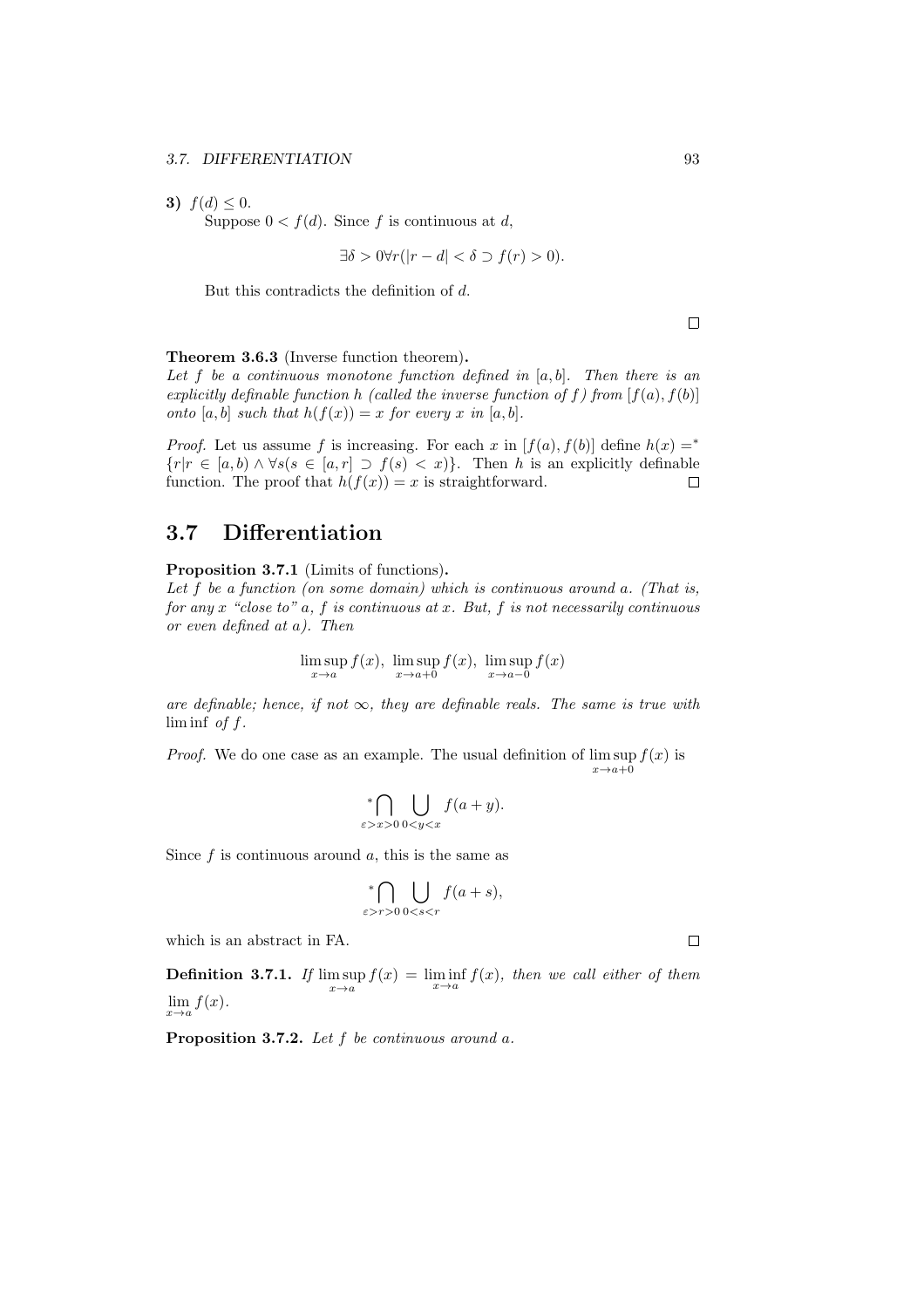**1)** *If* lim sup *x→a f*(*x*) *exists and* lim sup *x→a*  $f(x) < b$ ,  $\lim_{x\to a}$ <br>*then* 

$$
\exists r < b \exists \varepsilon > 0 \forall x (0 \neq |x - a| < \varepsilon \supset f(x) < r).
$$

2) If  $\liminf_{x \to a} f(x)$  exists and  $\liminf_{x \to a} f(x) > b$ , *then*  $\exists r > b \exists \varepsilon > 0 \forall x (0 \neq |x - a| < \varepsilon \supset r < f(x)).$ 

*A similar statement also holds for* lim sup *x→a*+0 *,*

$$
\limsup_{x \to a-0} \liminf_{x \to a+0} \sigma \liminf_{x \to a-0}.
$$

*Proof.* We prove only 1). Under the hypothesis of 1), we would like to show that

$$
\exists r < b \exists \varepsilon > 0 \forall x (0 \neq |x - a| < \varepsilon \supset f(x) < r).
$$

It suffices to show that

$$
\exists r < b \exists \varepsilon > 0 \forall x (0 \neq |x - a| < \varepsilon \supset f(x) \leq r).
$$

Now  $\limsup f(x) < b$  implies that *x→a*

$$
\bigcap_{\varepsilon>r>0}\bigcup_{0<\varepsilon
$$

From this it follows that

$$
\exists r < b \exists n > 0 \forall s (0 \neq |s| < \frac{1}{n} \supset f(a+s) \leq r).
$$

Since *f* is continuous around *a*, the proposition is proved.

**Proposition 3.7.3.** *If f is continuous around a and*  $\lim_{x\to a} f(x)$  *exists, then the following equivalences hold.*

1) 
$$
c = \lim_{x \to a} f(x)
$$
 iff  

$$
\forall \varepsilon > 0 \exists \delta > 0 \forall x (0 \neq |x - a| < \delta \supset |f(x) - c| < \varepsilon).
$$

- **2)** *f is continuous at a iff*  $\lim_{x \to a} f(x) = f(a)$ *.*
- *A* similar statement to 1) also holds for  $\lim_{x \to a+0}$  or  $\lim_{x \to a-0}$ .
- *Proof.* 1) Follows easily from Proposition 3.7.2. 2 ) Follows from 1) immediately.

 $\Box$ 

 $\Box$ 

Other basic properties of lim can be proved.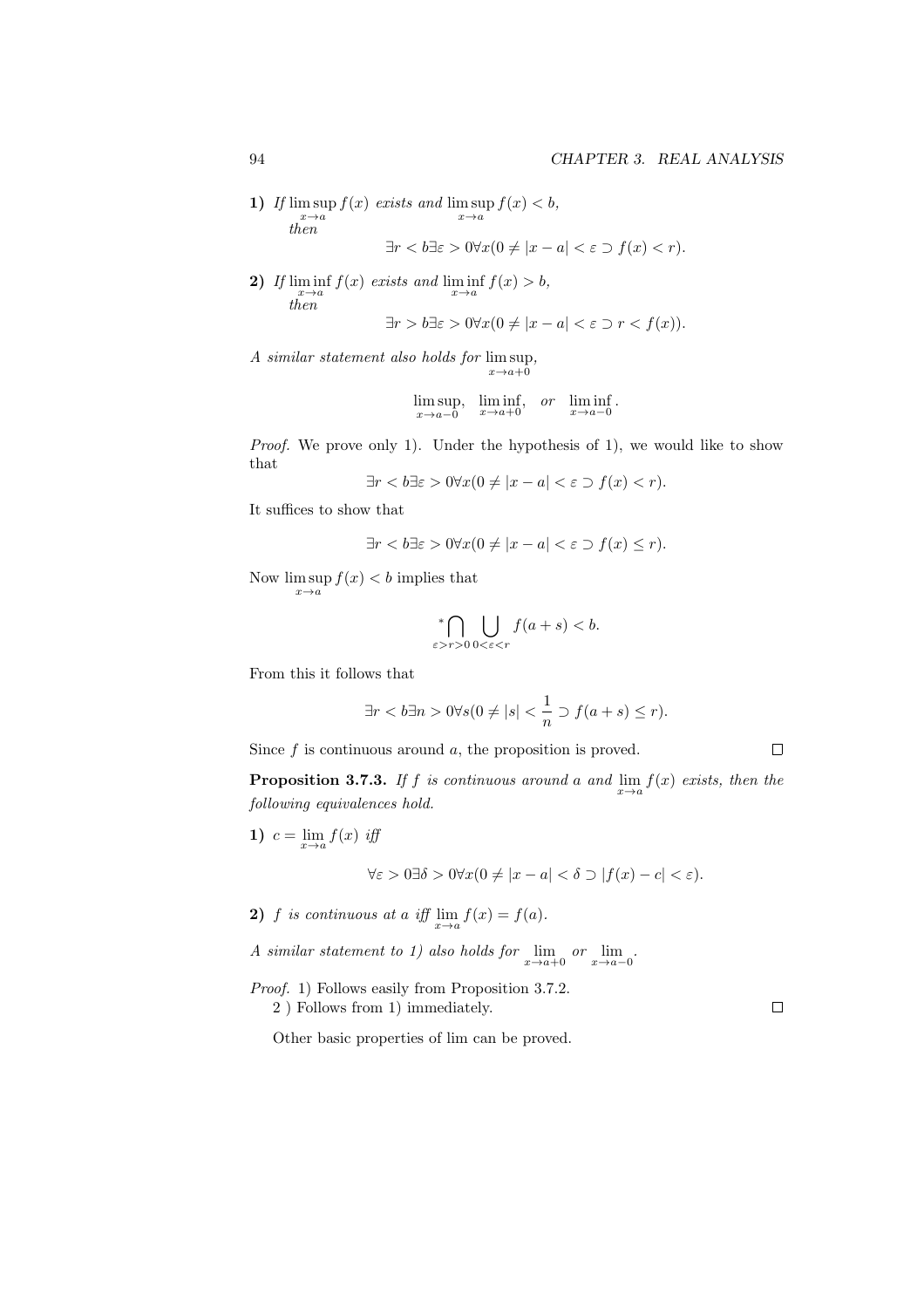**Proposition 3.7.4. 1)**  $\lim_{x \to a} (f(x) + g(x)) = \lim_{x \to a} f(x) + \lim_{x \to a} g(x)$ *if*

$$
\lim_{x \to a} f(x) \quad and \quad \lim_{x \to a} g(x) \quad exist.
$$

**2)** *Suppose f* and *g* are continuous in appropriate domains,  $\lim_{x \to a} f(x) (= b)$  exists *and* lim  $\lim_{y \to b} g(y)$  *exists.* Then  $\lim_{x \to a} g(f(x))$  *exists.* 

**Definition 3.7.2.** *Assuming that*  $\lim_{x\to 0} \frac{f(a+x)-f(a)}{x}$  $\frac{f(x)}{x}$  exists.

$$
f'(a) = \lim_{x \to 0} \frac{f(a+x) - f(a)}{x}.
$$

*We say that*  $f$  *is differentiable at a if*  $f$  *is continuous at a and*  $f'(a)$  *exists.* If  $f$ *is differentiable at every point in the domain of f, then we say f is differentiable.*

The following propositions are proved by the usual methods.

**Proposition 3.7.5.** *The composition of differentiable functions are differentiable.*

**Theorem 3.7.6** (Rolle's Theorem)**.** *Suppose f is differentiable in* [*a, b*] *and*  $f(a) = f(b)$ *. Then there exists a definable real c in*  $(a, b)$  *such that*  $f'(c) = 0$ *.* 

**Theorem 3.7.7** (Mean Value Theorem)**.** *Suppose f is differentiable in* [*a, b*]*. Then there exists a definable real c in* (*a, b*) *such that*

$$
\frac{f(b) - f(a)}{b - a} = f'(c).
$$

#### **3.8 Integration**

We will define the integral as the limit of a finite sum.

**Proposition 3.8.1.** *Let*  $\{a_n\}$  *be a sequence of reals. Then* 

$$
\left\{\sum_{i=1}^n a_i\right\}
$$

*is also a sequence of reals.*

*Proof.* Since a rational can be considered as an ordered triple of natural numbers and ordered *n*-tuples of natural numbers can be arithmetically made to correspondence one-to-one with natural numbers, ordered *n*-tuples of rational numbers  $(n = 0, 1, 2, ...)$  can be arithmetically made to one-to-one correspondence with rational numbers. The arithmetical formula "*s* is an ordered *n*-tuple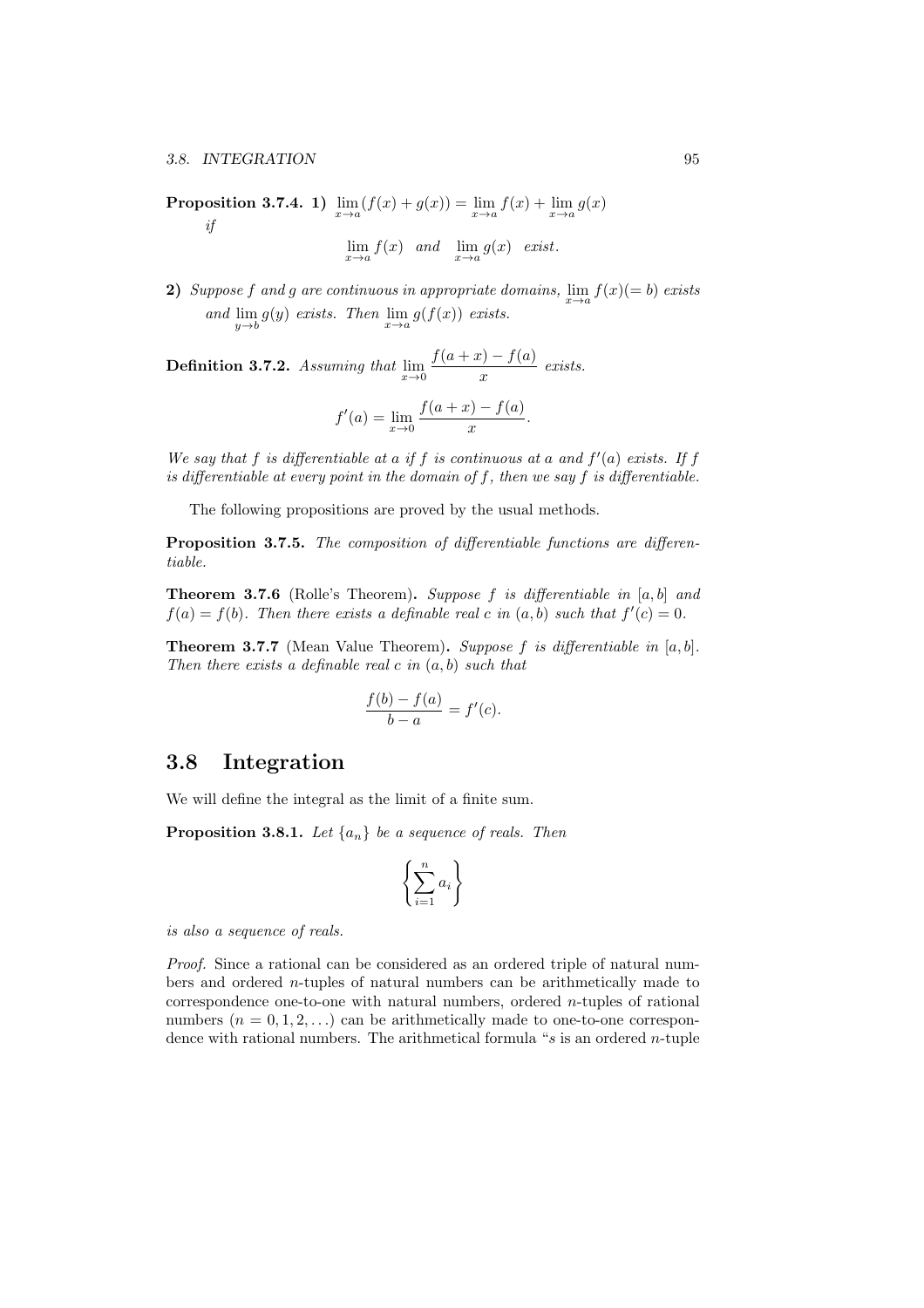of rational numbers" is denoted by  $Ord(n, s)$ . The *i*-th term of *s* is denoted by  $(s)_i$ . Then

$$
\sum_{i=1}^{n} (s)_i
$$

can be arithmetically definable and

$$
\sum_{i=1}^{n} a_i = \left\{ t | \exists s \left( \text{Ord}(n, s) \land \forall i (1 \le r \le n \supset (s)_i \in a_i) \land t = \sum_{i=1}^{n} (s)_i \right) \right\}.
$$
\nThus\n
$$
\left\{ \sum_{i=1}^{n} a_i \right\}
$$

is a sequence of reals.

**Definition 3.8.1.** *Consider an abstract {n, i}A*(*n, i*)*. Suppose that, for every*  $n, A_n = {i}A(n,i) = {a_i^n}_i$  is a sequence of reals for which  $\forall i \ge \pi(n)(a_i^n = 0)$ , *where*  $\pi$  *is a function from natural numbers to natural numbers which is strictly increasing.* We say that  $A : \{n, i\}A(n, i)$  *is a partition of* [a, b] *if the following condition (denoted by*  $P(a, b, A)$ ) holds:

$$
\forall n[\forall i (0 < i \le \pi(n) \supset a_{i-1}^n < a_i^n \land a_0^n = a \land a_{\pi(n)}^n = b)]
$$
\n
$$
\land [\forall \varepsilon > 0 \exists N \forall n \ge N (\max_{1 \le i \le \pi(n)} |a_i - a_{i-1}| < \varepsilon)].
$$

*The latter condition can be written as*  $\lim_{n\to\infty} \max_{1\leq i\leq \pi}$  $\max_{1 \le i \le \pi(n)} |a_i - a_{i-1}| = 0.$ 

An example would be  $a_i^n = a + \frac{(b-a)}{n}$  $\frac{a}{n}i$ .

**Proposition 3.8.2.** *Let*  $\langle \{A_n\}_n, \pi \rangle$  *be a partition of* [a, b] *and let f be a continuous function defined on* [*a, b*]*, where*  $A_n = \{a_i^n\}_i$ *. Then* 

$$
\lim_{n \to \infty} \sum_{i=1}^{\pi(n)} f(a_i^n) (a_i^n - a_{i-1}^n)
$$

*exists and the limit does not depend on the partition, that is, the limit is uniquely determined by f and* [*a, b*]*.*

*Proof.* Follow the ordinary proof. What we need is the uniform continuity of *f* on [*a, b*] which we proved in Theorem 3.6.1.  $\Box$ 

 $\bf{Definition 3.8.2.}$   $\it Let\ f\ be\ a\ continuous\ function\ on\ [a,b].$  We define  $\int^b$ *a f*(*x*)*dx by*

$$
\int_{a}^{b} f(x)dx = \lim_{n \to \infty} \sum_{i=1}^{n} f(a_{i}^{n})(a_{i}^{n} - a_{i-1}^{n})
$$

*where*  $a_i^n = a + \frac{(b-a)}{n}$  $\frac{a}{n} \cdot i$ .  $\Box$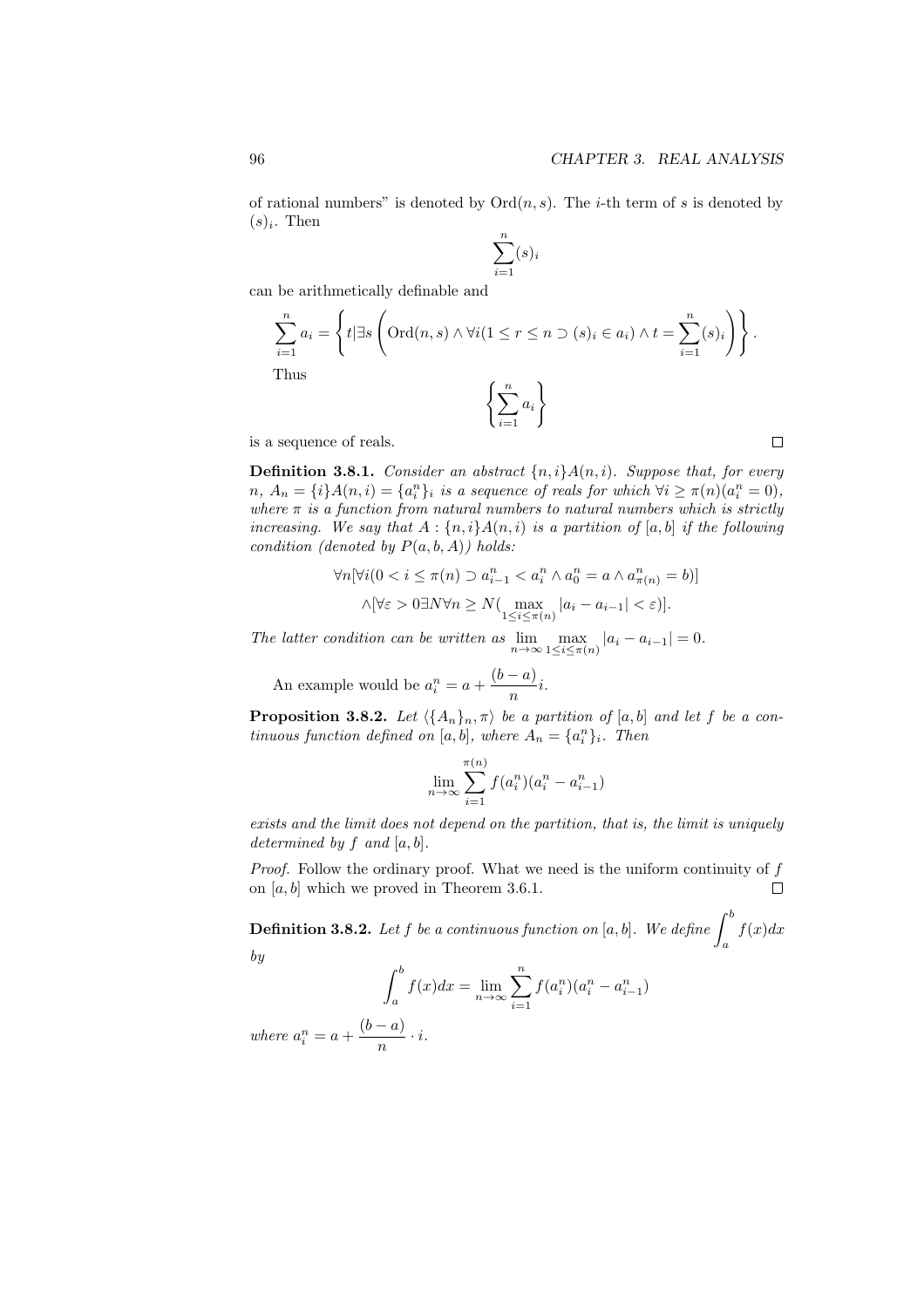#### *3.9. SEQUENCES OF FUNCTIONS* 97

By Proposition 3.8.2,  $\int^{b}$ *a*  $f(x)dx$  is a definable abstract and is shown to be a real number.

Various, basic properties of integrals can be easily shown in our system. We assume all functions are continuous in [*a, b*].

**Proposition 3.8.3.** 1) If  $f(x) \leq g(x)$  in [a, b], then

$$
\int_{a}^{b} f(x)dx \le \int_{a}^{b} g(x)dx.
$$

 $\left( \frac{b}{2}\right)$ *a*  $f(x)dx + \int_0^c$ *b*  $f(x)dx = \int_0^c$ *a f*(*x*)*dx.*

**Proposition 3.8.4.** *Suppose f is continuous in* [*a, b*] *and x stands for any*  $\sum_{n \text{umber in } [a, b]_1}^{n}$ . Then  $\int_{a}^{x}$ *a*  $f(x)dx$  *can be defined as a function of x in* [a, b].

**Proposition 3.8.5.** *If*  $F(x) = \int^x$ *a f*(*x*)*dx, then F is continuous in x; in fact F* is differentiable and  $F'(x) = f(x)$ .

## **3.9 Sequences of functions**

- **Definition 3.9.1. 1)** *An arithmetical abstract of type*  $[0, 1, 0]$  *say*  $\{n, x, r\}$ *A* $(n, x, r)$ *, is called a sequence of functions (defined on a domain*  $D$ ) if  $\forall n \forall x \in$ *DR*( $\{r\}A(n,x,r)$ *). We denote such functions by*  $f_n(x) = \{r|A(n,x,r)\}$ *.*
- **2)** *Suppose*  $F = \{f_n\}$  *is a sequence of functions (on D). We say that*  $F$  *is pointwise convergent on*  $D$  *if*  $\forall x$ (lim sup  $f_n(x) = \liminf f_n(x) \wedge R(\limsup f_n(x)))$ ), where the last condition means that the value is not  $\infty$ *. If F is convergent, then we denote either value of the above equation by*  $\lim_{n} f_n(x)$ *. (If we say*

*F is convergent we mean F is pointwise convergent.)*

It is obvious that  $\lim_{n} f_n(x)$  as a function of *x* is definable. Since we consider pointwise convergent, all the properties on the limit of  $f_n$  follows from the properties of the limit of reals by the routine method. Therefore we omit the proof in the following.

**Proposition 3.9.1.**  $f(x) = \lim_{n} f_n(x)$  for every *x* in *D* if and only if  $\forall x \in$  $D \forall \varepsilon > 0 \exists N \forall n (n \ge N \supset |f(x) - f_n(x)| < \varepsilon).$ 

*If one (hence both) of those holds, we say that*  $F = \{f_n\}$  *converges to*  $f$ *(pointwise on D)* and write  $f = \lim_{n} f_n$ .

*The sequence of functions*  $F = \{f_n\}$  *is said to be uniformly convergent on D if F is convergent (pointwise) and*

 $\forall \varepsilon > 0 \exists N \forall x \in D \forall n (n \ge N \supset |(\lim_m f_m(x)) - f_n(x)| < \varepsilon).$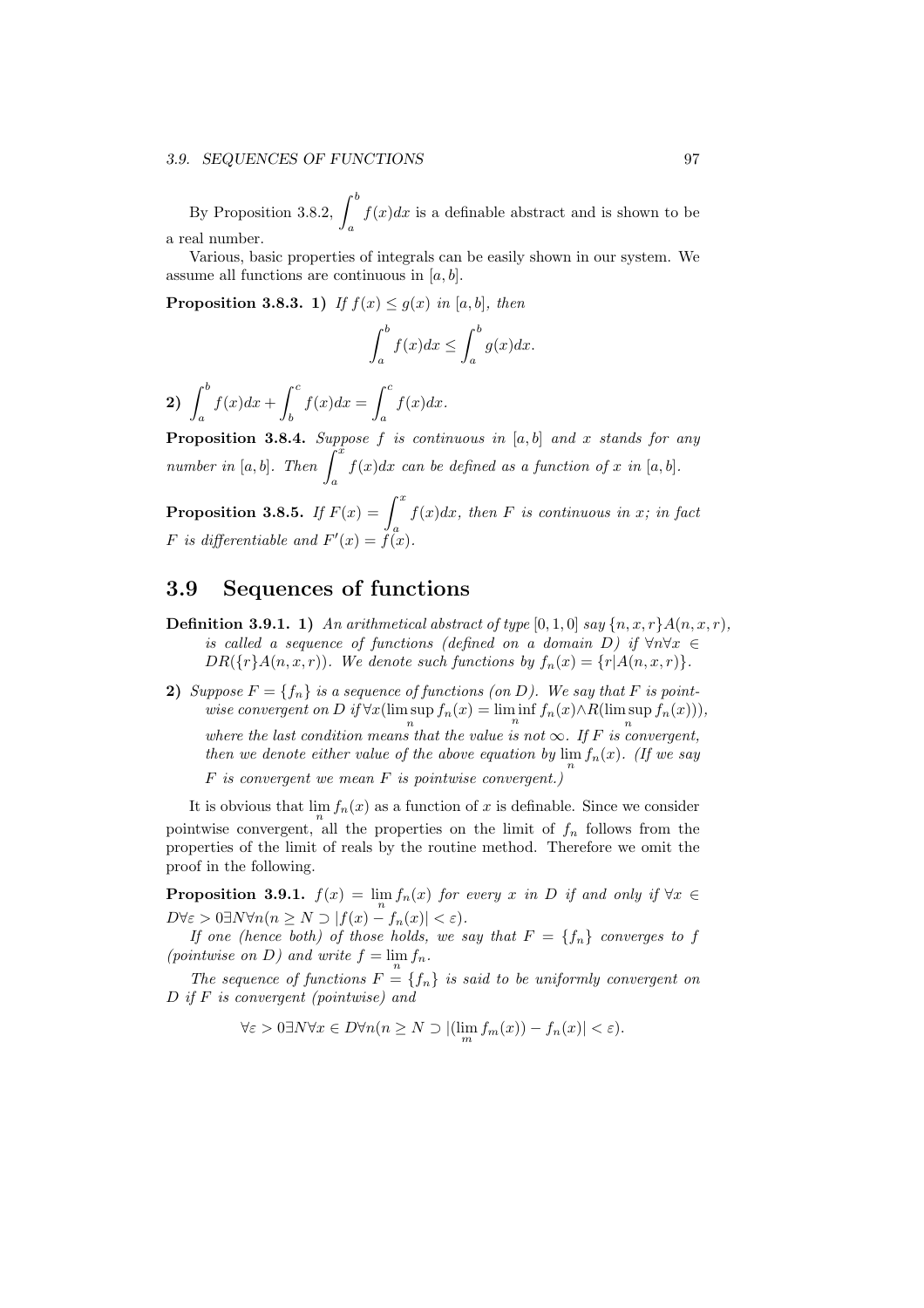**Proposition 3.9.2.**  $f = \lim f_n$  and  $\lim f_n$  is uniformly convergent if and only  $if \forall \varepsilon > 0 \exists N \forall x \in D \forall n (n \geq N \supset |f(x) - f_n(x)| < \varepsilon).$ 

*If this is the case, we say that*  $F = \{f_n\}$  *converges to f uniformly on D.* **Definition 3.9.2.** Let  $F = \{f_n\}$  be a definable sequence of functions. If  $f_n$  is

*continuous for every n, then we say that F is continuous.*

**Definition 3.9.3.** *The sequence of functions*  $F = \{f_n\}$  *has the Cauchy property (is Cauchy) (uniformly on D) if*

 $\forall \varepsilon > 0 \exists N \forall x \in D \forall n, m(n, m \ge N \supset |f_n(x) - f_m(x)| < \varepsilon).$ 

**Theorem 3.9.3.** *The sequence of functions*  $F = \{f_n\}$  *is Cauchy (on D) if and only if F is uniformly convergent on D.*

**Theorem 3.9.4.** *If F is continuous and converges uniformly to f, then f is continuous.*

**Theorem 3.9.5.** *Suppose*  $F = \{f_n\}$  *is continuous and converges to*  $f$  *uniformly in an interval <sup>I</sup>. Suppose also that* <sup>∫</sup>  $\int_I f_n$  *exists* ( $f_n$  *is integrable) for every n.* 

Then 
$$
\left\{\int_I f_n\right\}_n
$$
 is a definable sequence of numbers and  $\lim_n \int_I f_n = \int_I f$ .

## **3.10 Infinite series and series of functions**

The content of this section is also done by routine methods. We simply list definitions and theorems without proof. By looking at them, one can easily see that everything can be done in FA.

**Definition 3.10.1.** Let  $\{a_n\}_n$  be a sequence of numbers. Then

$$
\sum_{n=1}^{\infty} a_n
$$

*is defined to be*

$$
\limsup_n \sum_{i=1}^n a_i.
$$

*Such an object is called an infinite series (of*  $\{a_n\}_n$ ). If this is equal to

$$
\liminf_n \sum_{i=1}^n a_i
$$

and not  $\infty$ , then we say that the series converges and the value is

$$
\lim_{n} \sum_{i=1}^{n} a_i,
$$

*which is a real number.*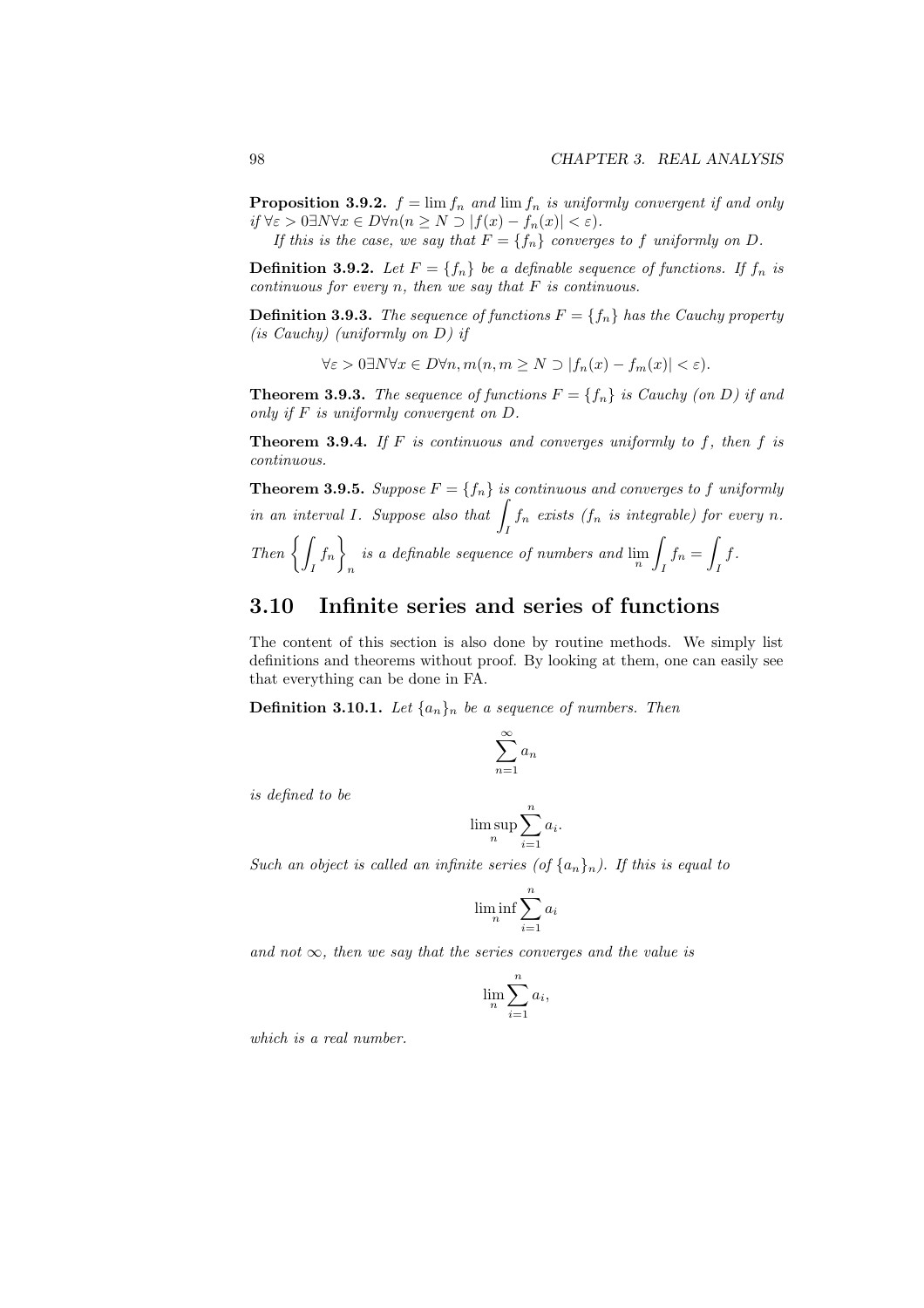All the basic properties about infinite series follow.

**Definition 3.10.2.** Let  $F = \{f_n\}$  be a sequence of functions (defined on a do *main D). Then*

$$
\sum_{n=1}^{\infty} f_n
$$

*is defined to be the abstract {x}* lim sup *n*

$$
\limsup_{n} \sum_{i=1}^{n} f_i(x).
$$

*(We could start the sum with n* = 0*.) This is called the series of F. If there is a subdomain of D, say E, on which*

$$
\limsup_{n} \sum_{i=1}^{n} f_i(x) = \liminf_{n} \sum_{i=1}^{n} f_i(x) \ (= \text{finite}),
$$

*then we say that the series*

$$
\sum_{n=1}^{\infty} f_n
$$

*converges in E pointwise (and the value for each x is*

$$
\lim_{n} \sum_{i=1}^{n} f_i(x).
$$

**Definition 3.10.3.** *A series of functions, say*

$$
\sum_{n=1}^{\infty} f_n,
$$

*is said to converge on D uniformly if it converges pointwise and the convergence is uniform.*

**Theorem 3.10.1.** *If*

$$
\forall \varepsilon > 0 \exists N \forall n, m \geq N \forall x \left( \left| \sum_{i=n}^m f_i(x) \right| < \varepsilon \right),
$$

*then*  $\sum f_n$  *is uniformly convergent.* 

**Theorem 3.10.2** (Weinstrass Comparison Test)**.**

Let  $F = \{f_n\}$  be a definable sequence of functions and let  $\{M_n\}$  be a definable *sequence of positive numbers.* If  $\forall x (|f_n(x)| \leq M_n)$  for every *n*, and  $\sum M_n$ *converges, then*  $\sum f_n$  *is uniform convergent.*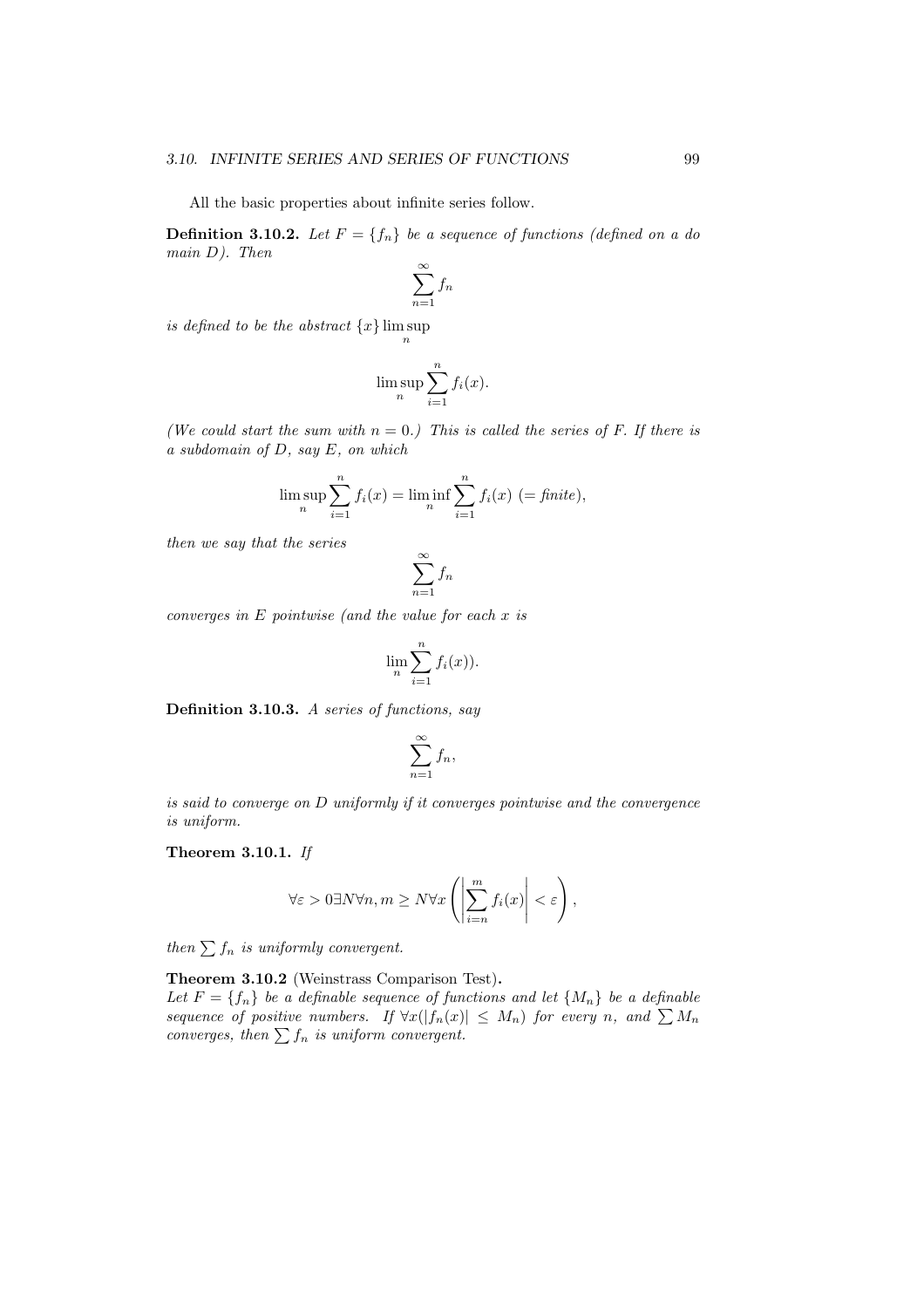**Theorem 3.10.3.** *Suppose*  $F = \{f_n\}$  *is definable and continuous and*  $\sum f_n$ *converges to f uniformly, then f is continuous.*

**Theorem 3.10.4.** *If*  $F = \{f_n\}$  *is continuous and*  $\sum f_n$  *converges to f uniformly on I, where I is our interval, and each f<sup>n</sup> is integrable over I, then* ∫ *I*  $f = \sum$  $\int_I f_n$ .

**Theorem 3.10.5.** Suppose that  $F = \{f_n\}$  is continuous in  $I = [a, b]$ , that  $f'_n$  exists for each n, that  $F' = \{f'_n\}$  is continuous, and  $\sum f_n$  converges to f in I *(uniformly).* If  $\sum f'_n$  *converges uniformly in I, then*  $\sum f'_n = f'$ *.* 

**Proposition 3.10.6.** *Let*  $\{a_n\}$  *be a sequence.* Then  $\prod^n$ *i*=1 *a<sup>i</sup> is defined as an*

*abstract.*

*Proof.* The properties 'there is a zero among  $a_i(1 \leq i \leq n)$ ' and 'there are an even number of negative numbers among  $a_i (1 \leq i \leq n)$  are arithmetical. So the problem is reduced to the case that all  $a_i(1 \leq i \leq n)$  are positive. In this case it is expressed by

$$
\ast \left\{ t | \exists s \left( \text{Ord}(n, s) \land \forall i (1 \leq i \leq n \supset 0 < (s)_i \in a_i) \land t = \prod_{i=1}^n (s)_i \right) \right\}.
$$

**Proposition 3.10.7.** *The power a <sup>n</sup> is defined as an abstract.*

**Proposition 3.10.8.** Let  $\{a_i\}$  *be a sequence of numbers. Then*  $F = \{a_i x^i\}$  $(i = 0, 1, 2, \dots)$  *is a sequence of functions. (In fact F is continuous.) Therefore* 

$$
\sum_{i=0}^{\infty} a_i x^i \left( = \limsup_{n} \sum_{i=0}^{n} a_i x^i \right)
$$

*is definable (as a function of x).*

We call a series of function, in the above form, a power series (in *x*).

**Proposition 3.10.9.** *The root function a* <sup>1</sup>*/n is a definable function (for positive a) of a and n.*

*Proof.*  $a^{1/n} = {}^*{r|r} > 0 \wedge (r)^n < a$ . (Note that we are taking a positive root.)  $\Box$ 

**Proposition 3.10.10.** Let  $\sum_{i=1}^{\infty} a_i x^i$  be a power series in *x*. Then the radius of *i*=0 *convergence, say R, is definable.*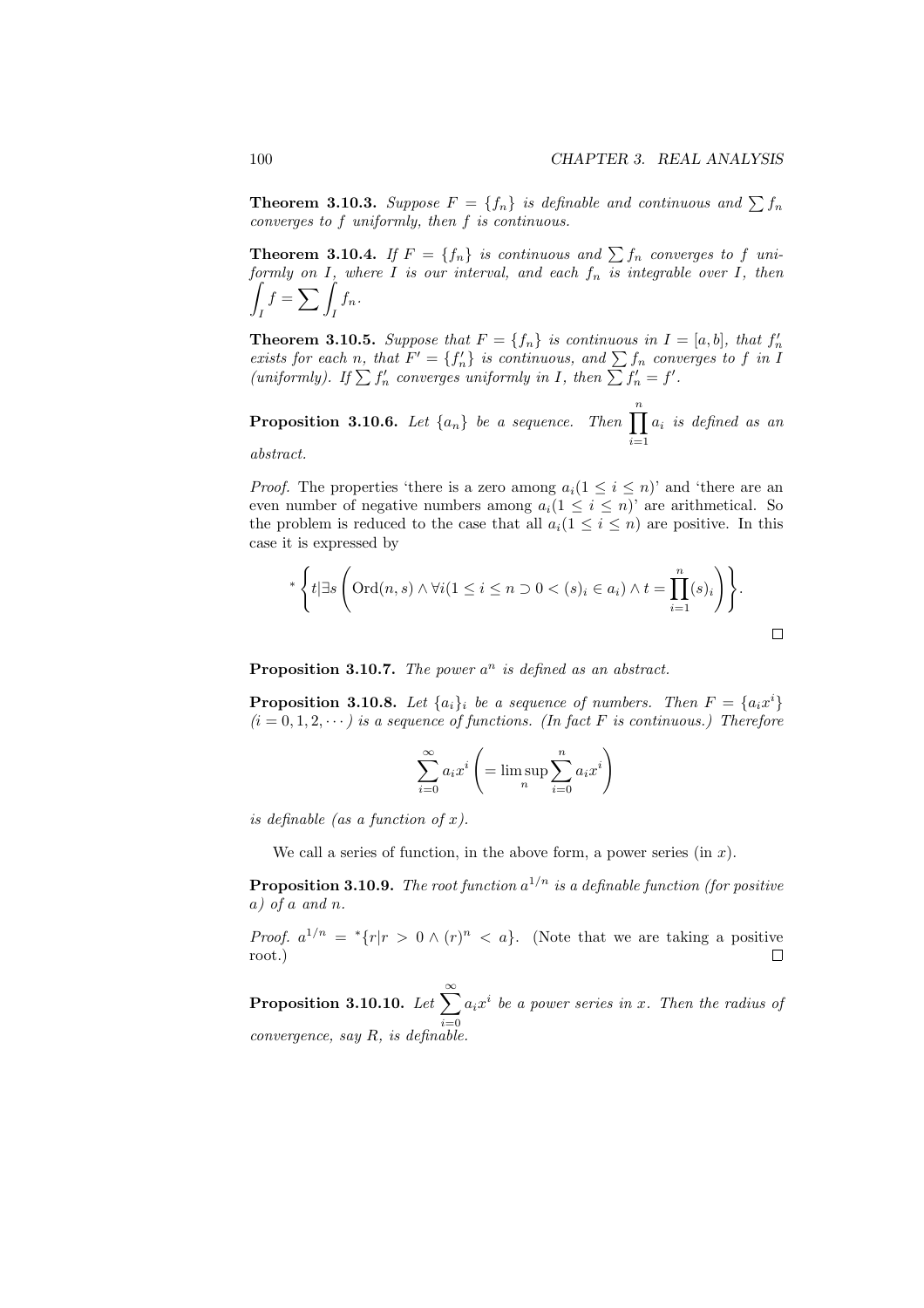*Proof.*

$$
R=\frac{1}{\limsup_n |a_n|^{1/n}}
$$

Every operation here is arithmetical. If the denominator in the right side is 0, we say that  $R = \infty$ .  $\Box$ 

**Theorem 3.10.11.** *Let*  $\sum a_i x^i$  *be a power series whose radius of convergence is R. Then, for every*  $b, 0 < b < R$ *, the series converges uniformly on*  $[-b, b]$ *.* 

**Theorem 3.10.12.** *Suppose*  $\sum a_n x^n$  *converges to f for*  $|x| < R$ *. Then f' exists and*

$$
f'(x) = \sum_{n=1}^{\infty} n a_n x^{n-1} \quad \text{for } |x| < R.
$$

We can extend the notion of power series to those of the form  $\sum a_n(x-c)^n$ for a constant *c*.

## **3.11 Higher derivatives**

**Definition 3.11.1.** Let  $f$  be continuous at  $x_0$  and let  $n > 0$ . Then  $f^{(n)}(x_0)$  is *defined as follows. For*  $h \neq 0$ *, define*  $\Delta^n y_0$  *by* 

$$
\Delta^n y_0 = f(x_0 + nh) - \binom{n}{1} f(x_0 + (n-1)h) + \cdots + (-1)^n \binom{n}{n} f(x_0).
$$

*Put*  $h = \Delta x$  *and define*  $f^{(n)}(x_0)$  *by* 

$$
f^{(n)}(x_0) = \lim_{\Delta x \to 0} \frac{\Delta^n y_0}{(\Delta x)^n}.
$$

*Note that*  $f^{(n)}(x_0)$  *is meaningless unless*  $f(x), f'(x), \ldots, f^{(n-1)}(x)$  *exist and are continuous at*  $x_0$ *. If this is the case and*  $f^{(n)}(x_0)$  *exists, then*  $f^{(n)}(x_0)$  *is called the n*-th derivative of f at  $x_0$ . Moreover  $f^{(n)}(x_0)$  is definable as an abstract *with n* and  $x_0$ . The properties of  $f^{(n)}$  are easily shown in FA. (Cf pp. 91–93 in *[21].)*

We say that a function *f* is of class  $C^n$  (or  $f \in C^n$ ) on a domain *D* if it is defined on *D* and for every  $k, 0 \leq k \leq n, f^{(k)}$  exists and is continuous on *D*, where  $f^{(0)}$  denote  $f$ .

A function *f* is of the class  $C^{\infty}$  if  $f^{(n)}$  exists and is continuous for every *n* or  $F = \{f^{(n)}\}$  is a continuous sequence of functions.

Note that polynomials are of class *C∞*.

**Proposition 3.11.1.** Let  $f$  be of the class  $C^n$  and let  $x_0$  be a real in the domain. *The Taylor polynomial of degree n for f at x*<sup>0</sup> *can be defined as an abstract with a parameter x.*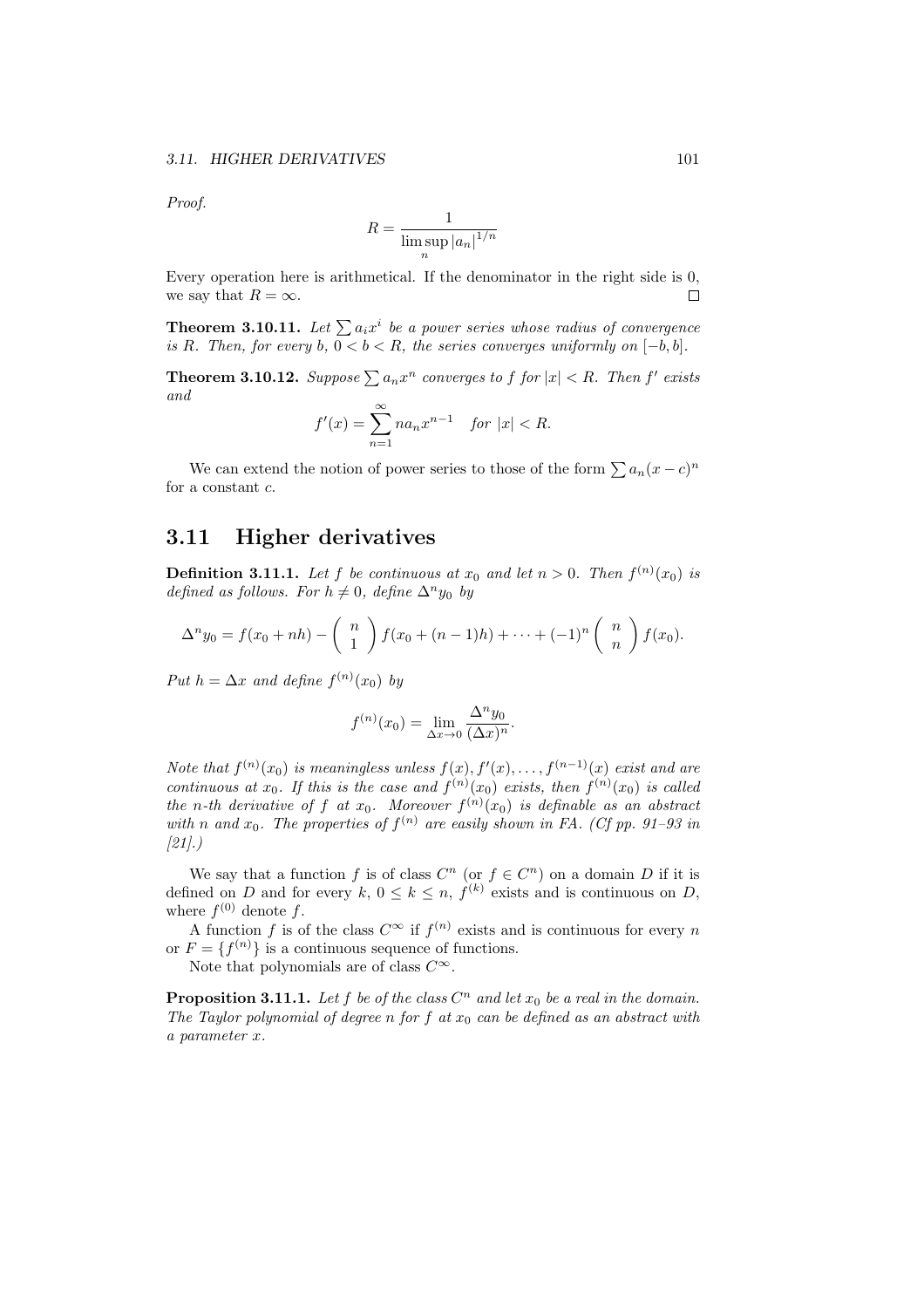*Proof.* Such a polynomial (say *P*) is defined as  $P(x) = a_n(x - x_0)^n + a_{n-1}(x (x_0)^{n-1} + \cdots + a_0$ , where  $a_k = \frac{f^{(n)}(x_0)}{k!}$  $\frac{(\omega_0)}{k!}$ . The polynomial *P* is definable.  $\Box$ 

**Definition 3.11.2.** *The function*  $R_n(x) = f(x) - P(x)$  *is called the remainder of*  $f$  (with respect to  $P$  *of*  $f$  *at*  $x$ *). Note that*  $R_n$  *is definable.* 

**Theorem 3.11.2.** *Suppose*  $f$  *is of the class*  $C^{n+1}$  *in an interval*  $I$  *and*  $x_0 \in I$ *. Then for any x in I.*

$$
R_n(x) = \frac{1}{n!} \int_{x_0}^x f^{(n+1)}(y)(x-y)^n dy.
$$

*Note that the right hand side is also definable.*

**Definition 3.11.3.** *A function f is said to be analytic at*  $x_0$  *if there is an open interval around*  $x_0$ *, say*  $I$ *, on which*  $f$  *is*  $C^{\infty}$  *and* for every  $x$  *in*  $I$ *,*  $\lim_{n\to\infty} R_n(x) =$ 0*.*

*Example.*  $\sqrt{x}$  for an  $x_0 > 0$ .

**Theorem 3.11.3.** If  $f$  is analytic at  $x_0$ , then there is a unique, definable se*quence of numbers,*  $\{a_n\}$ *, such that*  $\sum_{n=1}^{\infty}$ *x*=0  $a_n(x - x_0)^n$  *converges to f around x, that is,*  $f(x) = \sum_{n=0}^{\infty} a_n (x - x_0)^n$ .

 $x=0$ <br>The right hand side of the above equation is called the Taylor series for  $f(a + x_0)$ .

*Proof.* The sequence of numbers  $a_n = \frac{f^{(n)}(x_0)}{n!}$  $\frac{d^{(w_0)}}{n!}$  is uniformly (in *n*) definable.

**Theorem 3.11.4.** *Let*  $f(x) = \sum$ *n*  $a_n(x-c)^n$  (*i.e. the series converges to f*) *around c. Then*  $f^{(n)}$  *exists and*  $a_n = \frac{f^{(n)}(c)}{n!}$  $\frac{1}{n!}$ .

## **3.12 Functions of several variables**

**Theorem 3.12.1.** Let  $f(x, y)$  be definable and continuous for  $x \in [a, b]$  and  $y \in [c, d]$ *.* 

*Then*

- **1)** *f is uniformly continuous in*  $[a, b] \times [c, d]$ *,*
- **2)** *f* attain its maximum in  $[a, b] \times [c, d]$ , the maximum is definable, and there *exist definable reals*  $x_0 \in [a, b]$  *and*  $y_0 \in [c, d]$  *such that*  $f(x_0, y_0)$  *is the maximum.*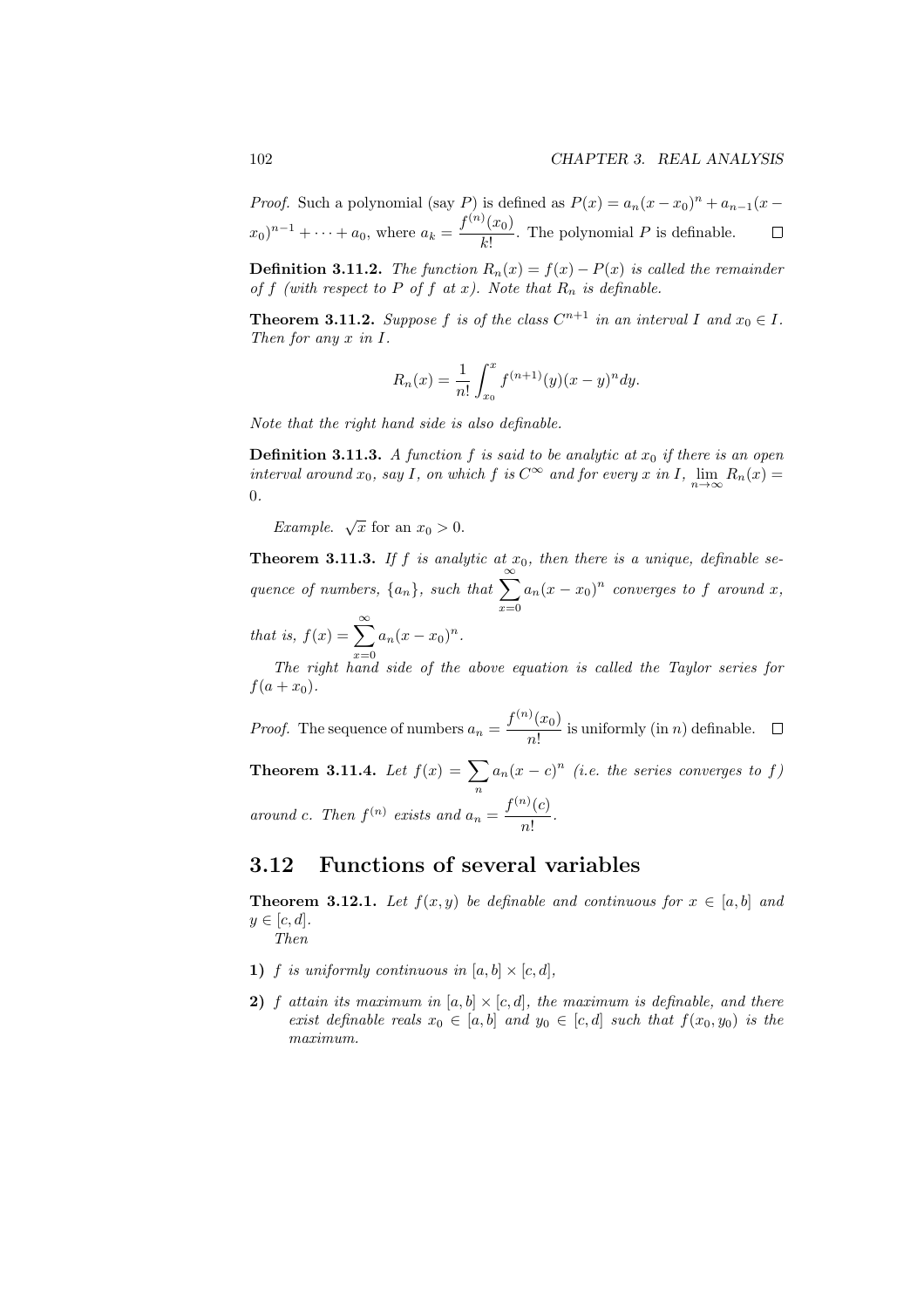*Proof.* 1) goes in the same way as in the proof of Theorem 3.6.1.

2) can be also proved in the same way but we prove it in a different way here.

If  $g(x) = \sup f(x, y)$ , then  $g(x)$  is definable and continuous. Therefore *y∈*[*c,d*]

sup  $g(x)$  is definable. *x∈*[*a,b*]

There exists a definable  $x_0$  such that

$$
g(x_0) = \sup_{x \in [a,b]} g(x).
$$

Also, there exists a definable  $y_0$  such that

$$
f(x_0, y_0) = \sup_{y \in [c,d]} f(x_0, y).
$$

Then  $f(x, y)$  attains its maximum at  $(x_0, y_0)$ .

In the same way as in Theorem 3.12.1, we can prove the following theorem.

**Theorem 3.12.2.** *Let*  $f(x_1, ..., x_n)$  *be continuous in*  $x_1 \in [a_1, b_1], ..., x_n \in$  $[a_n, b_n]$ *. Then* 

- **1)** *f is uniformly continuous in*  $[a_1, b_1] \times \cdots \times [a_n, b_n]$ *,*
- **2)** *f attains its maximum in*  $[a_1, b_1] \times \cdots \times [a_n, b_n]$ , the maximum is definable, *and there exist definable reals*  $x_1 \in [a_1, b_1], \ldots, x_n \in [a_n, b_n]$  such that  $f(x_1, \ldots, x_n)$  *is the maximum.*

 $\Box$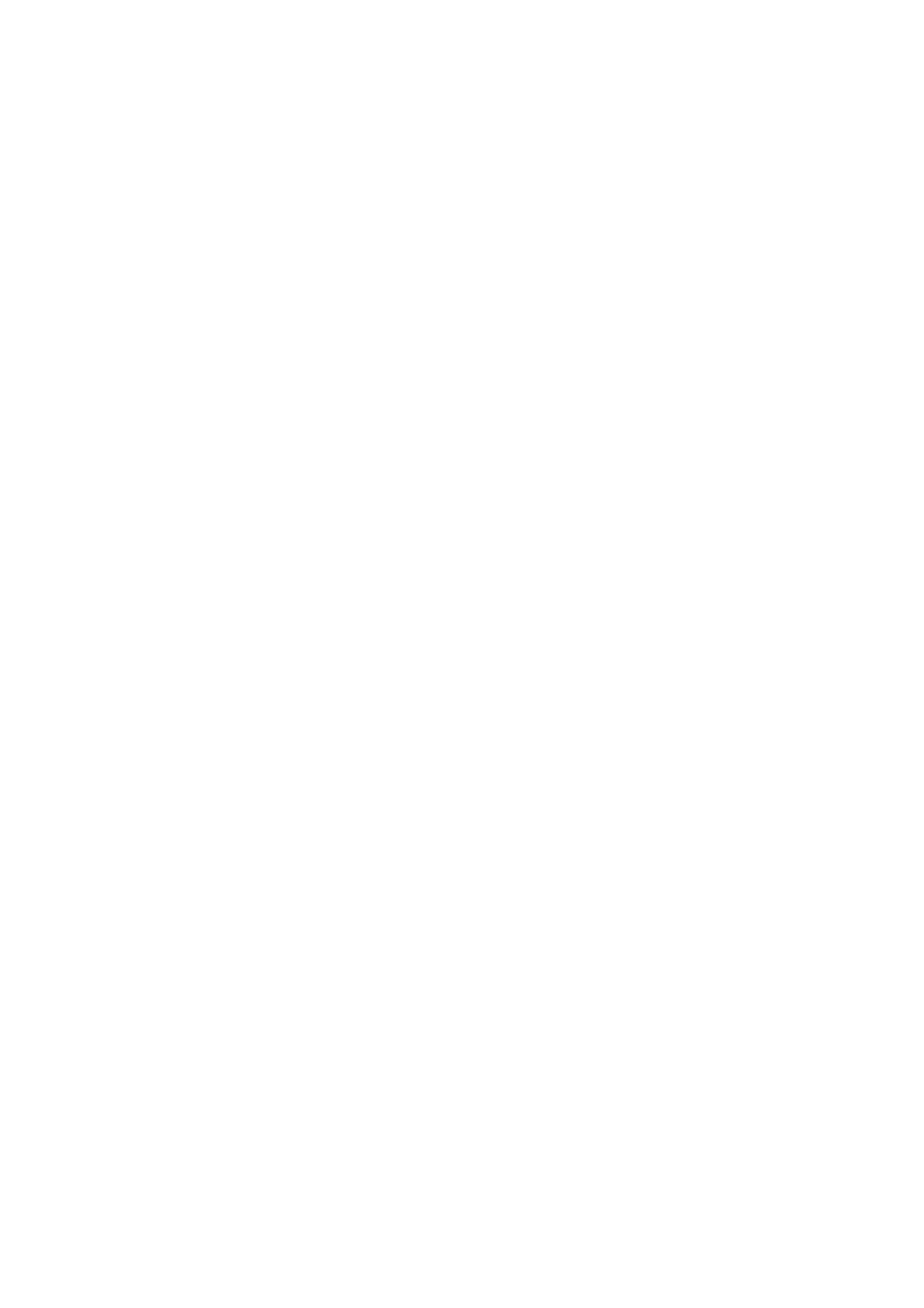### **Chapter 4**

# **Complex Analysis**

### **4.1 A system of complex numbers**

We will formulate the arithmetic of complex numbers in a system of finite types, which is a conservative extension of Peano Arithmetic. The rational complex numbers are objects of type 0.

**Definition 4.1.1.** *The system T.*

*Symbols: N, r,* 0*,* 1*, i,* +*, ·, −, ÷,* =*, <. The logical system: The system of finite types defined in Chapter 3. Axioms:*

- **(1)** *The equality axiom Eq.*
- **(2)** *Axioms of Peano Arithmetic relativized to N.*
- **(3)** *MI, the mathematical induction relativized to N.*
- (4) *Axioms on*  $0, 1, +, \cdot, -, \div$ *, and*  $\lt$  *relativized to*  $r$ *.*
- (5)  $\forall x \exists! y \exists! z (r(y) \land r(z) \land x = y + iz)$  where  $x, y, z$  are of type 0 and  $\exists!$  expresses *unique existence.*
- **(6)**  $N(a) \to r(a)$ .
- **(7)** *Axioms on i.*
- **(8)**  $\forall x (r(x) \land x > 0 \supset \exists y \exists z (N(y) \land N(z) \land x = y/z)).$

*Remark.*

1. The intended meaning of the symbols should be self-evident:  $N(a)$ : *a* is a natural number,  $r(a)$ : *a* is a real rational,  $a + ib$ : a complex rational with the real part *a* and the imaginary part *b*. The operators  $+$ *,*  $\cdot$ *,*  $-$ *,*  $\div$ *,* and < are defined for real rationals.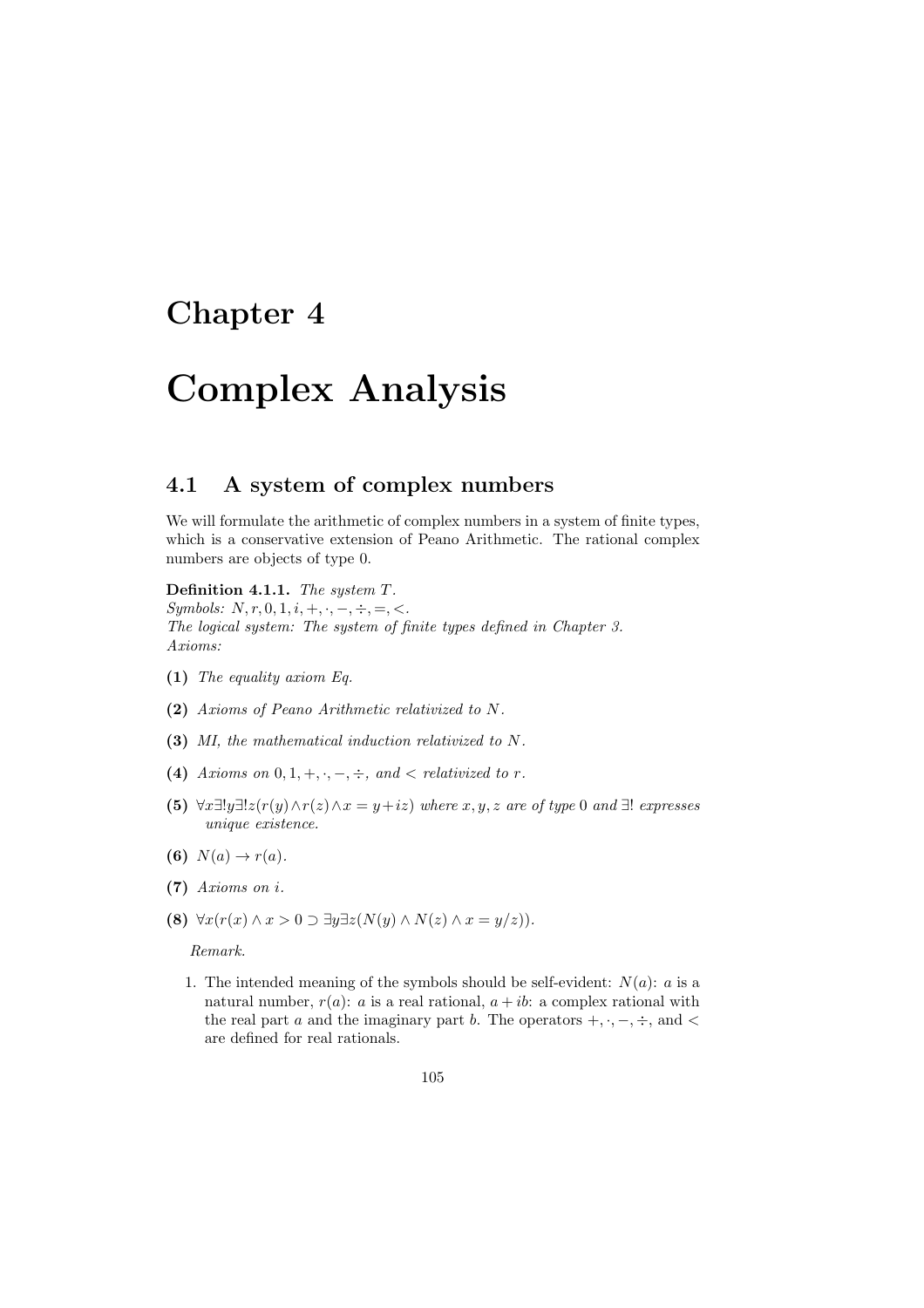- 2. (2) includes *N*(0).
- 3. A variable of type 0 stands for a complex rational.
- 4. We will often abbreviate  $r(a) \wedge r(b) \wedge a < b$  to  $a < b$ .

**Definition 4.1.2.** *The predicate*  $C(\alpha)$ *:*  $\alpha$  *is a complex number, is defined as follows. Let*  $\alpha$  *be a free variable of type* 1*. Then*  $C(\alpha)$  *is the following formula:* 

$$
\exists x \alpha(x) \land \exists x \neg \alpha(x) \land \forall x \forall y (r(x) \land r(y) \supset
$$

$$
(a(x+iy) \equiv \exists u \exists v (r(u) \land r(v) \land x < u \land y < v \land \alpha(u+iv))).
$$

**Proposition 4.1.1.** *The predicate "α is real" is arithmetical. The "real part" of*  $\alpha$  *and the "imaginary part" of*  $\alpha$  *are definable as abstracts.* 

*Proof.* The predicate  $R(\alpha)$ :  $\alpha$  is real, is defined by

$$
C(\alpha) \wedge \forall x \forall y \forall z (r(x) \wedge r(y) \wedge r(z) \wedge \alpha(x+iy) \supset (\alpha(x+iz) \equiv z < 0)).
$$

Similarly Re( $\alpha$ ): the real part of  $\alpha$ , is defined as  $\{x|r(x) \wedge \exists y(r(y) \wedge \alpha(x+iy))\},\$ and Im( $\alpha$ ): the imaginary part of  $\alpha$ , is defined as  $\{y|r(y) \wedge \exists x (r(x) \wedge \alpha(x+iy))\}.$ 

Note that the real part of  $\alpha$  is not "real" in our sense, but

$$
C(\alpha) \to R({x+iy|x \in \text{Re}(\alpha) \land y < 0}).
$$

Similarly with the imaginary part.

**Proposition 4.1.2.** *A complex rational, as a complex number, is definable as an abstract.*

*Proof.* Let *a* and *b* be real rationals. A complex number corresponding to  $a + ib$ is

$$
\{x+iy|x
$$

 $\Box$ 

 $\Box$ 

As in Chapter 3, a complex number corresponding to a complex rational *a* should be denoted by  $\hat{a}$ . However we also use  $a$  in the place of  $\hat{a}$ .

We can define  $\alpha = \beta$  by  $\forall x(\alpha(x) \equiv \beta(x))$ , which is arithmetical.

**Proposition 4.1.3.** *If*  $C(\alpha)$ *, then*  $\text{Re}(\alpha)$  *and*  $\text{Im}(\alpha)$  *are reals in the sense of Chapter 3, where all the quantifiers are relativized by r. We denote "α is real", in this sense, by*  $R(\alpha)$ *.* 

**Proposition 4.1.4.** *Suppose*  $\alpha$  *and*  $\beta$  *satisfy the condition of reals in the sense of Chapter 3. Let*  $\alpha + i\beta = \{x + iy | \alpha(x) \wedge \beta(y)\}\$ *. Then*  $C(\alpha + i\beta) \wedge \text{Re}(\alpha + i\beta)$  $i\beta$ ) =  $\alpha \wedge \text{Im}(\alpha + i\beta) = \beta$ *. With this notation,*  $C(\alpha) \rightarrow \alpha = \text{Re}(\alpha) + i\text{Im}(\alpha)$ *. Furthermore,*  $C(\alpha) \to \exists! \varphi \exists! \psi (\tilde{R}(\varphi) \land \tilde{R}(\psi) \land \alpha = \varphi + i\psi)$ *. Then*  $\alpha + i\beta$  *in this context is definable in*  $\alpha$  *and*  $\beta$ *.*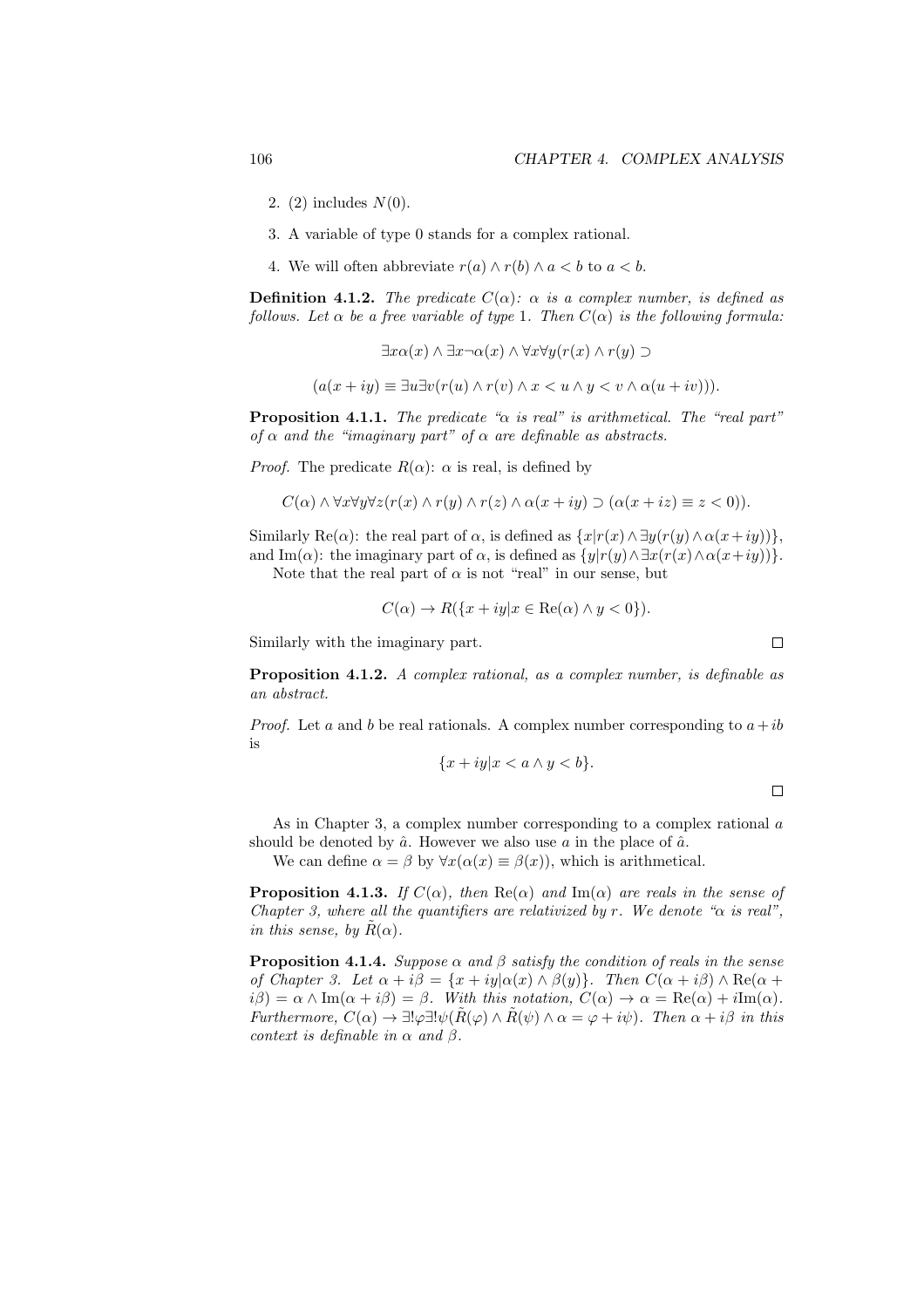**Proposition 4.1.5.** *If*  $\hat{R}(\alpha)$  *and*  $\hat{R}(\beta)$ *, then the four arithmetic operations and*  $\langle$  *are defined for*  $\alpha$  *and*  $\beta$ *.* 

*Proof.* The definitions in Chapter 3 relativized by *r* will do. For example,

$$
\alpha + \beta = \{z | \exists x \exists y (r(x) \land r(y) \land z = x + y \land \alpha(x) \land \beta(y))\}.
$$

*Remark*. Proposition 4.1.5 suggests that we may assume the theory of reals in Chapter 3 for the reals in the sense of  $R$ .

**Proposition 4.1.6.** *The four arithmetic operations for complex numbers are definable.*

*Proof.* Suppose  $C(\alpha) \wedge C(\beta)$ . Let  $a = \text{Re}(\alpha)$ ,  $b = \text{Im}(\alpha)$ ,  $c = \text{Re}(\beta)$  and  $d = \text{Im}(\beta)$ .

$$
\alpha + \beta = (a + c) + i(b + d);
$$
  
\n
$$
\alpha - \beta = (a - c) + i(b - d);
$$
  
\n
$$
\alpha \cdot \beta = (ac - bd) + i(ad + bc);
$$
  
\n
$$
\frac{\alpha}{\beta} = \frac{ac + bd}{c^2 + d^2} + i\frac{-ad + bc}{c^2 + d^2},
$$

where the terms in the right hand side of each equation are defined as in Proposition 4.1.5. П

- **Proposition 4.1.7.** (1) *Let*  $\alpha = a + ib$  *(cf. Proposition 4.1.6). Then*  $\overline{\alpha} =$  $a + i(-b)$  *(the conjugate of*  $\alpha$ *) (which is denoted by*  $a - ib$ *) is definable (in α).*
- **(2)**  $|\alpha| = \sqrt{a^2 + b^2}$  (the absolute value of  $\alpha$ ) is definable.

**Corollary 4.1.8.** Re(*a*) =  $\frac{\alpha + \overline{\alpha}}{2}$ ; Im(*a*) =  $\frac{\alpha - \overline{\alpha}}{2i}$  where *i is an abbreviation*  $of\ 0 + i \cdot 1.$ 

In the subsequent discussion, we employ the usual notations:  $\alpha = a + i0$  is denoted by  $a$ ;  $0 + ib$  is denoted by  $ib$ ;  $a + i1$  is denoted by  $a + i$ . Numerals 1*,* 2*, . . .* in this context stand for reals rather than rationals.

**Definition 4.1.3.** *A complex number is said to be definable if there is an abstract A such that the complex is expressed as*  $\{x\}A(x)$ *.* 

**Definition 4.1.4.** *Sequences of complex numbers. The sequences are defined as in Chapter 3. Namely a sequence of complex numbers is defined by an abstract (in some parameters) which defines it. Let A*(*n, x*) *be a formula such that for every*  $n(i.e., N(n))$   $C({x}A(n,x))$ *. Then we say that A defines a sequence, which we express as*  $\{a_n\}_n$ *.* 

 $\Box$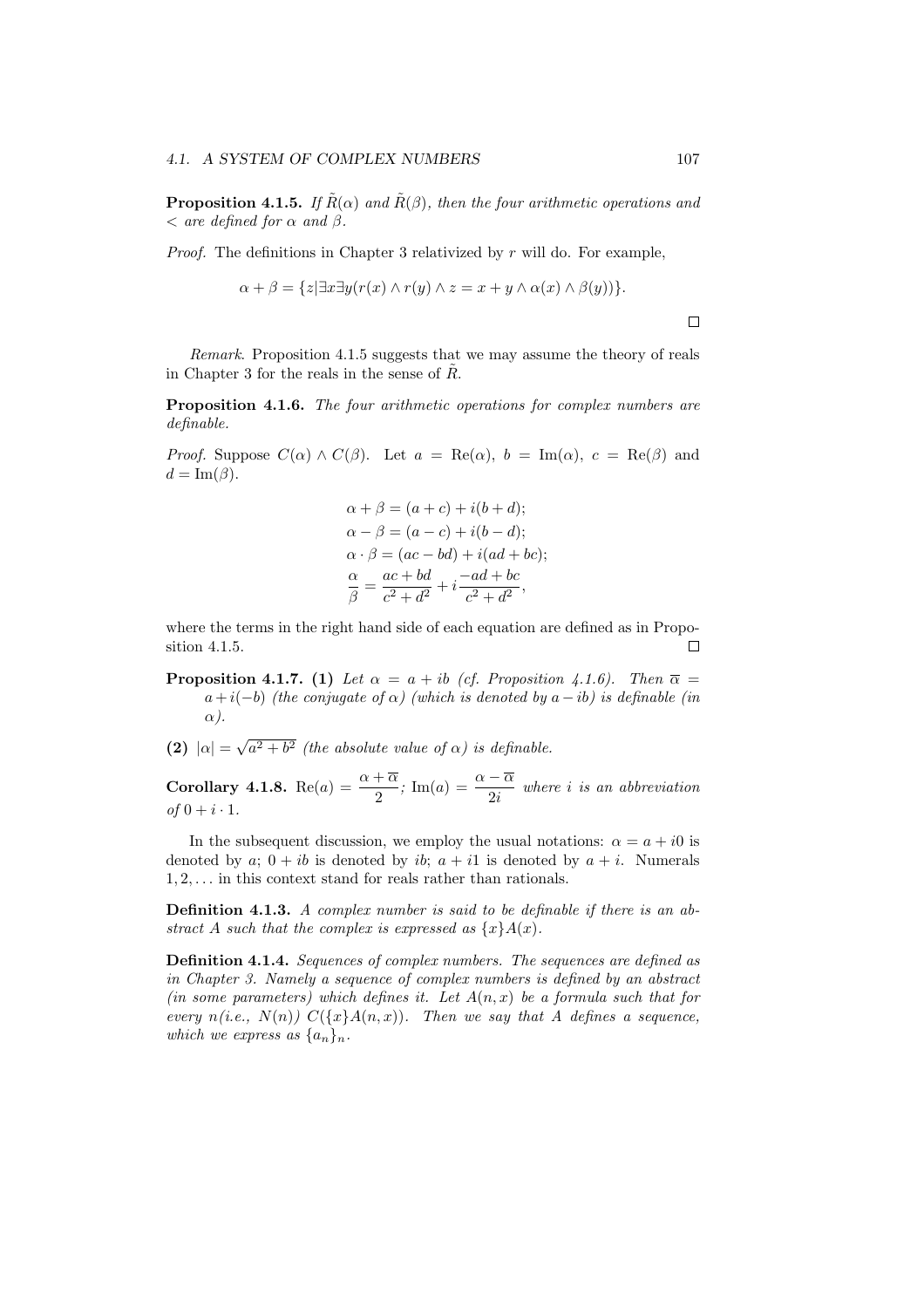**Proposition 4.1.9. (1)** *The finite sum (of a definable sequence) is definable.*

**(2)** *The series (of a definable sequence) is definable.*

*Proof.* Let  ${a_n}_n$  be a definable sequence. Let  $Re(\alpha_n) = a_n$  and  $Im(\alpha_n) = b_n$ .

 $(1) \sum_{m=1}^{m}$ *n*=1  $\alpha_n \equiv d$ ∑*m n*=1  $a_n + i \sum_{i=1}^{m}$ *n*=1  $b_n$ , where  $\sum a_n$  and  $\sum b_n$ are defined arithmetically (Remark after Proposition 4.1.5; recall that  $\text{Re}(\alpha_n)$  and  $\text{Im}(\alpha_n)$  are arithmetical in  $\alpha_n$ ).

$$
(2) \sum_{n=1}^{\infty} \alpha_n \equiv \left( \limsup_{n} \sum_{i=1}^{n} a_i \right) + i \left( \liminf_{n} \sum_{i=1}^{n} b_i \right).
$$

A series is said to be convergent if  $\limsup = \liminf = \lim$ .

**Proposition 4.1.10.** *The finite product of a definable sequence is definable.*

*Proof.* Let  $\{\alpha_n\}_n$  be a sequence where  $\alpha_n = a_n + ib_n$ . The sequences  $\{a_n\}$  and  ${b_n}$  are definable from  ${a_n}$ . Consider an example,  $\alpha_1 \cdot \alpha_2 \cdot \alpha_3 \cdot \alpha_4$ . We know, in arithmetic

$$
\alpha_1 \cdot \alpha_2 \cdot \alpha_3 \cdot \alpha_4 = a_1 a_2 a_3 a_4 + i[a_1 a_2 a_3 b_4 + a_1 a_2 b_3 a_4 + a_1 b_2 a_3 a_4 + b_1 a_2 a_3 a_4] +\n i2[a_1 a_2 b_3 b_4 + a_1 b_2 a_3 b_4 + a_1 b_2 b_3 a_4 + b_1 a_2 a_3 b_4 + b_1 a_2 b_3 a_4 + b_1 b_2 a_3 a_4] +\n i3[a_1 b_2 b_3 b_4 + b_1 a_2 b_3 b_4 + b_1 b_2 a_3 b_4 + b_1 b_2 b_3 a_4] +\n i4[b_1 b_2 b_3 b_4].
$$

If we denote this in an abbreviated expression,

$$
= [0] + i[1] + i^2[2] + i^3[3] + i^4[4],
$$

we can generalize the expression to an arbitrary *n*:

(\*) 
$$
\alpha_1 \cdot \alpha_2 \cdot \dots \cdot \alpha_n = \prod_{i=1}^n \alpha_i = [0] + i[1] + \dots + i^k[h] + \dots + i^n[n].
$$

where  $[k] =$ ( ∑ *nk*) *i*=1 ∏*n j*=1  $c_j$ ,  $c_j = a_j$  or  $b_j$  and there are *k* of the  $b_j$ 's. In tidying up the

right hand side of  $(*)$ , using  $i^2 = -1$ , we need to use a case by case definition;  $n \equiv 0, 1, 2, 3 \pmod{4}$ . Suppose, as an example,  $n \equiv 0 \pmod{4}$ . Then  $i^n = 1$ . So

$$
\operatorname{Re}(\prod_{i=1}^{n} \alpha_{i}) = [0] - [2] + [4] - \dots + [n];
$$
  
\n
$$
\operatorname{Im}(\prod_{i=1}^{n} \alpha_{i}) = [1] - [3] + [5] - \dots - [n-1].
$$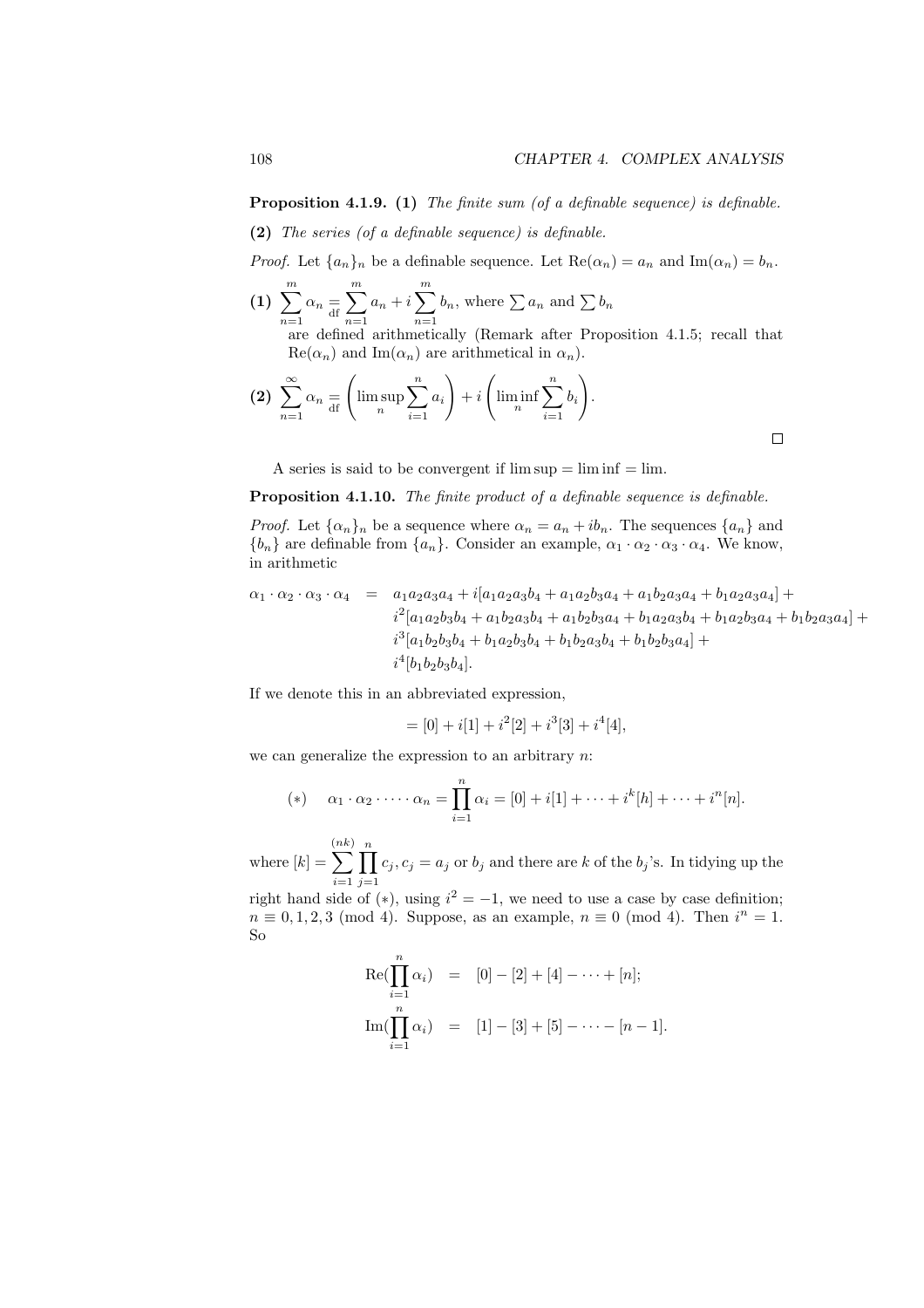Thus, it is obvious that [*k*] is definable (depending on  $\{\alpha_i\}$  and *n*) and  $\prod_{i=1}^{n} \alpha_i$  is *i*=1 definable (as a function of *n*).  $\Box$ 

**Corollary 4.1.11.** *The powers in*  $\alpha$ ,  $\alpha^n$  (as a function of *n*) form a definable *function.*

**Proposition 4.1.12.** Let  $\{\alpha_n\}_n$  be definable. Then  $\lim_n \alpha_n$  is definable.

*Proof.* Define  $\limsup \alpha_n = \limsup a_n + i(\limsup b_n)$ , where  $\alpha_n = a_n + ib_n$ ,  $\limsup a_n$  and  $\limsup b_n$  are definable (Chapter 3), hence the right hand side is definable. We define  $\liminf \alpha_n$  similarly. If  $\limsup \alpha_n = \liminf \alpha_n$  and each defines a complex number, that we call  $\lim \alpha_n$ . Furthermore  $\lim \alpha_n$  is definable. П

**Proposition 4.1.13.** lim  $\alpha_n = \beta$  *if and only if*  $\forall \varepsilon > 0 \exists N \forall n \ge N (\vert \alpha_n - \beta \vert < \varepsilon)$ *where ε ranges over positive* (*real*) *rational.* 

**Definition 4.1.5.** *A complex sequence*  $\{\alpha_n\}_n$  *is said to be Cauchy if* 

$$
\forall \varepsilon > 0 \exists N \forall n, m \ge N(|\alpha_n - \alpha_m| < \varepsilon).
$$

**Proposition 4.1.14.** The sequence  $\{\alpha_n\}$  is Cauchy if and only if  $\{a_n\}$  and  ${b_n}$  *are Cauchy (as real sequences) where*  $\alpha_n = a_n + ib_n$ .

*If*  $\lim \alpha_n$  *exists, then we say that*  $\{\alpha_n\}$  *is convergent. If*  $\lim \alpha_n = \beta$ *, then we say that*  $\{\alpha_n\}$  *converges to*  $\beta$ *.* 

**Proposition 4.1.15.** *The sequence*  $\{\alpha_n\}$  *is convergent if and only if it is Cauchy.*

*Proof.* The sequence  $\{\alpha_n\}$  is convergent if and only if  $\{a_n\}$  and  $\{b_n\}$  are convergent. So, by Proposition 4.1.14, the problem is reduced to the case of real sequences, which was proved in Chapter 3.  $\Box$ 

**Proposition 4.1.16.** (1) *The series*  $\sum \alpha_n$  *is convergent if and only if*  $\forall \varepsilon >$ 0*∃N∀n ≥ N∀p*  $\left(\right)$ *n*∑ +*p n α<sup>n</sup>*  $\begin{array}{c} \begin{array}{c} \begin{array}{c} \begin{array}{c} \end{array} \\ \end{array} \end{array} \end{array} \end{array}$  $\langle \xi | \xi |$  *. Therefore*  $\{ \alpha_n \}$  *converges to* 0 *if*  $\sum \alpha_n$ *is convergent.*

**(2)** *If*  $\sum(\alpha_n)$  *converges, then*  $\sum \alpha_n$  *is also absolutely convergent. (It is obvious that if*  $\{\alpha_n\}$  *is definable, then*  $\{\alpha_n\}$  *is also.)* 

#### **4.2 Analytic functions**

- **Definition 4.2.1. 1)** *A (definable) domain is an arithmetical abstract of type* 2*;*  $\{\varphi\}D(\varphi)$ *, such that*  $\forall \varphi(D(\varphi) \supset C(\varphi))$ *. We write*  $\varphi \in D$  *if*  $D(\varphi)$ *.*
- **2)** *A* (complex) function defined on *D* is an abstract  $\{\varphi, x\}A(\varphi, x)$  such that  $\forall \varphi \in DC(\lbrace x \rbrace A(\varphi, x))$ , where x is of type 0. We write  $f(\gamma) = \lbrace x | A(\gamma, x) \rbrace$ .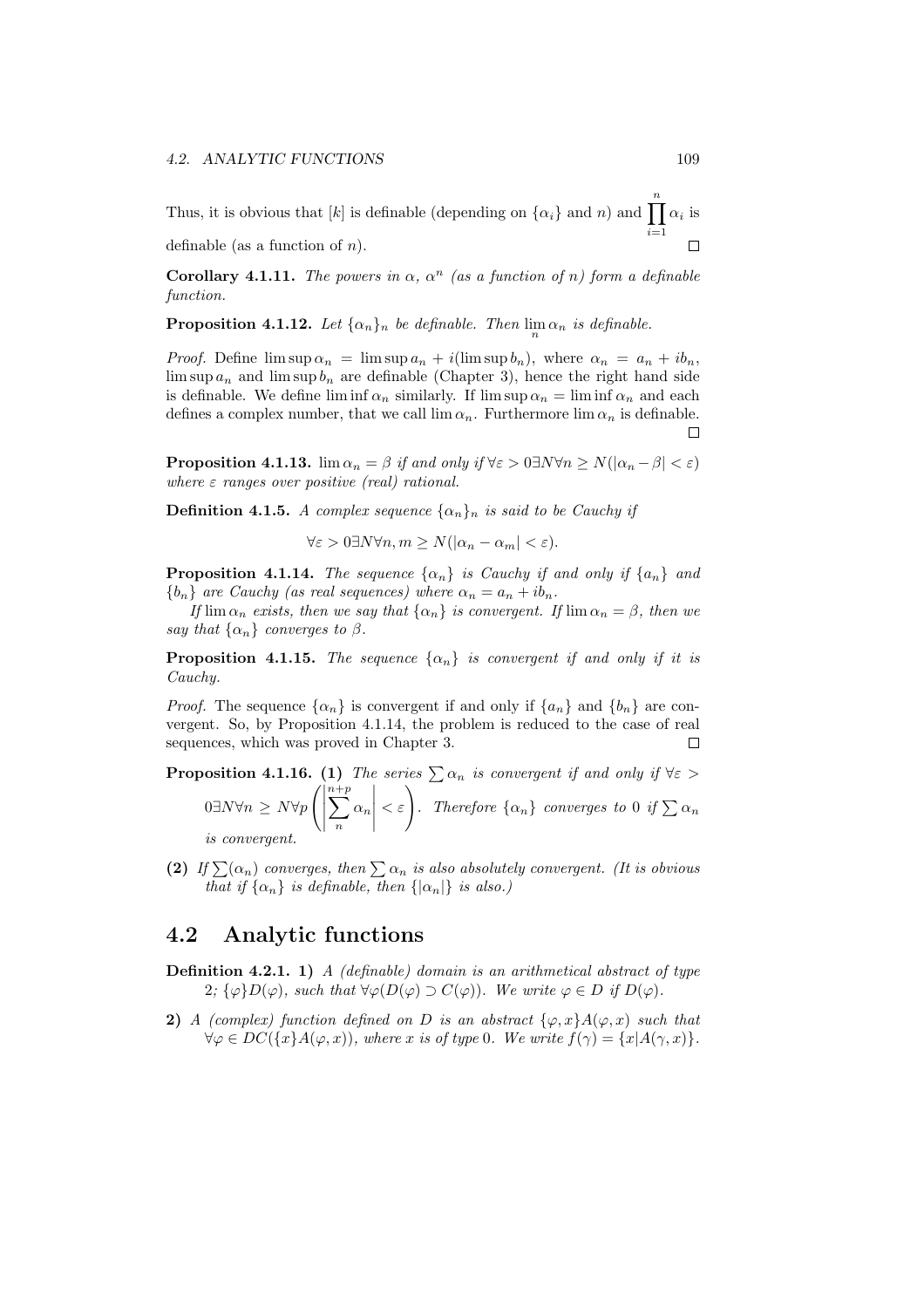*φ→α*

 $\Box$ 

In a similar manner we can define functions from "reals" to "reals", from "reals" to complex numbers etc.

**Definition 4.2.2. 1)** *Let f be a (complex) function defined in D. Suppose*  $\alpha \in D$ *. We say that*  $f$  *is continuous at*  $\alpha$  *if* 

$$
\forall \varepsilon > 0 \exists \delta > 0 \forall \varphi \in D(|\varphi - \alpha| < \delta \supset |f(\varphi) - f(\alpha)| < \varepsilon)
$$

*where*  $\varepsilon$  *and*  $\delta$  *stand for rational reals and*  $||$  *is the absolute value function.* 

- **2)** We can define the notion that f is continuous "around  $\alpha$ " naturally.
- **3)** *The functions,* Re*f and* Im*f, whose values are the real part of f and the imaginary part of f (hence the values are "reals") respectively, are definable. We can define continuity of such functions in a similar manner as in 1).*

As in Chapter 3, we can show that the composition of functions is definable and the composition of continuous functions is continuous.

**Proposition 4.2.1.** *A function*  $f$  *is continuous at*  $\alpha$  *if and only if* Ref *and* Im*f* are continuous at  $\text{Re}(\alpha)$  and  $\text{Im}(\alpha)$  respectively.

**Proposition 4.2.2.** *Suppose*  $f$  *is continuous around*  $\alpha$ *. Then*  $\limsup f(\varphi)$  *and* 

 $\liminf_{\varphi \to \alpha} f(\varphi)$  *are definable.* 

*If two limits are equal, then we write either one as*  $\lim_{\varphi \to \alpha} f(\varphi)$ .

*Proof.* Let  $g = \text{Re} f$  and  $h = \text{Im} f$ . We define  $\limsup g$  and  $\liminf g$  by

$$
\limsup_{\varphi \to \alpha} g(\varphi) = \bigcap_{\varepsilon > 0} \bigcup_{0 \neq |a| < \varepsilon} g(\alpha + a) \text{ and}
$$
\n
$$
\liminf_{\varphi \to \alpha} g(\alpha) = \bigcup_{\varepsilon > 0} \bigcap_{0 \neq |a| < \varepsilon} g(\alpha + a)
$$

respectively, where *a* denotes a complex rational. Then we define lim sup *f* and lim inf *f* by

*ε>*0 0*̸*=*|a|<ε*

$$
\limsup_{\varphi \to \alpha} f(\varphi) = \limsup_{\varphi \to \alpha} g(\varphi) + i \limsup_{\varphi \to \alpha} h(\varphi)
$$

and

$$
\liminf_{\varphi \to \alpha} f(\varphi) = \liminf_{\varphi \to \alpha} g(\varphi) + i \liminf_{\varphi \to \alpha} h(\varphi)
$$

respectively.

**Proposition 4.2.3. 1)**  $\lim_{\varphi \to \alpha} f(\varphi) = \beta$  *if and only if* 

$$
\forall \varepsilon > 0 \exists \delta > 0 \forall \varphi \in D(|\varphi - \alpha| < \delta \supset |f(\varphi) - \beta| < \varepsilon).
$$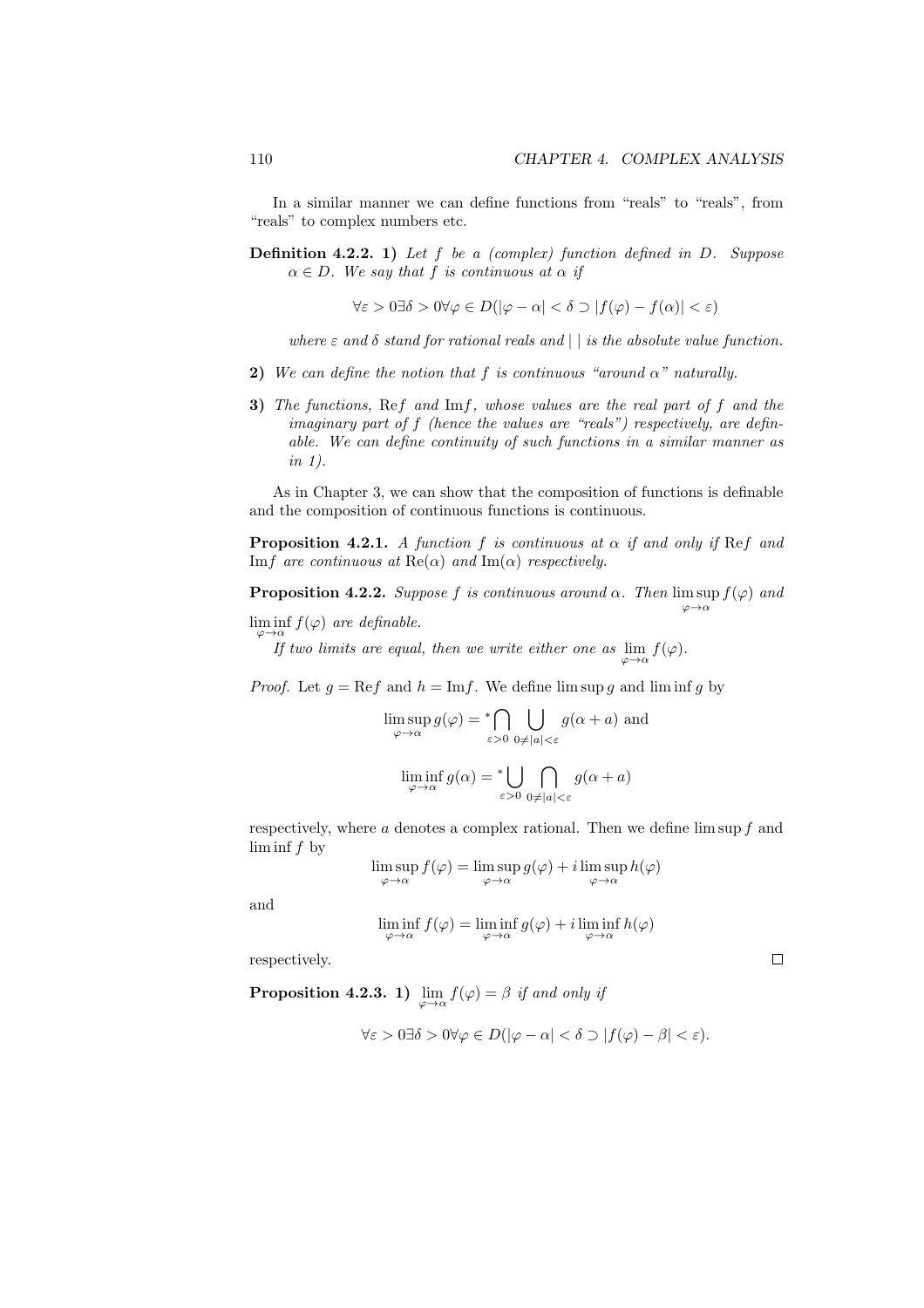- **2)** lim  $f(\varphi) = \beta$  *if and only if* lim  $g = \text{Re}\beta$  *and* lim  $h = \text{Im}\beta$ *; where*  $g = \text{Re}f$  $and h = \text{Im } f.$
- **3)** lim  $f = \beta$  *if and only if* lim  $\overline{f} = \overline{\beta}$  *where*  $\overline{f}$  *is defined by*  $\overline{f}(\alpha) = \text{Re}(f(\alpha))$  *−*  $iIm(f(\alpha)).$

**Definition 4.2.3.** *The derivative of*  $f(\alpha)$  *is defined by*  $f'(\alpha) = \limsup$ *φ→α*  $f(\varphi) - f(\alpha)$  $\frac{\partial}{\partial \varphi} - \alpha$ . *If this limit exists and f is continuous, then we may say that the derivative exists*  $at \alpha$ *, or f is differentiable at*  $\alpha$ *.* 

**Definition 4.2.4.** *A complex function which is differentiable everywhere in a domain is called analytic. We follow [1] in the terminology. "Analytic" is usually called "regular" or "holomorphic".*

It is obvious that analytic functions are closed under  $+$ ,  $-$ ,  $\cdot$ ,  $\div$ .

**Proposition 4.2.4.** *Let f be analytic. Partial derivatives*  $\frac{\partial f}{\partial x}$  *and*  $\frac{\partial f}{\partial y}$  *are definable.*

*Proof.* Let 
$$
z = x + iy
$$
. Then  $\frac{\partial f}{\partial x}$  is defined to be  $\limsup_{\substack{h \to 0 \\ R(h)}} \frac{f(\alpha + h) - f(\alpha)}{h}$ ,

where  $\alpha + h = (a + h) + ib$ . If  $\limsup = \liminf$  (hence  $= \lim$ ), we say that the partial derivative exists. Here  $h \to 0$  means to take "real" *h* only. Since this can be replaced by "rational reals", the derivative is definable. Similarly  $\frac{\partial f}{\partial y} = \lim_{h \to 0 \atop R(h)}$  $f(\alpha + ih) - f(\alpha)$  $\frac{b}{h}$ .

**Proposition 4.2.5.** Let  $f = u + iv$  where  $u = \text{Re}f$  and  $v = \text{Im}f$ . Let  $z = x + iy$ . *Then*

$$
\frac{\partial f}{\partial x} = \frac{\partial u}{\partial x} + i \frac{\partial v}{\partial x} \quad and \quad \frac{\partial f}{\partial y} = \frac{\partial u}{\partial y} + i \frac{\partial v}{\partial y}.
$$

*As a consequence, the Cauchy-Riemann differential equations for analytic functions hold, namely*  $\frac{\partial u}{\partial x} = \frac{\partial v}{\partial y}$  *and*  $\frac{\partial u}{\partial y} = -\frac{\partial v}{\partial x}$ .

**Definition 4.2.5.** *A domain D is said to be open if*

$$
\forall \varphi \in D \exists r > 0 \forall \psi \left( |\varphi - \psi| < r \supset \psi \in D \right)
$$

*where r stands for a rational real.*

**Proposition 4.2.6.** *Let*  $f = u + iv$  *be defined on an open domain D, where*  $u = \text{Re} f$  *and*  $v = \text{Im} f$ *. Let*  $z = x + iy$ *. If*  $u$  *and*  $v$  *have continuous first order partial derivatives in D and satisfy the Cauchy-Riemann differential equation in D, then f is analytic in D.*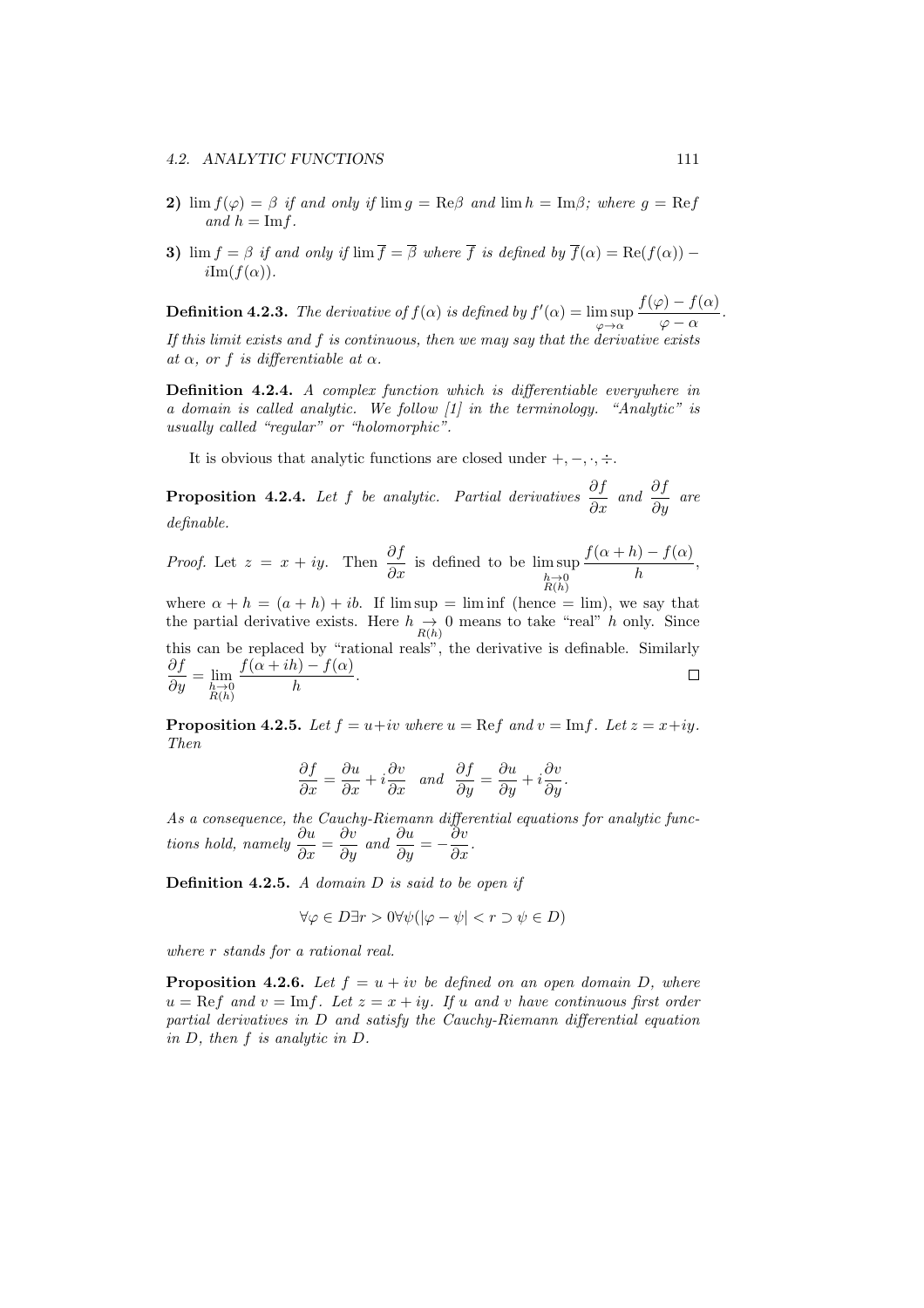We can also prove Laplace's equation and that  $|f'(z)|^2$  is the Jacobian of *u* and *v*. We can define the notion of "harmonic" for definable (real-valued) complex variable functions.

**Definition 4.2.6.** *A sequence of functions (complex)*  $\{f_n(z)\}_n$  *is said to be definable if there is an arithmetical formula*  $A(n, r, z)$  *such that*  $f_n(z) = \{r\}A(n, r, z)$ *and*  $\forall n \forall z \in D(C({r \mid A(n,r,z))})$ , where *D* is a definable domain of complex num*bers.*

**Proposition 4.2.7.** If  ${f_n}$  is a sequence of functions, then the limit of the *sequence and the series of the sequence are definable. See Chapter 3 for details.*

As a special case of function series, we can define power series: Let  $\{\alpha_n\}$ be a sequence of complex numbers. The definition of the finite products in Proposition 4.1.10 can be employed for  $\alpha_n = z$  there (where *z* is available). Therefore  $(\alpha_n z^n)$  is a sequence of complex functions. We call  $\sum \alpha_n z^n$  a power series with coefficient sequence  $\{\alpha_n\}$ .

**Proposition 4.2.8.** *The radius of convergence (Abel) of a power series is definable.*

*Proof.* Let  $\{\alpha_n\}$  be the sequence of coefficients of the power series. Then  $\{\alpha_n\}$ is definable, hence  $\{\sqrt[n]{|\alpha_n|}\}$  is definable. Therefore lim sup  $\sqrt[n]{|\alpha_n|}$  is definable. We know that  $\lim$  exists and it gives the radius of convergence.  $\Box$ 

#### **4.3 Integration**

From now on, we do not make any distinction between free variables and bound variables since we have a shortage of letters. Let  $z, z_1, z_2, \ldots$  stand for complex numbers, that is,  $\forall z$  is an abbreviation of  $\forall \alpha$ ( $C(\alpha) \supset \cdots$ ). Let R and C denote the set of all real numbers and the set of all complex numbers respectively.

- **Definition 4.3.1. 1)** *An ordered triple*  $(\pi, a, b)$  *is called an arc if*  $a < b$  *and*  $\pi$ :  $[a, b] \rightarrow \mathbb{C}$  *is continuous. We simply say that*  $\pi$  *is an arc.*
- **2)** *An ordered quintuple*  $(\pi, a, b, n, h)$  *is called a piecewise differentiable arc if*  $(\pi, a, b)$  *is an arc,*  $h : \{0, \ldots, n\} \rightarrow [a, b)$  *is a strictly increasing function with*  $h(0) = a$ *, and*  $\pi$  *is differential on*  $[a_i, a_{i+1}](i = 0, \ldots, n)$ *, where*  $a_i = h(i)$  *and*  $a_{n+1} = b$ *, and by the differentiability of*  $\pi$ *, we mean that π*<sup> $\prime$ </sup> exists and is continuous. Usually we say that  $(\pi, a = a_0 < a_1 < a_2)$  $\cdots < a_n < b$  *is a differentiable arc.* We denote differentiable arcs by *γ, γ*1*, γ*2*, . . .. Therefore ∀γ stands for*

$$
\forall \pi \forall a \forall b \forall n \forall h (A(\pi, a, b, n, h) \supset
$$

*where*  $A(\pi, a, b, n, h)$  *is the condition on*  $\pi, a, b, n, h$  *in the definition of differentiable arc.*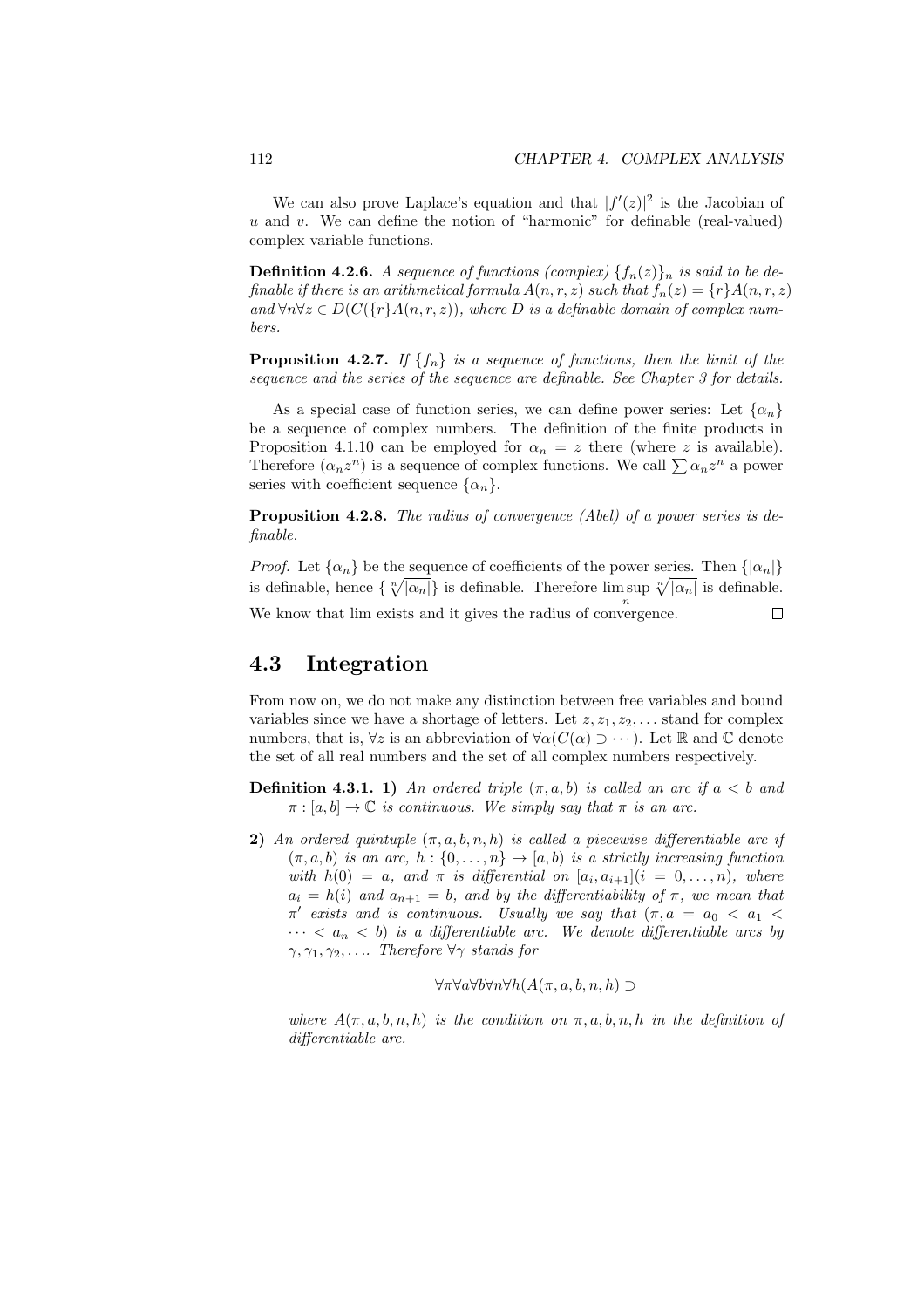#### *4.3. INTEGRATION* 113

*We also use the convention of denoting*  $\pi(t)$  *by*  $z(t)$  *and its real part and imaginary part by*  $x(t)$  *and*  $y(t)$  *respectively. Therefore*  $\pi(t)$  *is expressed by*

$$
z(t) = x(t) + iy(t)
$$

**3)** *We define* <sup>∫</sup> *γ f*(*z*)*dz by*

$$
\int_{\gamma} f(z)dz = \int_{a}^{b} f(z(t))z'(t)dt
$$

*where*  $\gamma = (\pi, a, b, n, h)$  *and*  $\pi$  *is expressed by z*.

*Let*  $\gamma_1, \ldots, \gamma_n$  *be piecewise differential arcs. We take the usual definition of*  $-\gamma_1$  *and*  $\gamma_1 + \cdots + \gamma_n$ *. The properties of*  $\int_{\gamma}$ *are easily proved e.g.*

$$
\int_{-\gamma} f(z)dz = -\int_{\gamma} f(z)dz \text{ and}
$$

$$
\int_{\gamma_1 + \dots + \gamma_n} f dz = \int_{\gamma_1} f dz + \dots + \int_{\gamma_n} f dz.
$$

**4)** *Let*  $\gamma = (\pi, a, b, n, h)$  *be a piecewise differentiable arc and let*  $p(x, y)$  *be a continuous function of real parameters <sup>x</sup> and <sup>y</sup>. We define* <sup>∫</sup> *γ p*(*x, y*)*dx*

and 
$$
\int_{\gamma} p(x, y) dy
$$
 by the following equations  

$$
\int_{\gamma} p(x, y) dx = \int_{a}^{b} p(x(t), y(t))x'(t) dt \text{ and}
$$

$$
\int_{\gamma} p(x, y) dy = \int_{a}^{b} p(x(t), y(t))y'(t) dt,
$$

*where*  $\pi$  *is denoted by z, x is* Re*z, and y is* Im*z, that is,* 

$$
z(t) = x(t) + iy(t).
$$

**5)** *An arc*  $(\pi, a, b)$  *is said to be linear if* 

$$
\forall t \in [a, b] \pi(t) = \frac{1}{b - a} ((b - t)\pi(a) + (t - a)\pi(b)).
$$

*Let*  $z_1$  *and*  $z_2$  *be two complex numbers, we define*  $z_1 \square z_2$  *by* 

$$
z_1 \Box z_2 \quad \text{iff} \quad \text{Re} z_1 = \text{Re} z_2 \lor \text{Im} z_1 = \text{Im} z_2.
$$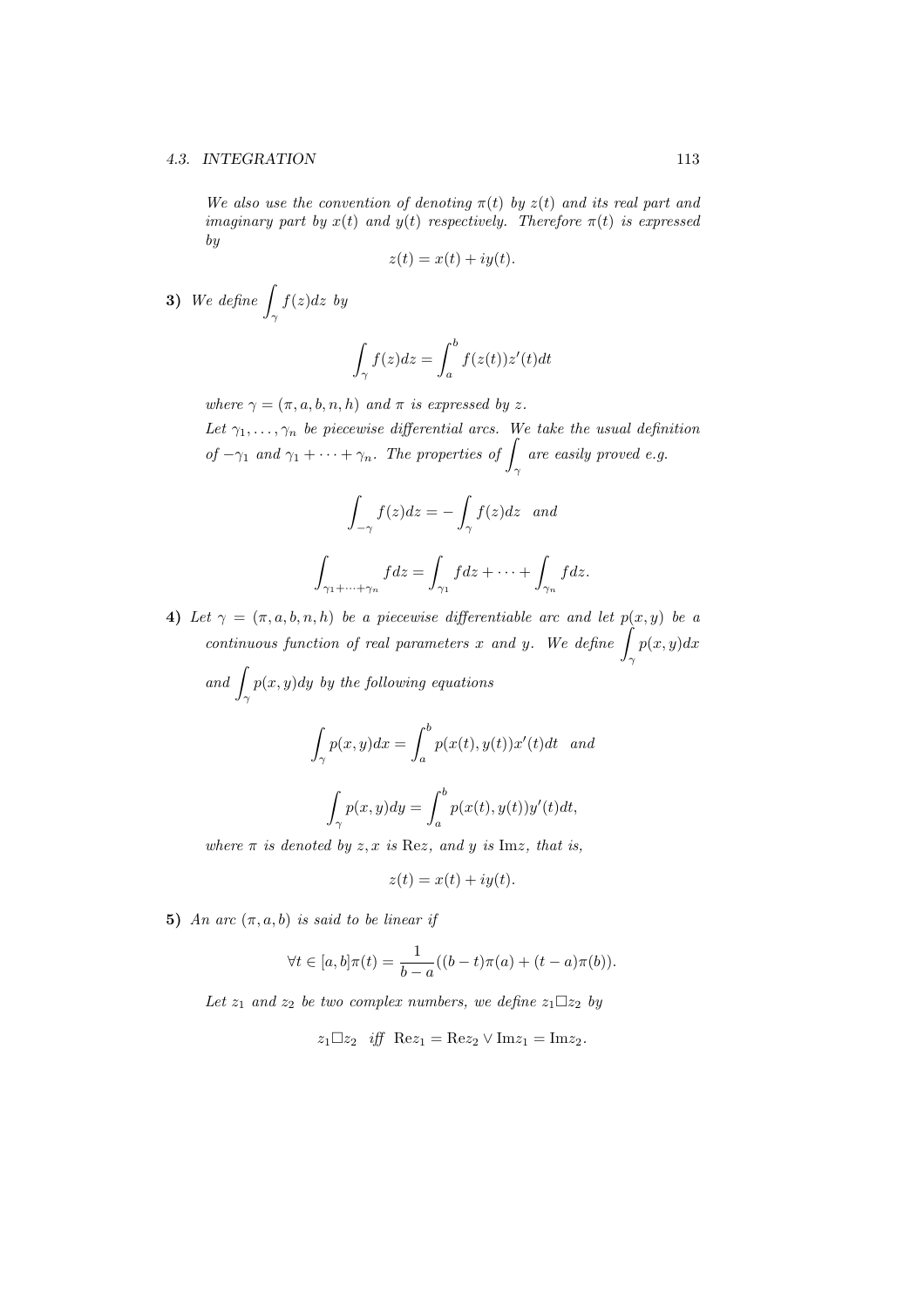*A piecewise differentiable arc*  $(\pi, a = a_0 < a_1 < \cdots < a_n < b)$  *is said to be a rectilinear polygon if for every*  $i \leq n$ ,  $\pi$  *is linear on*  $[a_i, a_{i+1}]$  *and*  $\pi(a_i) \Box \pi(a_{i+1})$ .

**6)** *An ordered triple*  $(D, z_0, \Pi)$  *is said to be a region if D is an open domain,*  $z_0 \in D$ *, and for every*  $z \in D$ ,  $\Pi(z)$  *is a rectilinear polygon in D from z*<sup>0</sup> *to z. Precisely* Π *is an ordered quintuple of functions, that is*  $\Pi = (\Pi_1, \Pi_2, \ldots, \Pi_5)$ *. We will let*  $\Omega, \Omega_0, \Omega_1, \ldots$  *stand for regions, that is, ∀*Ω *is an abbreviation of ∀D∀z*0*∀*Π(*A*(*D, z*0*,* Π) *⊃ where A*(*D, z*0*,* Π) *expresses the condition on D, z*0*,* Π*, for regions and ∀*Π *is an abbreviation*  $for \ \forall \Pi_1 \cdots \forall \Pi_5.$ 

In our work, we usually give only *D* for  $\Omega$  since the construction of  $\Pi$  is immediate and automatic as is easily seen in the following examples.



**Theorem 4.3.1.** *The line integral* <sup>∫</sup> *γ pdx* + *qdy, defined in* Ω*, depends only on the end points of*  $\gamma$  *iff there exists an abstract*  $U(x, y)$  *such that*  $U(x, y)$  *is a function in*  $\Omega$  *with partial derivatives*  $\frac{\partial U}{\partial x} = p$ ,  $\frac{\partial U}{\partial y} = q$ .

*Proof.* The sufficiency follows at once. To prove the necessity, let  $\Omega = (C, z_0, \Pi)$ and  $U(x, y) = \Box$  $pdx + qdy$ , where  $\gamma = \Pi(z)$  and  $z = x + iy$ .  $\Box$ *γ*

**Corollary 4.3.2.** *The integral* <sup>∫</sup> *γ f dz, with continuous f, depends only on the* end points of  $\gamma$  *iff*  $f$  *is a derivative of an analytic function in*  $\Omega$ *.* 

From the corollary it follows that

$$
\int_{\gamma} (z-a)^n dz = 0
$$

for  $n \neq -1$  and for all closed curves  $\gamma$  which do not pass through *a*.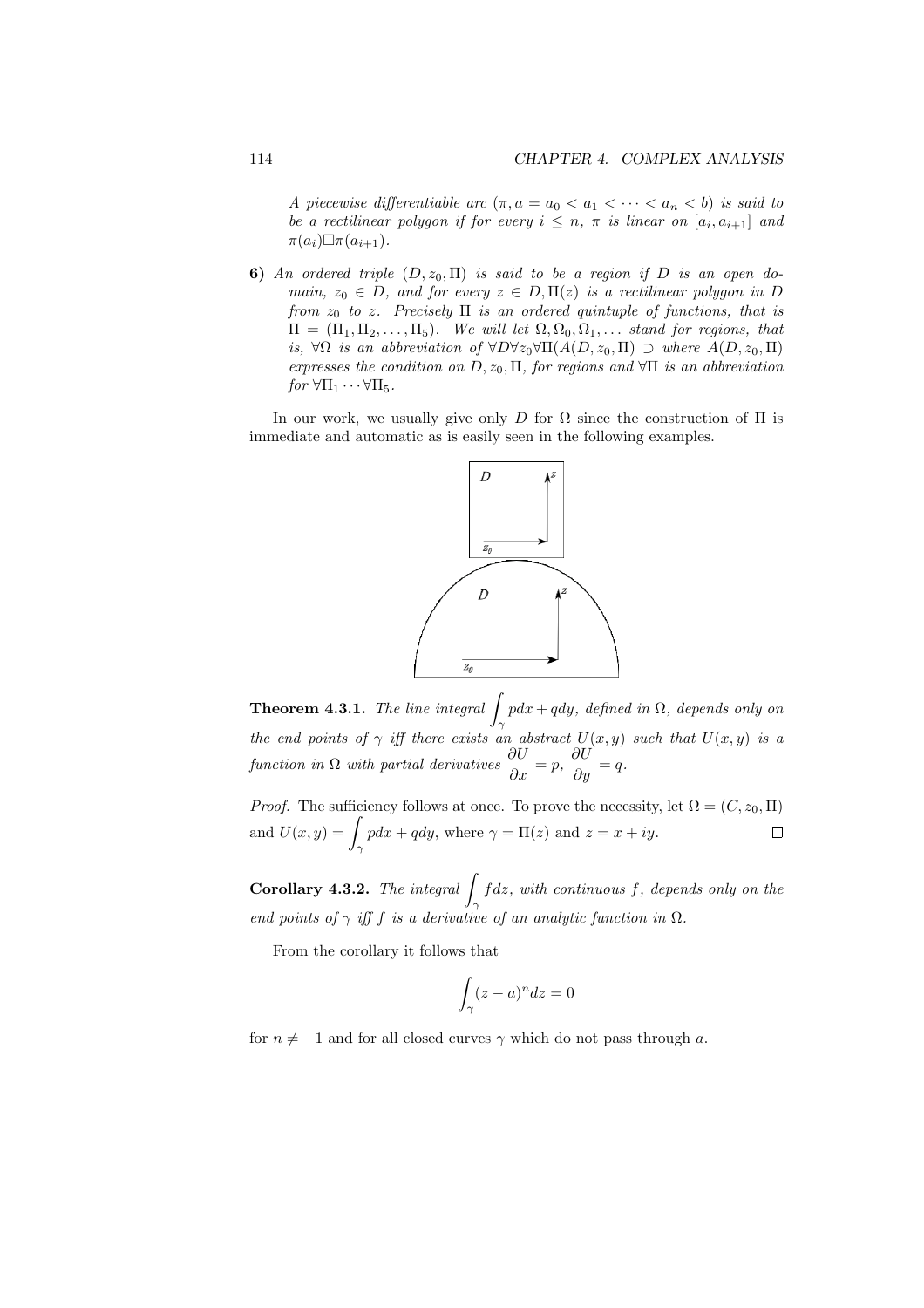### **4.4 Cauchy's Theorem for nice regions**

Let  $\Omega$  be a region and let a rectangle  $R$  be defined by the inequalities  $a \leq x \leq$  $b, c \leq y \leq d$  in  $\Omega$ . The perimeter of *R* is directed in the order  $(a, c), (b, c), (b, d), (a, d)$ . We refer to this closed curve as the boundary curve of *R*, and we denote it by  $\Gamma(R)$ .

**Theorem 4.4.1.** *If*  $f(z)$  *is analytic in*  $\Omega$ *, then* 



*Proof.* The proof follows the usual method of bisection. We let

$$
\eta(R)=\int_{\Gamma(R)}f(z)dz.
$$

If *R* is divided into four congruent rectangles  $R^{(1)}$ ,  $R^{(2)}$ ,  $R^{(3)}$ ,  $R^{(4)}$ , then

$$
\eta(R) = \eta(R^{(1)}) + \eta(R^{(2)}) + \eta(R^{(3)}) + \eta(R^{(4)}).
$$

We continue dividing each  $R^{(k)}(k=1,\ldots,4)$  into four congruent rectangles, get  $R^{(5)}, \ldots, R^{(20)}$ 

and keep going on. Thus we get on  $R^{(n)}$  for every  $n = 1, 2, 3, \ldots$ . This allows us to use *n* in the place of  $R^{(n)}$  and we can calculate arithmetically all vertexes of  $R^{(n)}$  in terms of *n*. Since we can quantifier on *n*, we can carry out the proof very easily. As usual we choose  $R_1$  among  $R^{(1)}, \ldots, R^{(4)}$  such that

$$
|\eta(R_1)| \ge \frac{1}{4} |\eta(R)|.
$$

We repeat this procedure and get  $R_1, R_2, R_3, \ldots$  such that  $R_{i+1}$  is one of four subrectangles of  $R_i$  such that

$$
|\eta(R_{i+1})| \ge \frac{1}{4} |\eta(R_i)|.
$$

Choosing the first one with this condition among  $R^{(1)}, R^{(2)}, \ldots$  as the  $R_{i+1}$ , we can carry out everything arithmetically, for example,  $\eta(R_i)$  is uniformly defined as an abstract with a parameter *i*. So we have proved it. $\Box$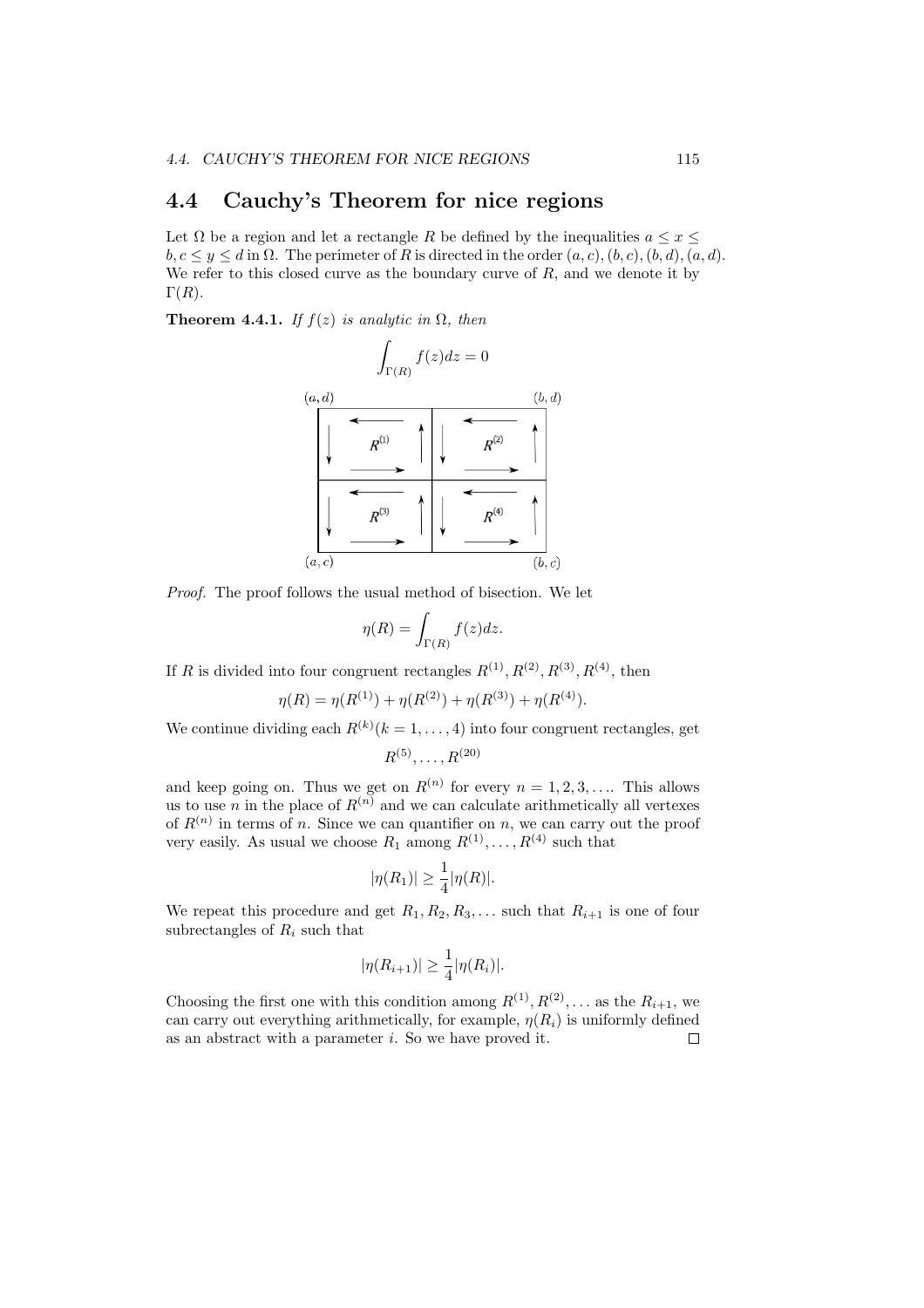Let  $\Omega$  be a region. Whenever we talk about a finite number of points in  $\Omega$ , we mean that *n* and  $h : \{0, \ldots, n\} \to \Omega$  are given. Note that  $\{0, \ldots, n\}$  is definable as an abstract.

**Theorem 4.4.2.** *Let a rectangle*  $R$  *be in*  $\Omega$  *and let*  $f(z)$  *be analytic in*  $\Omega$  *except at a finite number of interior points,*  $\zeta_j$ *,* of *R.* If  $\lim_{z \to \zeta_j} (z - \zeta_j) f(z) = 0$  for all *j*,

*then*

$$
\int_{\Gamma(R)} f(z)dz = 0.
$$

*Proof.* Since  $\zeta_0, \ldots, \zeta_n$  are given by an abstract, we can arithmetically divide R into smaller rectangles which contain at most one  $\zeta_j$ . After this, it is proved in the usual way.  $\Box$ 

Let  $\Delta$  be an open circular disk  $|z - z_0| < e$ . We can easily construct  $z_0$ ,  $\Pi$  so that  $(\Delta, z_0, \Pi)$  is a region. By the usual proof, we have the following theorems.

**Theorem 4.4.3.** *If*  $f(z)$  *is analytic in*  $\Delta$ *, then* 

$$
\int_{\gamma} f(z) dz = 0
$$

*for every closed curve*  $\gamma$  *in*  $\Delta$ *.* 

**Theorem 4.4.4.** Let  $f(z)$  be analytic in the region  $\Delta'$ , obtained by omitting *a* finite number of points  $\zeta_j$  from  $\Delta$ *.* If  $f(z)$  satisfies the condition  $\lim_{z \to \zeta_j} (z -$ 

 $\zeta_i$   $f(z) = 0$  *for all j, then* 

$$
\int_\gamma f(z)dz=0
$$

*holds for any closed curve*  $\gamma$  *in*  $\Delta$ *.* 

#### **4.5 Cauchy's Integral Formula**

Let  $\gamma$  be a piecewise differentiable closed curve which does not pass through the point  $\alpha$ . Then the value of the integral

$$
\int_{\gamma}\frac{dz}{z-\alpha}
$$

is a multiple of 2*πi*.

This is proved in the usual way. That is, if

$$
h(t) = \int_{a}^{t} \frac{z'(t)}{z(t) - \alpha} dt
$$

where  $\gamma$  is expressed by  $(z, a = a_0 < a_1 < \cdots < b)$ , then  $h'(t) = \frac{z'(t)}{s'(t)}$  $\frac{z(t)}{z(t) - a}$  is continuous whenever  $z'(t)$  is continuous. Therefore  $\frac{d}{dt}(e^{-h(t)}(z(t)-\alpha))$  vanishes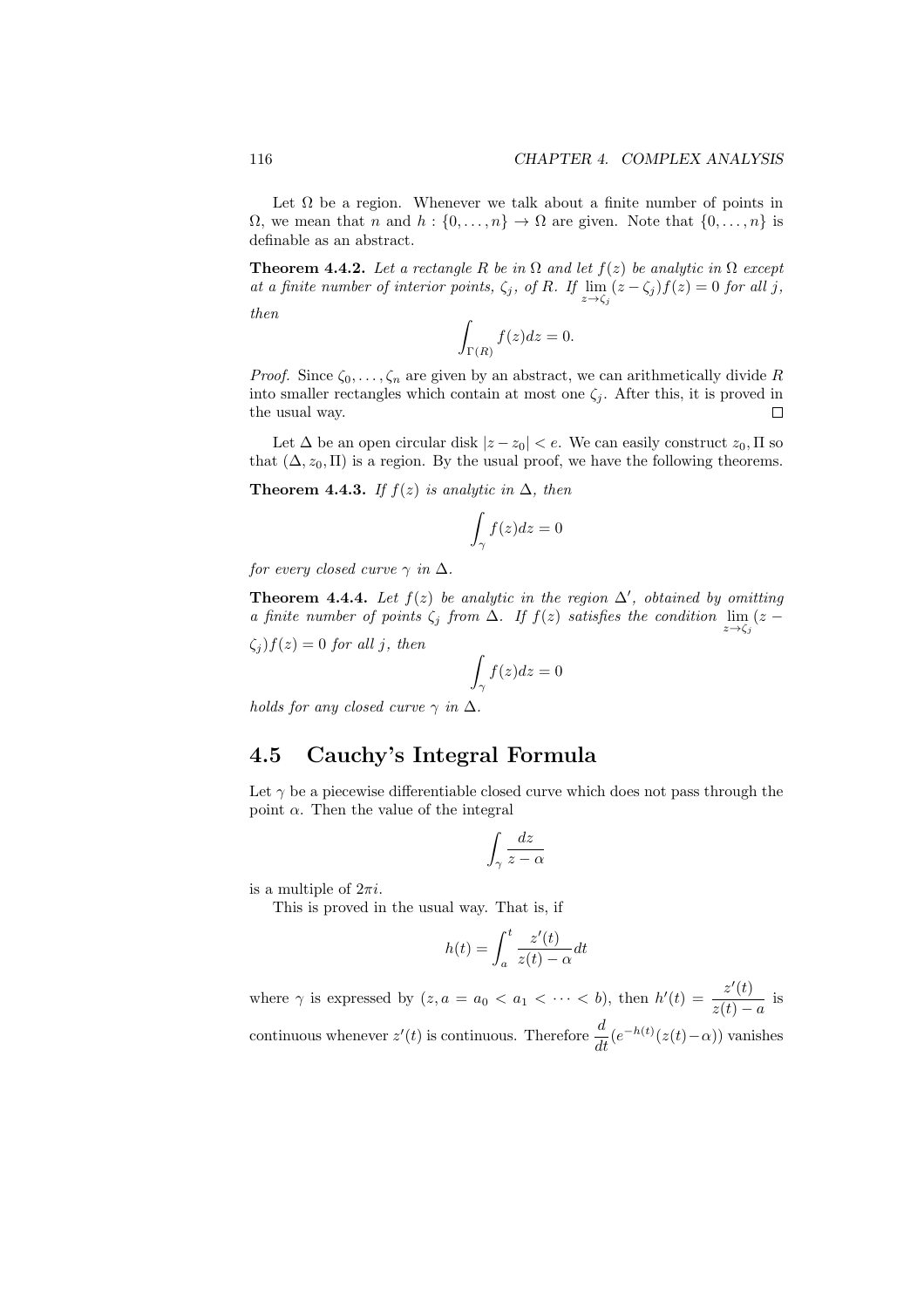except at a finite number of points. Since  $e^{-h(t)}(z(t) - \alpha)$  is continuous, it is a constant and

$$
e^{h(t)} = \frac{z(t) - \alpha}{z(a) - \alpha}.
$$

Since  $z(b) = z(a)$ , we have  $e^{h(b)} = 1$  and  $h(b)$  is a multiple of  $2\pi i$ . Obviously everything can be carried out in our system FA.

We let

$$
n(\gamma,\alpha) = \frac{1}{2\pi i} \int_{\gamma} \frac{dz}{z - \alpha}
$$

and call  $n(\gamma, \alpha)$  the index of  $\alpha$  with respect to  $\gamma$ .

Many properties of the index can be proved in FA by the usual method. Especially, if  $\gamma$  lies inside of a circle, then  $n(\gamma, a) = 0$  for all points *a* outside of the same circle. Also if the line segment *ab* and  $\gamma$  are disjoint, then  $n(\gamma, a)$  $n(\gamma, b)$ .

We can carry out everything in Chapter 3 in [1] in FA almost word by word. However there are a few things which we have to change. Whenever each of the regions determined by  $\gamma$  is discussed in [1], we have to change it to a more restricted situation of a region  $\Omega$  such that the point  $z_0$  of  $\Omega$  has non-zero index with respect to  $\gamma$ . This is necessary since ' $\Omega$  is determined by  $\gamma$ ' is not definable in FA. However we do not need this complicated notion in practice. In every practical case,  $\Omega$  and  $\gamma$  are given from the beginning and it is obvious that  $\Omega$ is determined by  $\gamma$ . Besides all necessary cases are covered by the following proposition which is Lemma 2 in Chapter 3 of [1] and proved in the same way.

**Proposition 4.5.1.** *Let*  $z_1, z_2$  *be two points on a closed curve*  $\gamma$  *which does not pass through the origin. Denote the subarc from z*<sup>1</sup> *to z*<sup>2</sup> *in the direction of the curve by*  $\gamma_1$ *, and the subarc from*  $z_2$  *to*  $z_1$  *by*  $\gamma_2$ *. Suppose that*  $z_1$  *lies in the lower half plane and*  $z_2$  *in the upper half plane. If*  $\gamma_1$  *does not meet the negative real axis and*  $\gamma_2$  *does not meet the positive real axis, then*  $n(\gamma, 0) = 1$ *.* 

Note that by a curve we mean a piecewise differentiable arc. Thus we have Cauchy's integral formula in the form

$$
n(\gamma, a) \cdot f(a) = \frac{1}{2\pi i} \int_{\gamma} \frac{f(z)dz}{z - a}
$$

if *f* is analytic in an open dish  $\Delta$  and  $\gamma$  is a closed curve in  $\Delta$ .

Then

$$
f^{(n)}(z)=\frac{n!}{2\pi i}\int_C\frac{f(\zeta)dz}{(\zeta-z)^{n+1}}
$$

where f is analytic in  $\Omega$ , C is a circle whose center is z, and C and the open disk determined in *C* are in Ω.

This gives us a simpler expression for  $f^{(n)}$  by an abstract. Thus we can carry out the usual calculations about line integration, differentiation, and limits of sequences in FA. Consequently we have the theorem on removable singularities and Taylor's theorem.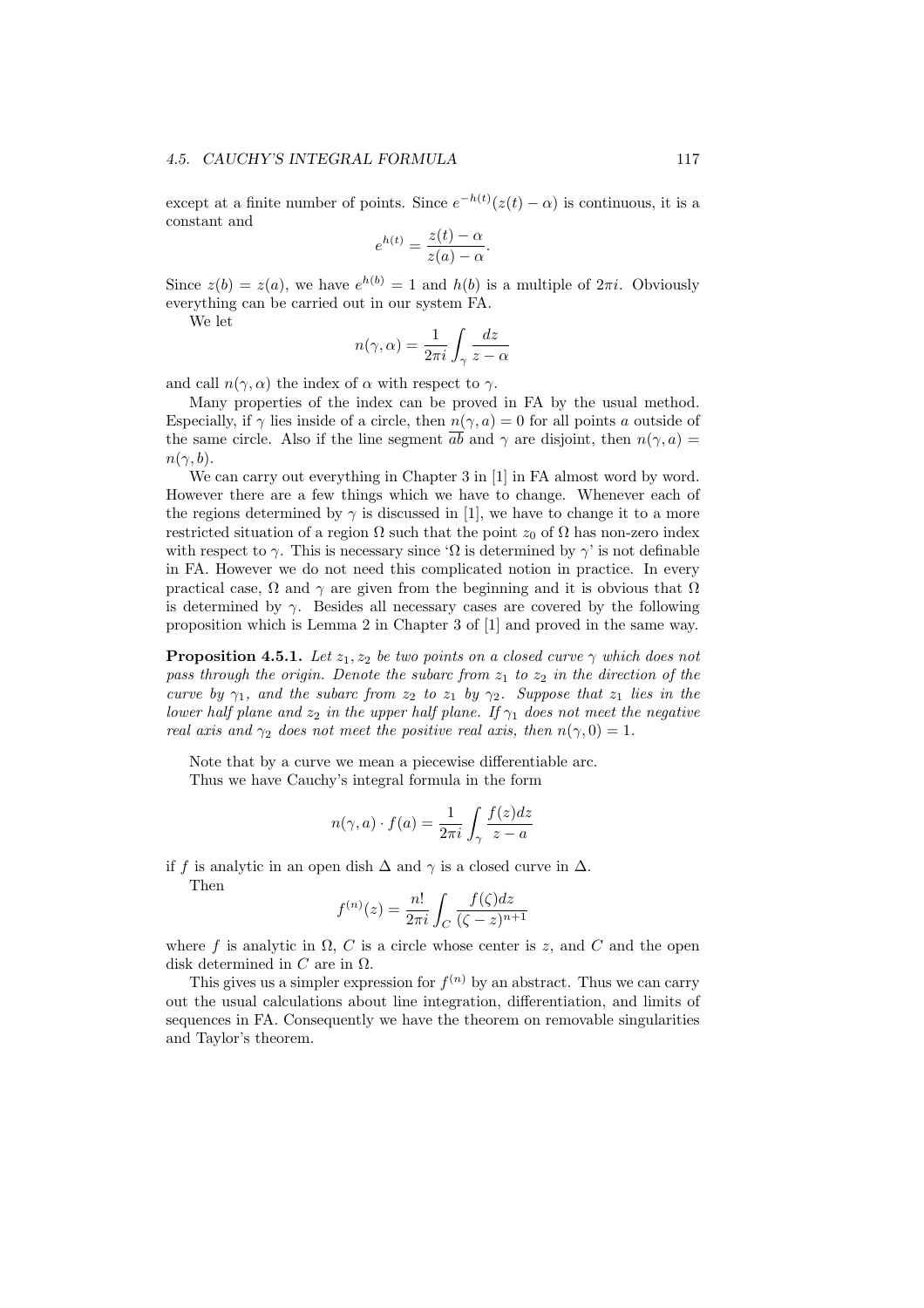However when topology is discussed in complex analysis, we have to pay special attention since many simple arguments in topology cannot be carried out in FA as they are. The first such case comes in the following theorem.

**Theorem 4.5.2.** *Let*  $f$  *be analytic in a region*  $\Omega$  *and let*  $a \in \Omega$ *. If*  $f(a)$  *and all derivatives*  $f^{(n)}(a)$  *vanish, then*  $f(z)$  *is identically zero in all of*  $\Omega$ *.* 

*Proof.* As usual, we can show that  $f(z)$  is identically zero in a neighborhood of *a*. Since  $\Omega$  is a region, it suffices to show that  $f(b) = 0$  if the line segment  $\overline{ab}$  is in  $\Omega$ . Without loss of generality we assume that  $a = 0, b = 1$  and  $[0, 1]$  is in  $\Omega$ .

First we define a real *c* by

$$
c =^* \{r | 0 \le r < 1 \land \forall s \in [0, r] (f(s) \text{ and all derivative } f^{(n)}(s) \text{ vanish})\}.
$$

Obviously we have  $0 \leq c \leq 1$ . Since f is identically zero in a neighborhood of 0, we have  $0 < c$ . Take any real *d* with  $0 < d < c$ . First we claim that  $f(d)$ and all derivative  $f^{(n)}(d)$  vanish. Suppose not, that is, suppose there exists on *n* such that

$$
f^{(n)}(d) \neq 0.
$$

Since  $f^{(n)}$  is continuous at *d*, there exists an  $\varepsilon > 0$  such that  $\forall r(|r - d| < \varepsilon)$  $f^{(n)}(r) \neq 0$ . But this contradicts the definition of *c*.

By the same argument we can show that  $f(c)$  and all derivative  $f^{(n)}(c)$ vanish. Therefore  $c$  should be pushed further right if  $c < b$ . Consequently  $b = c$ .  $\Box$ 

From this theorem, we can prove that the zero of an analytic function *f* are isolated if *f* is not identically zero. Therefore we can prove the following theorem.

**Theorem 4.5.3.** Let  $\Omega$  be a region and let f and g be analytic in  $\Omega$  with  $f(z) = g(z)$  *on a set which has an accumulation point in*  $\Omega$ *. Then*  $f(z)$  *is identically equal to*  $g(z)$  *in*  $\Omega$ *.* 

Therefore  $f(z)$  is identically zero in  $\Omega$ , if  $f(z)$  vanishes on an arc which does not reduce to a point. However the following form of the theorem must be carefully stated.

If  $f(z) = 0$  on a bounded infinite set in  $\Omega$ , then  $f(z)$  is identically zero in  $\Omega$ . In order to state this precisely, we define

$$
\mathbb{N} = \{n | N(n) \}.
$$

A set *A* is said to be infinite if there exists a one-to-one map *h* from N into *A*. Then our theorem is as follows.

**Theorem 4.5.4.** *Let*  $\Omega$  *be a region and let*  $f$  *be analytic in*  $\Omega$ *. If*  $R$  *is a rectangle inside*  $\Omega$  *and*  $f$  *vanishes on an infinite subset of*  $R$ *, then*  $f(z)$  *is identically zero in* Ω*.*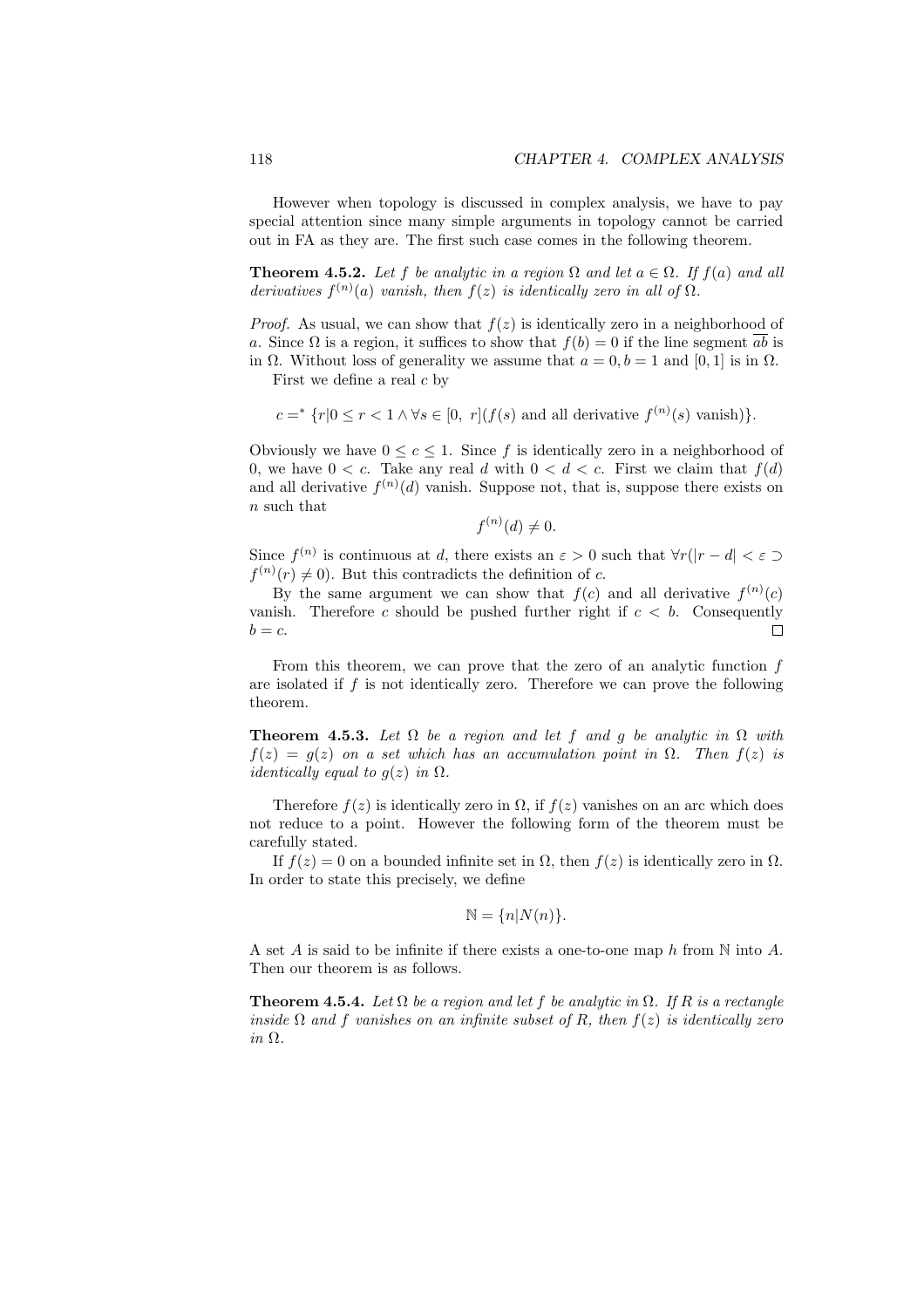*Proof.* Assume that  $f(z)$  vanishes at distinct points  $a_0, a_1, a_2, \ldots$  in *R*. By using this enumeration, we can use the bisection methods as in the proof of Cauchy's theorem in §4 and construct an accumulation point of  $a_0, a_1, a_2, \ldots$  as an abstract.  $\Box$ 

As is seen in these theorems, it is important to enumerate the zeros of *f* in  $\Omega$ . This is done in the following theorem.

**Theorem 4.5.5.** *Let*  $\Omega$  *be a region and let*  $f$  *be analytic in*  $\Omega$ *. Then we can construct a function h, as an abstract, to enumerate all zeros of f.*

*Proof.* First fix an enumeration  $r_0, r_1, r_2, \ldots$  of all complex rational numbers. Then enumerate all  $(r, \varepsilon)$  such that r is a complex rational and  $\varepsilon > 0$  with

$$
\{s||r-s| < \varepsilon\} \subseteq \Omega.
$$

In each such  $(r, \varepsilon)$ , consider the  $\varepsilon$ -neighborhood of *r*, denoted by  $U(r, \varepsilon)$ . In  $U(r, \varepsilon)$ , define  $s_1, s_2, \ldots$  by the following condition.

Let  $s_i$  be the first in the enumeration of the rationals such that

$$
s_i \in U(r, \varepsilon) \wedge |f(s_i)| < \frac{1}{2^i}.
$$

We take  $a = \lim s_i$  if it exists and check whether or not  $a \in \Omega$  and  $f(a) = 0$ . If it is the case, we take *a*. The whole procedure is arithmetic and the theorem is proved. П

By using this theorem, the following theorem is proved in the usual manner.

**Theorem 4.5.6.** Let f be analytic in a circular disk  $\Delta$  and be not identically *zero in*  $\Delta$ *. Let*  $z_j$  *be the zeros of a function*  $f(z)$ *, each zero being counted as many times as its order indicates. For every closed curve γ in* ∆ *which does not pass through a zero*

$$
\sum_j n(\gamma, z_j) = \frac{1}{2\pi i} \int_{\gamma} \frac{f'(z)}{f(z)} dz,
$$

*where the sum has only a finite number of terms*  $\neq 0$ *.* 

We can also prove the properties of poles, Weierstrass' theorem on an essential singularity, and the local properties of analytic functions. The following form of the maximum principle is proved in the usual manner, too.

**Theorem 4.5.7.** *If*  $f(z)$  *is analytic and nonconstant in a region*  $\Omega$ *, then its absolute value*  $|f(z)|$  *has no maximum in*  $\Omega$ *.* 

However in order to prove a better form of the maximum principle, we need some preparation in topology.

**Theorem 4.5.8.** Let D be an open set. Then the closure of D, denoted by  $\overline{D}$ , *is definable as an abstract.*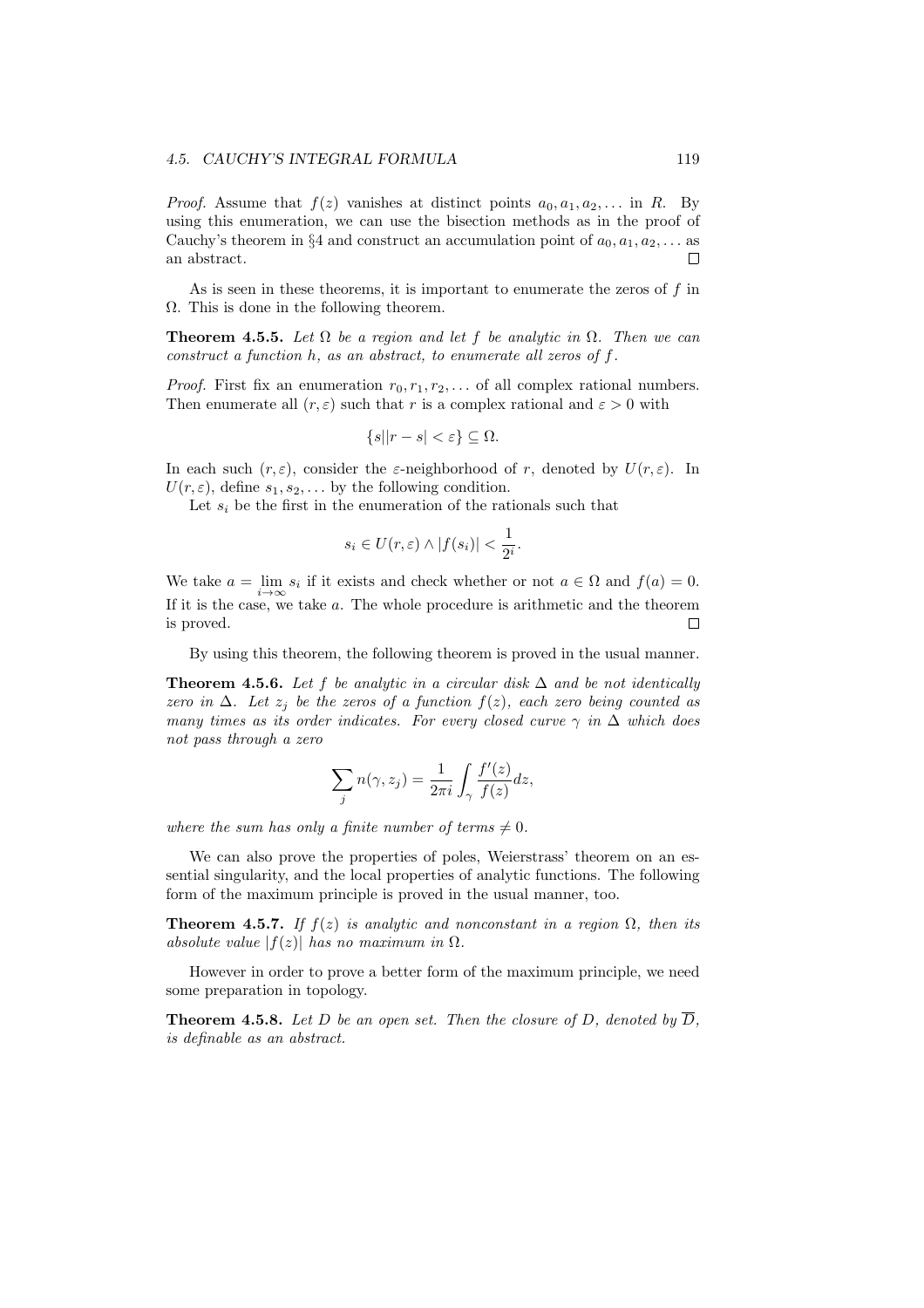$\Box$ 

*Proof.* We let

$$
D = \{ z | \forall \varepsilon > 0 \exists r \in D | z - r | < \varepsilon \}
$$

where *r* stands for a complex rational.

*M* =

**Theorem 4.5.9.** Let D be open and bounded. If  $f : \overline{D} \to \mathbb{R}$  is continuous, then  $f$  *attains its maximum in*  $\overline{D}$ *.* 

*Proof.* First we let

$$
M =^* \{r | \exists s \in D \ r < f(s) \}
$$

where *s* stands for a complex rational and *r* stands for a real rational. Obviously *M* is the least upperbound of *f*. Fix an enumeration  $r_0, r_1, r_2, \ldots$  of all complex rationals. Define  $s_1, s_2, \ldots$  as follows.

Let  $s_i$  be the first complex rational in the enumeration such that

$$
s_i \in D \land M < f(s_i) + \frac{1}{i}.
$$

Then  $s_1, s_2, \ldots$  is a sequence in a rectangle. As in the proof of Theorem 4.5.4, we can construct an accumulation point of *s*1*, s*2*, . . .* as an abstract by the bisection method. Let *s* be an accumulation point. Then we have  $s \in \overline{D} \wedge f(s) = M$ .  $\Box$ 

By this theorem, we have the following form of the maximum principle.

**Theorem 4.5.10.** *If*  $f(z)$  *is analytic in a bounded region*  $\Omega$  *and continuous in*  $\overline{\Omega}$ , then the maximum of  $|f(z)|$  is taken on the boundary of  $\Omega$ .

We can also prove the lemma of Schwarz.

#### **4.6 The general form of Cauchy's Theorem**

Since we would like to avoid topological arguments as much as possible, we take the following definition of simple connectedness.

**Definition 4.6.1.** *Let*  $\Omega$  *be a region. Then*  $\Omega$  *is said to be simply connected if*  $n(\gamma, a) = 0$  *for all closed curve*  $\gamma$  *in*  $\Omega$  *and all points a which do not belong to* Ω*.*

This definition of simple connectedness is sufficient for all practical purposes since in all the practical cases it is easy to show simple connectedness according to the foregoing definition.

This definition allows us to follow the proofs of *§*4 and 5 in Chapter 3 in [1] word by word and we have the following theorem.

**Theorem 4.6.1.** *If*  $f(z)$  *is analytic in a simply connected region*  $\Omega$ *, then* 

$$
\int_\gamma f(z) dz = 0
$$

*for every closed curve*  $\gamma$  *in*  $\Omega$ *.*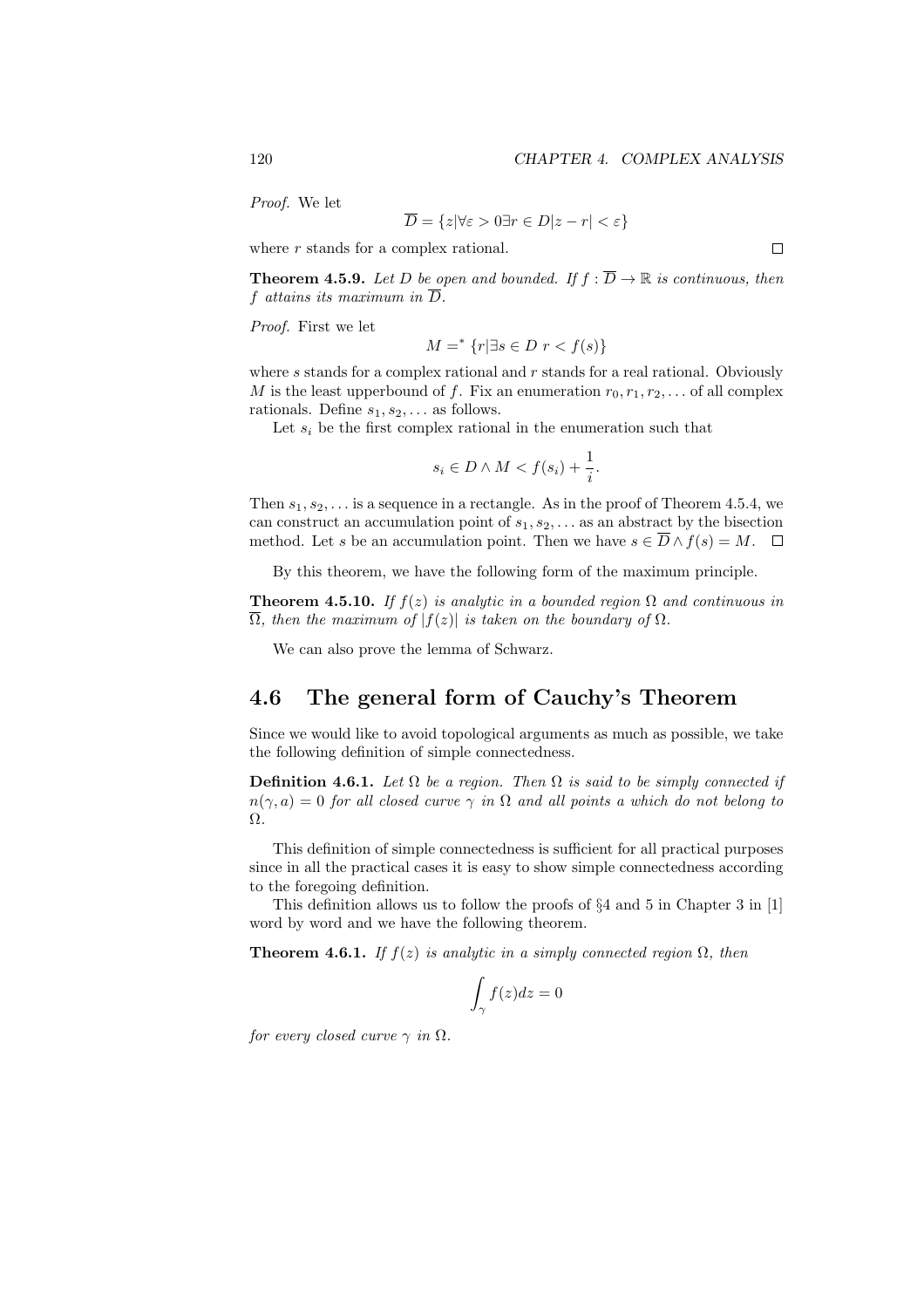**Corollary 4.6.2.** *If*  $f(z)$  *is analytic and*  $\neq 0$  *is a simply connected region*  $\Omega$ *, a single-valued analytic branch of*  $\log f(z)$  *can be defined in*  $\Omega$ *.* 

We can also prove the Residue Theorem and its applications in Chapter 3 in [1].

#### **4.7 Miscellaneous remarks**

The theorem of uniform continuity of a continuous function on a rectangle in Chapter 3 can be generalized as follows.

**Theorem 4.7.1.** Let D be a bounded open set and let f be continuous on  $\overline{D}$ . *Then*  $f$  *is uniformly continuous on*  $\overline{D}$ *.* 

*Proof.* Suppose otherwise. Then there exists an  $\varepsilon > 0$  such that

$$
\forall n \exists r_1, r_2 \in D \left( |r_1 - r_2| < \frac{1}{n} \land |f(r_1) - f(r_2)| \ge \varepsilon \right).
$$

By fixing an arithmetical enumeration of all complex rationals, we can arithmetically construct a sequence  $(r_{11}, r_{12}), (r_{21}, r_{22}), \ldots$  in  $D \times D$  such that

$$
|r_{n1}-r_{n2}|<\frac{1}{n}\wedge|f(r_{n1})-f(r_{n2})|\geq\varepsilon.
$$

By using the bisection method, we can construct an accumulation point *a* of  $r_{11}, r_{21}, r_{31}, \ldots$  as an abstract. Thus we have a contradiction.  $\Box$ 

The theorem of Weierstrass on the uniform convergence of analytic functions is proved in the usual manner in the following formulation.

**Theorem 4.7.2.** Let  $\Omega_0 \subseteq \Omega_1 \subseteq \Omega_2 \subseteq \cdots$  be regions and let  $\Omega = \bigcup \Omega_n$ .

*n suppose that*  $f_n(z)$  *is analytic in*  $\Omega_n$ *, and that the sequence*  $\{f_n(z)\}\$ *converges to a limit function in*  $\Omega$ , *uniformly on every rectangle which is in some*  $\Omega_m$ *. Then*  $f(z)$  *is analytic in*  $\Omega$ *. Moreover,*  $f'_{n}(z)$  *converges uniformly to*  $f'(z)$  *on every rectangle which is in some*  $\Omega_m$ *.* 

Since we gave the definition of  $\overline{D}$  without giving the definition of a closed set, let us give it now.

**Definition 4.7.1.** *A set of complex numbers is said to be closed, if its compliment is open.*

The following two propositions are proved in the usual manner.

**Proposition 4.7.3.** *If F is closed,*  $\forall n(z_n \in F)$ *, and*  $\lim_{n \to \infty} z_n = z$ *, then*  $z \in F$ *.* 

**Proposition 4.7.4.** *If D is open, then*  $\overline{D}$  *is closed.* 

Many theorems on series can be proved in our system without any change, e.g. the theorem on the Laurent series.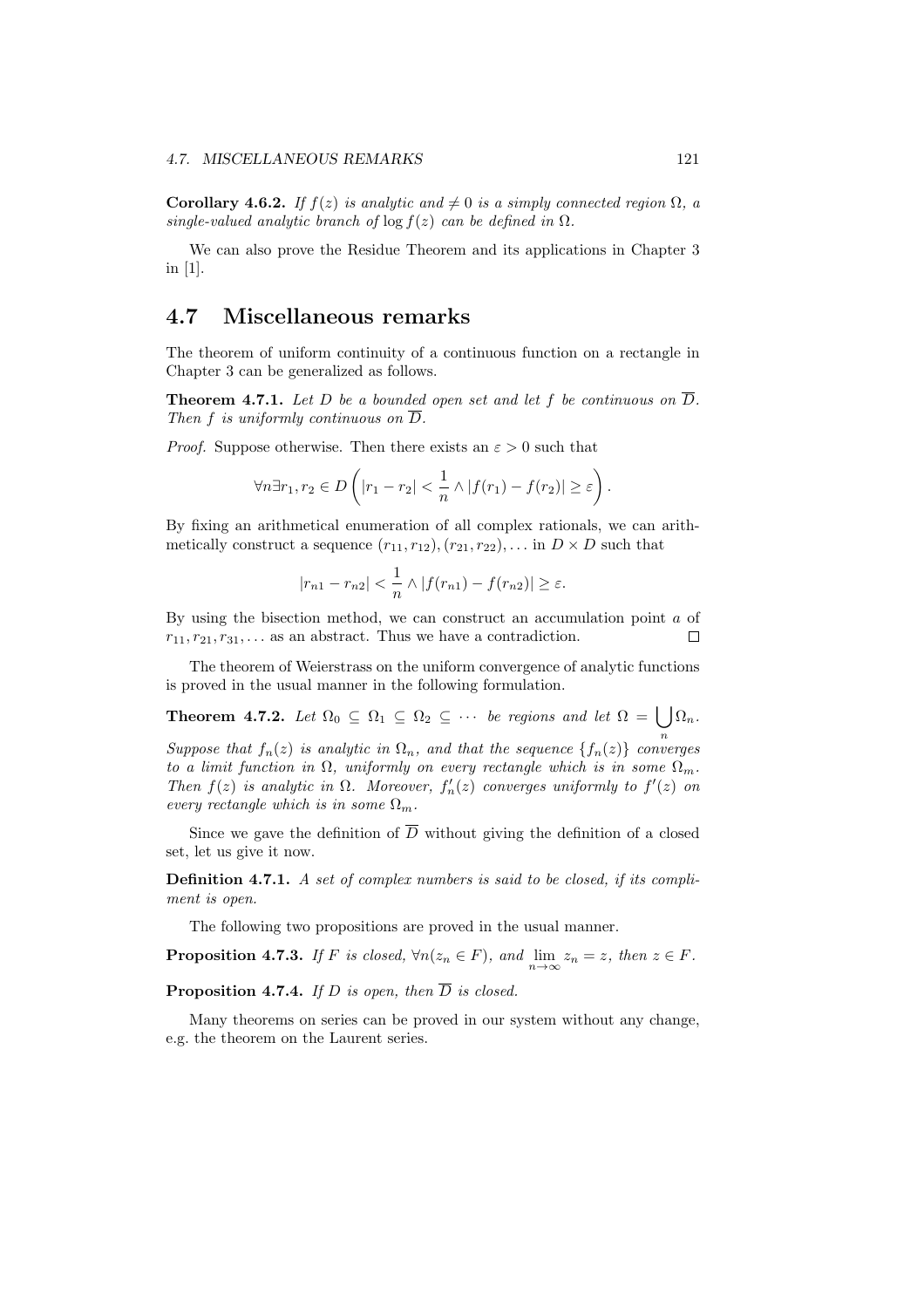#### **4.8 Final remarks**

The complex analysis so far developed will be called elementary complex analysis. If we are only concerned with limits, differentiation, integration, and applications of Cauchy's theorem, then the elementary complex analysis is sufficient to carry out all these proof. However we should remark on the limitations of elementary complex analysis.

- 1. Essential use of the axiom choice cannot be handled in elementary complex analysis. Thus the usual proofs of the theorem on normal families and the Riemann mapping theorem cannot be carried out in elementary complex analysis. If we need the theorem on the normal families, we have to prove it using special properties of each individual problem.
- 2. Many general topological considerations cannot be carried out in elementary complex analysis. For example, the usual proof of the following theorem in a general form cannot be carried out in the elementary complex analysis.

A topologically connected open set is arcwise connected. Therefore if we are interested in formalizing topological considerations of mathematical practice, we have to choose appropriate definitions of topological notions as we have done in the definition of arc, differentiable arc, region etc. Which specific definition we choose is usually not determined by specific informal arguments, for example, such arguments usually (i) only refer to a concept, not one of 'its' definitions, yet (ii) different definitions may be equivalent only for a stronger theory: the stronger the theory, the more definitions or properties are equivalent. For the specific case above, any of the usual definitions of a topologically connected open set in our mathematical practice implies in an elementary way that the set is arcwise connected, and so the theorem above becomes trivial.

3. The general theory of analytic extension and Riemann surfaces cannot be carried out in elementary complex analysis. Therefore we also have to make special treatments for special cases.

However the definition of Riemann's *ζ*-function by analytic continuation can obviously be carried out in elementary complex analysis.

Thus classical analytic number theory, for example, the theory in [2] can be carried out in elementary complex analysis.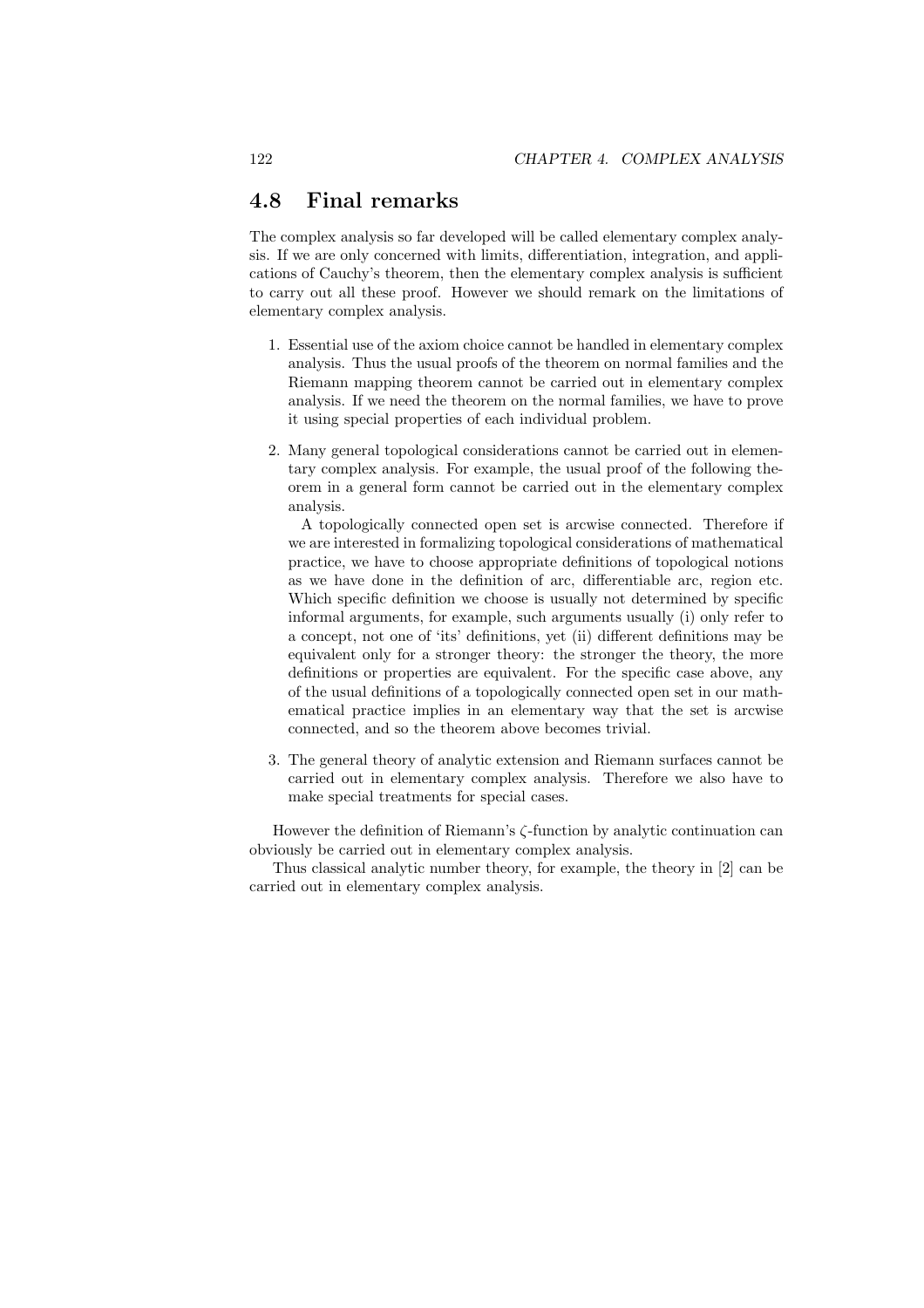# **Bibliography**

- [1] L. V. Ahlfors: Complex analysis, McGraw-Hill, New York, 1973.
- [2] A. E. Ingham: The distribution of prime numbers, Hafner, New York, 1971.
- [3] G. Kreisel: Some elementary inequalities, Koninkl. Nederl. Akad. van Wetenschappen, A, 55(1952), pp. 334–338.
- [4] G. Kreisel: On the interpretation of non-finitiest proofs, I and II, Journal of Symbolic Logic, vol. 16(1951), pp. 214–267 and vol. 17(1952), pp. 43–58.
- [5] G. Kreisel: Mathematical significance of consistency proofs, Journal of Symbolic Logic, vol. 23(1958), pp. 155–182, especially pp. 168–172.
- [6] G. Kreisel: A survey of proof theory, Journal of Symbolic Logic 33 (1968), pp. 327–328, 361–362.
- [7] G. Kreisel: Hilbert's programme and the search for automatic proof Procedures, in: Symposium on automatic demonstration, Springer Lecture Notes in Mathematics, 125(1970), pp. 128–146.
- [8] G. Kreisel: Functions, ordinals, species, pp. 145-159, Logic, methodology and philosophy of science, Amsterdam, 1968.
- [9] G. Kreisel : Analysis of the Cantor-Bendixson theorem by means of the analytic hierarchy, Bulletin of the Polish Academy of Science, vol. 7(1959), pp. 621–626.
- [10] G. Kreisel: Prédicativité, Bulletin Soc. Math. France, vol. 88(1960), pp. 371–391.
- [11] G. Kreisel: The axiom of choice and the class of hyper-arithmetic functions, Dutch Academy A, vol. 65(1962), pp. 307–319.
- [12] G. Kreisel: Applications of mathematical logic to various branches of mathematics, Colloque de la logique mathematique, August 1952, Paris (1954), pp. 37–49.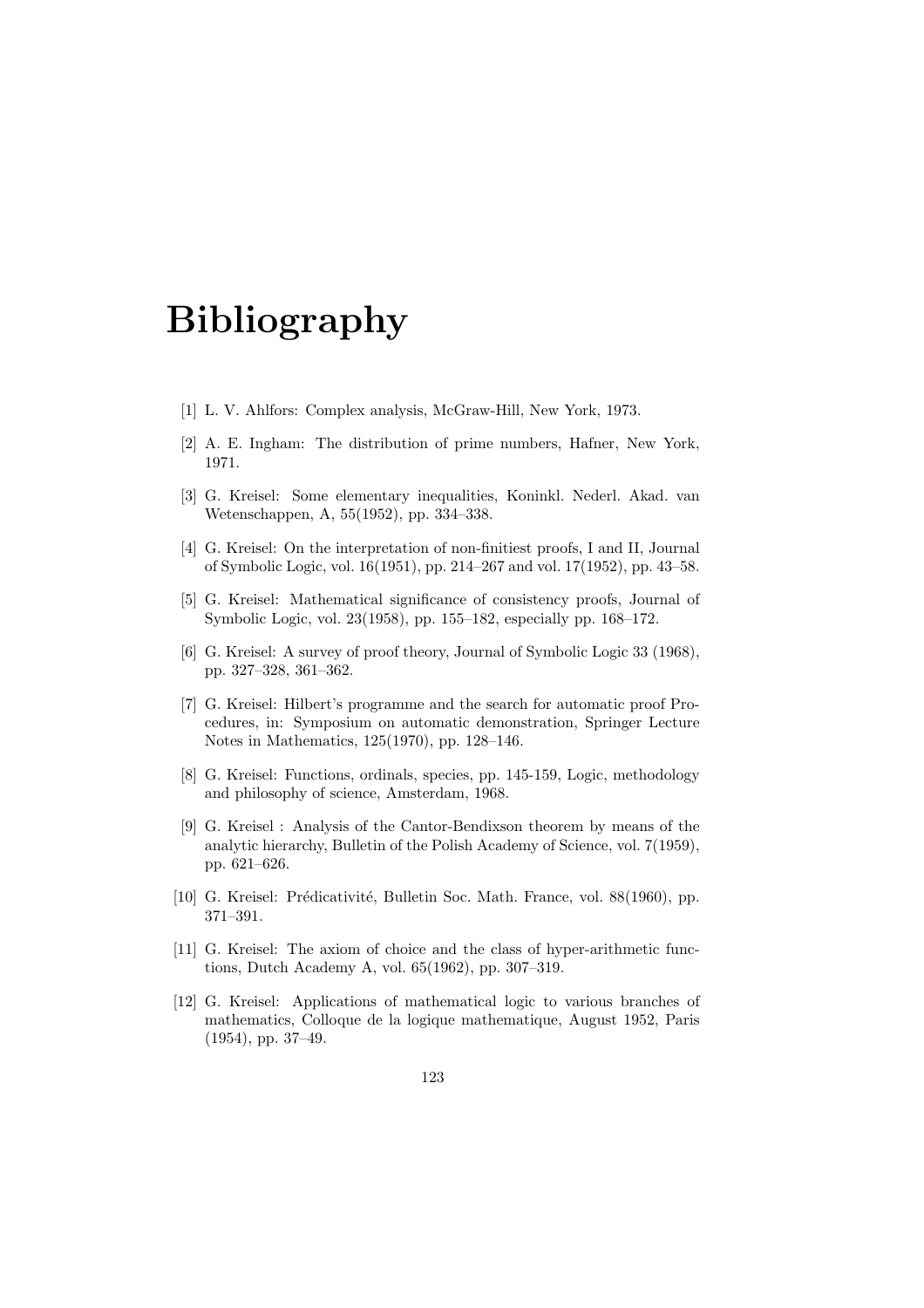- [13] G. Kreisel: Ensembles récursivement mesurables et ensembles récursivement ouverts et fermés, (with D. Lacombe), Comptes Rendus des Sciences de l'Académie des Sciences, vol. 245(1957), pp. 1106–1109.
- [14] G. Kreisel: Axiomatizations of Non-Standard Analysis which are conservative extensions of formal systems for classical Standard Analysis pp. 93–106, in : Applications of Model Theory to Algebra, Analysis and Probability, New York(1969).
- [15] G. Kreisel: Category theory and the foundations of mathematics, pp. 233– 245, in: Reports of the Midwest Category Seminar III, ed. S. McLane, Springer Lecture Notes in Mathematics 106(1969).
- [16] G. Kreisel: Some uses of metamathematics, British Journal for the Philosophy of Science, vol. 7(1956), pp. 161–173.
- [17] G. Kriesel: What have we learnt from Hilbert's second problem ? Proc. Symp. Pure Math. 28(1975): Mathematical developments arising from Hilbert's problems.
- [18] G. Kreisel: A notion of mechanistic theory, Synthese 29(1974), 11–26.
- [19] G. Kreisel: Formal rules and questions of justifying mathematical practice: Festschrift for P. Lorenzen's 60th birthday.
- [20] P. Lorenzen: Differential and Integral, Akademische verlagsgesellschaft, Frankfurt am Main, 1965.
- [21] H. V. Mangoldt and K. Knopp, Einführung in die höhere Mathematik, vol. 2, S. Hirzel Verlag, Stuttgart, 1968.
- [22] J. C. Shepherdson : Non-standard models for fragments of number theory, The Theory of Models, North Holland, Amsterdam, 1970, pp. 342–358.
- [23] G. Takeuti : Proof theory, North Holland, Amsterdam, 1975.
- [24] H. Weyl: Das Kontinuum, De Gruyter, Leipzig, 1918.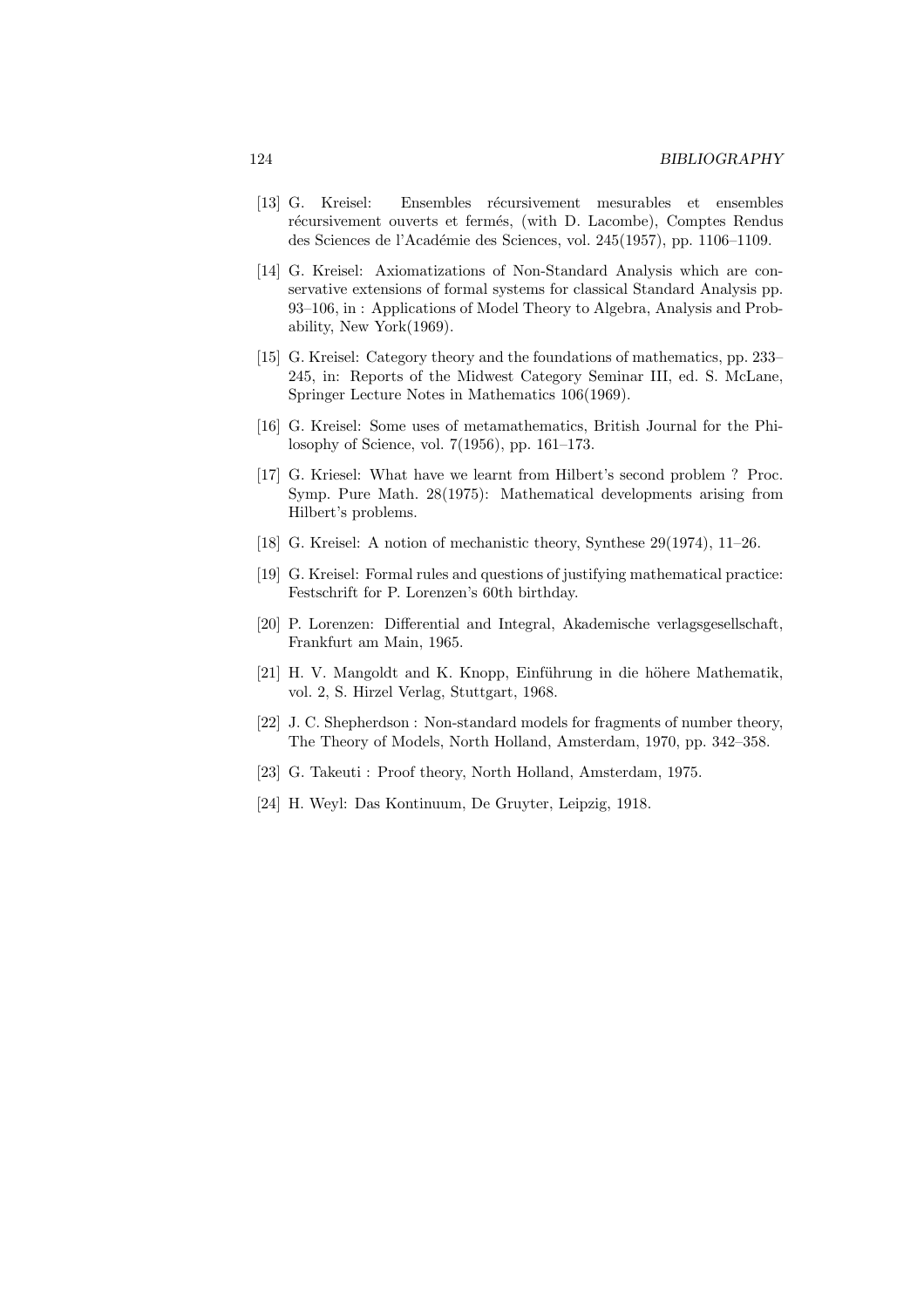## **Index**

*¬*, 7 *⇒*, 9 *<sup>√</sup>*, 9 *−<*, 61 *∨*, 7 *∧*, 7 *<sup>∗</sup>A*, 87 abstracts, 73 arc, 112 arithmetical, 74 B-function, 52 Baire function, 56 Boolean algebra of projections, 7 Boolean valued model  $V^{(\mathcal{B})}$  of set theory, 8 commutable, 7 conservative extension, 70 Cut elimination Theorem, 77 *D*, 8 EQ, 77 equality axiom, 77 FA, 83 FA*′* 1 , 79 finite number of points in  $\Omega$ , 116 finite types, 73 formula, 73 in (*B*), 7 in the strong sense, 33 inference, 75 LS, 76 *R*, 7

LN, 79

mathematical induction, 77, 79 Maximum Principle, 14 measure algebras, 47 MI, 77 MI', 79 normal, 8 (*ω, ω*)-WDL, 36  $(\omega, \omega)$ -weak distributive law, 36  $(\omega_{\alpha}, \omega_{\beta})$ -WDL, 36 orthomodular lattice, 43 our first system  $FA<sub>1</sub>$ , 77 P(*a, b, A*), 96 partition of  $[a, b]$ , 96 partition of unity, 12 piecewise convergence, 37 piecewise differentuable arc, 112 projection, 7 pseudo-Baire function, 56 pseudo-Borel, 56 pseudo-continuous, 56 pseudo-dense, 61 pseudo-open, 61  $\mathbb{R}^{(\mathcal{B})}, 15$ region, 114 regular semi-group, 34 replace all higher type free variables by  $0 = 0, 78$ resolution of the identity in (*B*), 16

simply connected, 120 strongly measurable, 52